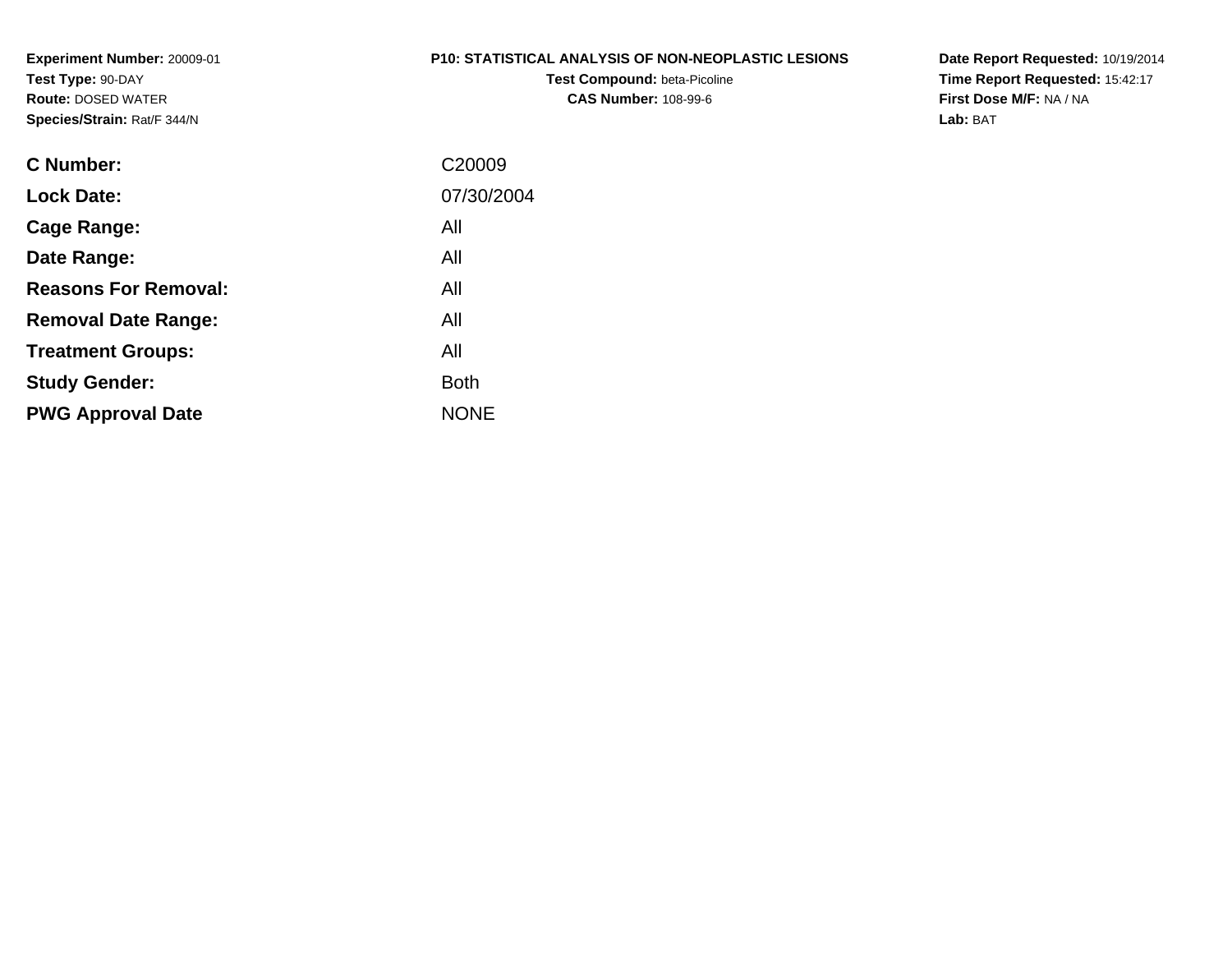**Experiment Number:** 20009-01**Test Type:** 90-DAY **Route:** DOSED WATER**Species/Strain:** Rat/F 344/N

#### **P10: STATISTICAL ANALYSIS OF NON-NEOPLASTIC LESIONS**

**Test Compound:** beta-Picoline**CAS Number:** 108-99-6

**Date Report Requested:** 10/19/2014 **Time Report Requested:** 15:42:17**First Dose M/F:** NA / NA**Lab:** BAT

# **SUMMARY OF STATISTICALLY SIGNIFICANT (P<=.05) RESULTS IN THE ANALYSIS OF BETA-PICOLINE**

| <b>FEMALE RAT</b> |                                  |
|-------------------|----------------------------------|
| Organ             | <b>Morphology</b>                |
| Kidney            | Nephropathy                      |
| Kidney: Medulla   | Mineralization                   |
| Liver             | Hematopoietic Cell Proliferation |
|                   | Inflammation Chronic             |
| Lung              | Inflammation Chronic             |
|                   |                                  |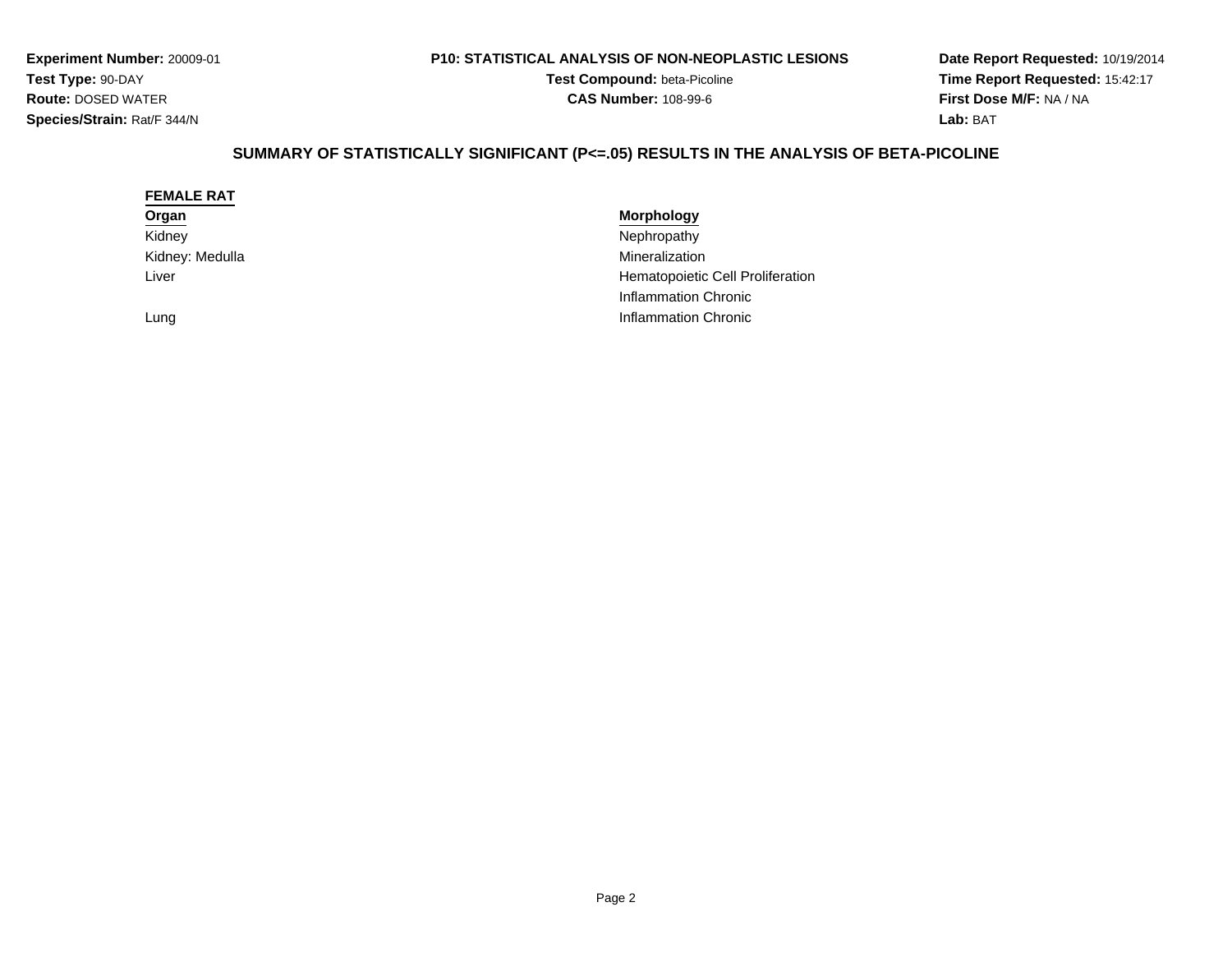**CAS Number:** 108-99-6

**Experiment Number:** 20009-01**Test Type:** 90-DAY **Route:** DOSED WATER**Species/Strain:** Rat/F 344/N

**Date Report Requested:** 10/19/2014 **Time Report Requested:** 15:42:17**First Dose M/F:** NA / NA**Lab:** BAT

| <b>MALE</b>                |                            |                        |                     |                    |                        |                     |  |  |
|----------------------------|----------------------------|------------------------|---------------------|--------------------|------------------------|---------------------|--|--|
| <b>DOSE</b>                | <b>MG/L</b><br>$\mathbf 0$ | <b>MG/L</b><br>78      | <b>MG/L</b><br>156  | <b>MG/L</b><br>312 | <b>MG/L</b><br>625     | <b>MG/L</b><br>1250 |  |  |
| <b>Bone: Cartilage</b>     |                            |                        |                     |                    |                        |                     |  |  |
| <b>Atypia Cellular</b>     |                            |                        |                     |                    |                        |                     |  |  |
| <b>LESION RATES</b>        |                            |                        |                     |                    |                        |                     |  |  |
| <b>OVERALL(a)</b>          | $0/10(0\%)$                | $0/0 (0\%)$            | $0/0 (0\%)$         | $0/0 (0\%)$        | $0/0 (0\%)$            | $1/10(10\%)$        |  |  |
| POLY-3 RATE (b)            | 0/10.00                    | 0/0.00                 | 0/0.00              | 0/0.00             | 0/0.00                 | 1/10.00             |  |  |
| POLY-3 PERCENT (g)         | 0%                         | 0%                     | $0\%$               | 0%                 | 0%                     | 10%                 |  |  |
| <b>TERMINAL (d)</b>        | $0/10(0\%)$                | $0/0 (0\%)$            | $0/0 (0\%)$         | $0/0 (0\%)$        | $0/0 (0\%)$            | $1/10(10\%)$        |  |  |
| <b>FIRST INCIDENCE</b>     | ---                        | $\qquad \qquad \cdots$ | $\qquad \qquad - -$ | ---                | $\qquad \qquad \cdots$ | 93(T)               |  |  |
| <b>STATISTICAL TESTS</b>   |                            |                        |                     |                    |                        |                     |  |  |
| POLY <sub>3</sub>          | (e)                        | (e)                    | (e)                 | (e)                | (e)                    | $P = 0.500$         |  |  |
| <b>POLY 1.5</b>            | (e)                        | (e)                    | (e)                 | (e)                | (e)                    | $P = 0.500$         |  |  |
| POLY <sub>6</sub>          | (e)                        | (e)                    | (e)                 | (e)                | (e)                    | $P = 0.500$         |  |  |
| <b>COCH-ARM / FISHERS</b>  | $P=0.304$                  | (e)                    | (e)                 | (e)                | (e)                    | $P = 0.500$         |  |  |
| <b>MAX-ISO-POLY-3</b>      | (e)                        | (e)                    | (e)                 | (e)                | (e)                    | $P = 0.159$         |  |  |
| <b>HISTCONT SAME RTE</b>   |                            |                        |                     |                    |                        |                     |  |  |
| <b>HISTCONT ALL RTES</b>   |                            |                        |                     |                    |                        |                     |  |  |
| <b>CURR VS HC SAME RTE</b> |                            |                        |                     |                    |                        |                     |  |  |
| <b>CURR VS HC ALL RTES</b> |                            |                        |                     |                    |                        |                     |  |  |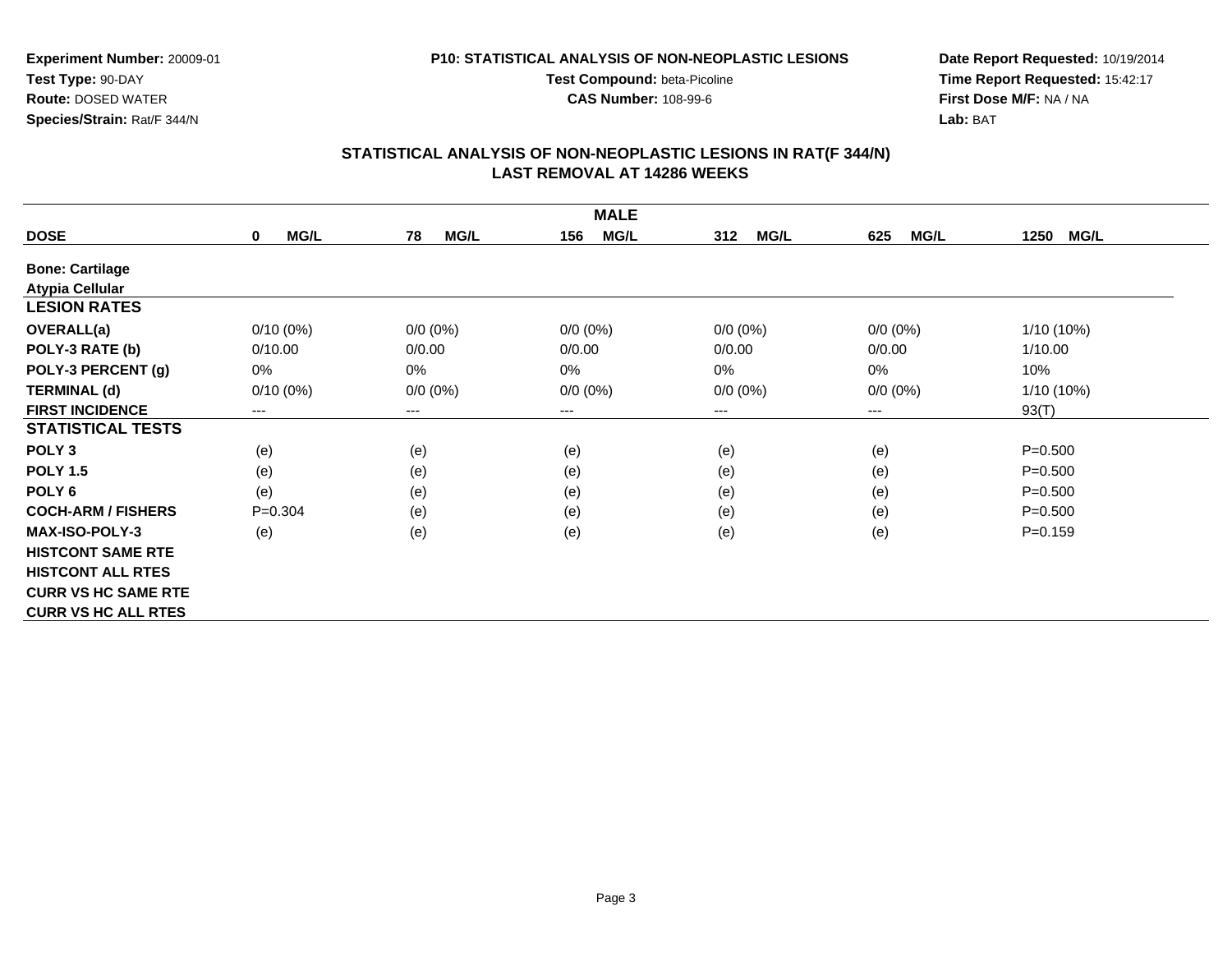**CAS Number:** 108-99-6

**Experiment Number:** 20009-01**Test Type:** 90-DAY **Route:** DOSED WATER**Species/Strain:** Rat/F 344/N

**Date Report Requested:** 10/19/2014 **Time Report Requested:** 15:42:17**First Dose M/F:** NA / NA**Lab:** BAT

| <b>MALE</b>                 |                            |                        |                    |                    |                    |                     |  |  |
|-----------------------------|----------------------------|------------------------|--------------------|--------------------|--------------------|---------------------|--|--|
| <b>DOSE</b>                 | <b>MG/L</b><br>$\mathbf 0$ | 78<br><b>MG/L</b>      | <b>MG/L</b><br>156 | 312<br><b>MG/L</b> | <b>MG/L</b><br>625 | 1250<br><b>MG/L</b> |  |  |
| <b>Coagulating Gland</b>    |                            |                        |                    |                    |                    |                     |  |  |
| <b>Inflammation Chronic</b> |                            |                        |                    |                    |                    |                     |  |  |
| <b>LESION RATES</b>         |                            |                        |                    |                    |                    |                     |  |  |
| <b>OVERALL(a)</b>           | $0/1$ $(0%)$               | $0/0 (0\%)$            | $0/0 (0\%)$        | $0/0 (0\%)$        | $0/0 (0\%)$        | 1/1 (100%)          |  |  |
| POLY-3 RATE (b)             | 0/1.00                     | 0/0.00                 | 0/0.00             | 0/0.00             | 0/0.00             | 1/1.00              |  |  |
| POLY-3 PERCENT (g)          | $0\%$                      | 0%                     | 0%                 | 0%                 | 0%                 | 100%                |  |  |
| <b>TERMINAL (d)</b>         | $0/1$ (0%)                 | $0/0 (0\%)$            | $0/0 (0\%)$        | $0/0 (0\%)$        | $0/0 (0\%)$        | 1/1 (100%)          |  |  |
| <b>FIRST INCIDENCE</b>      | ---                        | $\qquad \qquad \cdots$ | $--$               | ---                | ---                | 93(T)               |  |  |
| <b>STATISTICAL TESTS</b>    |                            |                        |                    |                    |                    |                     |  |  |
| POLY <sub>3</sub>           | (e)                        | (e)                    | (e)                | (e)                | (e)                | (e)                 |  |  |
| <b>POLY 1.5</b>             | (e)                        | (e)                    | (e)                | (e)                | (e)                | (e)                 |  |  |
| POLY <sub>6</sub>           | (e)                        | (e)                    | (e)                | (e)                | (e)                | (e)                 |  |  |
| <b>COCH-ARM / FISHERS</b>   | $P = 0.240$                | (e)                    | (e)                | (e)                | (e)                | $P = 0.500$         |  |  |
| MAX-ISO-POLY-3              | (e)                        | (e)                    | (e)                | (e)                | (e)                | (e)                 |  |  |
| <b>HISTCONT SAME RTE</b>    |                            |                        |                    |                    |                    |                     |  |  |
| <b>HISTCONT ALL RTES</b>    |                            |                        |                    |                    |                    |                     |  |  |
| <b>CURR VS HC SAME RTE</b>  |                            |                        |                    |                    |                    |                     |  |  |
| <b>CURR VS HC ALL RTES</b>  |                            |                        |                    |                    |                    |                     |  |  |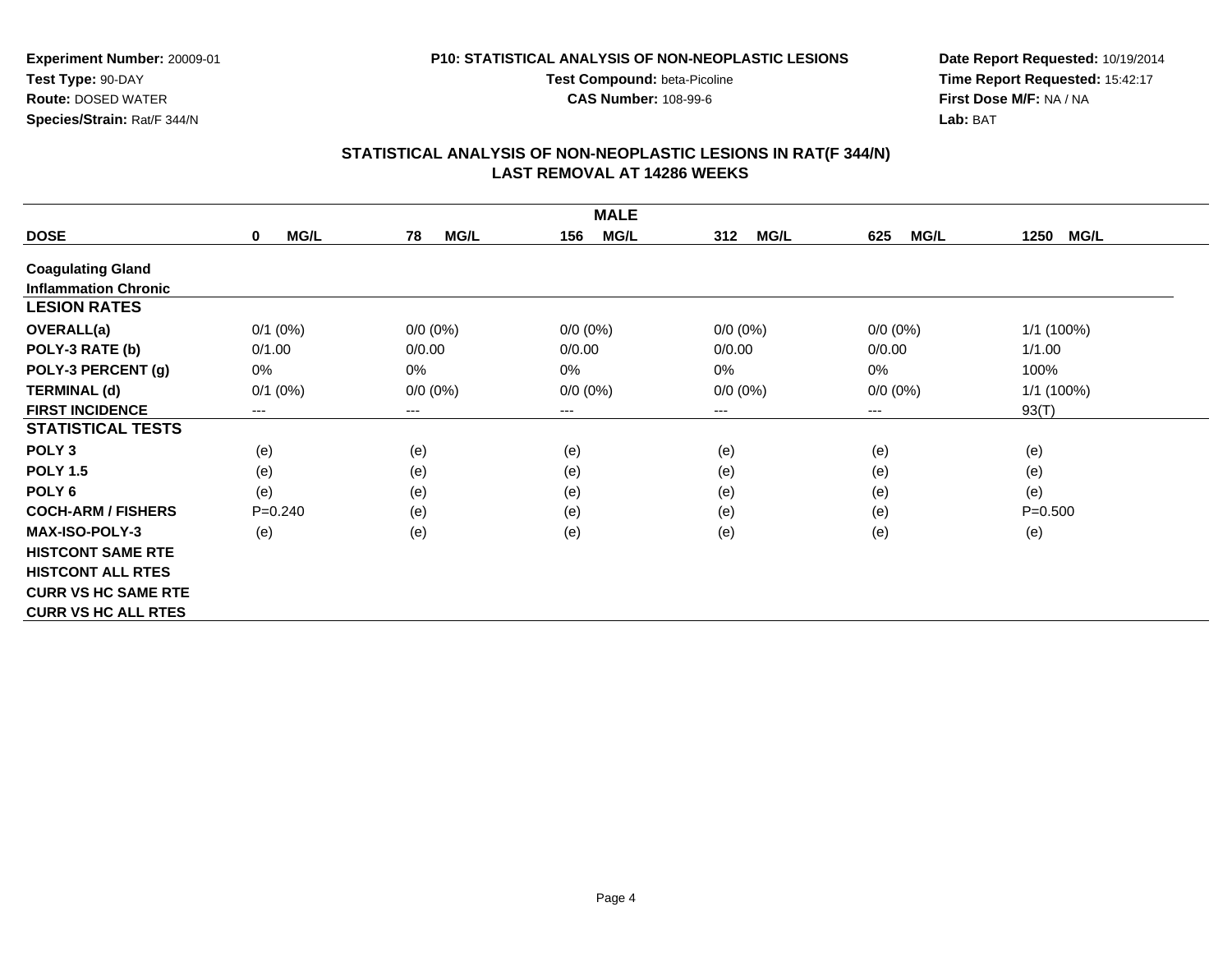**CAS Number:** 108-99-6

**Experiment Number:** 20009-01**Test Type:** 90-DAY **Route:** DOSED WATER**Species/Strain:** Rat/F 344/N

**Date Report Requested:** 10/19/2014 **Time Report Requested:** 15:42:17**First Dose M/F:** NA / NA**Lab:** BAT

| <b>MALE</b>                                 |                            |                   |                    |                    |                    |                     |  |  |
|---------------------------------------------|----------------------------|-------------------|--------------------|--------------------|--------------------|---------------------|--|--|
| <b>DOSE</b>                                 | <b>MG/L</b><br>$\mathbf 0$ | 78<br><b>MG/L</b> | <b>MG/L</b><br>156 | <b>MG/L</b><br>312 | <b>MG/L</b><br>625 | 1250<br><b>MG/L</b> |  |  |
| <b>Epididymis</b>                           |                            |                   |                    |                    |                    |                     |  |  |
| <b>Infiltration Cellular Mononuclear CI</b> |                            |                   |                    |                    |                    |                     |  |  |
| <b>LESION RATES</b>                         |                            |                   |                    |                    |                    |                     |  |  |
| <b>OVERALL(a)</b>                           | $1/10(10\%)$               | $0/0 (0\%)$       | $0/0 (0\%)$        | $0/0 (0\%)$        | $0/0(0\%)$         | $3/10(30\%)$        |  |  |
| POLY-3 RATE (b)                             | 1/10.00                    | 0/0.00            | 0/0.00             | 0/0.00             | 0/0.00             | 3/10.00             |  |  |
| POLY-3 PERCENT (g)                          | 10%                        | 0%                | 0%                 | 0%                 | 0%                 | 30%                 |  |  |
| <b>TERMINAL (d)</b>                         | $1/10(10\%)$               | $0/0 (0\%)$       | $0/0$ $(0%)$       | $0/0 (0\%)$        | $0/0 (0\%)$        | 3/10 (30%)          |  |  |
| <b>FIRST INCIDENCE</b>                      | 93(T)                      | $---$             | ---                | ---                | $---$              | 93(T)               |  |  |
| <b>STATISTICAL TESTS</b>                    |                            |                   |                    |                    |                    |                     |  |  |
| POLY <sub>3</sub>                           | (e)                        | (e)               | (e)                | (e)                | (e)                | $P=0.292$           |  |  |
| <b>POLY 1.5</b>                             | (e)                        | (e)               | (e)                | (e)                | (e)                | $P=0.292$           |  |  |
| POLY <sub>6</sub>                           | (e)                        | (e)               | (e)                | (e)                | (e)                | $P=0.292$           |  |  |
| <b>COCH-ARM / FISHERS</b>                   | $P = 0.201$                | (e)               | (e)                | (e)                | (e)                | $P = 0.291$         |  |  |
| <b>MAX-ISO-POLY-3</b>                       | (e)                        | (e)               | (e)                | (e)                | (e)                | $P = 0.138$         |  |  |
| <b>HISTCONT SAME RTE</b>                    |                            |                   |                    |                    |                    |                     |  |  |
| <b>HISTCONT ALL RTES</b>                    |                            |                   |                    |                    |                    |                     |  |  |
| <b>CURR VS HC SAME RTE</b>                  |                            |                   |                    |                    |                    |                     |  |  |
| <b>CURR VS HC ALL RTES</b>                  |                            |                   |                    |                    |                    |                     |  |  |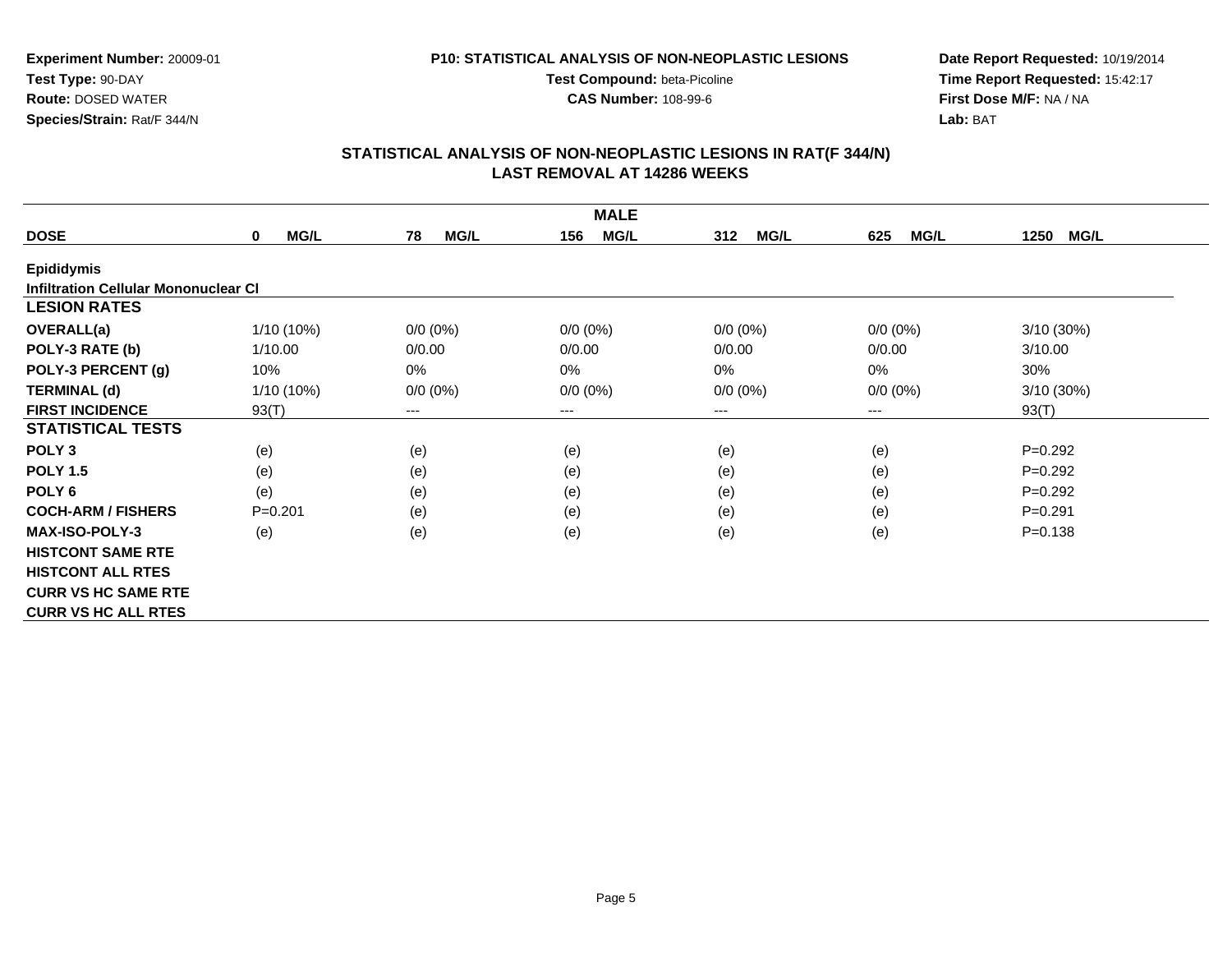**CAS Number:** 108-99-6

**Experiment Number:** 20009-01**Test Type:** 90-DAY **Route:** DOSED WATER**Species/Strain:** Rat/F 344/N

**Date Report Requested:** 10/19/2014 **Time Report Requested:** 15:42:17**First Dose M/F:** NA / NA**Lab:** BAT

| <b>MALE</b>                   |                     |                        |                    |                    |                    |                     |  |  |
|-------------------------------|---------------------|------------------------|--------------------|--------------------|--------------------|---------------------|--|--|
| <b>DOSE</b>                   | MG/L<br>$\mathbf 0$ | 78<br><b>MG/L</b>      | <b>MG/L</b><br>156 | 312<br><b>MG/L</b> | <b>MG/L</b><br>625 | 1250<br><b>MG/L</b> |  |  |
| <b>Epididymis: Epithelium</b> |                     |                        |                    |                    |                    |                     |  |  |
| <b>Degeneration</b>           |                     |                        |                    |                    |                    |                     |  |  |
| <b>LESION RATES</b>           |                     |                        |                    |                    |                    |                     |  |  |
| <b>OVERALL(a)</b>             | 0/10(0%)            | $0/0 (0\%)$            | $0/0 (0\%)$        | $0/0 (0\%)$        | $0/0 (0\%)$        | $1/10(10\%)$        |  |  |
| POLY-3 RATE (b)               | 0/10.00             | 0/0.00                 | 0/0.00             | 0/0.00             | 0/0.00             | 1/10.00             |  |  |
| POLY-3 PERCENT (g)            | 0%                  | 0%                     | 0%                 | 0%                 | 0%                 | 10%                 |  |  |
| <b>TERMINAL (d)</b>           | $0/10(0\%)$         | $0/0 (0\%)$            | $0/0 (0\%)$        | $0/0 (0\%)$        | $0/0 (0\%)$        | $1/10(10\%)$        |  |  |
| <b>FIRST INCIDENCE</b>        | ---                 | $\qquad \qquad \cdots$ | ---                | ---                | $---$              | 93(T)               |  |  |
| <b>STATISTICAL TESTS</b>      |                     |                        |                    |                    |                    |                     |  |  |
| POLY <sub>3</sub>             | (e)                 | (e)                    | (e)                | (e)                | (e)                | $P = 0.500$         |  |  |
| <b>POLY 1.5</b>               | (e)                 | (e)                    | (e)                | (e)                | (e)                | $P = 0.500$         |  |  |
| POLY <sub>6</sub>             | (e)                 | (e)                    | (e)                | (e)                | (e)                | $P = 0.500$         |  |  |
| <b>COCH-ARM / FISHERS</b>     | $P = 0.304$         | (e)                    | (e)                | (e)                | (e)                | $P = 0.500$         |  |  |
| <b>MAX-ISO-POLY-3</b>         | (e)                 | (e)                    | (e)                | (e)                | (e)                | $P=0.159$           |  |  |
| <b>HISTCONT SAME RTE</b>      |                     |                        |                    |                    |                    |                     |  |  |
| <b>HISTCONT ALL RTES</b>      |                     |                        |                    |                    |                    |                     |  |  |
| <b>CURR VS HC SAME RTE</b>    |                     |                        |                    |                    |                    |                     |  |  |
| <b>CURR VS HC ALL RTES</b>    |                     |                        |                    |                    |                    |                     |  |  |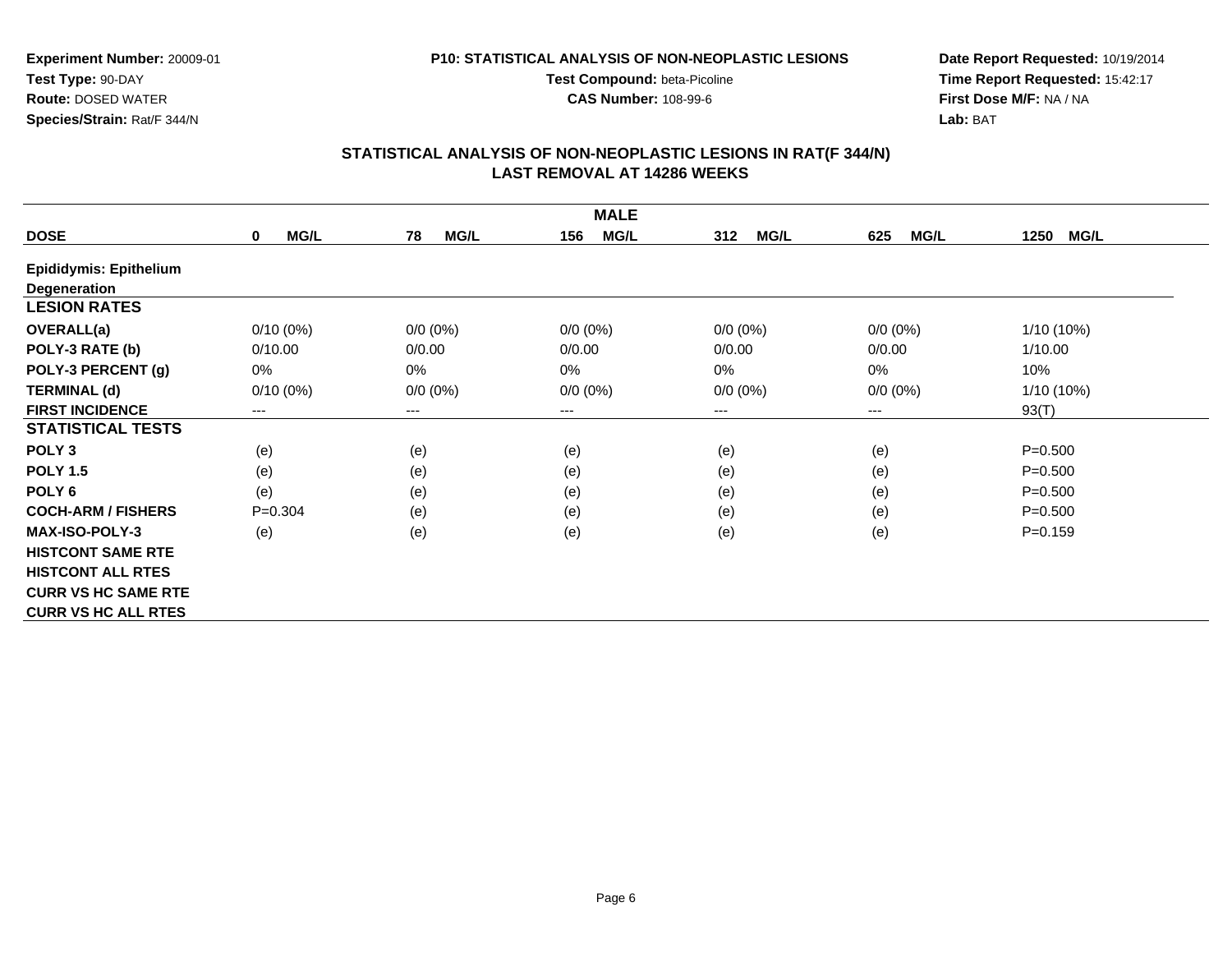**CAS Number:** 108-99-6

**Experiment Number:** 20009-01**Test Type:** 90-DAY **Route:** DOSED WATER**Species/Strain:** Rat/F 344/N

**Date Report Requested:** 10/19/2014 **Time Report Requested:** 15:42:17**First Dose M/F:** NA / NA**Lab:** BAT

| <b>MALE</b>                    |                            |                   |                    |                    |                            |                     |  |  |
|--------------------------------|----------------------------|-------------------|--------------------|--------------------|----------------------------|---------------------|--|--|
| <b>DOSE</b>                    | <b>MG/L</b><br>$\mathbf 0$ | 78<br><b>MG/L</b> | <b>MG/L</b><br>156 | 312<br><b>MG/L</b> | <b>MG/L</b><br>625         | 1250<br><b>MG/L</b> |  |  |
| <b>Epididymis: Mesothelium</b> |                            |                   |                    |                    |                            |                     |  |  |
| Hyperplasia                    |                            |                   |                    |                    |                            |                     |  |  |
| <b>LESION RATES</b>            |                            |                   |                    |                    |                            |                     |  |  |
| <b>OVERALL(a)</b>              | $1/10(10\%)$               | $0/0 (0\%)$       | $0/0 (0\%)$        | $0/0 (0\%)$        | $0/0 (0\%)$                | $0/10(0\%)$         |  |  |
| POLY-3 RATE (b)                | 1/10.00                    | 0/0.00            | 0/0.00             | 0/0.00             | 0/0.00                     | 0/10.00             |  |  |
| POLY-3 PERCENT (g)             | 10%                        | 0%                | 0%                 | 0%                 | $0\%$                      | 0%                  |  |  |
| <b>TERMINAL (d)</b>            | $1/10(10\%)$               | $0/0 (0\%)$       | $0/0 (0\%)$        | $0/0 (0\%)$        | $0/0 (0\%)$                | $0/10(0\%)$         |  |  |
| <b>FIRST INCIDENCE</b>         | 93(T)                      | $---$             | $---$              | $---$              | $\qquad \qquad - \qquad -$ | $\cdots$            |  |  |
| <b>STATISTICAL TESTS</b>       |                            |                   |                    |                    |                            |                     |  |  |
| POLY <sub>3</sub>              | (e)                        | (e)               | (e)                | (e)                | (e)                        | $P = 0.500N$        |  |  |
| <b>POLY 1.5</b>                | (e)                        | (e)               | (e)                | (e)                | (e)                        | $P = 0.500N$        |  |  |
| POLY <sub>6</sub>              | (e)                        | (e)               | (e)                | (e)                | (e)                        | $P = 0.500N$        |  |  |
| <b>COCH-ARM / FISHERS</b>      | P=0.304N                   | (e)               | (e)                | (e)                | (e)                        | $P = 0.500N$        |  |  |
| <b>MAX-ISO-POLY-3</b>          | (e)                        | (e)               | (e)                | (e)                | (e)                        | P=0.159N            |  |  |
| <b>HISTCONT SAME RTE</b>       |                            |                   |                    |                    |                            |                     |  |  |
| <b>HISTCONT ALL RTES</b>       |                            |                   |                    |                    |                            |                     |  |  |
| <b>CURR VS HC SAME RTE</b>     |                            |                   |                    |                    |                            |                     |  |  |
| <b>CURR VS HC ALL RTES</b>     |                            |                   |                    |                    |                            |                     |  |  |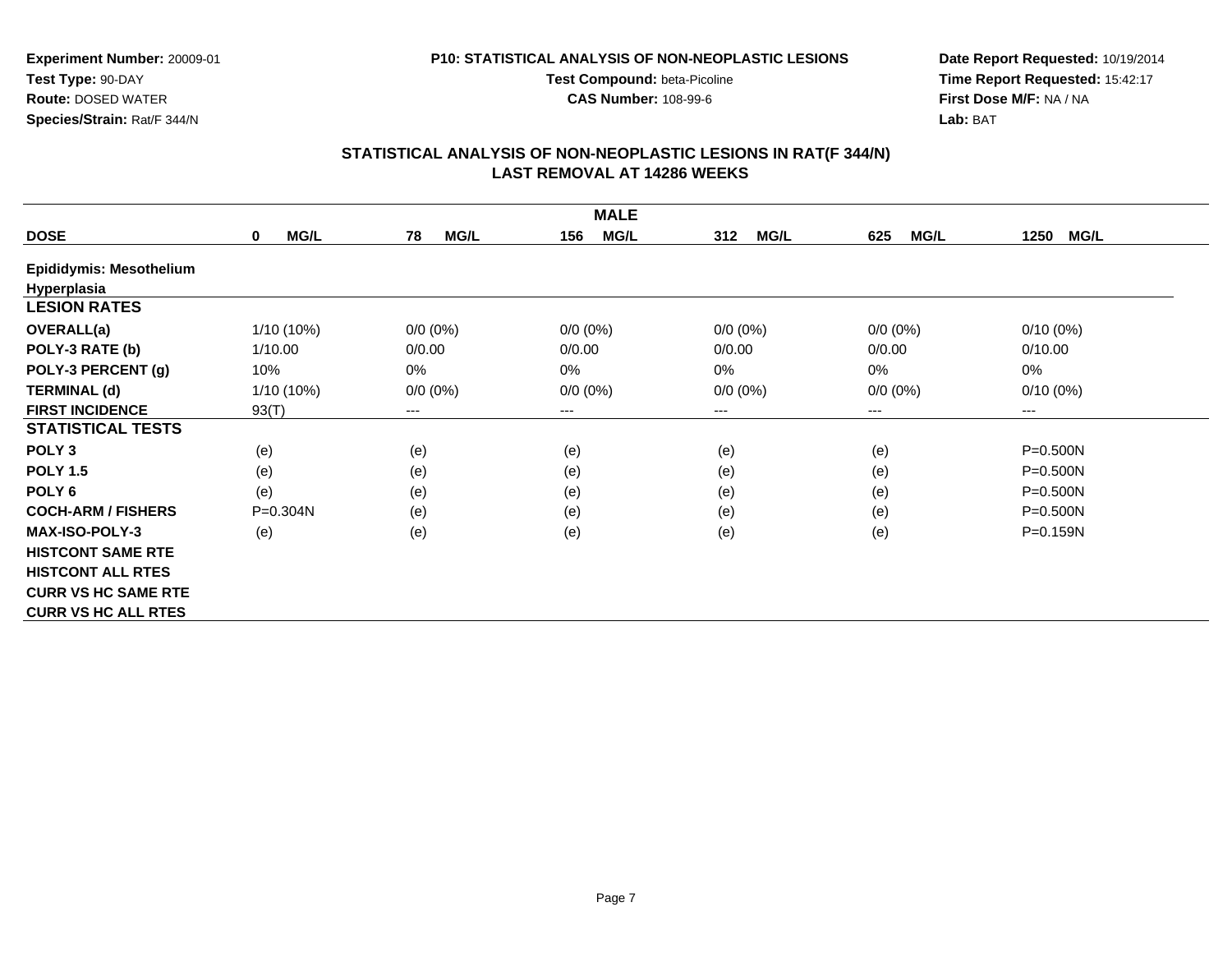**CAS Number:** 108-99-6

**Experiment Number:** 20009-01**Test Type:** 90-DAY **Route:** DOSED WATER**Species/Strain:** Rat/F 344/N

**Date Report Requested:** 10/19/2014 **Time Report Requested:** 15:42:17**First Dose M/F:** NA / NA**Lab:** BAT

|                                      |                         |                   | <b>MALE</b>        |                    |                    |                     |
|--------------------------------------|-------------------------|-------------------|--------------------|--------------------|--------------------|---------------------|
| <b>DOSE</b>                          | <b>MG/L</b><br>$\bf{0}$ | 78<br><b>MG/L</b> | <b>MG/L</b><br>156 | <b>MG/L</b><br>312 | <b>MG/L</b><br>625 | 1250<br><b>MG/L</b> |
| <b>Harderian Gland</b>               |                         |                   |                    |                    |                    |                     |
| Infiltration Cellular Mononuclear CI |                         |                   |                    |                    |                    |                     |
| <b>LESION RATES</b>                  |                         |                   |                    |                    |                    |                     |
| <b>OVERALL(a)</b>                    | $0/10(0\%)$             | $0/0 (0\%)$       | $0/0 (0\%)$        | $0/0 (0\%)$        | $0/0 (0\%)$        | 1/10 (10%)          |
| POLY-3 RATE (b)                      | 0/10.00                 | 0/0.00            | 0/0.00             | 0/0.00             | 0/0.00             | 1/10.00             |
| POLY-3 PERCENT (g)                   | 0%                      | 0%                | 0%                 | 0%                 | 0%                 | 10%                 |
| <b>TERMINAL (d)</b>                  | $0/10(0\%)$             | $0/0 (0\%)$       | $0/0 (0\%)$        | $0/0 (0\%)$        | $0/0 (0\%)$        | 1/10 (10%)          |
| <b>FIRST INCIDENCE</b>               | $---$                   | $---$             | ---                | $---$              | ---                | 93(T)               |
| <b>STATISTICAL TESTS</b>             |                         |                   |                    |                    |                    |                     |
| POLY <sub>3</sub>                    | (e)                     | (e)               | (e)                | (e)                | (e)                | $P = 0.500$         |
| <b>POLY 1.5</b>                      | (e)                     | (e)               | (e)                | (e)                | (e)                | $P = 0.500$         |
| POLY <sub>6</sub>                    | (e)                     | (e)               | (e)                | (e)                | (e)                | $P = 0.500$         |
| <b>COCH-ARM / FISHERS</b>            | $P = 0.304$             | (e)               | (e)                | (e)                | (e)                | $P = 0.500$         |
| <b>MAX-ISO-POLY-3</b>                | (e)                     | (e)               | (e)                | (e)                | (e)                | $P = 0.159$         |
| <b>HISTCONT SAME RTE</b>             |                         |                   |                    |                    |                    |                     |
| <b>HISTCONT ALL RTES</b>             |                         |                   |                    |                    |                    |                     |
| <b>CURR VS HC SAME RTE</b>           |                         |                   |                    |                    |                    |                     |
| <b>CURR VS HC ALL RTES</b>           |                         |                   |                    |                    |                    |                     |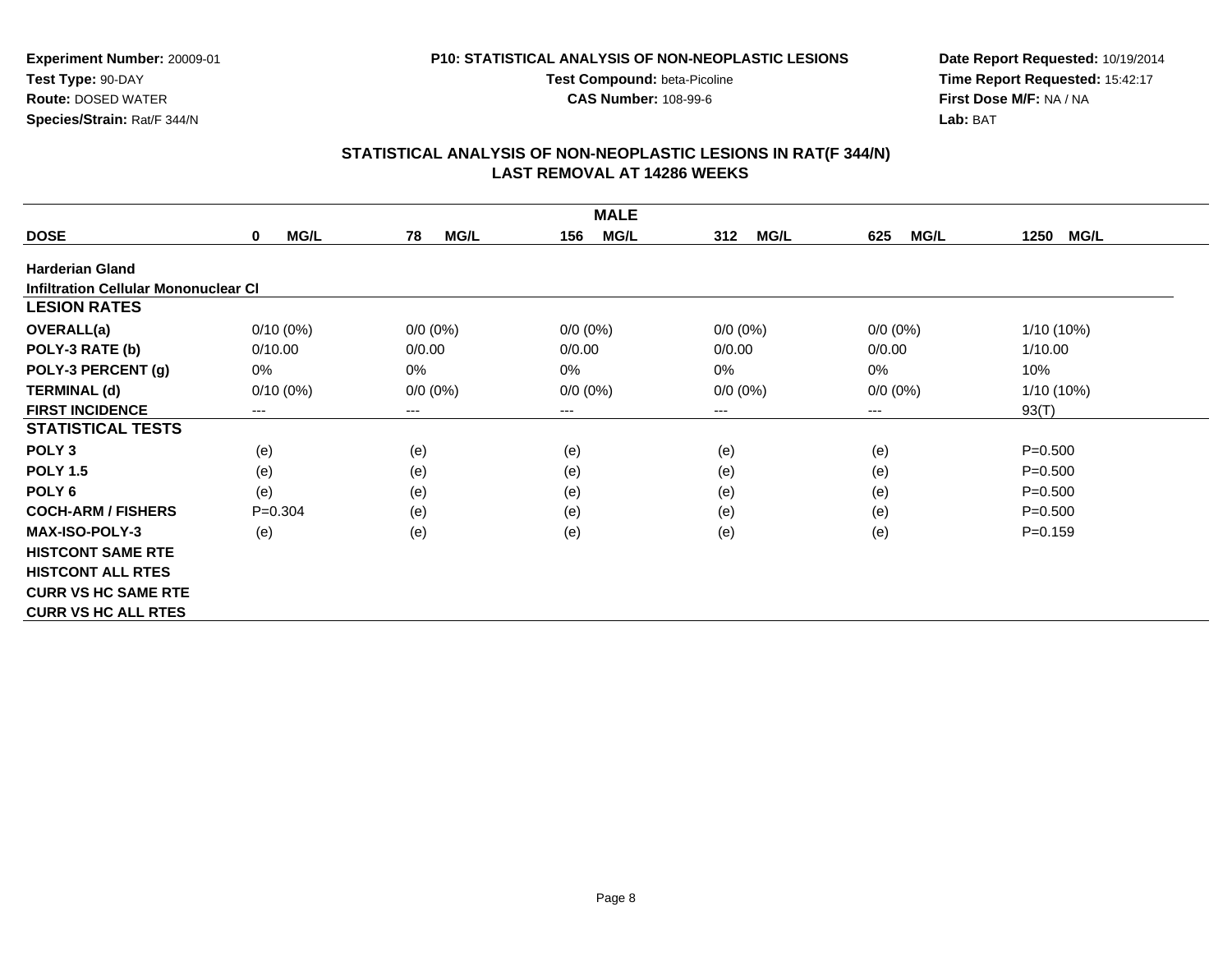**CAS Number:** 108-99-6

**Experiment Number:** 20009-01**Test Type:** 90-DAY **Route:** DOSED WATER**Species/Strain:** Rat/F 344/N

**Date Report Requested:** 10/19/2014 **Time Report Requested:** 15:42:17**First Dose M/F:** NA / NA**Lab:** BAT

| <b>MALE</b>                 |                            |                   |                    |                    |                    |                     |  |  |
|-----------------------------|----------------------------|-------------------|--------------------|--------------------|--------------------|---------------------|--|--|
| <b>DOSE</b>                 | <b>MG/L</b><br>$\mathbf 0$ | 78<br><b>MG/L</b> | <b>MG/L</b><br>156 | 312<br><b>MG/L</b> | <b>MG/L</b><br>625 | 1250<br><b>MG/L</b> |  |  |
| <b>Harderian Gland</b>      |                            |                   |                    |                    |                    |                     |  |  |
| <b>Inflammation Chronic</b> |                            |                   |                    |                    |                    |                     |  |  |
| <b>LESION RATES</b>         |                            |                   |                    |                    |                    |                     |  |  |
| <b>OVERALL(a)</b>           | $0/10(0\%)$                | $0/0 (0\%)$       | $0/0 (0\%)$        | $0/0 (0\%)$        | $0/0(0\%)$         | $0/10(0\%)$         |  |  |
| POLY-3 RATE (b)             | 0/10.00                    | 0/0.00            | 0/0.00             | 0/0.00             | 0/0.00             | 0/10.00             |  |  |
| POLY-3 PERCENT (g)          | 0%                         | 0%                | 0%                 | 0%                 | 0%                 | $0\%$               |  |  |
| <b>TERMINAL (d)</b>         | $0/10(0\%)$                | $0/0 (0\%)$       | $0/0 (0\%)$        | $0/0 (0\%)$        | $0/0 (0\%)$        | $0/10(0\%)$         |  |  |
| <b>FIRST INCIDENCE</b>      | ---                        | ---               | $--$               | ---                | $---$              | $--$                |  |  |
| <b>STATISTICAL TESTS</b>    |                            |                   |                    |                    |                    |                     |  |  |
| POLY <sub>3</sub>           | (n)                        | (n)               | (n)                | (n)                | (n)                | (n)                 |  |  |
| <b>POLY 1.5</b>             | (n)                        | (n)               | (n)                | (n)                | (n)                | (n)                 |  |  |
| POLY <sub>6</sub>           | (n)                        | (n)               | (n)                | (n)                | (n)                | (n)                 |  |  |
| <b>COCH-ARM / FISHERS</b>   | (n)                        | (n)               | (n)                | (n)                | (n)                | (n)                 |  |  |
| <b>MAX-ISO-POLY-3</b>       | (n)                        | (n)               | (n)                | (n)                | (n)                | (n)                 |  |  |
| <b>HISTCONT SAME RTE</b>    |                            |                   |                    |                    |                    |                     |  |  |
| <b>HISTCONT ALL RTES</b>    |                            |                   |                    |                    |                    |                     |  |  |
| <b>CURR VS HC SAME RTE</b>  |                            |                   |                    |                    |                    |                     |  |  |
| <b>CURR VS HC ALL RTES</b>  |                            |                   |                    |                    |                    |                     |  |  |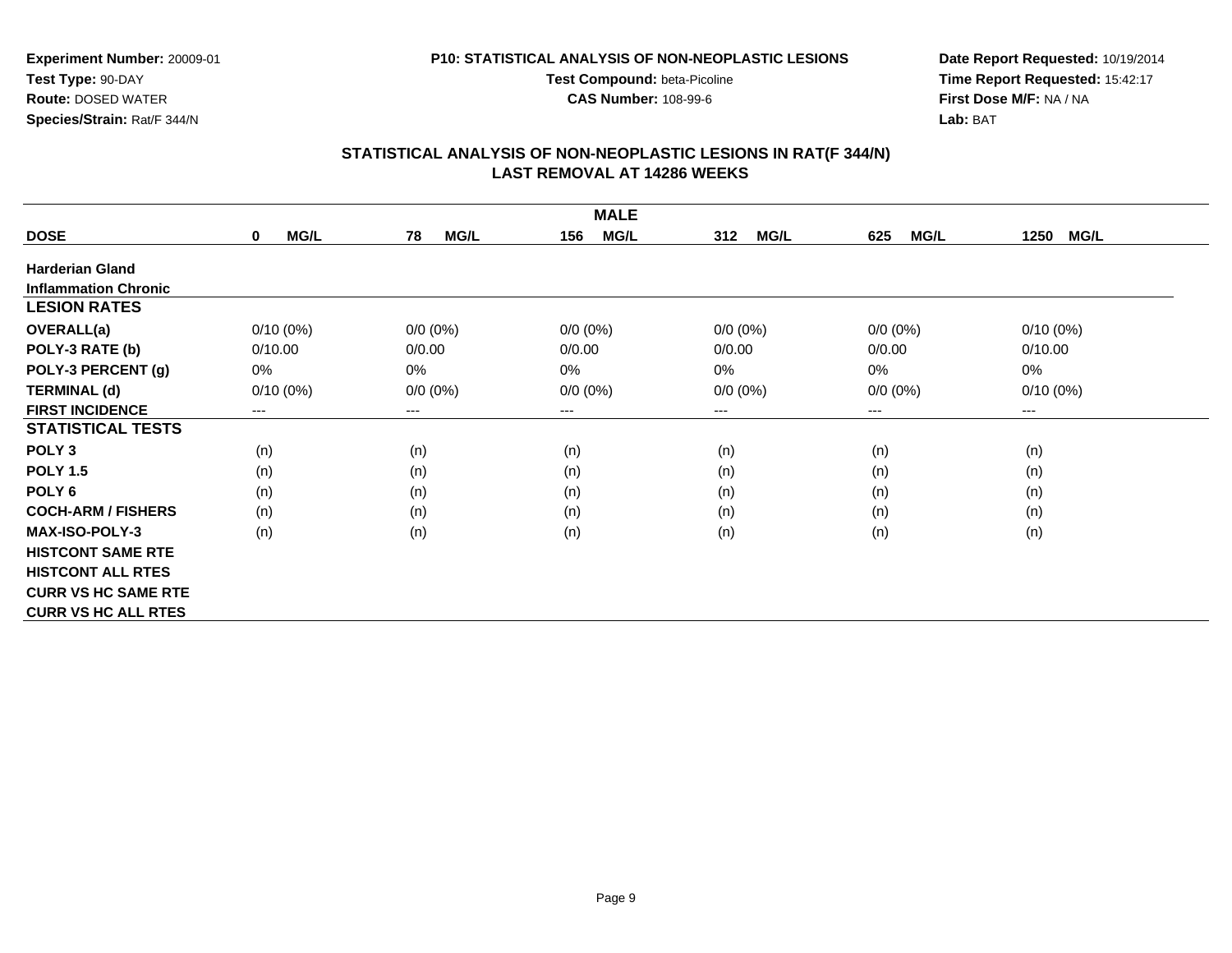**CAS Number:** 108-99-6

**Experiment Number:** 20009-01**Test Type:** 90-DAY **Route:** DOSED WATER**Species/Strain:** Rat/F 344/N

**Date Report Requested:** 10/19/2014 **Time Report Requested:** 15:42:17**First Dose M/F:** NA / NA**Lab:** BAT

| <b>MALE</b>                |                            |                        |                    |                    |                    |                     |  |  |
|----------------------------|----------------------------|------------------------|--------------------|--------------------|--------------------|---------------------|--|--|
| <b>DOSE</b>                | <b>MG/L</b><br>$\mathbf 0$ | <b>MG/L</b><br>78      | 156<br><b>MG/L</b> | <b>MG/L</b><br>312 | <b>MG/L</b><br>625 | <b>MG/L</b><br>1250 |  |  |
| <b>Harderian Gland</b>     |                            |                        |                    |                    |                    |                     |  |  |
| <b>Metaplasia</b>          |                            |                        |                    |                    |                    |                     |  |  |
| <b>LESION RATES</b>        |                            |                        |                    |                    |                    |                     |  |  |
| OVERALL(a)                 | $0/10(0\%)$                | $0/0 (0\%)$            | $0/0 (0\%)$        | $0/0 (0\%)$        | $0/0 (0\%)$        | $0/10(0\%)$         |  |  |
| POLY-3 RATE (b)            | 0/10.00                    | 0/0.00                 | 0/0.00             | 0/0.00             | 0/0.00             | 0/10.00             |  |  |
| POLY-3 PERCENT (g)         | 0%                         | 0%                     | 0%                 | 0%                 | 0%                 | 0%                  |  |  |
| <b>TERMINAL (d)</b>        | $0/10(0\%)$                | $0/0 (0\%)$            | $0/0 (0\%)$        | $0/0 (0\%)$        | $0/0 (0\%)$        | $0/10(0\%)$         |  |  |
| <b>FIRST INCIDENCE</b>     | ---                        | $\qquad \qquad \cdots$ | ---                | ---                | ---                | $--$                |  |  |
| <b>STATISTICAL TESTS</b>   |                            |                        |                    |                    |                    |                     |  |  |
| POLY <sub>3</sub>          | (n)                        | (n)                    | (n)                | (n)                | (n)                | (n)                 |  |  |
| <b>POLY 1.5</b>            | (n)                        | (n)                    | (n)                | (n)                | (n)                | (n)                 |  |  |
| POLY 6                     | (n)                        | (n)                    | (n)                | (n)                | (n)                | (n)                 |  |  |
| <b>COCH-ARM / FISHERS</b>  | (n)                        | (n)                    | (n)                | (n)                | (n)                | (n)                 |  |  |
| MAX-ISO-POLY-3             | (n)                        | (n)                    | (n)                | (n)                | (n)                | (n)                 |  |  |
| <b>HISTCONT SAME RTE</b>   |                            |                        |                    |                    |                    |                     |  |  |
| <b>HISTCONT ALL RTES</b>   |                            |                        |                    |                    |                    |                     |  |  |
| <b>CURR VS HC SAME RTE</b> |                            |                        |                    |                    |                    |                     |  |  |
| <b>CURR VS HC ALL RTES</b> |                            |                        |                    |                    |                    |                     |  |  |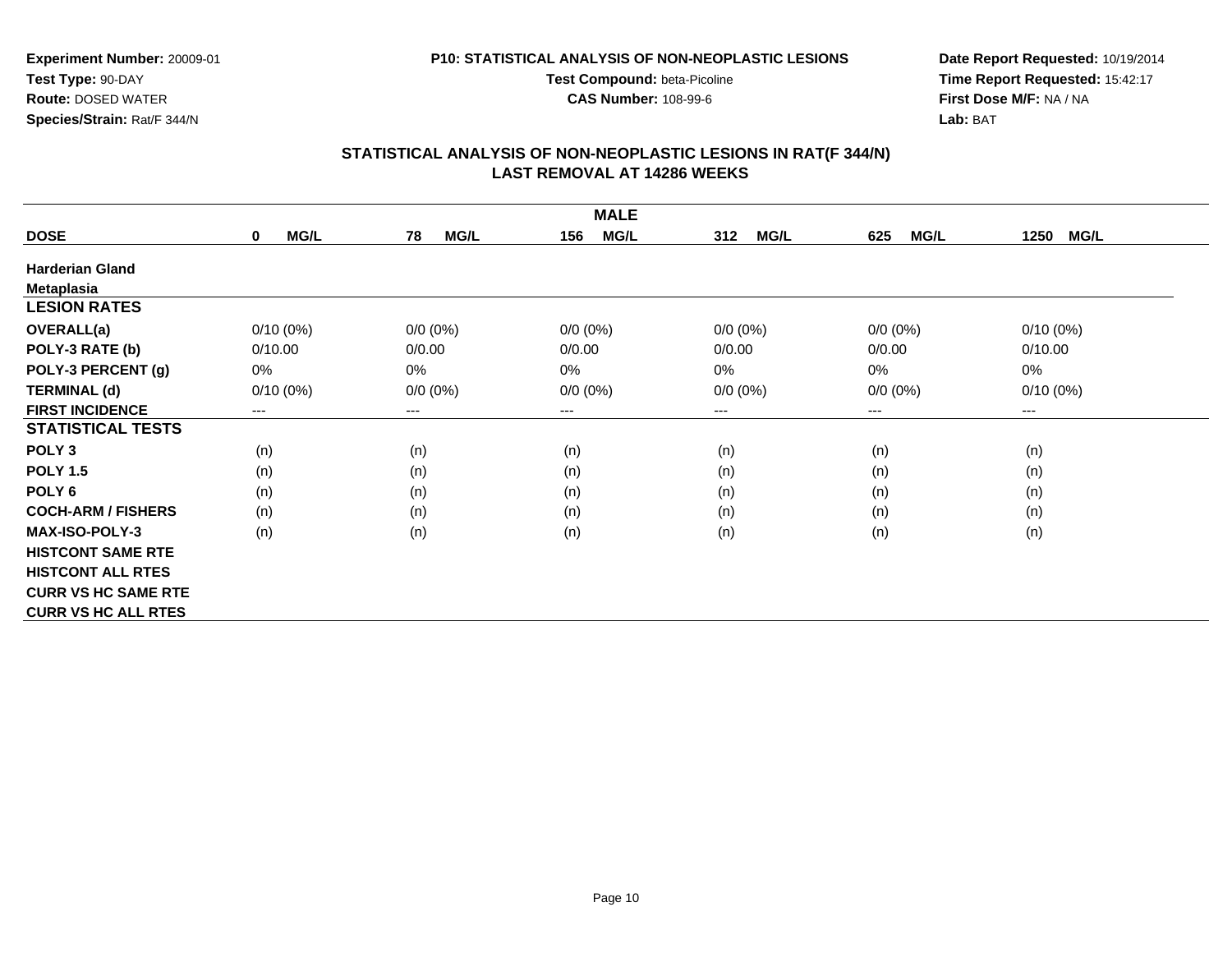**CAS Number:** 108-99-6

**Experiment Number:** 20009-01**Test Type:** 90-DAY **Route:** DOSED WATER**Species/Strain:** Rat/F 344/N

**Date Report Requested:** 10/19/2014 **Time Report Requested:** 15:42:17**First Dose M/F:** NA / NA**Lab:** BAT

| <b>MALE</b>                |                            |                        |                    |                    |                        |                     |  |  |
|----------------------------|----------------------------|------------------------|--------------------|--------------------|------------------------|---------------------|--|--|
| <b>DOSE</b>                | <b>MG/L</b><br>$\mathbf 0$ | <b>MG/L</b><br>78      | <b>MG/L</b><br>156 | <b>MG/L</b><br>312 | <b>MG/L</b><br>625     | <b>MG/L</b><br>1250 |  |  |
| Heart                      |                            |                        |                    |                    |                        |                     |  |  |
| Cardiomyopathy             |                            |                        |                    |                    |                        |                     |  |  |
| <b>LESION RATES</b>        |                            |                        |                    |                    |                        |                     |  |  |
| <b>OVERALL(a)</b>          | 10/10 (100%)               | $0/0 (0\%)$            | $0/0 (0\%)$        | $0/0 (0\%)$        | $0/0 (0\%)$            | 10/10 (100%)        |  |  |
| POLY-3 RATE (b)            | 10/10.00                   | 0/0.00                 | 0/0.00             | 0/0.00             | 0/0.00                 | 10/10.00            |  |  |
| POLY-3 PERCENT (g)         | 100%                       | 0%                     | 0%                 | 0%                 | 0%                     | 100%                |  |  |
| <b>TERMINAL (d)</b>        | 10/10 (100%)               | $0/0 (0\%)$            | $0/0 (0\%)$        | $0/0 (0\%)$        | $0/0 (0\%)$            | 10/10 (100%)        |  |  |
| <b>FIRST INCIDENCE</b>     | 93(T)                      | $\qquad \qquad \cdots$ | $---$              | ---                | $\qquad \qquad \cdots$ | 93(T)               |  |  |
| <b>STATISTICAL TESTS</b>   |                            |                        |                    |                    |                        |                     |  |  |
| POLY <sub>3</sub>          | (e)                        | (e)                    | (e)                | (e)                | (e)                    | (e)                 |  |  |
| <b>POLY 1.5</b>            | (e)                        | (e)                    | (e)                | (e)                | (e)                    | (e)                 |  |  |
| POLY <sub>6</sub>          | (e)                        | (e)                    | (e)                | (e)                | (e)                    | (e)                 |  |  |
| <b>COCH-ARM / FISHERS</b>  | (e)                        | (e)                    | (e)                | (e)                | (e)                    | (e)                 |  |  |
| <b>MAX-ISO-POLY-3</b>      | (e)                        | (e)                    | (e)                | (e)                | (e)                    | (e)                 |  |  |
| <b>HISTCONT SAME RTE</b>   |                            |                        |                    |                    |                        |                     |  |  |
| <b>HISTCONT ALL RTES</b>   |                            |                        |                    |                    |                        |                     |  |  |
| <b>CURR VS HC SAME RTE</b> |                            |                        |                    |                    |                        |                     |  |  |
| <b>CURR VS HC ALL RTES</b> |                            |                        |                    |                    |                        |                     |  |  |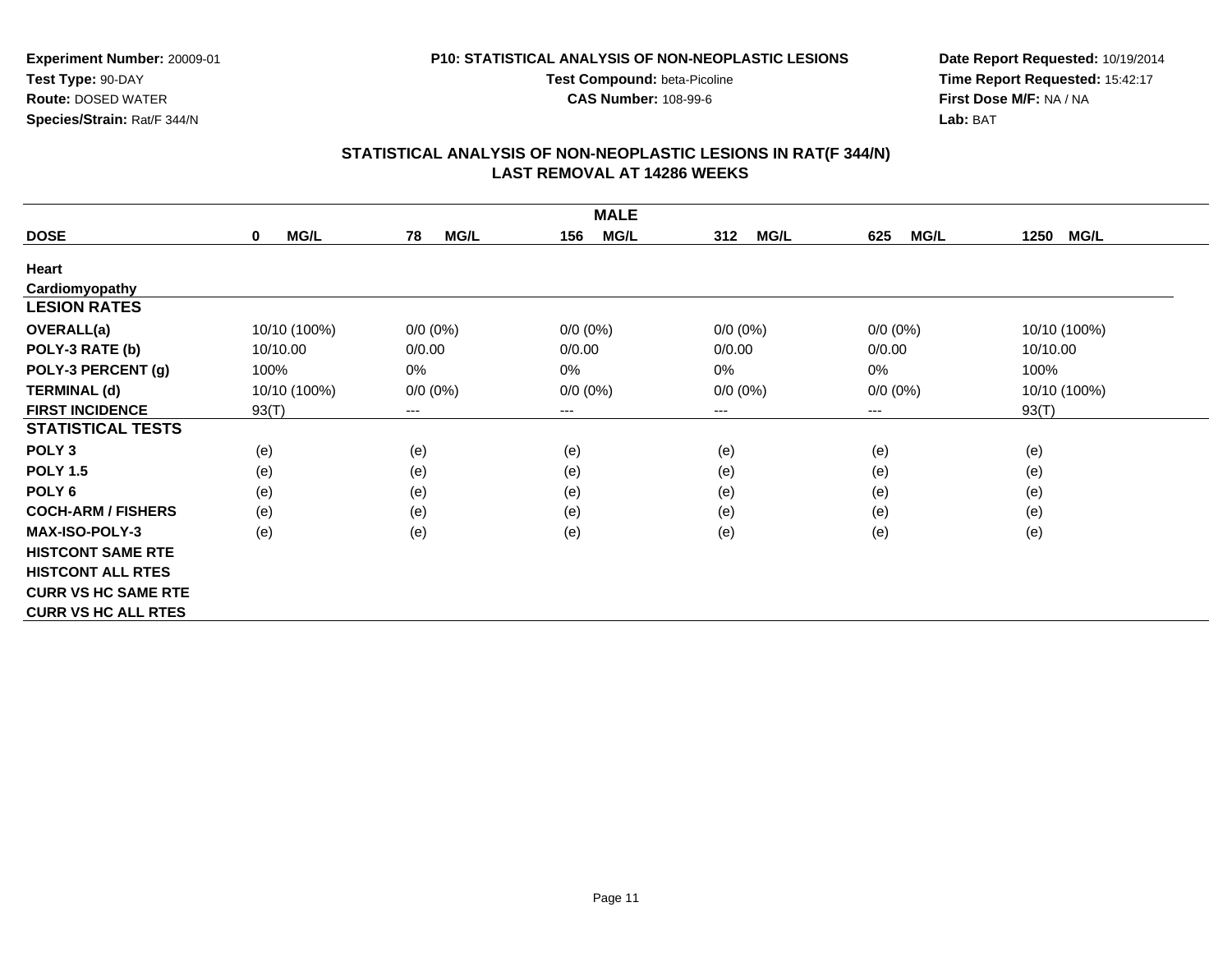**CAS Number:** 108-99-6

**Experiment Number:** 20009-01**Test Type:** 90-DAY **Route:** DOSED WATER**Species/Strain:** Rat/F 344/N

**Date Report Requested:** 10/19/2014 **Time Report Requested:** 15:42:17**First Dose M/F:** NA / NA**Lab:** BAT

| <b>MALE</b>                    |                            |                        |                    |                    |                    |                     |  |  |
|--------------------------------|----------------------------|------------------------|--------------------|--------------------|--------------------|---------------------|--|--|
| <b>DOSE</b>                    | <b>MG/L</b><br>$\mathbf 0$ | 78<br><b>MG/L</b>      | <b>MG/L</b><br>156 | 312<br><b>MG/L</b> | 625<br><b>MG/L</b> | 1250<br><b>MG/L</b> |  |  |
| <b>Intestine Large, Rectum</b> |                            |                        |                    |                    |                    |                     |  |  |
| <b>Inflammation Chronic</b>    |                            |                        |                    |                    |                    |                     |  |  |
| <b>LESION RATES</b>            |                            |                        |                    |                    |                    |                     |  |  |
| OVERALL(a)                     | $0/10(0\%)$                | $0/0 (0\%)$            | $0/0 (0\%)$        | $0/0 (0\%)$        | $0/0 (0\%)$        | 1/10 (10%)          |  |  |
| POLY-3 RATE (b)                | 0/10.00                    | 0/0.00                 | 0/0.00             | 0/0.00             | 0/0.00             | 1/10.00             |  |  |
| POLY-3 PERCENT (g)             | $0\%$                      | 0%                     | $0\%$              | 0%                 | 0%                 | 10%                 |  |  |
| <b>TERMINAL (d)</b>            | $0/10(0\%)$                | $0/0 (0\%)$            | $0/0 (0\%)$        | $0/0 (0\%)$        | $0/0 (0\%)$        | 1/10 (10%)          |  |  |
| <b>FIRST INCIDENCE</b>         | ---                        | $\qquad \qquad \cdots$ | ---                | ---                | ---                | 93(T)               |  |  |
| <b>STATISTICAL TESTS</b>       |                            |                        |                    |                    |                    |                     |  |  |
| POLY <sub>3</sub>              | (e)                        | (e)                    | (e)                | (e)                | (e)                | $P = 0.500$         |  |  |
| <b>POLY 1.5</b>                | (e)                        | (e)                    | (e)                | (e)                | (e)                | $P = 0.500$         |  |  |
| POLY <sub>6</sub>              | (e)                        | (e)                    | (e)                | (e)                | (e)                | $P = 0.500$         |  |  |
| <b>COCH-ARM / FISHERS</b>      | $P = 0.304$                | (e)                    | (e)                | (e)                | (e)                | $P = 0.500$         |  |  |
| <b>MAX-ISO-POLY-3</b>          | (e)                        | (e)                    | (e)                | (e)                | (e)                | $P = 0.159$         |  |  |
| <b>HISTCONT SAME RTE</b>       |                            |                        |                    |                    |                    |                     |  |  |
| <b>HISTCONT ALL RTES</b>       |                            |                        |                    |                    |                    |                     |  |  |
| <b>CURR VS HC SAME RTE</b>     |                            |                        |                    |                    |                    |                     |  |  |
| <b>CURR VS HC ALL RTES</b>     |                            |                        |                    |                    |                    |                     |  |  |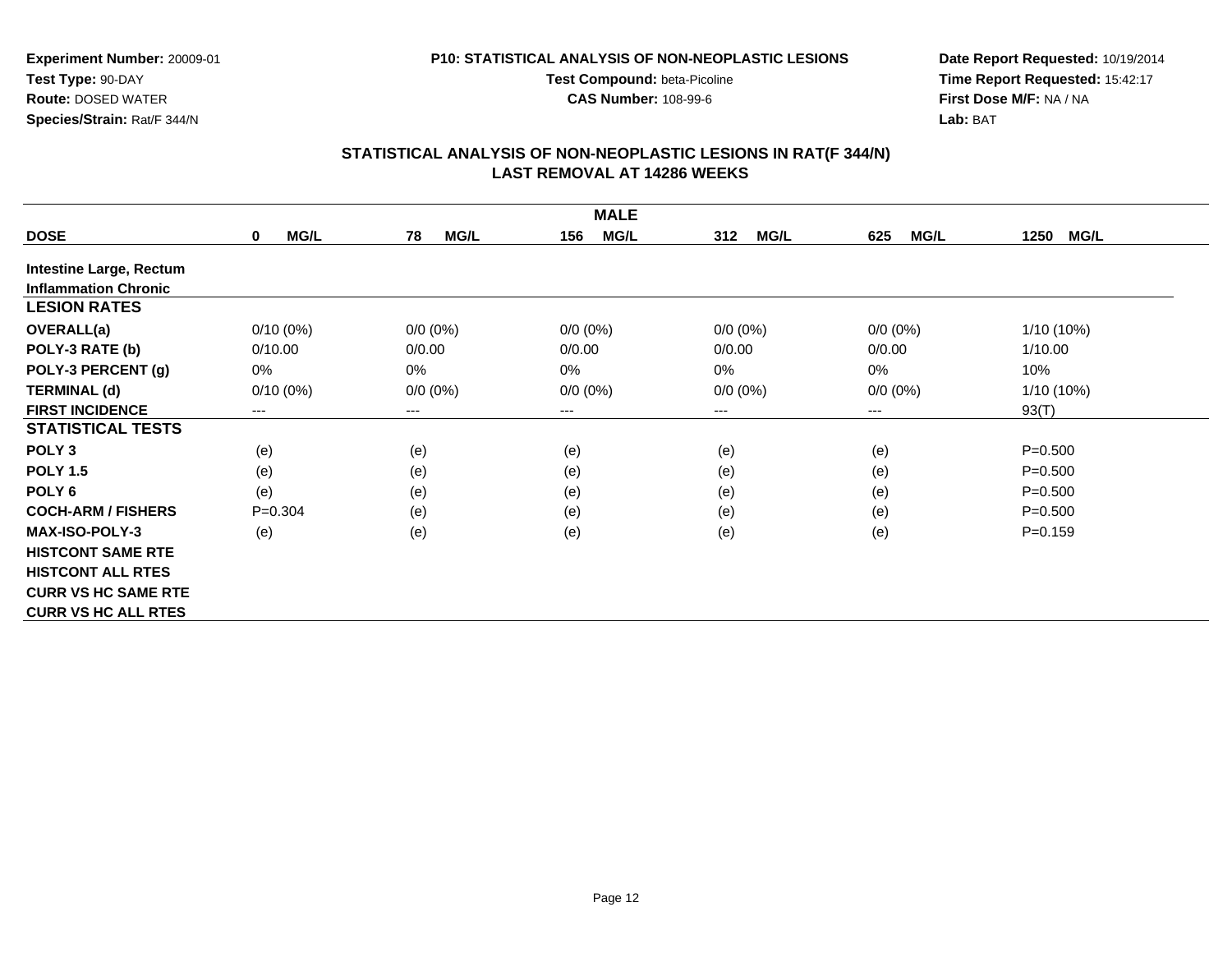**CAS Number:** 108-99-6

**Experiment Number:** 20009-01**Test Type:** 90-DAY **Route:** DOSED WATER**Species/Strain:** Rat/F 344/N

**Date Report Requested:** 10/19/2014 **Time Report Requested:** 15:42:17**First Dose M/F:** NA / NA**Lab:** BAT

|                                | <b>MALE</b>                |                        |                    |                    |                    |                     |  |  |
|--------------------------------|----------------------------|------------------------|--------------------|--------------------|--------------------|---------------------|--|--|
| <b>DOSE</b>                    | <b>MG/L</b><br>$\mathbf 0$ | <b>MG/L</b><br>78      | 156<br><b>MG/L</b> | <b>MG/L</b><br>312 | <b>MG/L</b><br>625 | <b>MG/L</b><br>1250 |  |  |
| <b>Intestine Large, Rectum</b> |                            |                        |                    |                    |                    |                     |  |  |
| <b>Parasite Metazoan</b>       |                            |                        |                    |                    |                    |                     |  |  |
| <b>LESION RATES</b>            |                            |                        |                    |                    |                    |                     |  |  |
| <b>OVERALL(a)</b>              | $0/10(0\%)$                | $0/0 (0\%)$            | $0/0 (0\%)$        | $0/0 (0\%)$        | $0/0 (0\%)$        | $0/10(0\%)$         |  |  |
| POLY-3 RATE (b)                | 0/10.00                    | 0/0.00                 | 0/0.00             | 0/0.00             | 0/0.00             | 0/10.00             |  |  |
| POLY-3 PERCENT (g)             | 0%                         | 0%                     | 0%                 | 0%                 | 0%                 | 0%                  |  |  |
| <b>TERMINAL (d)</b>            | $0/10(0\%)$                | $0/0 (0\%)$            | $0/0 (0\%)$        | $0/0 (0\%)$        | $0/0 (0\%)$        | $0/10(0\%)$         |  |  |
| <b>FIRST INCIDENCE</b>         | ---                        | $\qquad \qquad \cdots$ | ---                | ---                | ---                | $--$                |  |  |
| <b>STATISTICAL TESTS</b>       |                            |                        |                    |                    |                    |                     |  |  |
| POLY <sub>3</sub>              | (n)                        | (n)                    | (n)                | (n)                | (n)                | (n)                 |  |  |
| <b>POLY 1.5</b>                | (n)                        | (n)                    | (n)                | (n)                | (n)                | (n)                 |  |  |
| POLY 6                         | (n)                        | (n)                    | (n)                | (n)                | (n)                | (n)                 |  |  |
| <b>COCH-ARM / FISHERS</b>      | (n)                        | (n)                    | (n)                | (n)                | (n)                | (n)                 |  |  |
| <b>MAX-ISO-POLY-3</b>          | (n)                        | (n)                    | (n)                | (n)                | (n)                | (n)                 |  |  |
| <b>HISTCONT SAME RTE</b>       |                            |                        |                    |                    |                    |                     |  |  |
| <b>HISTCONT ALL RTES</b>       |                            |                        |                    |                    |                    |                     |  |  |
| <b>CURR VS HC SAME RTE</b>     |                            |                        |                    |                    |                    |                     |  |  |
| <b>CURR VS HC ALL RTES</b>     |                            |                        |                    |                    |                    |                     |  |  |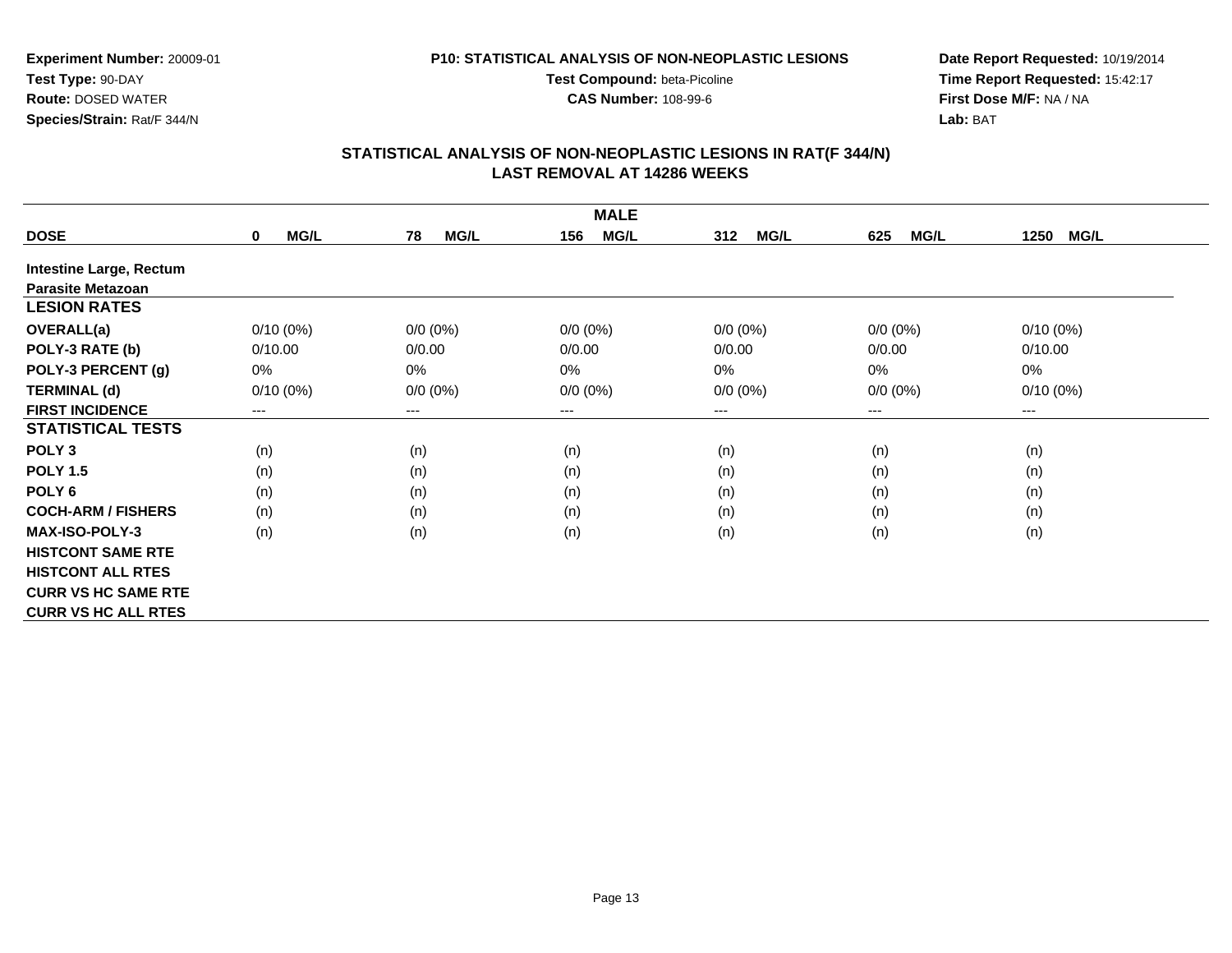**CAS Number:** 108-99-6

**Experiment Number:** 20009-01**Test Type:** 90-DAY **Route:** DOSED WATER**Species/Strain:** Rat/F 344/N

**Date Report Requested:** 10/19/2014 **Time Report Requested:** 15:42:17**First Dose M/F:** NA / NA**Lab:** BAT

| <b>MALE</b>                |                            |                   |                    |                    |                    |                     |  |
|----------------------------|----------------------------|-------------------|--------------------|--------------------|--------------------|---------------------|--|
| <b>DOSE</b>                | <b>MG/L</b><br>$\mathbf 0$ | <b>MG/L</b><br>78 | <b>MG/L</b><br>156 | <b>MG/L</b><br>312 | <b>MG/L</b><br>625 | <b>MG/L</b><br>1250 |  |
| Kidney                     |                            |                   |                    |                    |                    |                     |  |
| <b>Nephropathy</b>         |                            |                   |                    |                    |                    |                     |  |
| <b>LESION RATES</b>        |                            |                   |                    |                    |                    |                     |  |
| <b>OVERALL(a)</b>          | 10/10 (100%)               | 10/10 (100%)      | 10/10 (100%)       | 10/10 (100%)       | 10/10 (100%)       | 10/10 (100%)        |  |
| POLY-3 RATE (b)            | 10/10.00                   | 10/10.00          | 10/10.00           | 10/10.00           | 10/10.00           | 10/10.00            |  |
| POLY-3 PERCENT (g)         | 100%                       | 100%              | 100%               | 100%               | 100%               | 100%                |  |
| <b>TERMINAL (d)</b>        | 10/10 (100%)               | 10/10 (100%)      | 10/10 (100%)       | 10/10 (100%)       | 10/10 (100%)       | 10/10 (100%)        |  |
| <b>FIRST INCIDENCE</b>     | 93(T)                      | 93(T)             | 93(T)              | 93(T)              | 93(T)              | 93(T)               |  |
| <b>STATISTICAL TESTS</b>   |                            |                   |                    |                    |                    |                     |  |
| POLY <sub>3</sub>          | (e)                        | (e)               | (e)                | (e)                | (e)                | (e)                 |  |
| <b>POLY 1.5</b>            | (e)                        | (e)               | (e)                | (e)                | (e)                | (e)                 |  |
| POLY <sub>6</sub>          | (e)                        | (e)               | (e)                | (e)                | (e)                | (e)                 |  |
| <b>COCH-ARM / FISHERS</b>  | (e)                        | (e)               | (e)                | (e)                | (e)                | (e)                 |  |
| <b>MAX-ISO-POLY-3</b>      | (e)                        | (e)               | (e)                | (e)                | (e)                | (e)                 |  |
| <b>HISTCONT SAME RTE</b>   |                            |                   |                    |                    |                    |                     |  |
| <b>HISTCONT ALL RTES</b>   |                            |                   |                    |                    |                    |                     |  |
| <b>CURR VS HC SAME RTE</b> |                            |                   |                    |                    |                    |                     |  |
| <b>CURR VS HC ALL RTES</b> |                            |                   |                    |                    |                    |                     |  |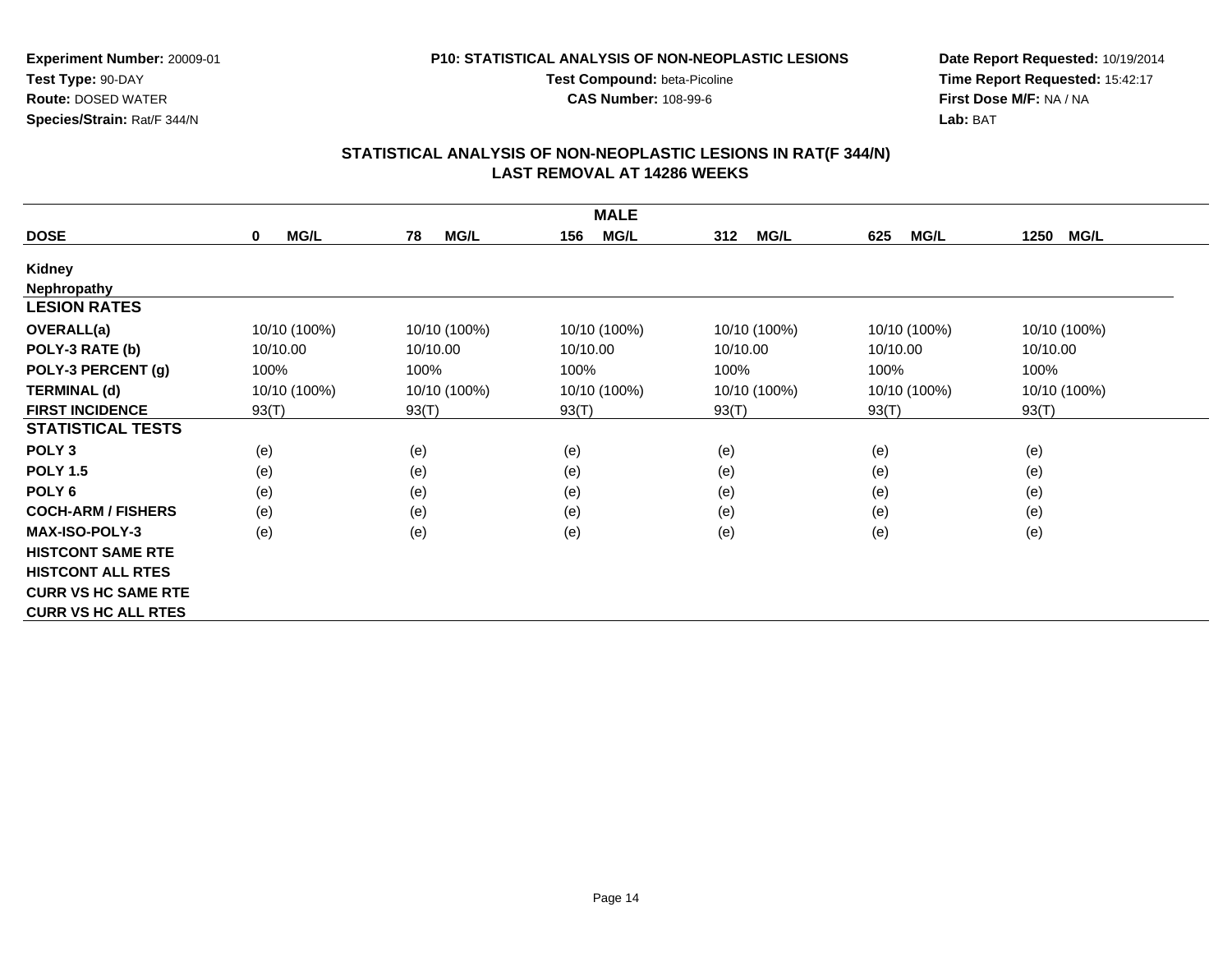**CAS Number:** 108-99-6

**Experiment Number:** 20009-01**Test Type:** 90-DAY **Route:** DOSED WATER**Species/Strain:** Rat/F 344/N

**Date Report Requested:** 10/19/2014 **Time Report Requested:** 15:42:17**First Dose M/F:** NA / NA**Lab:** BAT

|                             | <b>MALE</b>                |                        |                    |                    |                    |                     |  |  |
|-----------------------------|----------------------------|------------------------|--------------------|--------------------|--------------------|---------------------|--|--|
| <b>DOSE</b>                 | <b>MG/L</b><br>$\mathbf 0$ | 78<br><b>MG/L</b>      | <b>MG/L</b><br>156 | 312<br><b>MG/L</b> | <b>MG/L</b><br>625 | 1250<br><b>MG/L</b> |  |  |
| Kidney: Capsule             |                            |                        |                    |                    |                    |                     |  |  |
| <b>Inflammation Chronic</b> |                            |                        |                    |                    |                    |                     |  |  |
| <b>LESION RATES</b>         |                            |                        |                    |                    |                    |                     |  |  |
| OVERALL(a)                  | $0/10(0\%)$                | $0/10(0\%)$            | $0/10(0\%)$        | $0/10(0\%)$        | $0/10(0\%)$        | $0/10(0\%)$         |  |  |
| POLY-3 RATE (b)             | 0/10.00                    | 0/10.00                | 0/10.00            | 0/10.00            | 0/10.00            | 0/10.00             |  |  |
| POLY-3 PERCENT (g)          | 0%                         | 0%                     | $0\%$              | 0%                 | 0%                 | 0%                  |  |  |
| <b>TERMINAL (d)</b>         | $0/10(0\%)$                | $0/10(0\%)$            | $0/10(0\%)$        | $0/10(0\%)$        | $0/10(0\%)$        | $0/10(0\%)$         |  |  |
| <b>FIRST INCIDENCE</b>      | ---                        | $\qquad \qquad \cdots$ | ---                | ---                | ---                | $--$                |  |  |
| <b>STATISTICAL TESTS</b>    |                            |                        |                    |                    |                    |                     |  |  |
| POLY <sub>3</sub>           | (n)                        | (n)                    | (n)                | (n)                | (n)                | (n)                 |  |  |
| <b>POLY 1.5</b>             | (n)                        | (n)                    | (n)                | (n)                | (n)                | (n)                 |  |  |
| POLY <sub>6</sub>           | (n)                        | (n)                    | (n)                | (n)                | (n)                | (n)                 |  |  |
| <b>COCH-ARM / FISHERS</b>   | (n)                        | (n)                    | (n)                | (n)                | (n)                | (n)                 |  |  |
| MAX-ISO-POLY-3              | (n)                        | (n)                    | (n)                | (n)                | (n)                | (n)                 |  |  |
| <b>HISTCONT SAME RTE</b>    |                            |                        |                    |                    |                    |                     |  |  |
| <b>HISTCONT ALL RTES</b>    |                            |                        |                    |                    |                    |                     |  |  |
| <b>CURR VS HC SAME RTE</b>  |                            |                        |                    |                    |                    |                     |  |  |
| <b>CURR VS HC ALL RTES</b>  |                            |                        |                    |                    |                    |                     |  |  |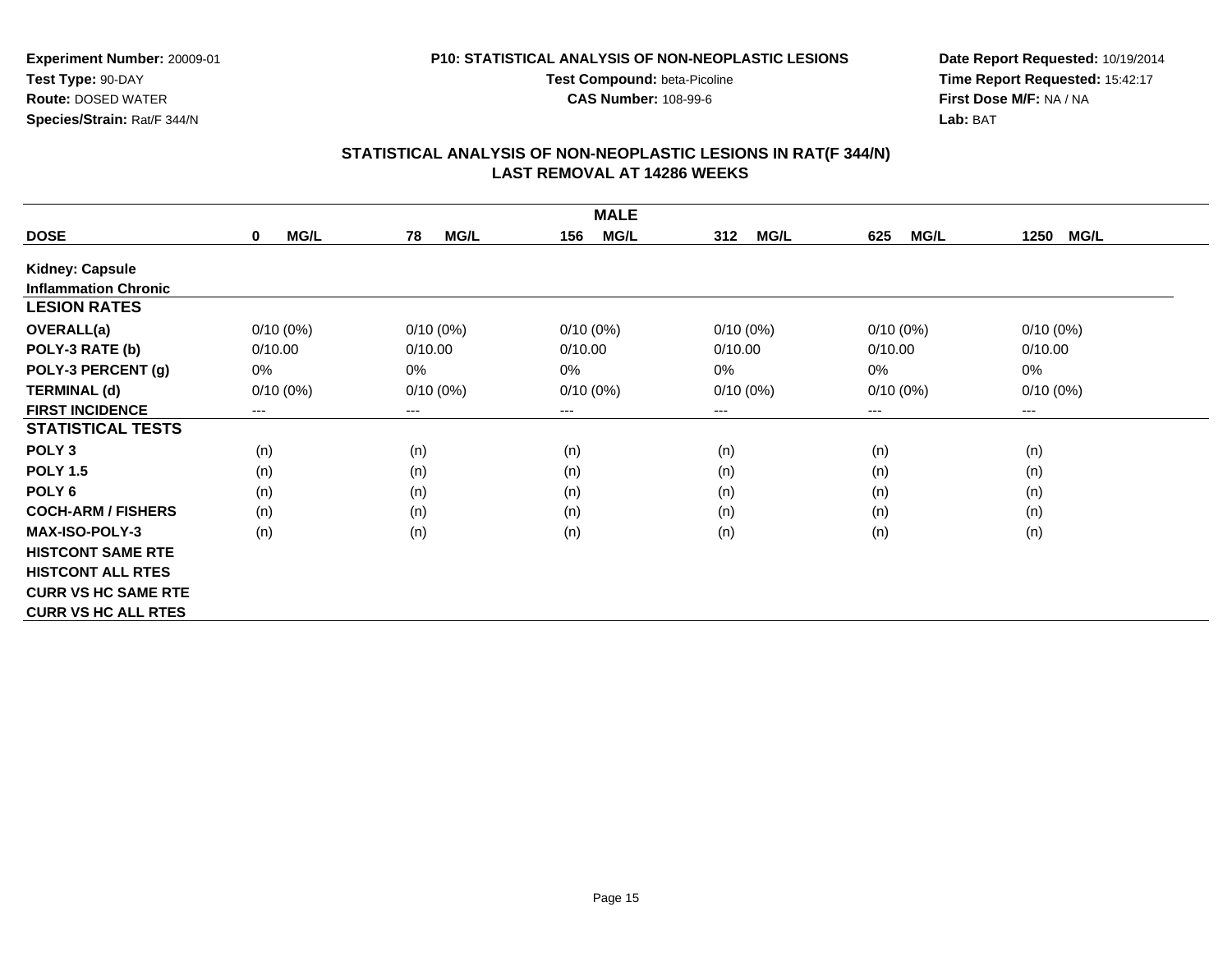**CAS Number:** 108-99-6

**Experiment Number:** 20009-01**Test Type:** 90-DAY **Route:** DOSED WATER**Species/Strain:** Rat/F 344/N

**Date Report Requested:** 10/19/2014 **Time Report Requested:** 15:42:17**First Dose M/F:** NA / NA**Lab:** BAT

| <b>MALE</b>                |                            |                        |                    |                    |                    |                     |  |
|----------------------------|----------------------------|------------------------|--------------------|--------------------|--------------------|---------------------|--|
| <b>DOSE</b>                | <b>MG/L</b><br>$\mathbf 0$ | <b>MG/L</b><br>78      | <b>MG/L</b><br>156 | <b>MG/L</b><br>312 | <b>MG/L</b><br>625 | <b>MG/L</b><br>1250 |  |
| <b>Kidney: Cortex</b>      |                            |                        |                    |                    |                    |                     |  |
| Angiectasis                |                            |                        |                    |                    |                    |                     |  |
| <b>LESION RATES</b>        |                            |                        |                    |                    |                    |                     |  |
| <b>OVERALL(a)</b>          | $0/10(0\%)$                | $0/10(0\%)$            | $0/10(0\%)$        | $0/10(0\%)$        | $0/10(0\%)$        | $0/10(0\%)$         |  |
| POLY-3 RATE (b)            | 0/10.00                    | 0/10.00                | 0/10.00            | 0/10.00            | 0/10.00            | 0/10.00             |  |
| POLY-3 PERCENT (g)         | 0%                         | 0%                     | $0\%$              | 0%                 | 0%                 | 0%                  |  |
| <b>TERMINAL (d)</b>        | $0/10(0\%)$                | $0/10(0\%)$            | $0/10(0\%)$        | $0/10(0\%)$        | $0/10(0\%)$        | $0/10(0\%)$         |  |
| <b>FIRST INCIDENCE</b>     | ---                        | $\qquad \qquad \cdots$ | $--$               | ---                | ---                | $---$               |  |
| <b>STATISTICAL TESTS</b>   |                            |                        |                    |                    |                    |                     |  |
| POLY <sub>3</sub>          | (n)                        | (n)                    | (n)                | (n)                | (n)                | (n)                 |  |
| <b>POLY 1.5</b>            | (n)                        | (n)                    | (n)                | (n)                | (n)                | (n)                 |  |
| POLY <sub>6</sub>          | (n)                        | (n)                    | (n)                | (n)                | (n)                | (n)                 |  |
| <b>COCH-ARM / FISHERS</b>  | (n)                        | (n)                    | (n)                | (n)                | (n)                | (n)                 |  |
| <b>MAX-ISO-POLY-3</b>      | (n)                        | (n)                    | (n)                | (n)                | (n)                | (n)                 |  |
| <b>HISTCONT SAME RTE</b>   |                            |                        |                    |                    |                    |                     |  |
| <b>HISTCONT ALL RTES</b>   |                            |                        |                    |                    |                    |                     |  |
| <b>CURR VS HC SAME RTE</b> |                            |                        |                    |                    |                    |                     |  |
| <b>CURR VS HC ALL RTES</b> |                            |                        |                    |                    |                    |                     |  |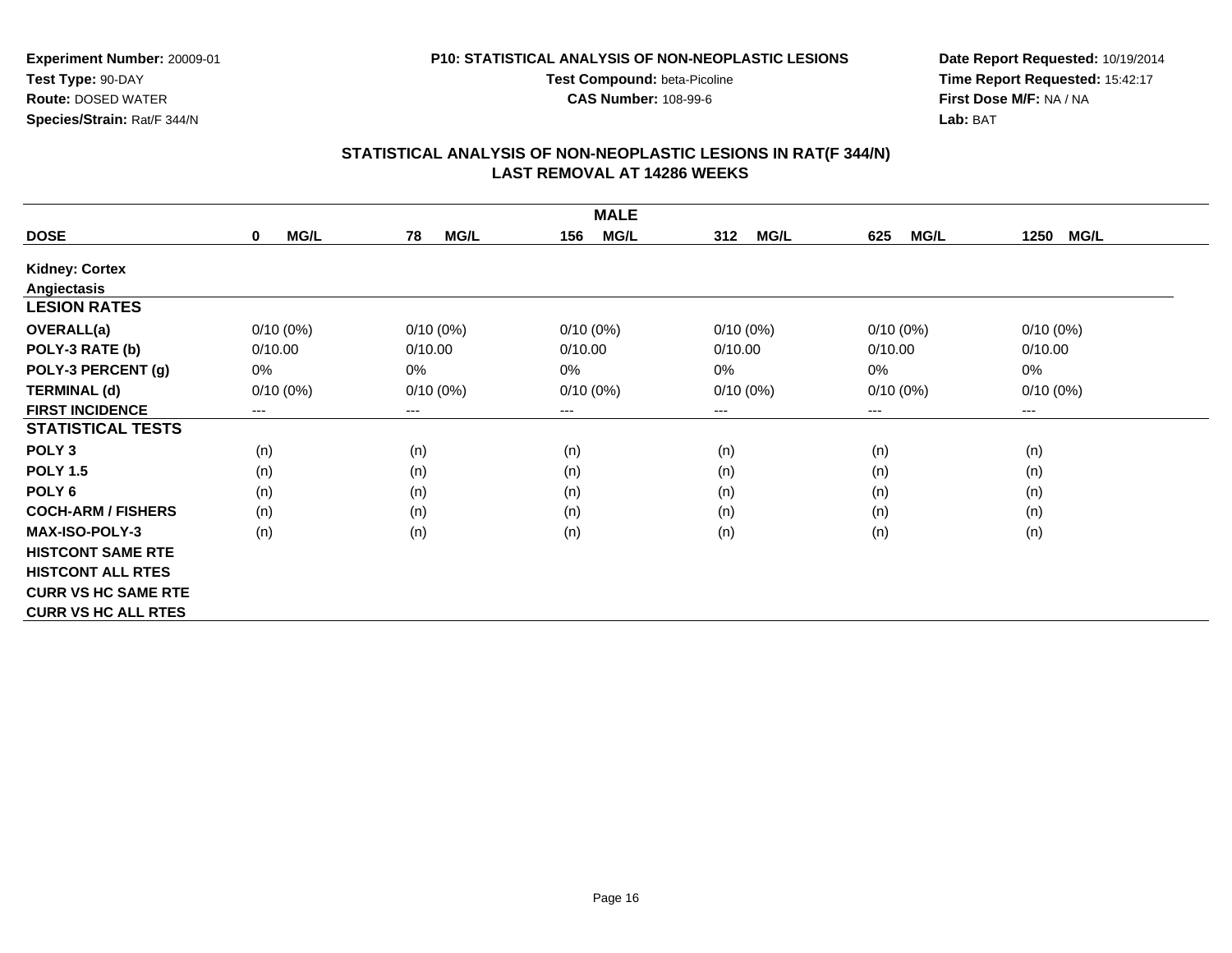**CAS Number:** 108-99-6

**Experiment Number:** 20009-01**Test Type:** 90-DAY **Route:** DOSED WATER**Species/Strain:** Rat/F 344/N

**Date Report Requested:** 10/19/2014 **Time Report Requested:** 15:42:17**First Dose M/F:** NA / NA**Lab:** BAT

|                            |                            |                   | <b>MALE</b>        |                    |                    |                     |
|----------------------------|----------------------------|-------------------|--------------------|--------------------|--------------------|---------------------|
| <b>DOSE</b>                | <b>MG/L</b><br>$\mathbf 0$ | <b>MG/L</b><br>78 | <b>MG/L</b><br>156 | <b>MG/L</b><br>312 | <b>MG/L</b><br>625 | <b>MG/L</b><br>1250 |
| Kidney: Medulla            |                            |                   |                    |                    |                    |                     |
| <b>Mineralization</b>      |                            |                   |                    |                    |                    |                     |
| <b>LESION RATES</b>        |                            |                   |                    |                    |                    |                     |
| <b>OVERALL(a)</b>          | 5/10 (50%)                 | 7/10 (70%)        | 6/10(60%)          | 6/10(60%)          | $3/10(30\%)$       | 7/10 (70%)          |
| POLY-3 RATE (b)            | 5/10.00                    | 7/10.00           | 6/10.00            | 6/10.00            | 3/10.00            | 7/10.00             |
| POLY-3 PERCENT (g)         | 50%                        | 70%               | 60%                | 60%                | 30%                | 70%                 |
| <b>TERMINAL (d)</b>        | 5/10 (50%)                 | 7/10 (70%)        | 6/10(60%)          | 6/10(60%)          | 3/10(30%)          | 7/10 (70%)          |
| <b>FIRST INCIDENCE</b>     | 93(T)                      | 93(T)             | 93(T)              | 93(T)              | 93(T)              | 93(T)               |
| <b>STATISTICAL TESTS</b>   |                            |                   |                    |                    |                    |                     |
| POLY <sub>3</sub>          | $P = 0.513$                | $P=0.329$         | $P = 0.500$        | $P = 0.500$        | P=0.329N           | $P = 0.329$         |
| <b>POLY 1.5</b>            | $P = 0.513$                | $P=0.329$         | $P = 0.500$        | $P = 0.500$        | $P = 0.329N$       | $P = 0.329$         |
| POLY <sub>6</sub>          | $P = 0.513$                | $P=0.329$         | $P = 0.500$        | $P = 0.500$        | P=0.329N           | $P = 0.329$         |
| <b>COCH-ARM / FISHERS</b>  | $P = 0.513$                | $P=0.325$         | $P = 0.500$        | $P = 0.500$        | $P = 0.325N$       | $P = 0.325$         |
| <b>MAX-ISO-POLY-3</b>      | $P = 0.343$                | $P = 0.189$       | $P=0.334$          | $P = 0.334$        | $P = 0.189N$       | $P = 0.189$         |
| <b>HISTCONT SAME RTE</b>   |                            |                   |                    |                    |                    |                     |
| <b>HISTCONT ALL RTES</b>   |                            |                   |                    |                    |                    |                     |
| <b>CURR VS HC SAME RTE</b> |                            |                   |                    |                    |                    |                     |
| <b>CURR VS HC ALL RTES</b> |                            |                   |                    |                    |                    |                     |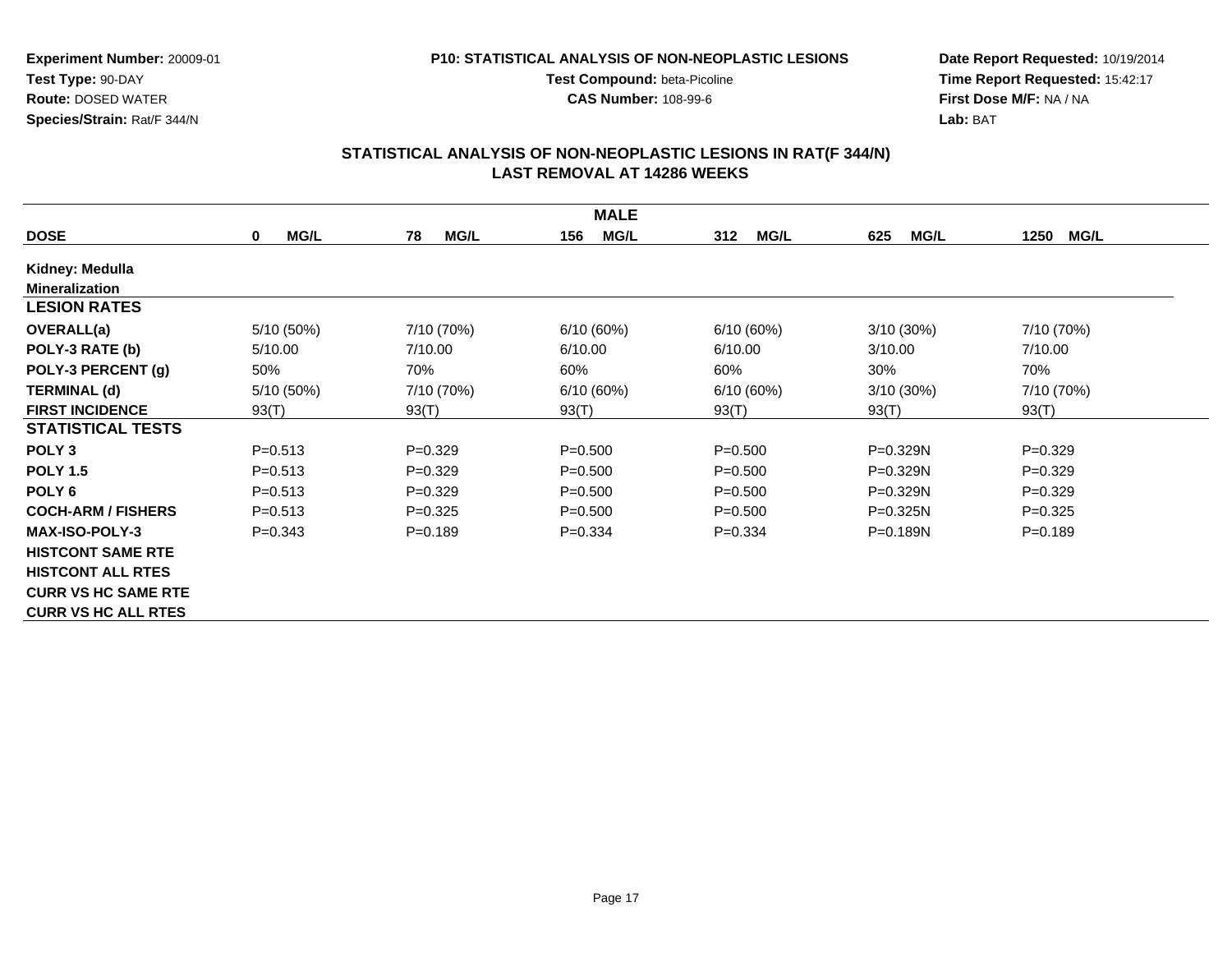**CAS Number:** 108-99-6

**Experiment Number:** 20009-01**Test Type:** 90-DAY **Route:** DOSED WATER**Species/Strain:** Rat/F 344/N

**Date Report Requested:** 10/19/2014 **Time Report Requested:** 15:42:17**First Dose M/F:** NA / NA**Lab:** BAT

|                            |                     |                            | <b>MALE</b>        |                    |                    |                     |
|----------------------------|---------------------|----------------------------|--------------------|--------------------|--------------------|---------------------|
| <b>DOSE</b>                | MG/L<br>$\mathbf 0$ | <b>MG/L</b><br>78          | <b>MG/L</b><br>156 | <b>MG/L</b><br>312 | <b>MG/L</b><br>625 | <b>MG/L</b><br>1250 |
| Kidney: Papilla            |                     |                            |                    |                    |                    |                     |
| <b>Casts Granular</b>      |                     |                            |                    |                    |                    |                     |
| <b>LESION RATES</b>        |                     |                            |                    |                    |                    |                     |
| OVERALL(a)                 | $0/10(0\%)$         | $0/10(0\%)$                | $0/10(0\%)$        | $0/10(0\%)$        | $0/10(0\%)$        | $0/10(0\%)$         |
| POLY-3 RATE (b)            | 0/10.00             | 0/10.00                    | 0/10.00            | 0/10.00            | 0/10.00            | 0/10.00             |
| POLY-3 PERCENT (g)         | 0%                  | 0%                         | 0%                 | 0%                 | 0%                 | 0%                  |
| <b>TERMINAL (d)</b>        | $0/10(0\%)$         | $0/10(0\%)$                | $0/10(0\%)$        | $0/10(0\%)$        | $0/10(0\%)$        | $0/10(0\%)$         |
| <b>FIRST INCIDENCE</b>     | ---                 | $\qquad \qquad - \qquad -$ | ---                | ---                | ---                | $--$                |
| <b>STATISTICAL TESTS</b>   |                     |                            |                    |                    |                    |                     |
| POLY <sub>3</sub>          | (n)                 | (n)                        | (n)                | (n)                | (n)                | (n)                 |
| <b>POLY 1.5</b>            | (n)                 | (n)                        | (n)                | (n)                | (n)                | (n)                 |
| POLY <sub>6</sub>          | (n)                 | (n)                        | (n)                | (n)                | (n)                | (n)                 |
| <b>COCH-ARM / FISHERS</b>  | (n)                 | (n)                        | (n)                | (n)                | (n)                | (n)                 |
| MAX-ISO-POLY-3             | (n)                 | (n)                        | (n)                | (n)                | (n)                | (n)                 |
| <b>HISTCONT SAME RTE</b>   |                     |                            |                    |                    |                    |                     |
| <b>HISTCONT ALL RTES</b>   |                     |                            |                    |                    |                    |                     |
| <b>CURR VS HC SAME RTE</b> |                     |                            |                    |                    |                    |                     |
| <b>CURR VS HC ALL RTES</b> |                     |                            |                    |                    |                    |                     |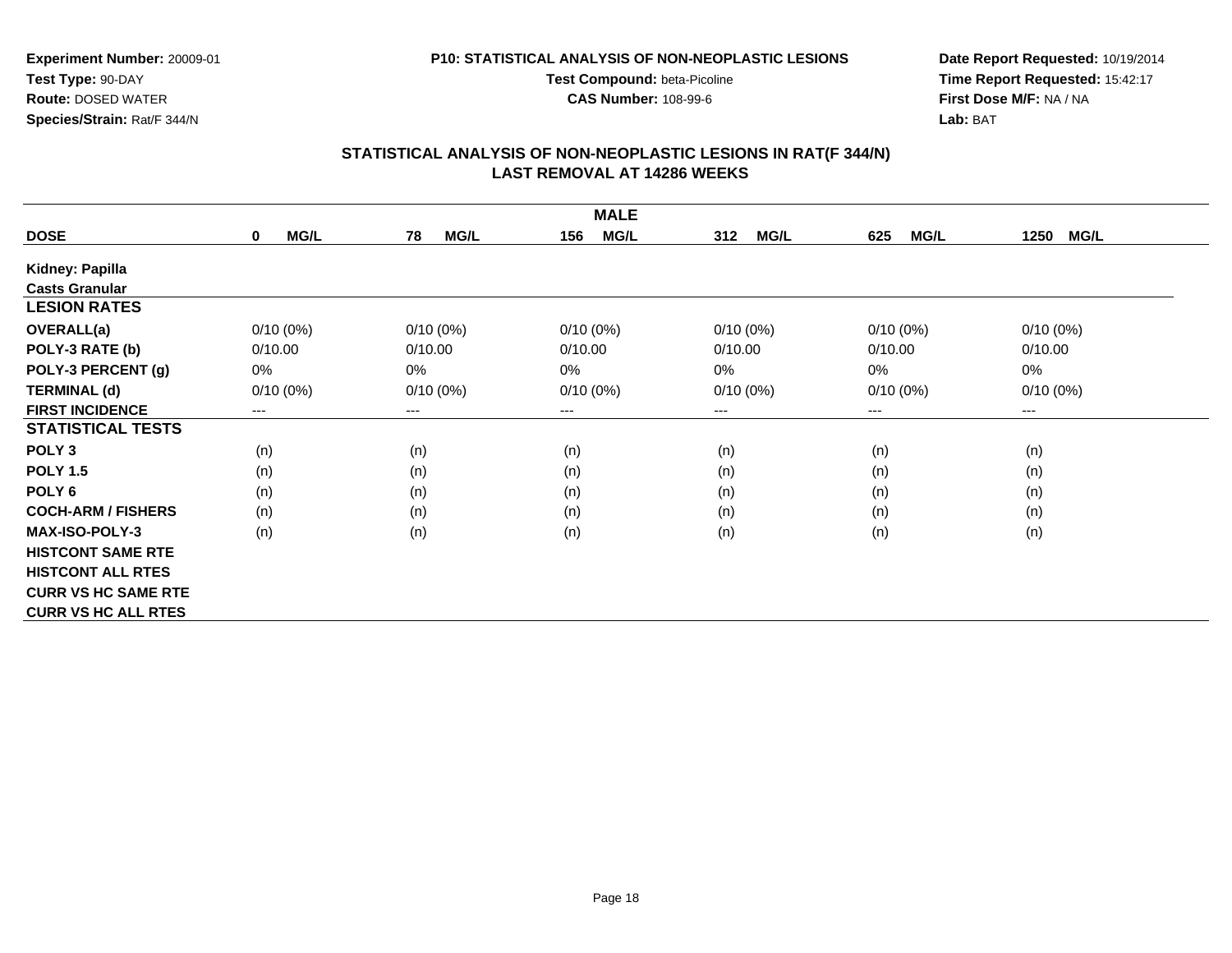**P10: STATISTICAL ANALYSIS OF NON-NEOPLASTIC LESIONS**

**Test Compound:** beta-Picoline**CAS Number:** 108-99-6

**Experiment Number:** 20009-01**Test Type:** 90-DAY **Route:** DOSED WATER**Species/Strain:** Rat/F 344/N

**Date Report Requested:** 10/19/2014 **Time Report Requested:** 15:42:17**First Dose M/F:** NA / NA**Lab:** BAT

|                                     | <b>MALE</b>                |                   |                    |                    |                    |                     |  |  |
|-------------------------------------|----------------------------|-------------------|--------------------|--------------------|--------------------|---------------------|--|--|
| <b>DOSE</b>                         | <b>MG/L</b><br>$\mathbf 0$ | <b>MG/L</b><br>78 | <b>MG/L</b><br>156 | <b>MG/L</b><br>312 | <b>MG/L</b><br>625 | <b>MG/L</b><br>1250 |  |  |
| <b>Kidney: Renal Tubule</b>         |                            |                   |                    |                    |                    |                     |  |  |
| <b>Accumulation Hyaline Droplet</b> |                            |                   |                    |                    |                    |                     |  |  |
| <b>LESION RATES</b>                 |                            |                   |                    |                    |                    |                     |  |  |
| <b>OVERALL(a)</b>                   | 10/10 (100%)               | 10/10 (100%)      | 10/10 (100%)       | 10/10 (100%)       | 10/10 (100%)       | 10/10 (100%)        |  |  |
| POLY-3 RATE (b)                     | 10/10.00                   | 10/10.00          | 10/10.00           | 10/10.00           | 10/10.00           | 10/10.00            |  |  |
| POLY-3 PERCENT (g)                  | 100%                       | 100%              | 100%               | 100%               | 100%               | 100%                |  |  |
| <b>TERMINAL (d)</b>                 | 10/10 (100%)               | 10/10 (100%)      | 10/10 (100%)       | 10/10 (100%)       | 10/10 (100%)       | 10/10 (100%)        |  |  |
| <b>FIRST INCIDENCE</b>              | 93(T)                      | 93(T)             | 93(T)              | 93(T)              | 93(T)              | 93(T)               |  |  |
| <b>STATISTICAL TESTS</b>            |                            |                   |                    |                    |                    |                     |  |  |
| POLY <sub>3</sub>                   | (e)                        | (e)               | (e)                | (e)                | (e)                | (e)                 |  |  |
| <b>POLY 1.5</b>                     | (e)                        | (e)               | (e)                | (e)                | (e)                | (e)                 |  |  |
| POLY <sub>6</sub>                   | (e)                        | (e)               | (e)                | (e)                | (e)                | (e)                 |  |  |
| <b>COCH-ARM / FISHERS</b>           | (e)                        | (e)               | (e)                | (e)                | (e)                | (e)                 |  |  |
| <b>MAX-ISO-POLY-3</b>               | (e)                        | (e)               | (e)                | (e)                | (e)                | (e)                 |  |  |
| <b>HISTCONT SAME RTE</b>            |                            |                   |                    |                    |                    |                     |  |  |
| <b>HISTCONT ALL RTES</b>            |                            |                   |                    |                    |                    |                     |  |  |
| <b>CURR VS HC SAME RTE</b>          |                            |                   |                    |                    |                    |                     |  |  |
| <b>CURR VS HC ALL RTES</b>          |                            |                   |                    |                    |                    |                     |  |  |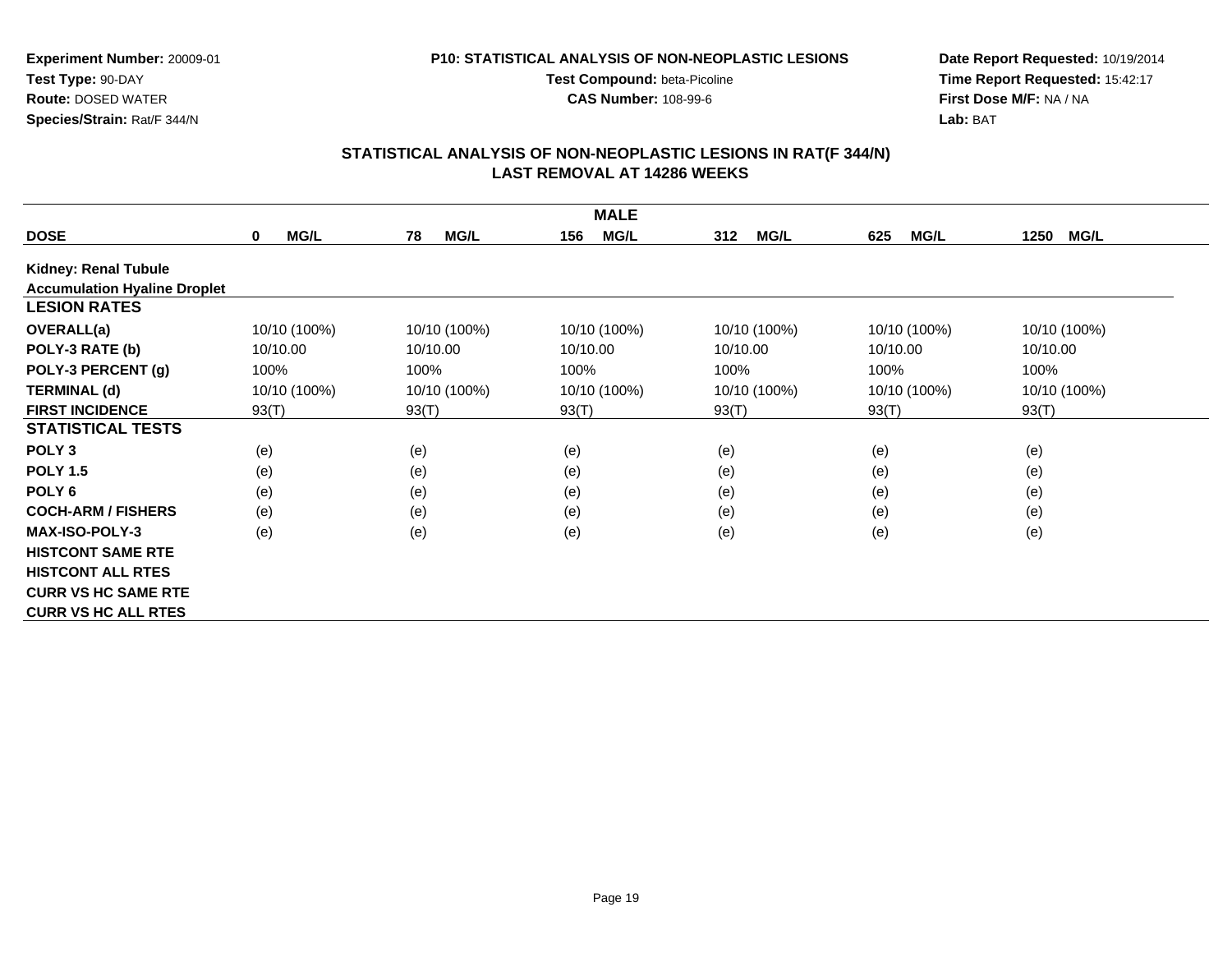**CAS Number:** 108-99-6

**Experiment Number:** 20009-01**Test Type:** 90-DAY **Route:** DOSED WATER**Species/Strain:** Rat/F 344/N

**Date Report Requested:** 10/19/2014 **Time Report Requested:** 15:42:17**First Dose M/F:** NA / NA**Lab:** BAT

| <b>MALE</b>                 |                     |                        |                    |                    |                    |                     |  |
|-----------------------------|---------------------|------------------------|--------------------|--------------------|--------------------|---------------------|--|
| <b>DOSE</b>                 | MG/L<br>$\mathbf 0$ | <b>MG/L</b><br>78      | <b>MG/L</b><br>156 | 312<br><b>MG/L</b> | <b>MG/L</b><br>625 | 1250<br><b>MG/L</b> |  |
| <b>Kidney: Renal Tubule</b> |                     |                        |                    |                    |                    |                     |  |
| <b>Crystals</b>             |                     |                        |                    |                    |                    |                     |  |
| <b>LESION RATES</b>         |                     |                        |                    |                    |                    |                     |  |
| <b>OVERALL(a)</b>           | $0/10(0\%)$         | $0/10(0\%)$            | $0/10(0\%)$        | $0/10(0\%)$        | $0/10(0\%)$        | $0/10(0\%)$         |  |
| POLY-3 RATE (b)             | 0/10.00             | 0/10.00                | 0/10.00            | 0/10.00            | 0/10.00            | 0/10.00             |  |
| POLY-3 PERCENT (g)          | 0%                  | 0%                     | 0%                 | 0%                 | 0%                 | 0%                  |  |
| <b>TERMINAL (d)</b>         | $0/10(0\%)$         | $0/10(0\%)$            | $0/10(0\%)$        | $0/10(0\%)$        | $0/10(0\%)$        | $0/10(0\%)$         |  |
| <b>FIRST INCIDENCE</b>      | ---                 | $\qquad \qquad \cdots$ | ---                | ---                | ---                | $--$                |  |
| <b>STATISTICAL TESTS</b>    |                     |                        |                    |                    |                    |                     |  |
| POLY <sub>3</sub>           | (n)                 | (n)                    | (n)                | (n)                | (n)                | (n)                 |  |
| <b>POLY 1.5</b>             | (n)                 | (n)                    | (n)                | (n)                | (n)                | (n)                 |  |
| POLY <sub>6</sub>           | (n)                 | (n)                    | (n)                | (n)                | (n)                | (n)                 |  |
| <b>COCH-ARM / FISHERS</b>   | (n)                 | (n)                    | (n)                | (n)                | (n)                | (n)                 |  |
| <b>MAX-ISO-POLY-3</b>       | (n)                 | (n)                    | (n)                | (n)                | (n)                | (n)                 |  |
| <b>HISTCONT SAME RTE</b>    |                     |                        |                    |                    |                    |                     |  |
| <b>HISTCONT ALL RTES</b>    |                     |                        |                    |                    |                    |                     |  |
| <b>CURR VS HC SAME RTE</b>  |                     |                        |                    |                    |                    |                     |  |
| <b>CURR VS HC ALL RTES</b>  |                     |                        |                    |                    |                    |                     |  |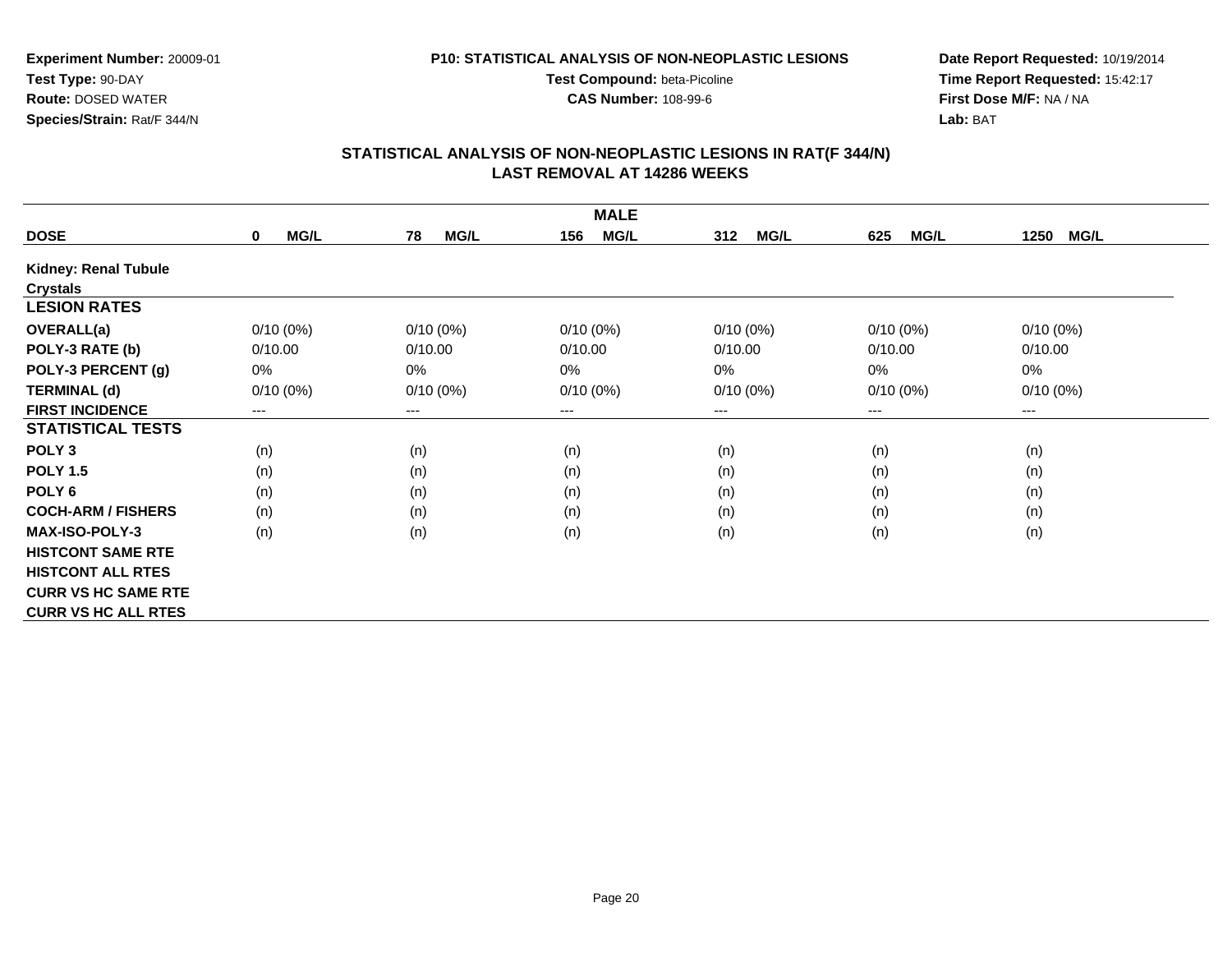**CAS Number:** 108-99-6

**Experiment Number:** 20009-01**Test Type:** 90-DAY **Route:** DOSED WATER**Species/Strain:** Rat/F 344/N

**Date Report Requested:** 10/19/2014 **Time Report Requested:** 15:42:17**First Dose M/F:** NA / NA**Lab:** BAT

| <b>MALE</b>                 |                     |                        |                    |                    |                            |                     |  |
|-----------------------------|---------------------|------------------------|--------------------|--------------------|----------------------------|---------------------|--|
| <b>DOSE</b>                 | MG/L<br>$\mathbf 0$ | 78<br><b>MG/L</b>      | <b>MG/L</b><br>156 | 312<br><b>MG/L</b> | <b>MG/L</b><br>625         | 1250<br><b>MG/L</b> |  |
| <b>Kidney: Renal Tubule</b> |                     |                        |                    |                    |                            |                     |  |
| Pigmentation                |                     |                        |                    |                    |                            |                     |  |
| <b>LESION RATES</b>         |                     |                        |                    |                    |                            |                     |  |
| <b>OVERALL(a)</b>           | $0/10(0\%)$         | $0/10(0\%)$            | $0/10(0\%)$        | $0/10(0\%)$        | $0/10(0\%)$                | 1/10 (10%)          |  |
| POLY-3 RATE (b)             | 0/10.00             | 0/10.00                | 0/10.00            | 0/10.00            | 0/10.00                    | 1/10.00             |  |
| POLY-3 PERCENT (g)          | 0%                  | 0%                     | $0\%$              | $0\%$              | 0%                         | 10%                 |  |
| <b>TERMINAL (d)</b>         | $0/10(0\%)$         | $0/10(0\%)$            | $0/10(0\%)$        | $0/10(0\%)$        | $0/10(0\%)$                | 1/10 (10%)          |  |
| <b>FIRST INCIDENCE</b>      | ---                 | $\qquad \qquad \cdots$ | ---                | ---                | $\qquad \qquad - \qquad -$ | 93(T)               |  |
| <b>STATISTICAL TESTS</b>    |                     |                        |                    |                    |                            |                     |  |
| POLY <sub>3</sub>           | $P = 0.107$         | (e)                    | (e)                | (e)                | (e)                        | $P = 0.500$         |  |
| <b>POLY 1.5</b>             | $P=0.107$           | (e)                    | (e)                | (e)                | (e)                        | $P = 0.500$         |  |
| POLY <sub>6</sub>           | $P = 0.107$         | (e)                    | (e)                | (e)                | (e)                        | $P = 0.500$         |  |
| <b>COCH-ARM / FISHERS</b>   | $P=0.105$           | (e)                    | (e)                | (e)                | (e)                        | $P = 0.500$         |  |
| <b>MAX-ISO-POLY-3</b>       | $P=0.075$           | (e)                    | (e)                | (e)                | (e)                        | $P = 0.159$         |  |
| <b>HISTCONT SAME RTE</b>    |                     |                        |                    |                    |                            |                     |  |
| <b>HISTCONT ALL RTES</b>    |                     |                        |                    |                    |                            |                     |  |
| <b>CURR VS HC SAME RTE</b>  |                     |                        |                    |                    |                            |                     |  |
| <b>CURR VS HC ALL RTES</b>  |                     |                        |                    |                    |                            |                     |  |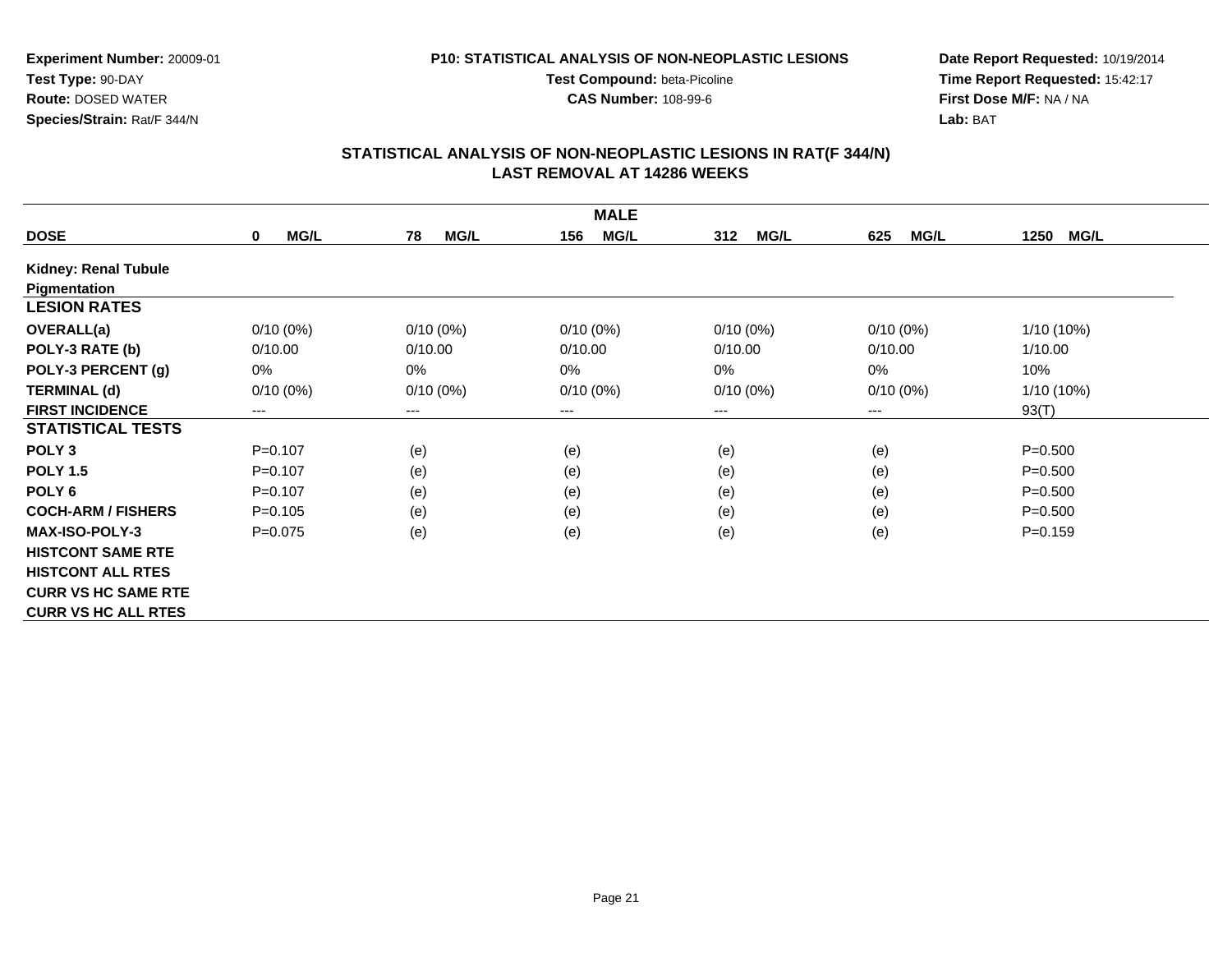**CAS Number:** 108-99-6

**Experiment Number:** 20009-01**Test Type:** 90-DAY **Route:** DOSED WATER**Species/Strain:** Rat/F 344/N

**Date Report Requested:** 10/19/2014 **Time Report Requested:** 15:42:17**First Dose M/F:** NA / NA**Lab:** BAT

| <b>MALE</b>                             |             |                   |                    |                    |                            |                     |  |  |
|-----------------------------------------|-------------|-------------------|--------------------|--------------------|----------------------------|---------------------|--|--|
| <b>DOSE</b>                             | MG/L<br>0   | 78<br><b>MG/L</b> | <b>MG/L</b><br>156 | <b>MG/L</b><br>312 | <b>MG/L</b><br>625         | 1250<br><b>MG/L</b> |  |  |
| Liver                                   |             |                   |                    |                    |                            |                     |  |  |
| <b>Hematopoietic Cell Proliferation</b> |             |                   |                    |                    |                            |                     |  |  |
| <b>LESION RATES</b>                     |             |                   |                    |                    |                            |                     |  |  |
| <b>OVERALL(a)</b>                       | 8/10 (80%)  | $0/0 (0\%)$       | $0/0 (0\%)$        | $0/0 (0\%)$        | $0/0 (0\%)$                | 9/10(90%)           |  |  |
| POLY-3 RATE (b)                         | 8/10.00     | 0/0.00            | 0/0.00             | 0/0.00             | 0/0.00                     | 9/10.00             |  |  |
| POLY-3 PERCENT (g)                      | 80%         | 0%                | 0%                 | 0%                 | 0%                         | 90%                 |  |  |
| <b>TERMINAL (d)</b>                     | 8/10 (80%)  | $0/0 (0\%)$       | $0/0 (0\%)$        | $0/0 (0\%)$        | $0/0 (0\%)$                | 9/10 (90%)          |  |  |
| <b>FIRST INCIDENCE</b>                  | 93(T)       | ---               | $---$              | ---                | $\qquad \qquad - \qquad -$ | 93(T)               |  |  |
| <b>STATISTICAL TESTS</b>                |             |                   |                    |                    |                            |                     |  |  |
| POLY <sub>3</sub>                       | (e)         | (e)               | (e)                | (e)                | (e)                        | $P = 0.500$         |  |  |
| <b>POLY 1.5</b>                         | (e)         | (e)               | (e)                | (e)                | (e)                        | $P = 0.500$         |  |  |
| POLY <sub>6</sub>                       | (e)         | (e)               | (e)                | (e)                | (e)                        | $P = 0.500$         |  |  |
| <b>COCH-ARM / FISHERS</b>               | $P = 0.377$ | (e)               | (e)                | (e)                | (e)                        | $P = 0.500$         |  |  |
| <b>MAX-ISO-POLY-3</b>                   | (e)         | (e)               | (e)                | (e)                | (e)                        | $P=0.274$           |  |  |
| <b>HISTCONT SAME RTE</b>                |             |                   |                    |                    |                            |                     |  |  |
| <b>HISTCONT ALL RTES</b>                |             |                   |                    |                    |                            |                     |  |  |
| <b>CURR VS HC SAME RTE</b>              |             |                   |                    |                    |                            |                     |  |  |
| <b>CURR VS HC ALL RTES</b>              |             |                   |                    |                    |                            |                     |  |  |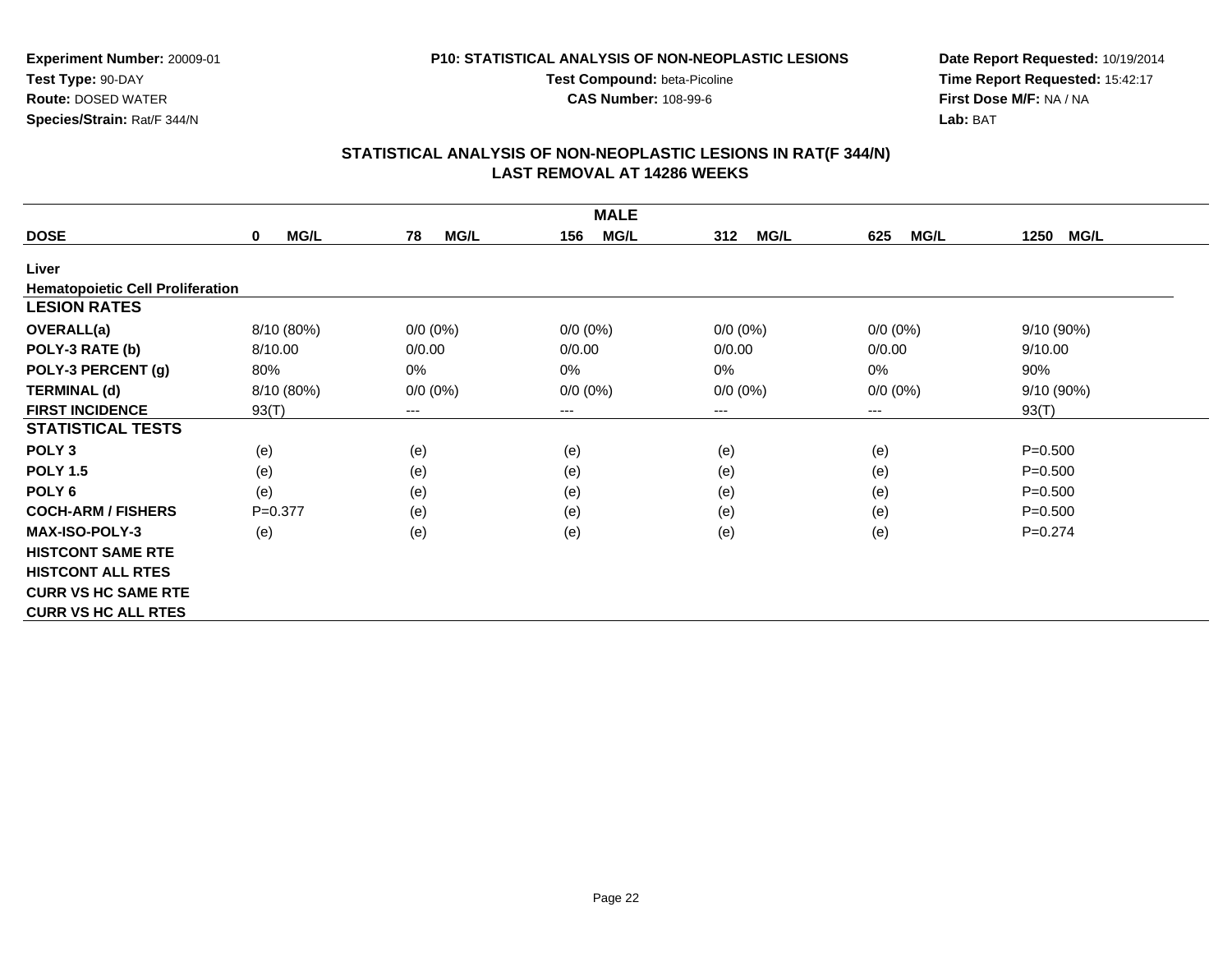**CAS Number:** 108-99-6

**Experiment Number:** 20009-01**Test Type:** 90-DAY **Route:** DOSED WATER**Species/Strain:** Rat/F 344/N

**Date Report Requested:** 10/19/2014 **Time Report Requested:** 15:42:17**First Dose M/F:** NA / NA**Lab:** BAT

|                            | <b>MALE</b>                |                   |                    |                    |                    |                     |  |  |  |
|----------------------------|----------------------------|-------------------|--------------------|--------------------|--------------------|---------------------|--|--|--|
| <b>DOSE</b>                | <b>MG/L</b><br>$\mathbf 0$ | <b>MG/L</b><br>78 | <b>MG/L</b><br>156 | <b>MG/L</b><br>312 | <b>MG/L</b><br>625 | <b>MG/L</b><br>1250 |  |  |  |
| Liver                      |                            |                   |                    |                    |                    |                     |  |  |  |
| Hepatodiaphragmatic Nodule |                            |                   |                    |                    |                    |                     |  |  |  |
| <b>LESION RATES</b>        |                            |                   |                    |                    |                    |                     |  |  |  |
| <b>OVERALL(a)</b>          | $0/10(0\%)$                | $0/0 (0\%)$       | $0/0 (0\%)$        | $0/0 (0\%)$        | $0/0 (0\%)$        | $0/10(0\%)$         |  |  |  |
| POLY-3 RATE (b)            | 0/10.00                    | 0/0.00            | 0/0.00             | 0/0.00             | 0/0.00             | 0/10.00             |  |  |  |
| POLY-3 PERCENT (g)         | 0%                         | 0%                | 0%                 | 0%                 | 0%                 | 0%                  |  |  |  |
| <b>TERMINAL (d)</b>        | $0/10(0\%)$                | $0/0 (0\%)$       | $0/0 (0\%)$        | $0/0 (0\%)$        | $0/0 (0\%)$        | $0/10(0\%)$         |  |  |  |
| <b>FIRST INCIDENCE</b>     | $\cdots$                   | $--$              | ---                | ---                | $---$              | $--$                |  |  |  |
| <b>STATISTICAL TESTS</b>   |                            |                   |                    |                    |                    |                     |  |  |  |
| POLY <sub>3</sub>          | (n)                        | (n)               | (n)                | (n)                | (n)                | (n)                 |  |  |  |
| <b>POLY 1.5</b>            | (n)                        | (n)               | (n)                | (n)                | (n)                | (n)                 |  |  |  |
| POLY <sub>6</sub>          | (n)                        | (n)               | (n)                | (n)                | (n)                | (n)                 |  |  |  |
| <b>COCH-ARM / FISHERS</b>  | (n)                        | (n)               | (n)                | (n)                | (n)                | (n)                 |  |  |  |
| <b>MAX-ISO-POLY-3</b>      | (n)                        | (n)               | (n)                | (n)                | (n)                | (n)                 |  |  |  |
| <b>HISTCONT SAME RTE</b>   |                            |                   |                    |                    |                    |                     |  |  |  |
| <b>HISTCONT ALL RTES</b>   |                            |                   |                    |                    |                    |                     |  |  |  |
| <b>CURR VS HC SAME RTE</b> |                            |                   |                    |                    |                    |                     |  |  |  |
| <b>CURR VS HC ALL RTES</b> |                            |                   |                    |                    |                    |                     |  |  |  |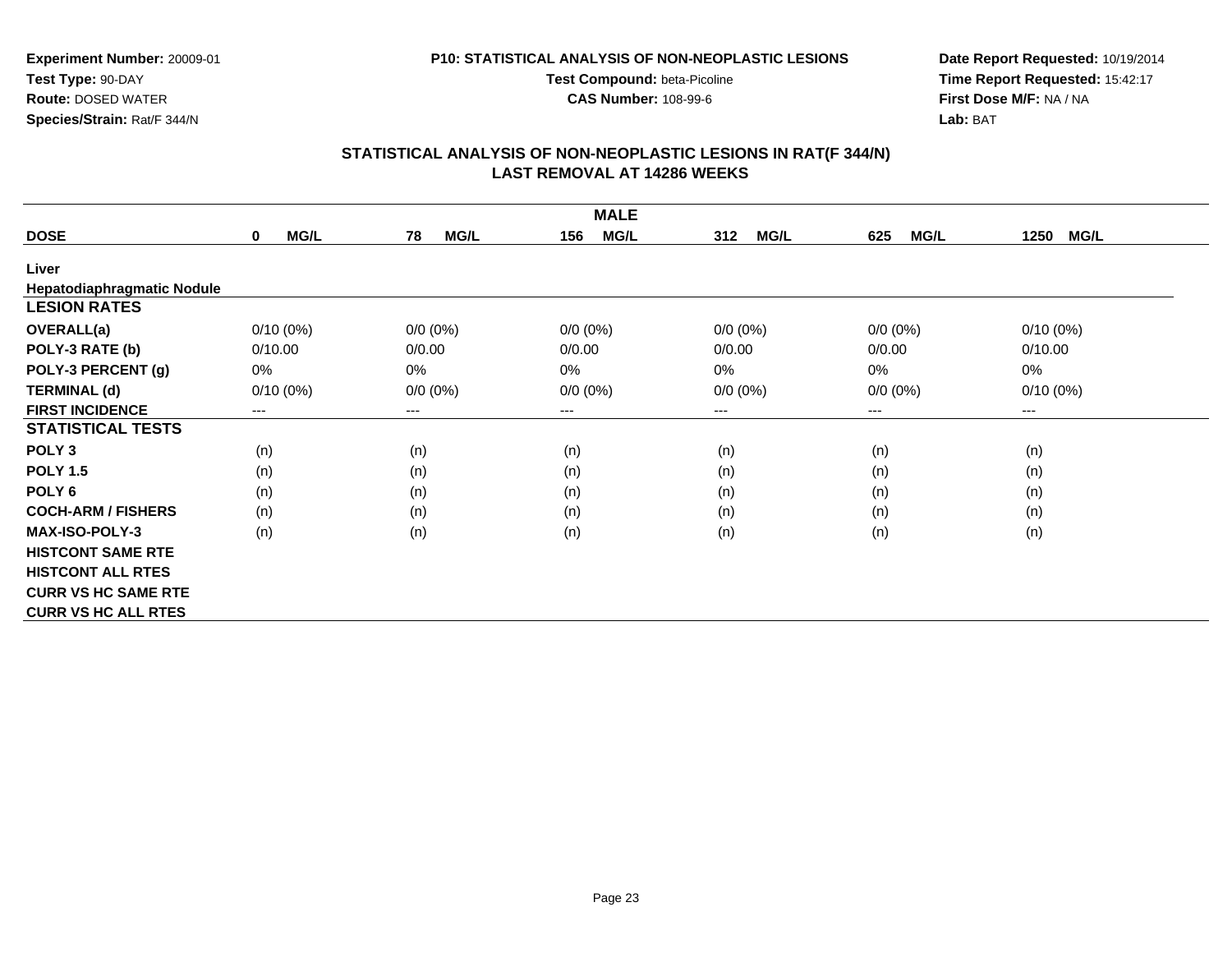**CAS Number:** 108-99-6

**Experiment Number:** 20009-01**Test Type:** 90-DAY **Route:** DOSED WATER**Species/Strain:** Rat/F 344/N

**Date Report Requested:** 10/19/2014 **Time Report Requested:** 15:42:17**First Dose M/F:** NA / NA**Lab:** BAT

| <b>MALE</b>                 |                     |                   |                    |                    |                    |                     |  |  |
|-----------------------------|---------------------|-------------------|--------------------|--------------------|--------------------|---------------------|--|--|
| <b>DOSE</b>                 | MG/L<br>$\mathbf 0$ | 78<br><b>MG/L</b> | <b>MG/L</b><br>156 | 312<br><b>MG/L</b> | <b>MG/L</b><br>625 | 1250<br><b>MG/L</b> |  |  |
| Liver                       |                     |                   |                    |                    |                    |                     |  |  |
| <b>Inflammation Chronic</b> |                     |                   |                    |                    |                    |                     |  |  |
| <b>LESION RATES</b>         |                     |                   |                    |                    |                    |                     |  |  |
| <b>OVERALL(a)</b>           | 10/10 (100%)        | $0/0 (0\%)$       | $0/0 (0\%)$        | $0/0 (0\%)$        | $0/0 (0\%)$        | 10/10 (100%)        |  |  |
| POLY-3 RATE (b)             | 10/10.00            | 0/0.00            | 0/0.00             | 0/0.00             | 0/0.00             | 10/10.00            |  |  |
| POLY-3 PERCENT (g)          | 100%                | 0%                | 0%                 | $0\%$              | 0%                 | 100%                |  |  |
| <b>TERMINAL (d)</b>         | 10/10 (100%)        | $0/0 (0\%)$       | $0/0 (0\%)$        | $0/0 (0\%)$        | $0/0 (0\%)$        | 10/10 (100%)        |  |  |
| <b>FIRST INCIDENCE</b>      | 93(T)               | $--$              | ---                | ---                | $--$               | 93(T)               |  |  |
| <b>STATISTICAL TESTS</b>    |                     |                   |                    |                    |                    |                     |  |  |
| POLY <sub>3</sub>           | (e)                 | (e)               | (e)                | (e)                | (e)                | (e)                 |  |  |
| <b>POLY 1.5</b>             | (e)                 | (e)               | (e)                | (e)                | (e)                | (e)                 |  |  |
| POLY <sub>6</sub>           | (e)                 | (e)               | (e)                | (e)                | (e)                | (e)                 |  |  |
| <b>COCH-ARM / FISHERS</b>   | (e)                 | (e)               | (e)                | (e)                | (e)                | (e)                 |  |  |
| <b>MAX-ISO-POLY-3</b>       | (e)                 | (e)               | (e)                | (e)                | (e)                | (e)                 |  |  |
| <b>HISTCONT SAME RTE</b>    |                     |                   |                    |                    |                    |                     |  |  |
| <b>HISTCONT ALL RTES</b>    |                     |                   |                    |                    |                    |                     |  |  |
| <b>CURR VS HC SAME RTE</b>  |                     |                   |                    |                    |                    |                     |  |  |
| <b>CURR VS HC ALL RTES</b>  |                     |                   |                    |                    |                    |                     |  |  |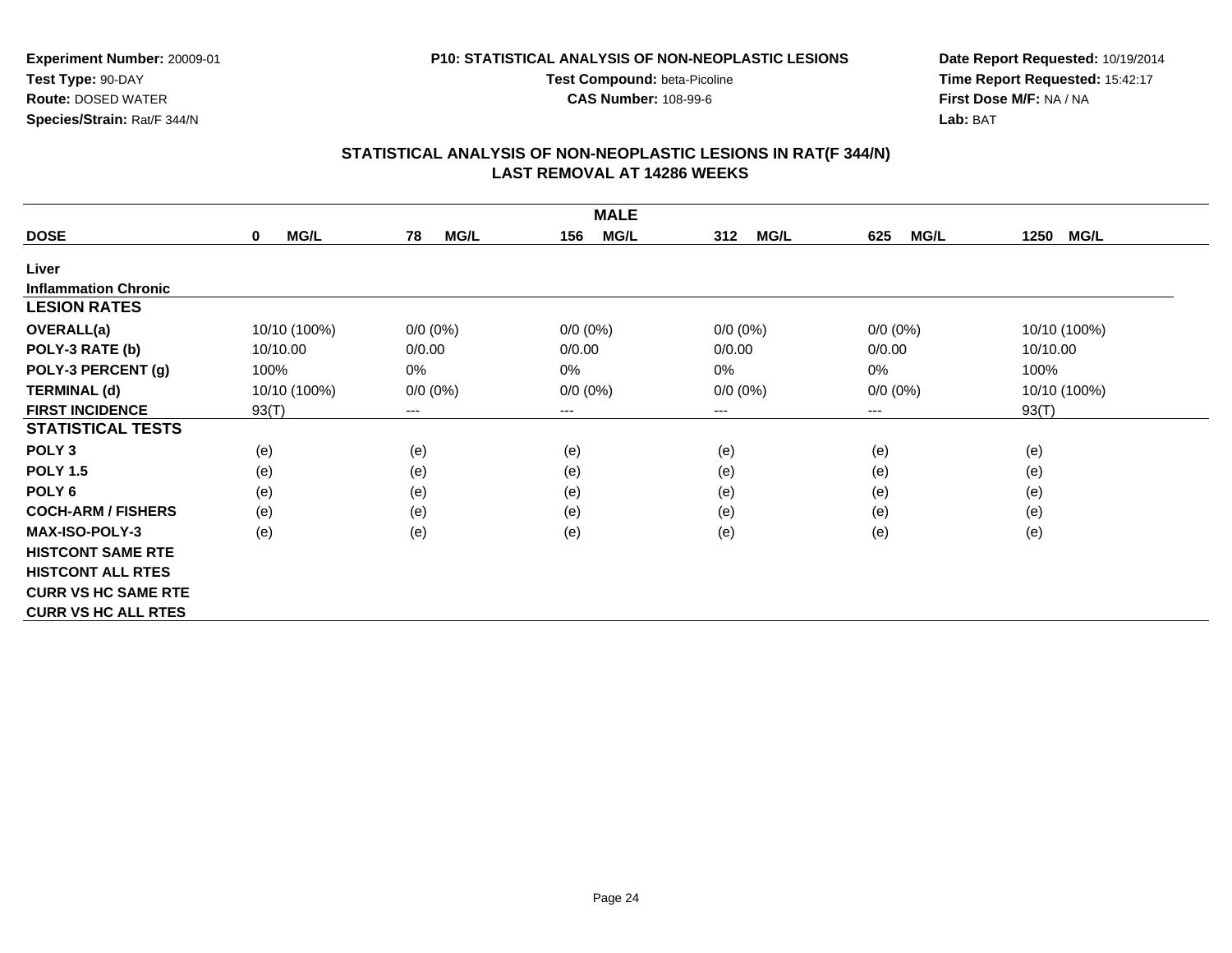**CAS Number:** 108-99-6

**Experiment Number:** 20009-01**Test Type:** 90-DAY **Route:** DOSED WATER**Species/Strain:** Rat/F 344/N

**Date Report Requested:** 10/19/2014 **Time Report Requested:** 15:42:17**First Dose M/F:** NA / NA**Lab:** BAT

|                             | <b>MALE</b>                |                        |                    |                    |                            |                     |  |  |
|-----------------------------|----------------------------|------------------------|--------------------|--------------------|----------------------------|---------------------|--|--|
| <b>DOSE</b>                 | <b>MG/L</b><br>$\mathbf 0$ | 78<br><b>MG/L</b>      | <b>MG/L</b><br>156 | 312<br><b>MG/L</b> | <b>MG/L</b><br>625         | 1250<br><b>MG/L</b> |  |  |
| Lung                        |                            |                        |                    |                    |                            |                     |  |  |
| <b>Inflammation Chronic</b> |                            |                        |                    |                    |                            |                     |  |  |
| <b>LESION RATES</b>         |                            |                        |                    |                    |                            |                     |  |  |
| <b>OVERALL(a)</b>           | 6/10(60%)                  | $0/0 (0\%)$            | $0/0 (0\%)$        | $0/0 (0\%)$        | $0/0 (0\%)$                | 6/10(60%)           |  |  |
| POLY-3 RATE (b)             | 6/10.00                    | 0/0.00                 | 0/0.00             | 0/0.00             | 0/0.00                     | 6/10.00             |  |  |
| POLY-3 PERCENT (g)          | 60%                        | 0%                     | 0%                 | 0%                 | 0%                         | 60%                 |  |  |
| <b>TERMINAL (d)</b>         | 6/10(60%)                  | $0/0 (0\%)$            | $0/0 (0\%)$        | $0/0 (0\%)$        | $0/0 (0\%)$                | 6/10 (60%)          |  |  |
| <b>FIRST INCIDENCE</b>      | 93(T)                      | $\qquad \qquad \cdots$ | $---$              | ---                | $\qquad \qquad - \qquad -$ | 93(T)               |  |  |
| <b>STATISTICAL TESTS</b>    |                            |                        |                    |                    |                            |                     |  |  |
| POLY <sub>3</sub>           | (e)                        | (e)                    | (e)                | (e)                | (e)                        | $P = 0.667$         |  |  |
| <b>POLY 1.5</b>             | (e)                        | (e)                    | (e)                | (e)                | (e)                        | $P = 0.667$         |  |  |
| POLY <sub>6</sub>           | (e)                        | (e)                    | (e)                | (e)                | (e)                        | $P = 0.667$         |  |  |
| <b>COCH-ARM / FISHERS</b>   | $P = 0.590$                | (e)                    | (e)                | (e)                | (e)                        | $P = 0.675N$        |  |  |
| <b>MAX-ISO-POLY-3</b>       | (e)                        | (e)                    | (e)                | (e)                | (e)                        | $P = 1.000$         |  |  |
| <b>HISTCONT SAME RTE</b>    |                            |                        |                    |                    |                            |                     |  |  |
| <b>HISTCONT ALL RTES</b>    |                            |                        |                    |                    |                            |                     |  |  |
| <b>CURR VS HC SAME RTE</b>  |                            |                        |                    |                    |                            |                     |  |  |
| <b>CURR VS HC ALL RTES</b>  |                            |                        |                    |                    |                            |                     |  |  |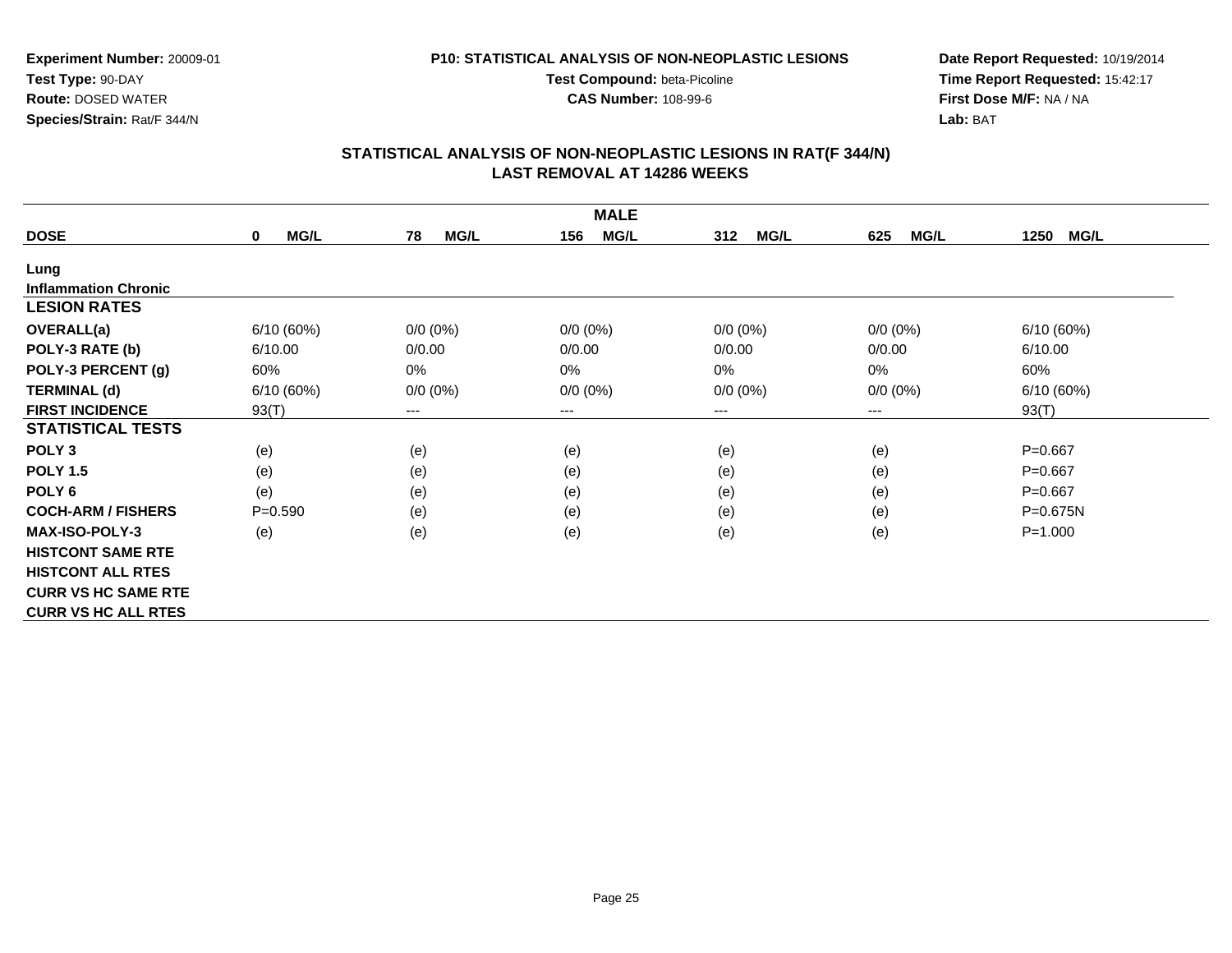**CAS Number:** 108-99-6

**Experiment Number:** 20009-01**Test Type:** 90-DAY **Route:** DOSED WATER**Species/Strain:** Rat/F 344/N

**Date Report Requested:** 10/19/2014 **Time Report Requested:** 15:42:17**First Dose M/F:** NA / NA**Lab:** BAT

| <b>MALE</b>                |                            |                   |                    |                    |                    |                     |  |  |
|----------------------------|----------------------------|-------------------|--------------------|--------------------|--------------------|---------------------|--|--|
| <b>DOSE</b>                | <b>MG/L</b><br>$\mathbf 0$ | <b>MG/L</b><br>78 | <b>MG/L</b><br>156 | <b>MG/L</b><br>312 | <b>MG/L</b><br>625 | <b>MG/L</b><br>1250 |  |  |
| Lung                       |                            |                   |                    |                    |                    |                     |  |  |
| <b>Metaplasia</b>          |                            |                   |                    |                    |                    |                     |  |  |
| <b>LESION RATES</b>        |                            |                   |                    |                    |                    |                     |  |  |
| <b>OVERALL(a)</b>          | $0/10(0\%)$                | $0/0 (0\%)$       | $0/0 (0\%)$        | $0/0 (0\%)$        | $0/0 (0\%)$        | $1/10(10\%)$        |  |  |
| POLY-3 RATE (b)            | 0/10.00                    | 0/0.00            | 0/0.00             | 0/0.00             | 0/0.00             | 1/10.00             |  |  |
| POLY-3 PERCENT (g)         | 0%                         | 0%                | 0%                 | 0%                 | 0%                 | 10%                 |  |  |
| <b>TERMINAL (d)</b>        | $0/10(0\%)$                | $0/0 (0\%)$       | $0/0 (0\%)$        | $0/0 (0\%)$        | $0/0 (0\%)$        | $1/10(10\%)$        |  |  |
| <b>FIRST INCIDENCE</b>     | ---                        | ---               | $\cdots$           | ---                | ---                | 93(T)               |  |  |
| <b>STATISTICAL TESTS</b>   |                            |                   |                    |                    |                    |                     |  |  |
| POLY <sub>3</sub>          | (e)                        | (e)               | (e)                | (e)                | (e)                | $P = 0.500$         |  |  |
| <b>POLY 1.5</b>            | (e)                        | (e)               | (e)                | (e)                | (e)                | $P = 0.500$         |  |  |
| POLY 6                     | (e)                        | (e)               | (e)                | (e)                | (e)                | $P = 0.500$         |  |  |
| <b>COCH-ARM / FISHERS</b>  | $P=0.304$                  | (e)               | (e)                | (e)                | (e)                | $P = 0.500$         |  |  |
| <b>MAX-ISO-POLY-3</b>      | (e)                        | (e)               | (e)                | (e)                | (e)                | $P = 0.159$         |  |  |
| <b>HISTCONT SAME RTE</b>   |                            |                   |                    |                    |                    |                     |  |  |
| <b>HISTCONT ALL RTES</b>   |                            |                   |                    |                    |                    |                     |  |  |
| <b>CURR VS HC SAME RTE</b> |                            |                   |                    |                    |                    |                     |  |  |
| <b>CURR VS HC ALL RTES</b> |                            |                   |                    |                    |                    |                     |  |  |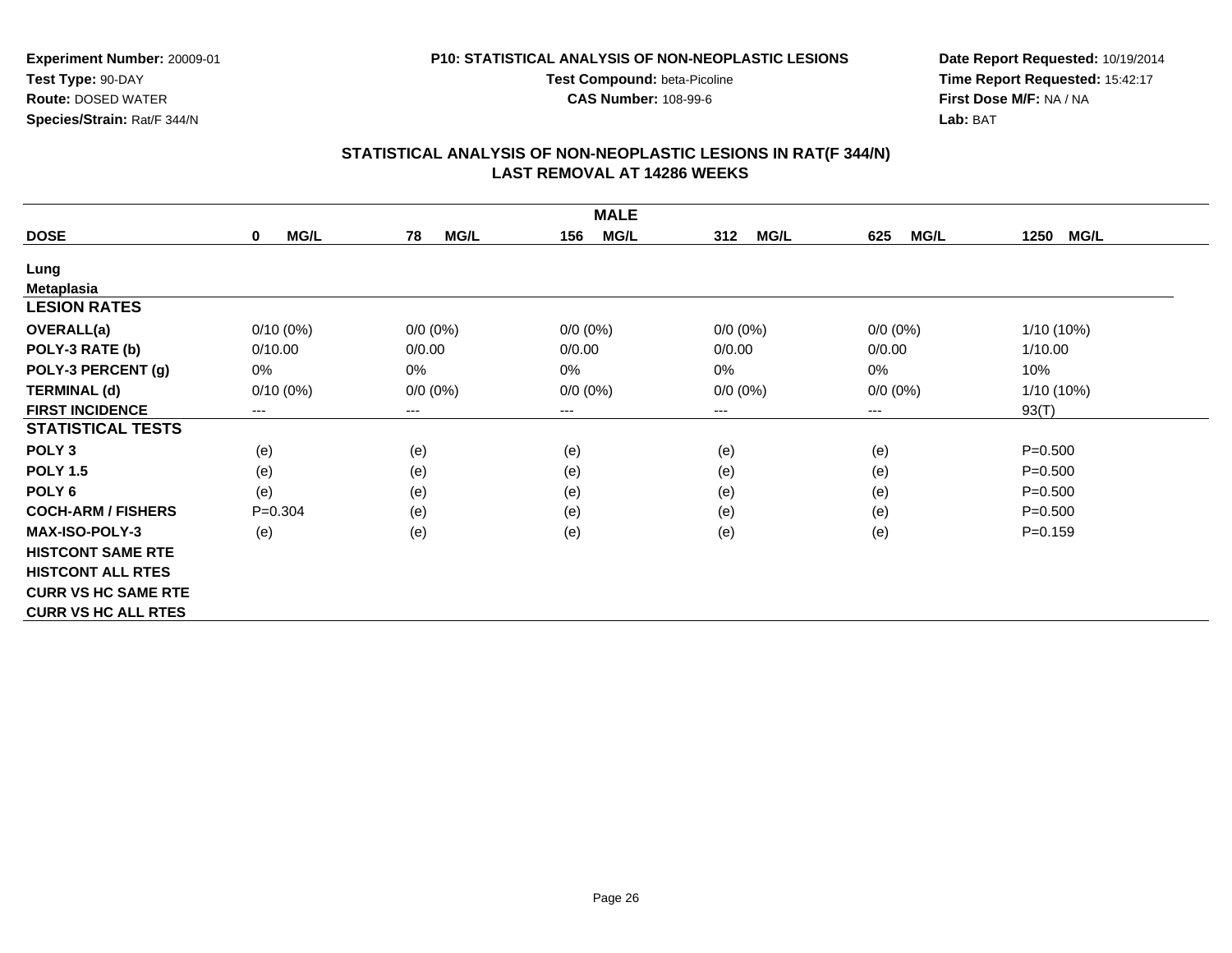**CAS Number:** 108-99-6

**Experiment Number:** 20009-01**Test Type:** 90-DAY **Route:** DOSED WATER**Species/Strain:** Rat/F 344/N

**Date Report Requested:** 10/19/2014 **Time Report Requested:** 15:42:17**First Dose M/F:** NA / NA**Lab:** BAT

|                            | <b>MALE</b>         |                        |                    |                    |                            |                     |  |  |
|----------------------------|---------------------|------------------------|--------------------|--------------------|----------------------------|---------------------|--|--|
| <b>DOSE</b>                | MG/L<br>$\mathbf 0$ | 78<br><b>MG/L</b>      | <b>MG/L</b><br>156 | 312<br><b>MG/L</b> | <b>MG/L</b><br>625         | 1250<br><b>MG/L</b> |  |  |
| Lung                       |                     |                        |                    |                    |                            |                     |  |  |
| <b>Metaplasia Osseous</b>  |                     |                        |                    |                    |                            |                     |  |  |
| <b>LESION RATES</b>        |                     |                        |                    |                    |                            |                     |  |  |
| <b>OVERALL(a)</b>          | $0/10(0\%)$         | $0/0 (0\%)$            | $0/0 (0\%)$        | $0/0 (0\%)$        | $0/0(0\%)$                 | 1/10 (10%)          |  |  |
| POLY-3 RATE (b)            | 0/10.00             | 0/0.00                 | 0/0.00             | 0/0.00             | 0/0.00                     | 1/10.00             |  |  |
| POLY-3 PERCENT (g)         | 0%                  | 0%                     | $0\%$              | 0%                 | 0%                         | 10%                 |  |  |
| <b>TERMINAL (d)</b>        | $0/10(0\%)$         | $0/0 (0\%)$            | $0/0 (0\%)$        | $0/0 (0\%)$        | $0/0 (0\%)$                | 1/10 (10%)          |  |  |
| <b>FIRST INCIDENCE</b>     | ---                 | $\qquad \qquad \cdots$ | ---                | ---                | $\qquad \qquad - \qquad -$ | 93(T)               |  |  |
| <b>STATISTICAL TESTS</b>   |                     |                        |                    |                    |                            |                     |  |  |
| POLY <sub>3</sub>          | (e)                 | (e)                    | (e)                | (e)                | (e)                        | $P = 0.500$         |  |  |
| <b>POLY 1.5</b>            | (e)                 | (e)                    | (e)                | (e)                | (e)                        | $P = 0.500$         |  |  |
| POLY <sub>6</sub>          | (e)                 | (e)                    | (e)                | (e)                | (e)                        | $P = 0.500$         |  |  |
| <b>COCH-ARM / FISHERS</b>  | $P=0.304$           | (e)                    | (e)                | (e)                | (e)                        | $P = 0.500$         |  |  |
| <b>MAX-ISO-POLY-3</b>      | (e)                 | (e)                    | (e)                | (e)                | (e)                        | $P = 0.159$         |  |  |
| <b>HISTCONT SAME RTE</b>   |                     |                        |                    |                    |                            |                     |  |  |
| <b>HISTCONT ALL RTES</b>   |                     |                        |                    |                    |                            |                     |  |  |
| <b>CURR VS HC SAME RTE</b> |                     |                        |                    |                    |                            |                     |  |  |
| <b>CURR VS HC ALL RTES</b> |                     |                        |                    |                    |                            |                     |  |  |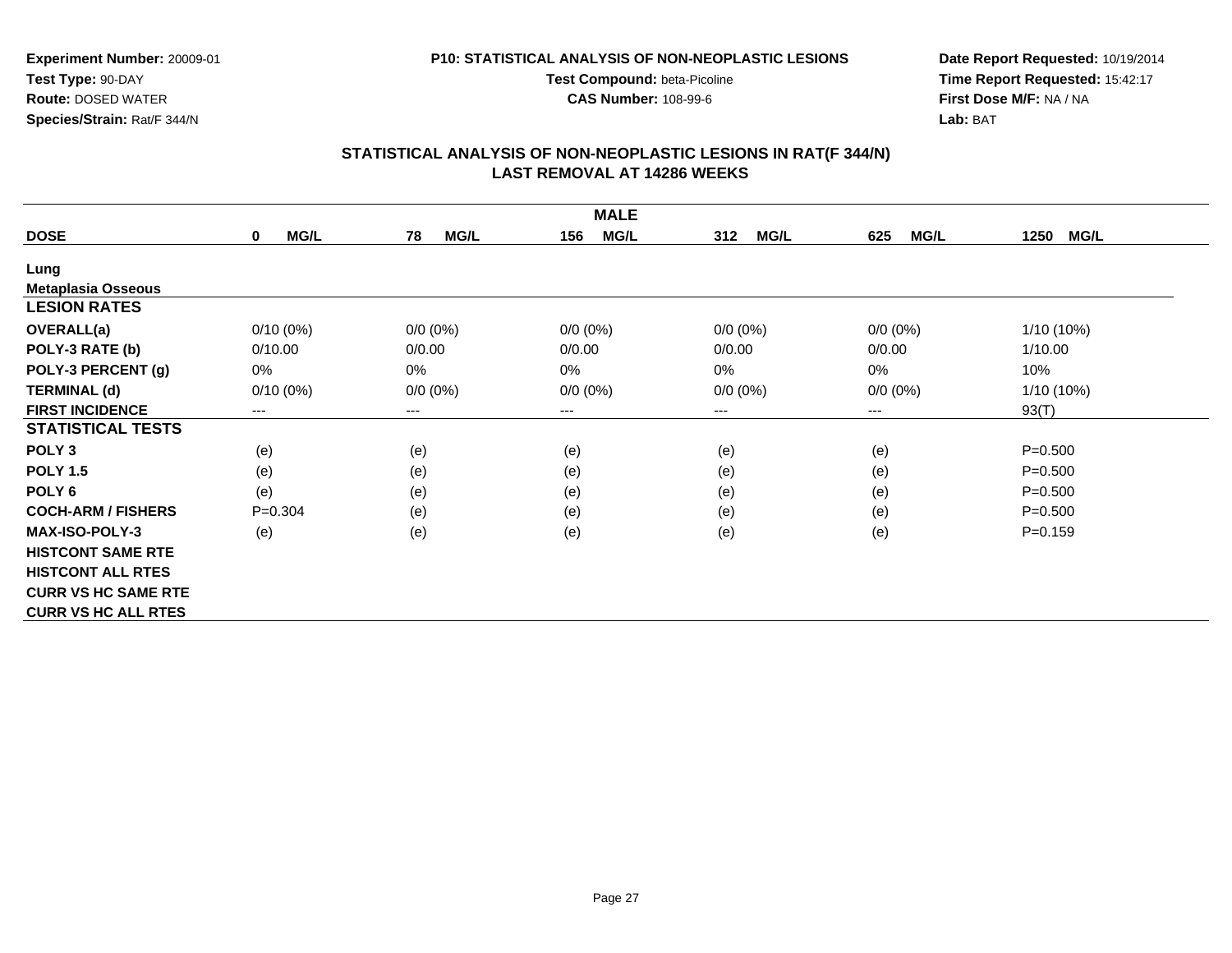**CAS Number:** 108-99-6

**Experiment Number:** 20009-01**Test Type:** 90-DAY **Route:** DOSED WATER**Species/Strain:** Rat/F 344/N

**Date Report Requested:** 10/19/2014 **Time Report Requested:** 15:42:17**First Dose M/F:** NA / NA**Lab:** BAT

|                                             | <b>MALE</b>                |                   |                    |                    |                    |                     |  |  |  |
|---------------------------------------------|----------------------------|-------------------|--------------------|--------------------|--------------------|---------------------|--|--|--|
| <b>DOSE</b>                                 | <b>MG/L</b><br>$\mathbf 0$ | 78<br><b>MG/L</b> | <b>MG/L</b><br>156 | <b>MG/L</b><br>312 | <b>MG/L</b><br>625 | 1250<br><b>MG/L</b> |  |  |  |
| Lung: Interstitium                          |                            |                   |                    |                    |                    |                     |  |  |  |
| <b>Infiltration Cellular Mononuclear CI</b> |                            |                   |                    |                    |                    |                     |  |  |  |
| <b>LESION RATES</b>                         |                            |                   |                    |                    |                    |                     |  |  |  |
| <b>OVERALL(a)</b>                           | $0/10(0\%)$                | $0/0 (0\%)$       | $0/0 (0\%)$        | $0/0 (0\%)$        | $0/0(0\%)$         | $0/10(0\%)$         |  |  |  |
| POLY-3 RATE (b)                             | 0/10.00                    | 0/0.00            | 0/0.00             | 0/0.00             | 0/0.00             | 0/10.00             |  |  |  |
| POLY-3 PERCENT (g)                          | 0%                         | 0%                | 0%                 | 0%                 | $0\%$              | $0\%$               |  |  |  |
| <b>TERMINAL (d)</b>                         | $0/10(0\%)$                | $0/0 (0\%)$       | $0/0 (0\%)$        | $0/0 (0\%)$        | $0/0 (0\%)$        | $0/10(0\%)$         |  |  |  |
| <b>FIRST INCIDENCE</b>                      | $---$                      | $--$              | ---                | ---                | ---                | $--$                |  |  |  |
| <b>STATISTICAL TESTS</b>                    |                            |                   |                    |                    |                    |                     |  |  |  |
| POLY <sub>3</sub>                           | (n)                        | (n)               | (n)                | (n)                | (n)                | (n)                 |  |  |  |
| <b>POLY 1.5</b>                             | (n)                        | (n)               | (n)                | (n)                | (n)                | (n)                 |  |  |  |
| POLY <sub>6</sub>                           | (n)                        | (n)               | (n)                | (n)                | (n)                | (n)                 |  |  |  |
| <b>COCH-ARM / FISHERS</b>                   | (n)                        | (n)               | (n)                | (n)                | (n)                | (n)                 |  |  |  |
| <b>MAX-ISO-POLY-3</b>                       | (n)                        | (n)               | (n)                | (n)                | (n)                | (n)                 |  |  |  |
| <b>HISTCONT SAME RTE</b>                    |                            |                   |                    |                    |                    |                     |  |  |  |
| <b>HISTCONT ALL RTES</b>                    |                            |                   |                    |                    |                    |                     |  |  |  |
| <b>CURR VS HC SAME RTE</b>                  |                            |                   |                    |                    |                    |                     |  |  |  |
| <b>CURR VS HC ALL RTES</b>                  |                            |                   |                    |                    |                    |                     |  |  |  |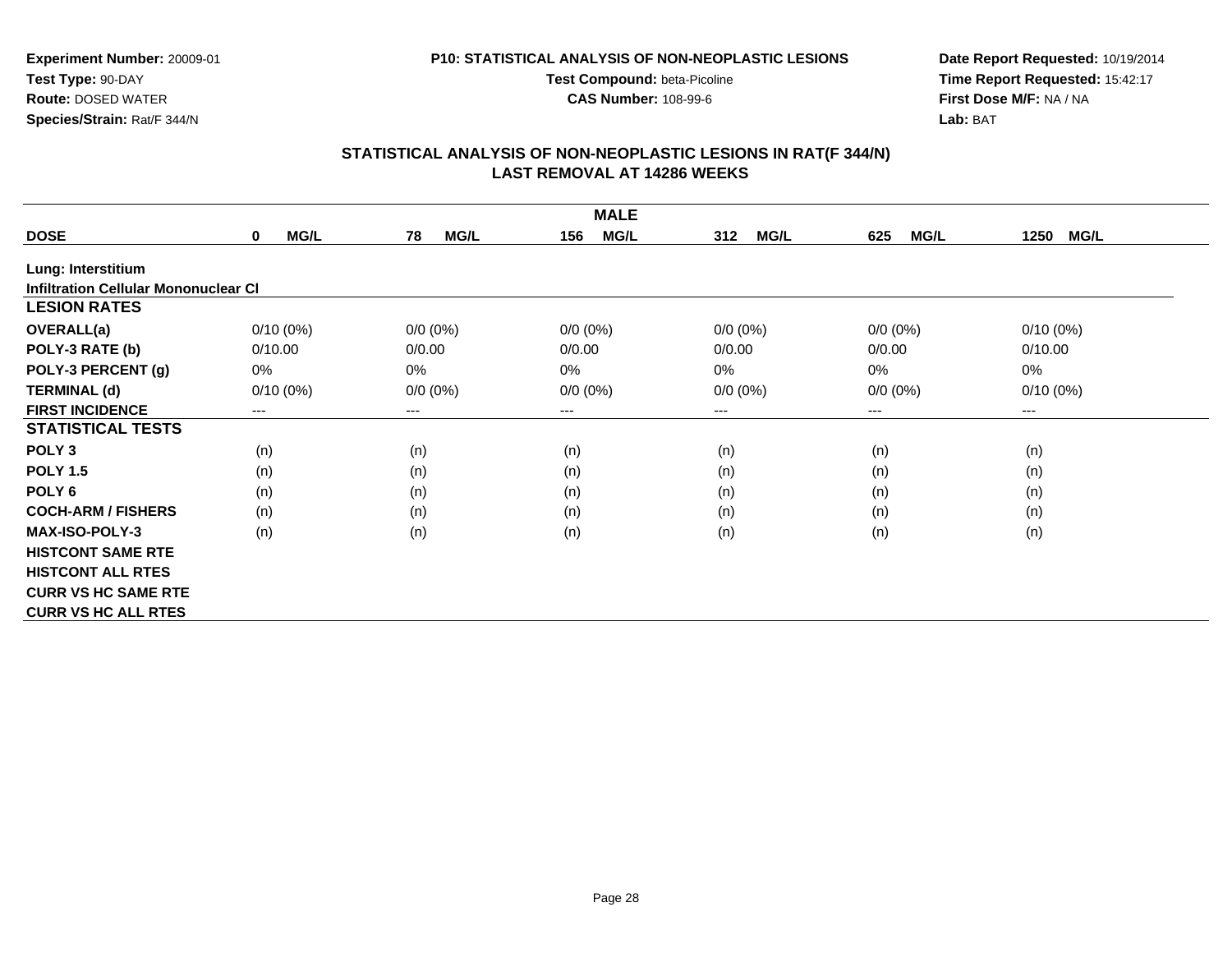**CAS Number:** 108-99-6

**Experiment Number:** 20009-01**Test Type:** 90-DAY **Route:** DOSED WATER**Species/Strain:** Rat/F 344/N

**Date Report Requested:** 10/19/2014 **Time Report Requested:** 15:42:17**First Dose M/F:** NA / NA**Lab:** BAT

|                                         | <b>MALE</b>                |                        |                    |                    |                    |                     |  |  |
|-----------------------------------------|----------------------------|------------------------|--------------------|--------------------|--------------------|---------------------|--|--|
| <b>DOSE</b>                             | <b>MG/L</b><br>$\mathbf 0$ | <b>MG/L</b><br>78      | <b>MG/L</b><br>156 | <b>MG/L</b><br>312 | <b>MG/L</b><br>625 | <b>MG/L</b><br>1250 |  |  |
| <b>Mammary Gland</b>                    |                            |                        |                    |                    |                    |                     |  |  |
| <b>Infiltration Cellular Mixed Cell</b> |                            |                        |                    |                    |                    |                     |  |  |
| <b>LESION RATES</b>                     |                            |                        |                    |                    |                    |                     |  |  |
| <b>OVERALL(a)</b>                       | $0/10(0\%)$                | $0/0 (0\%)$            | $0/0 (0\%)$        | $0/0 (0\%)$        | $0/0 (0\%)$        | $0/9(0\%)$          |  |  |
| POLY-3 RATE (b)                         | 0/10.00                    | 0/0.00                 | 0/0.00             | 0/0.00             | 0/0.00             | 0/9.00              |  |  |
| POLY-3 PERCENT (g)                      | 0%                         | 0%                     | 0%                 | 0%                 | 0%                 | 0%                  |  |  |
| <b>TERMINAL (d)</b>                     | $0/10(0\%)$                | $0/0 (0\%)$            | $0/0 (0\%)$        | $0/0 (0\%)$        | $0/0 (0\%)$        | $0/9(0\%)$          |  |  |
| <b>FIRST INCIDENCE</b>                  | ---                        | $\qquad \qquad \cdots$ | ---                | ---                | ---                | $--$                |  |  |
| <b>STATISTICAL TESTS</b>                |                            |                        |                    |                    |                    |                     |  |  |
| POLY <sub>3</sub>                       | (n)                        | (n)                    | (n)                | (n)                | (n)                | (n)                 |  |  |
| <b>POLY 1.5</b>                         | (n)                        | (n)                    | (n)                | (n)                | (n)                | (n)                 |  |  |
| POLY 6                                  | (n)                        | (n)                    | (n)                | (n)                | (n)                | (n)                 |  |  |
| <b>COCH-ARM / FISHERS</b>               | (n)                        | (n)                    | (n)                | (n)                | (n)                | (n)                 |  |  |
| MAX-ISO-POLY-3                          | (n)                        | (n)                    | (n)                | (n)                | (n)                | (n)                 |  |  |
| <b>HISTCONT SAME RTE</b>                |                            |                        |                    |                    |                    |                     |  |  |
| <b>HISTCONT ALL RTES</b>                |                            |                        |                    |                    |                    |                     |  |  |
| <b>CURR VS HC SAME RTE</b>              |                            |                        |                    |                    |                    |                     |  |  |
| <b>CURR VS HC ALL RTES</b>              |                            |                        |                    |                    |                    |                     |  |  |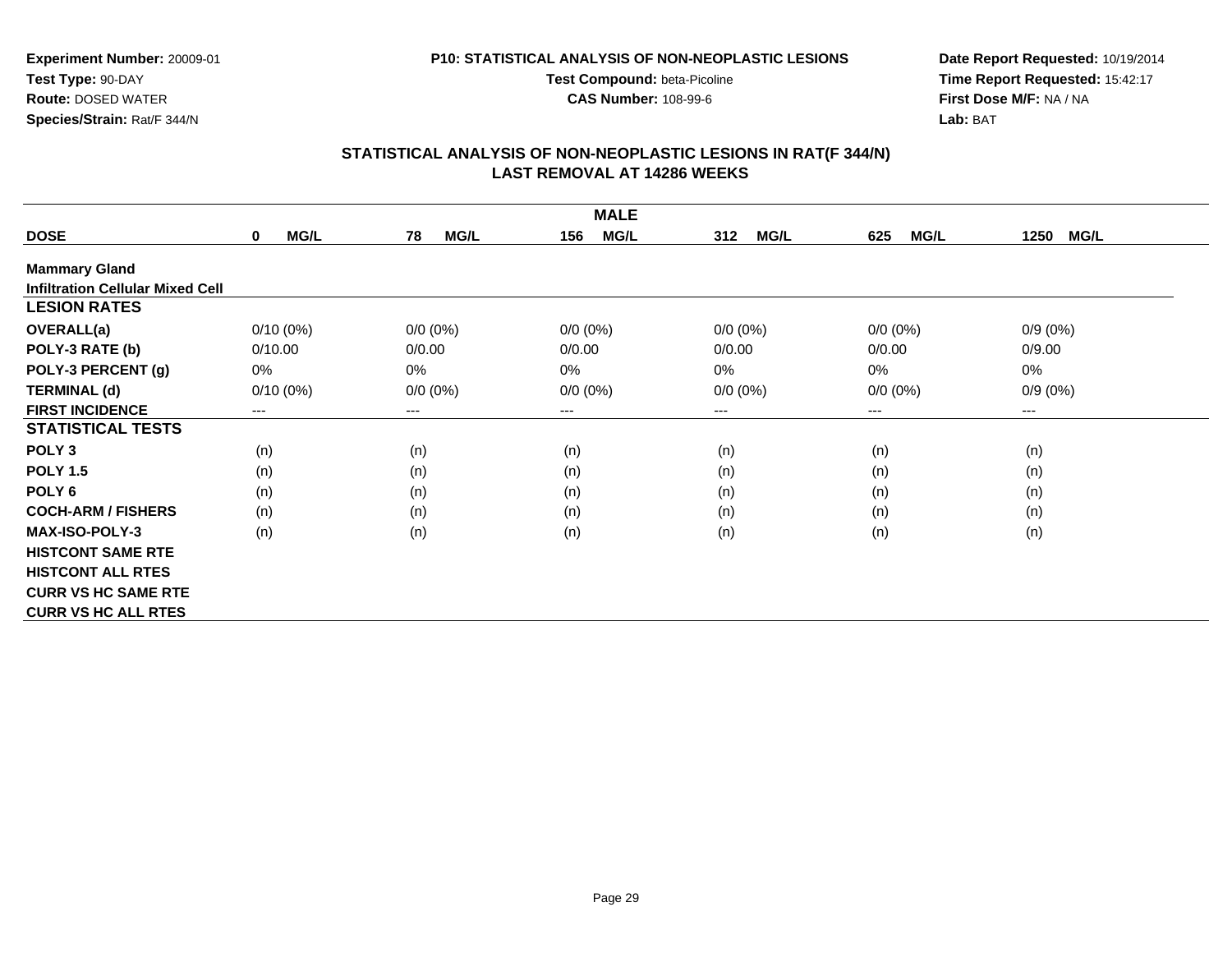**CAS Number:** 108-99-6

**Experiment Number:** 20009-01**Test Type:** 90-DAY **Route:** DOSED WATER**Species/Strain:** Rat/F 344/N

**Date Report Requested:** 10/19/2014 **Time Report Requested:** 15:42:17**First Dose M/F:** NA / NA**Lab:** BAT

| <b>MALE</b>                 |                     |                        |                    |                    |                    |                     |  |
|-----------------------------|---------------------|------------------------|--------------------|--------------------|--------------------|---------------------|--|
| <b>DOSE</b>                 | MG/L<br>$\mathbf 0$ | <b>MG/L</b><br>78      | <b>MG/L</b><br>156 | 312<br><b>MG/L</b> | <b>MG/L</b><br>625 | <b>MG/L</b><br>1250 |  |
| <b>Mesentery</b>            |                     |                        |                    |                    |                    |                     |  |
| <b>Inflammation Chronic</b> |                     |                        |                    |                    |                    |                     |  |
| <b>LESION RATES</b>         |                     |                        |                    |                    |                    |                     |  |
| <b>OVERALL(a)</b>           | 1/1 (100%)          | $0/0 (0\%)$            | $0/0 (0\%)$        | $0/0 (0\%)$        | $0/0 (0\%)$        | $0/0 (0\%)$         |  |
| POLY-3 RATE (b)             | 1/1.00              | 0/0.00                 | 0/0.00             | 0/0.00             | 0/0.00             | 0/0.00              |  |
| POLY-3 PERCENT (g)          | 100%                | 0%                     | 0%                 | 0%                 | 0%                 | 0%                  |  |
| <b>TERMINAL (d)</b>         | 1/1 (100%)          | $0/0 (0\%)$            | $0/0 (0\%)$        | $0/0 (0\%)$        | $0/0 (0\%)$        | $0/0 (0\%)$         |  |
| <b>FIRST INCIDENCE</b>      | 93(T)               | $\qquad \qquad \cdots$ | $--$               | ---                | ---                | $--$                |  |
| <b>STATISTICAL TESTS</b>    |                     |                        |                    |                    |                    |                     |  |
| POLY <sub>3</sub>           | (e)                 | (e)                    | (e)                | (e)                | (e)                | (e)                 |  |
| <b>POLY 1.5</b>             | (e)                 | (e)                    | (e)                | (e)                | (e)                | (e)                 |  |
| POLY <sub>6</sub>           | (e)                 | (e)                    | (e)                | (e)                | (e)                | (e)                 |  |
| <b>COCH-ARM / FISHERS</b>   | (e)                 | (e)                    | (e)                | (e)                | (e)                | (e)                 |  |
| <b>MAX-ISO-POLY-3</b>       | (e)                 | (e)                    | (e)                | (e)                | (e)                | (e)                 |  |
| <b>HISTCONT SAME RTE</b>    |                     |                        |                    |                    |                    |                     |  |
| <b>HISTCONT ALL RTES</b>    |                     |                        |                    |                    |                    |                     |  |
| <b>CURR VS HC SAME RTE</b>  |                     |                        |                    |                    |                    |                     |  |
| <b>CURR VS HC ALL RTES</b>  |                     |                        |                    |                    |                    |                     |  |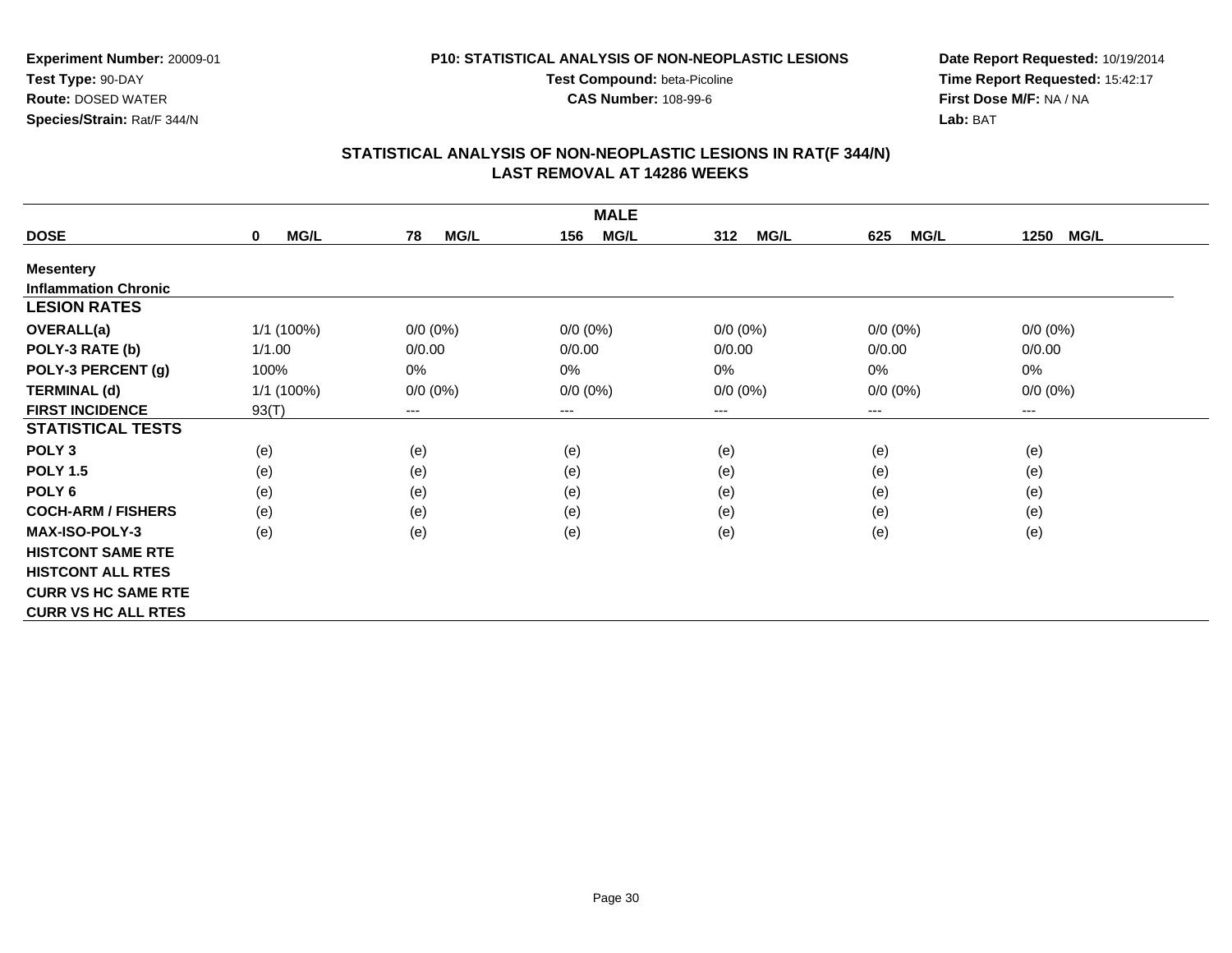**CAS Number:** 108-99-6

**Experiment Number:** 20009-01**Test Type:** 90-DAY **Route:** DOSED WATER**Species/Strain:** Rat/F 344/N

**Date Report Requested:** 10/19/2014 **Time Report Requested:** 15:42:17**First Dose M/F:** NA / NA**Lab:** BAT

| <b>MALE</b>                 |                            |                   |                    |                    |                    |                     |  |  |
|-----------------------------|----------------------------|-------------------|--------------------|--------------------|--------------------|---------------------|--|--|
| <b>DOSE</b>                 | <b>MG/L</b><br>$\mathbf 0$ | <b>MG/L</b><br>78 | <b>MG/L</b><br>156 | 312<br><b>MG/L</b> | <b>MG/L</b><br>625 | 1250<br><b>MG/L</b> |  |  |
| <b>Mesentery: Fat</b>       |                            |                   |                    |                    |                    |                     |  |  |
| <b>Inflammation Chronic</b> |                            |                   |                    |                    |                    |                     |  |  |
| <b>LESION RATES</b>         |                            |                   |                    |                    |                    |                     |  |  |
| <b>OVERALL(a)</b>           | $0/1$ $(0%)$               | $0/0 (0\%)$       | $0/0 (0\%)$        | $0/0 (0\%)$        | $0/0 (0\%)$        | $0/0 (0\%)$         |  |  |
| POLY-3 RATE (b)             | 0/1.00                     | 0/0.00            | 0/0.00             | 0/0.00             | 0/0.00             | 0/0.00              |  |  |
| POLY-3 PERCENT (g)          | 0%                         | 0%                | 0%                 | $0\%$              | 0%                 | $0\%$               |  |  |
| <b>TERMINAL (d)</b>         | $0/1$ (0%)                 | $0/0 (0\%)$       | $0/0 (0\%)$        | $0/0 (0\%)$        | $0/0 (0\%)$        | $0/0 (0\%)$         |  |  |
| <b>FIRST INCIDENCE</b>      | ---                        | $---$             | $---$              | ---                | ---                | $---$               |  |  |
| <b>STATISTICAL TESTS</b>    |                            |                   |                    |                    |                    |                     |  |  |
| POLY <sub>3</sub>           | (n)                        | (n)               | (n)                | (n)                | (n)                | (n)                 |  |  |
| <b>POLY 1.5</b>             | (n)                        | (n)               | (n)                | (n)                | (n)                | (n)                 |  |  |
| POLY <sub>6</sub>           | (n)                        | (n)               | (n)                | (n)                | (n)                | (n)                 |  |  |
| <b>COCH-ARM / FISHERS</b>   | (n)                        | (n)               | (n)                | (n)                | (n)                | (n)                 |  |  |
| <b>MAX-ISO-POLY-3</b>       | (n)                        | (n)               | (n)                | (n)                | (n)                | (n)                 |  |  |
| <b>HISTCONT SAME RTE</b>    |                            |                   |                    |                    |                    |                     |  |  |
| <b>HISTCONT ALL RTES</b>    |                            |                   |                    |                    |                    |                     |  |  |
| <b>CURR VS HC SAME RTE</b>  |                            |                   |                    |                    |                    |                     |  |  |
| <b>CURR VS HC ALL RTES</b>  |                            |                   |                    |                    |                    |                     |  |  |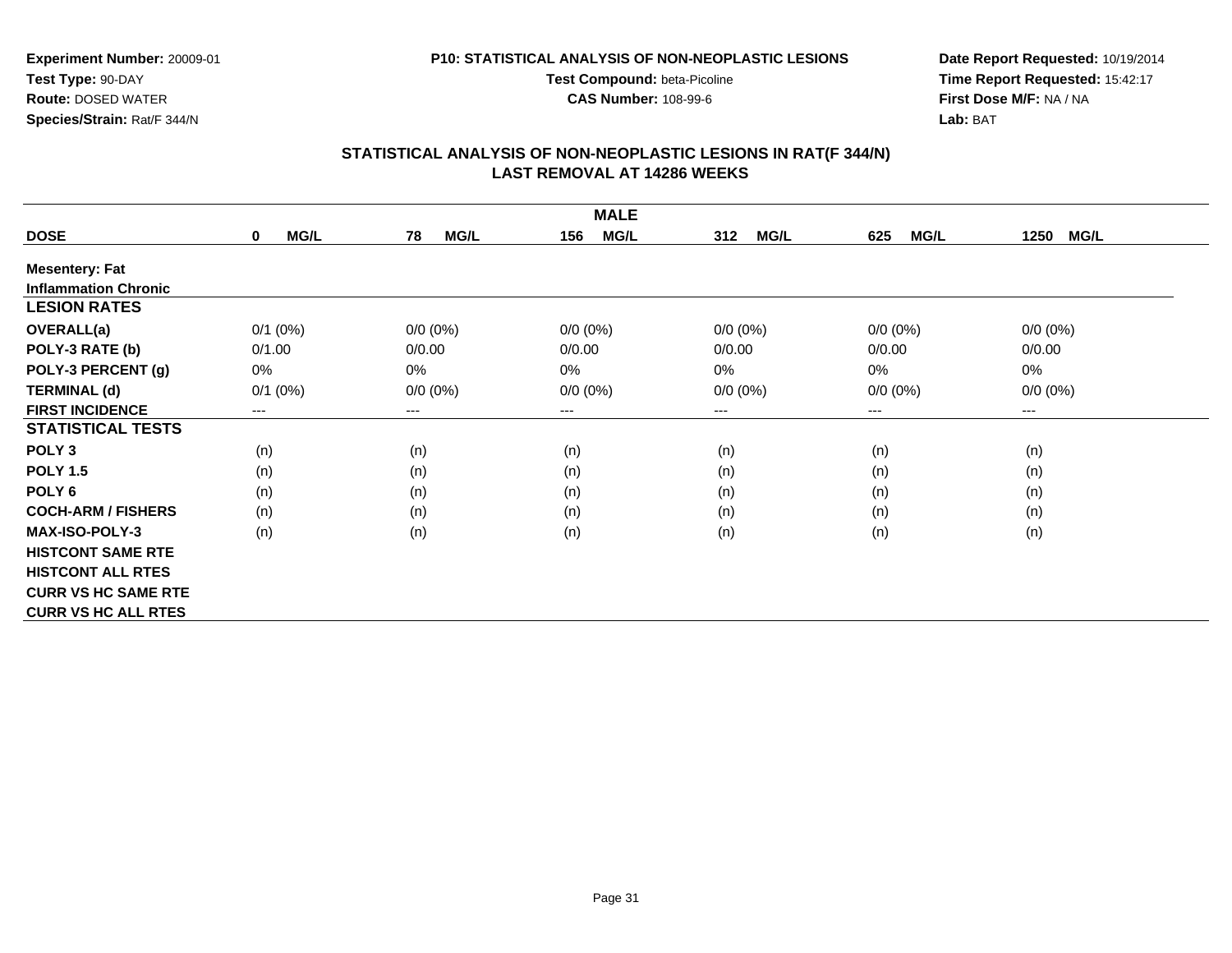**CAS Number:** 108-99-6

**Experiment Number:** 20009-01**Test Type:** 90-DAY **Route:** DOSED WATER**Species/Strain:** Rat/F 344/N

**Date Report Requested:** 10/19/2014 **Time Report Requested:** 15:42:17**First Dose M/F:** NA / NA**Lab:** BAT

|                            | <b>MALE</b>         |                        |                    |                    |                    |                        |  |  |  |
|----------------------------|---------------------|------------------------|--------------------|--------------------|--------------------|------------------------|--|--|--|
| <b>DOSE</b>                | MG/L<br>$\mathbf 0$ | <b>MG/L</b><br>78      | <b>MG/L</b><br>156 | 312<br><b>MG/L</b> | <b>MG/L</b><br>625 | 1250<br><b>MG/L</b>    |  |  |  |
| <b>Nose</b>                |                     |                        |                    |                    |                    |                        |  |  |  |
| <b>Inflammation</b>        |                     |                        |                    |                    |                    |                        |  |  |  |
| <b>LESION RATES</b>        |                     |                        |                    |                    |                    |                        |  |  |  |
| <b>OVERALL(a)</b>          | $1/10(10\%)$        | $0/0 (0\%)$            | $0/0 (0\%)$        | $0/0 (0\%)$        | $0/0 (0\%)$        | $0/10(0\%)$            |  |  |  |
| POLY-3 RATE (b)            | 1/10.00             | 0/0.00                 | 0/0.00             | 0/0.00             | 0/0.00             | 0/10.00                |  |  |  |
| POLY-3 PERCENT (g)         | 10%                 | 0%                     | 0%                 | 0%                 | 0%                 | 0%                     |  |  |  |
| <b>TERMINAL (d)</b>        | 1/10 (10%)          | $0/0 (0\%)$            | $0/0 (0\%)$        | $0/0 (0\%)$        | $0/0 (0\%)$        | $0/10(0\%)$            |  |  |  |
| <b>FIRST INCIDENCE</b>     | 93(T)               | $\qquad \qquad \cdots$ | ---                | ---                | ---                | $\qquad \qquad \cdots$ |  |  |  |
| <b>STATISTICAL TESTS</b>   |                     |                        |                    |                    |                    |                        |  |  |  |
| POLY <sub>3</sub>          | (e)                 | (e)                    | (e)                | (e)                | (e)                | $P = 0.500N$           |  |  |  |
| <b>POLY 1.5</b>            | (e)                 | (e)                    | (e)                | (e)                | (e)                | $P = 0.500N$           |  |  |  |
| POLY <sub>6</sub>          | (e)                 | (e)                    | (e)                | (e)                | (e)                | $P = 0.500N$           |  |  |  |
| <b>COCH-ARM / FISHERS</b>  | P=0.304N            | (e)                    | (e)                | (e)                | (e)                | $P = 0.500N$           |  |  |  |
| <b>MAX-ISO-POLY-3</b>      | (e)                 | (e)                    | (e)                | (e)                | (e)                | P=0.159N               |  |  |  |
| <b>HISTCONT SAME RTE</b>   |                     |                        |                    |                    |                    |                        |  |  |  |
| <b>HISTCONT ALL RTES</b>   |                     |                        |                    |                    |                    |                        |  |  |  |
| <b>CURR VS HC SAME RTE</b> |                     |                        |                    |                    |                    |                        |  |  |  |
| <b>CURR VS HC ALL RTES</b> |                     |                        |                    |                    |                    |                        |  |  |  |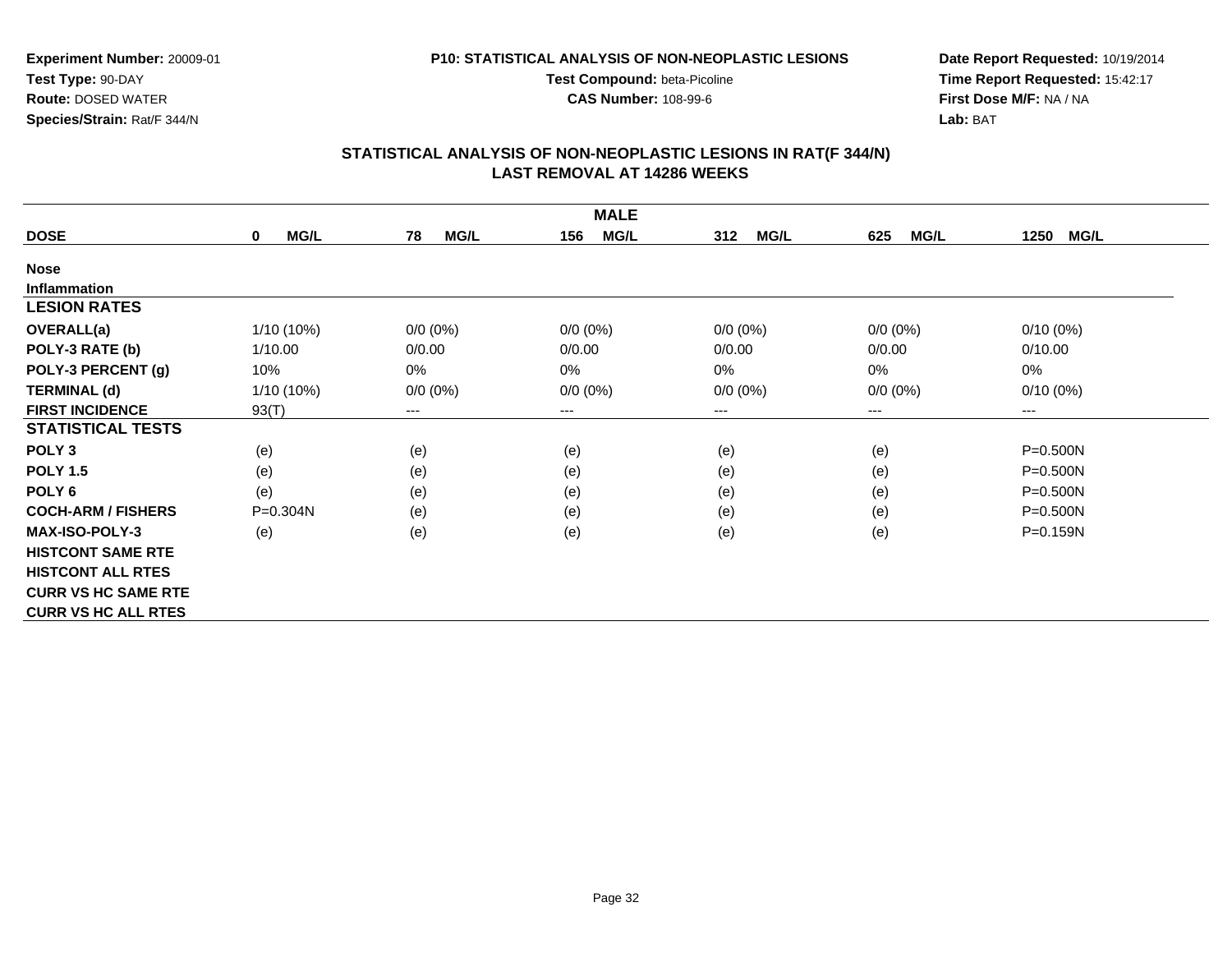**CAS Number:** 108-99-6

**Experiment Number:** 20009-01**Test Type:** 90-DAY **Route:** DOSED WATER**Species/Strain:** Rat/F 344/N

**Date Report Requested:** 10/19/2014 **Time Report Requested:** 15:42:17**First Dose M/F:** NA / NA**Lab:** BAT

| <b>MALE</b>                |                      |                            |                    |                    |                    |                        |  |
|----------------------------|----------------------|----------------------------|--------------------|--------------------|--------------------|------------------------|--|
| <b>DOSE</b>                | MG/L<br>$\mathbf{0}$ | <b>MG/L</b><br>78          | <b>MG/L</b><br>156 | <b>MG/L</b><br>312 | <b>MG/L</b><br>625 | MG/L<br>1250           |  |
| <b>Nose: Olfactory Epi</b> |                      |                            |                    |                    |                    |                        |  |
| <b>Foreign Body</b>        |                      |                            |                    |                    |                    |                        |  |
| <b>LESION RATES</b>        |                      |                            |                    |                    |                    |                        |  |
| <b>OVERALL(a)</b>          | $0/10(0\%)$          | $0/0 (0\%)$                | $0/0 (0\%)$        | $0/0 (0\%)$        | $0/0 (0\%)$        | $0/10(0\%)$            |  |
| POLY-3 RATE (b)            | 0/10.00              | 0/0.00                     | 0/0.00             | 0/0.00             | 0/0.00             | 0/10.00                |  |
| POLY-3 PERCENT (g)         | 0%                   | $0\%$                      | $0\%$              | 0%                 | 0%                 | 0%                     |  |
| <b>TERMINAL (d)</b>        | $0/10(0\%)$          | $0/0 (0\%)$                | $0/0 (0\%)$        | $0/0 (0\%)$        | $0/0 (0\%)$        | $0/10(0\%)$            |  |
| <b>FIRST INCIDENCE</b>     | $---$                | $\qquad \qquad - \qquad -$ | $--$               | ---                | ---                | $\qquad \qquad \cdots$ |  |
| <b>STATISTICAL TESTS</b>   |                      |                            |                    |                    |                    |                        |  |
| POLY <sub>3</sub>          | (n)                  | (n)                        | (n)                | (n)                | (n)                | (n)                    |  |
| <b>POLY 1.5</b>            | (n)                  | (n)                        | (n)                | (n)                | (n)                | (n)                    |  |
| POLY 6                     | (n)                  | (n)                        | (n)                | (n)                | (n)                | (n)                    |  |
| <b>COCH-ARM / FISHERS</b>  | (n)                  | (n)                        | (n)                | (n)                | (n)                | (n)                    |  |
| <b>MAX-ISO-POLY-3</b>      | (n)                  | (n)                        | (n)                | (n)                | (n)                | (n)                    |  |
| <b>HISTCONT SAME RTE</b>   |                      |                            |                    |                    |                    |                        |  |
| <b>HISTCONT ALL RTES</b>   |                      |                            |                    |                    |                    |                        |  |
| <b>CURR VS HC SAME RTE</b> |                      |                            |                    |                    |                    |                        |  |
| <b>CURR VS HC ALL RTES</b> |                      |                            |                    |                    |                    |                        |  |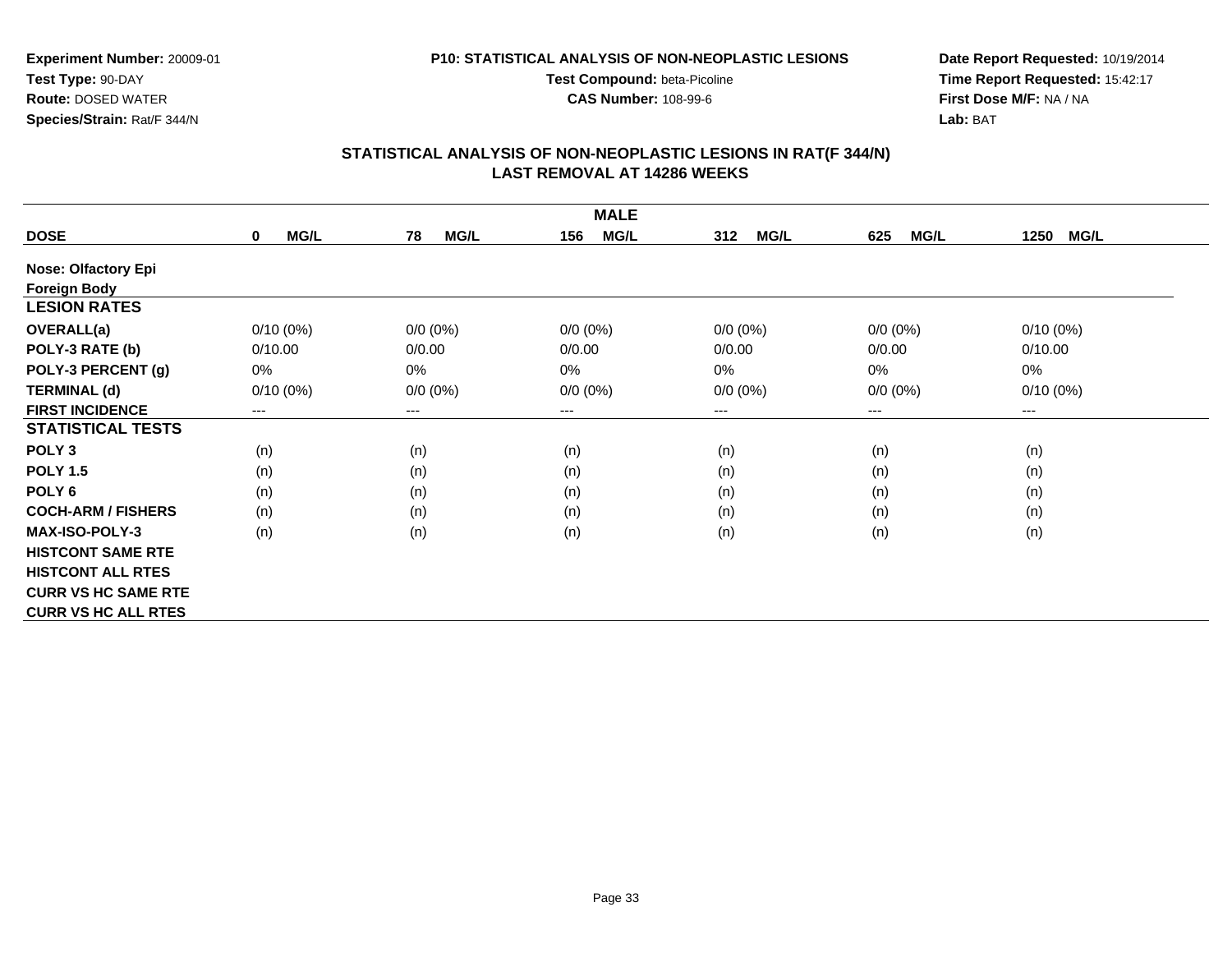**CAS Number:** 108-99-6

**Experiment Number:** 20009-01**Test Type:** 90-DAY **Route:** DOSED WATER**Species/Strain:** Rat/F 344/N

**Date Report Requested:** 10/19/2014 **Time Report Requested:** 15:42:17**First Dose M/F:** NA / NA**Lab:** BAT

| <b>MALE</b>                             |                            |                   |                    |                    |                    |                     |  |  |
|-----------------------------------------|----------------------------|-------------------|--------------------|--------------------|--------------------|---------------------|--|--|
| <b>DOSE</b>                             | <b>MG/L</b><br>$\mathbf 0$ | 78<br><b>MG/L</b> | <b>MG/L</b><br>156 | <b>MG/L</b><br>312 | <b>MG/L</b><br>625 | 1250<br><b>MG/L</b> |  |  |
| <b>Pancreas</b>                         |                            |                   |                    |                    |                    |                     |  |  |
| <b>Infiltration Cellular Lymphocyte</b> |                            |                   |                    |                    |                    |                     |  |  |
| <b>LESION RATES</b>                     |                            |                   |                    |                    |                    |                     |  |  |
| <b>OVERALL(a)</b>                       | 7/10 (70%)                 | $0/0 (0\%)$       | $0/0 (0\%)$        | $0/0 (0\%)$        | $0/0(0\%)$         | 4/10 (40%)          |  |  |
| POLY-3 RATE (b)                         | 7/10.00                    | 0/0.00            | 0/0.00             | 0/0.00             | 0/0.00             | 4/10.00             |  |  |
| POLY-3 PERCENT (g)                      | 70%                        | 0%                | 0%                 | 0%                 | 0%                 | 40%                 |  |  |
| <b>TERMINAL (d)</b>                     | 7/10 (70%)                 | $0/0 (0\%)$       | $0/0 (0\%)$        | $0/0 (0\%)$        | $0/0 (0\%)$        | 4/10 (40%)          |  |  |
| <b>FIRST INCIDENCE</b>                  | 93(T)                      | $---$             | ---                | ---                | $---$              | 93(T)               |  |  |
| <b>STATISTICAL TESTS</b>                |                            |                   |                    |                    |                    |                     |  |  |
| POLY <sub>3</sub>                       | (e)                        | (e)               | (e)                | (e)                | (e)                | P=0.186N            |  |  |
| <b>POLY 1.5</b>                         | (e)                        | (e)               | (e)                | (e)                | (e)                | $P = 0.186N$        |  |  |
| POLY <sub>6</sub>                       | (e)                        | (e)               | (e)                | (e)                | (e)                | P=0.186N            |  |  |
| <b>COCH-ARM / FISHERS</b>               | $P = 0.131N$               | (e)               | (e)                | (e)                | (e)                | $P = 0.185N$        |  |  |
| <b>MAX-ISO-POLY-3</b>                   | (e)                        | (e)               | (e)                | (e)                | (e)                | P=0.090N            |  |  |
| <b>HISTCONT SAME RTE</b>                |                            |                   |                    |                    |                    |                     |  |  |
| <b>HISTCONT ALL RTES</b>                |                            |                   |                    |                    |                    |                     |  |  |
| <b>CURR VS HC SAME RTE</b>              |                            |                   |                    |                    |                    |                     |  |  |
| <b>CURR VS HC ALL RTES</b>              |                            |                   |                    |                    |                    |                     |  |  |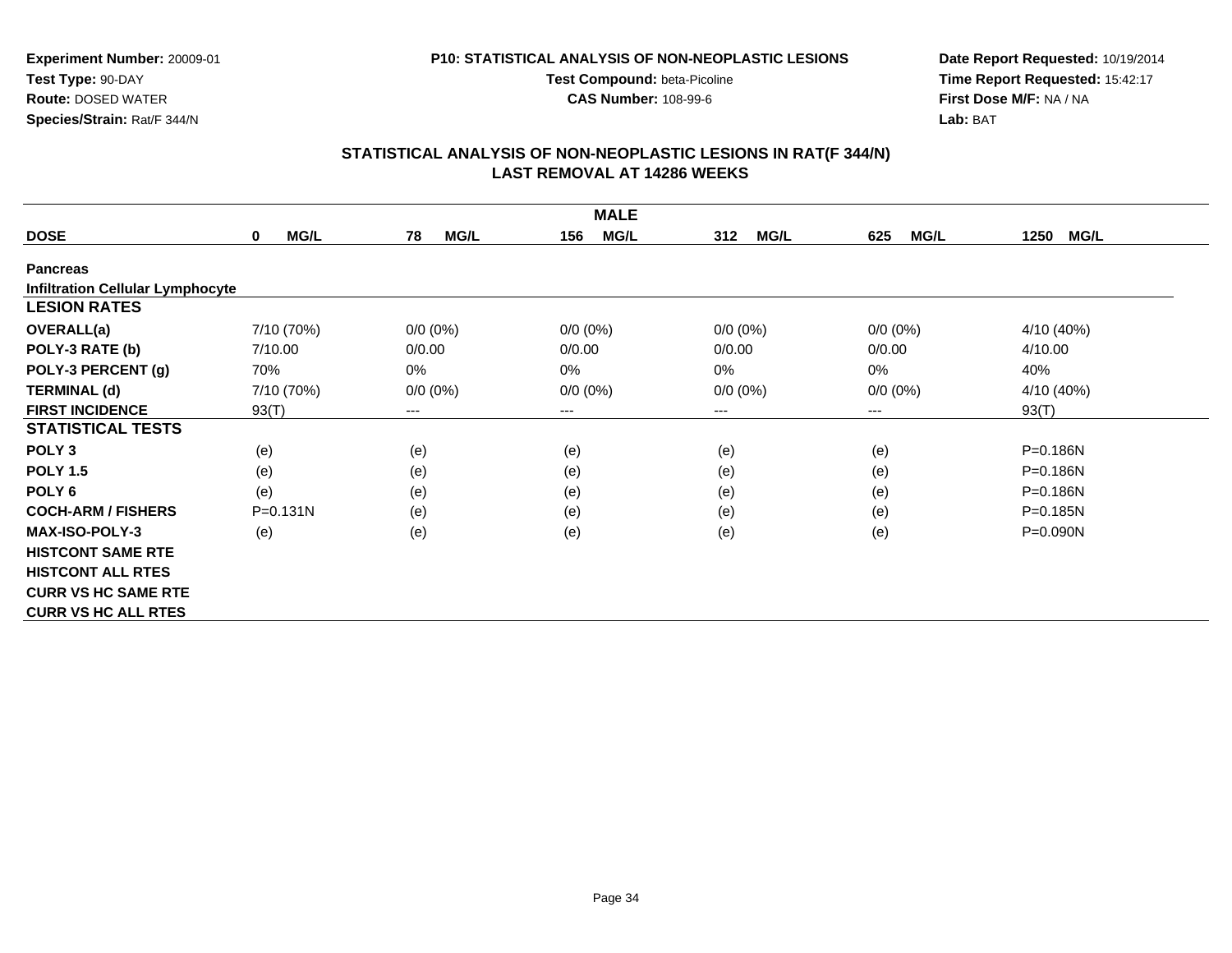**CAS Number:** 108-99-6

**Experiment Number:** 20009-01**Test Type:** 90-DAY **Route:** DOSED WATER**Species/Strain:** Rat/F 344/N

**Date Report Requested:** 10/19/2014 **Time Report Requested:** 15:42:17**First Dose M/F:** NA / NA**Lab:** BAT

| <b>MALE</b>                 |                            |                        |                    |                    |                        |                     |  |
|-----------------------------|----------------------------|------------------------|--------------------|--------------------|------------------------|---------------------|--|
| <b>DOSE</b>                 | <b>MG/L</b><br>$\mathbf 0$ | 78<br><b>MG/L</b>      | <b>MG/L</b><br>156 | 312<br><b>MG/L</b> | <b>MG/L</b><br>625     | 1250<br><b>MG/L</b> |  |
| <b>Pancreas</b>             |                            |                        |                    |                    |                        |                     |  |
| <b>Inflammation Chronic</b> |                            |                        |                    |                    |                        |                     |  |
| <b>LESION RATES</b>         |                            |                        |                    |                    |                        |                     |  |
| <b>OVERALL(a)</b>           | $0/10(0\%)$                | $0/0 (0\%)$            | $0/0 (0\%)$        | $0/0 (0\%)$        | $0/0(0\%)$             | $0/10(0\%)$         |  |
| POLY-3 RATE (b)             | 0/10.00                    | 0/0.00                 | 0/0.00             | 0/0.00             | 0/0.00                 | 0/10.00             |  |
| POLY-3 PERCENT (g)          | 0%                         | 0%                     | $0\%$              | $0\%$              | $0\%$                  | 0%                  |  |
| <b>TERMINAL (d)</b>         | $0/10(0\%)$                | $0/0 (0\%)$            | $0/0 (0\%)$        | $0/0 (0\%)$        | $0/0(0\%)$             | $0/10(0\%)$         |  |
| <b>FIRST INCIDENCE</b>      | ---                        | $\qquad \qquad \cdots$ | ---                | ---                | $\qquad \qquad \cdots$ | $--$                |  |
| <b>STATISTICAL TESTS</b>    |                            |                        |                    |                    |                        |                     |  |
| POLY <sub>3</sub>           | (n)                        | (n)                    | (n)                | (n)                | (n)                    | (n)                 |  |
| <b>POLY 1.5</b>             | (n)                        | (n)                    | (n)                | (n)                | (n)                    | (n)                 |  |
| POLY <sub>6</sub>           | (n)                        | (n)                    | (n)                | (n)                | (n)                    | (n)                 |  |
| <b>COCH-ARM / FISHERS</b>   | (n)                        | (n)                    | (n)                | (n)                | (n)                    | (n)                 |  |
| <b>MAX-ISO-POLY-3</b>       | (n)                        | (n)                    | (n)                | (n)                | (n)                    | (n)                 |  |
| <b>HISTCONT SAME RTE</b>    |                            |                        |                    |                    |                        |                     |  |
| <b>HISTCONT ALL RTES</b>    |                            |                        |                    |                    |                        |                     |  |
| <b>CURR VS HC SAME RTE</b>  |                            |                        |                    |                    |                        |                     |  |
| <b>CURR VS HC ALL RTES</b>  |                            |                        |                    |                    |                        |                     |  |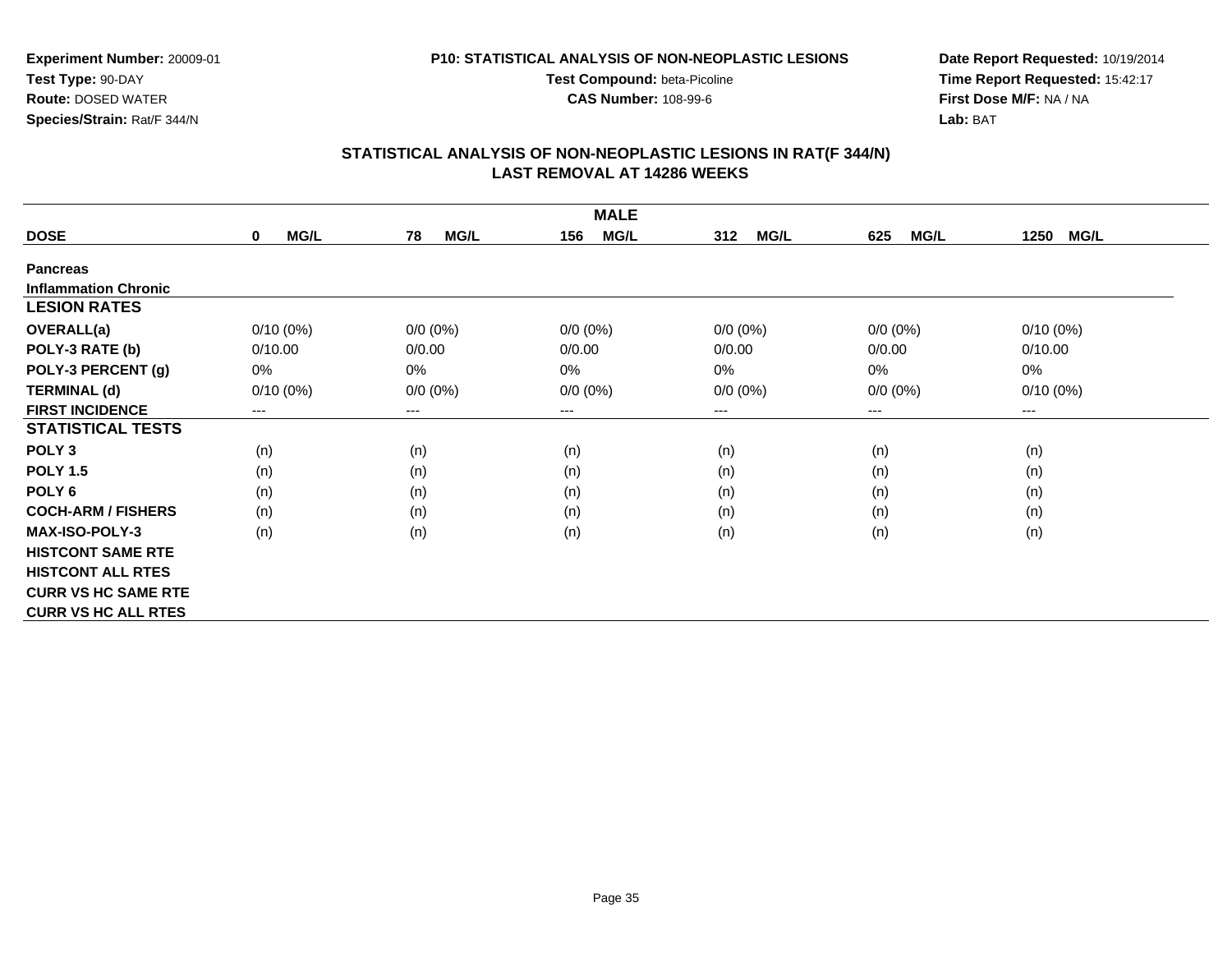**CAS Number:** 108-99-6

**Experiment Number:** 20009-01**Test Type:** 90-DAY **Route:** DOSED WATER**Species/Strain:** Rat/F 344/N

**Date Report Requested:** 10/19/2014 **Time Report Requested:** 15:42:17**First Dose M/F:** NA / NA**Lab:** BAT

| <b>MALE</b>                |                            |                        |                     |                    |                            |                     |  |
|----------------------------|----------------------------|------------------------|---------------------|--------------------|----------------------------|---------------------|--|
| <b>DOSE</b>                | <b>MG/L</b><br>$\mathbf 0$ | <b>MG/L</b><br>78      | <b>MG/L</b><br>156  | <b>MG/L</b><br>312 | <b>MG/L</b><br>625         | <b>MG/L</b><br>1250 |  |
| <b>Pancreas: Acinus</b>    |                            |                        |                     |                    |                            |                     |  |
| <b>Atrophy</b>             |                            |                        |                     |                    |                            |                     |  |
| <b>LESION RATES</b>        |                            |                        |                     |                    |                            |                     |  |
| <b>OVERALL(a)</b>          | $0/10(0\%)$                | $0/0 (0\%)$            | $0/0 (0\%)$         | $0/0 (0\%)$        | $0/0 (0\%)$                | $0/10(0\%)$         |  |
| POLY-3 RATE (b)            | 0/10.00                    | 0/0.00                 | 0/0.00              | 0/0.00             | 0/0.00                     | 0/10.00             |  |
| POLY-3 PERCENT (g)         | 0%                         | 0%                     | 0%                  | 0%                 | 0%                         | 0%                  |  |
| <b>TERMINAL (d)</b>        | $0/10(0\%)$                | $0/0 (0\%)$            | $0/0 (0\%)$         | $0/0 (0\%)$        | $0/0 (0\%)$                | $0/10(0\%)$         |  |
| <b>FIRST INCIDENCE</b>     | ---                        | $\qquad \qquad \cdots$ | $\qquad \qquad - -$ | ---                | $\qquad \qquad - \qquad -$ | $---$               |  |
| <b>STATISTICAL TESTS</b>   |                            |                        |                     |                    |                            |                     |  |
| POLY <sub>3</sub>          | (n)                        | (n)                    | (n)                 | (n)                | (n)                        | (n)                 |  |
| <b>POLY 1.5</b>            | (n)                        | (n)                    | (n)                 | (n)                | (n)                        | (n)                 |  |
| POLY 6                     | (n)                        | (n)                    | (n)                 | (n)                | (n)                        | (n)                 |  |
| <b>COCH-ARM / FISHERS</b>  | (n)                        | (n)                    | (n)                 | (n)                | (n)                        | (n)                 |  |
| <b>MAX-ISO-POLY-3</b>      | (n)                        | (n)                    | (n)                 | (n)                | (n)                        | (n)                 |  |
| <b>HISTCONT SAME RTE</b>   |                            |                        |                     |                    |                            |                     |  |
| <b>HISTCONT ALL RTES</b>   |                            |                        |                     |                    |                            |                     |  |
| <b>CURR VS HC SAME RTE</b> |                            |                        |                     |                    |                            |                     |  |
| <b>CURR VS HC ALL RTES</b> |                            |                        |                     |                    |                            |                     |  |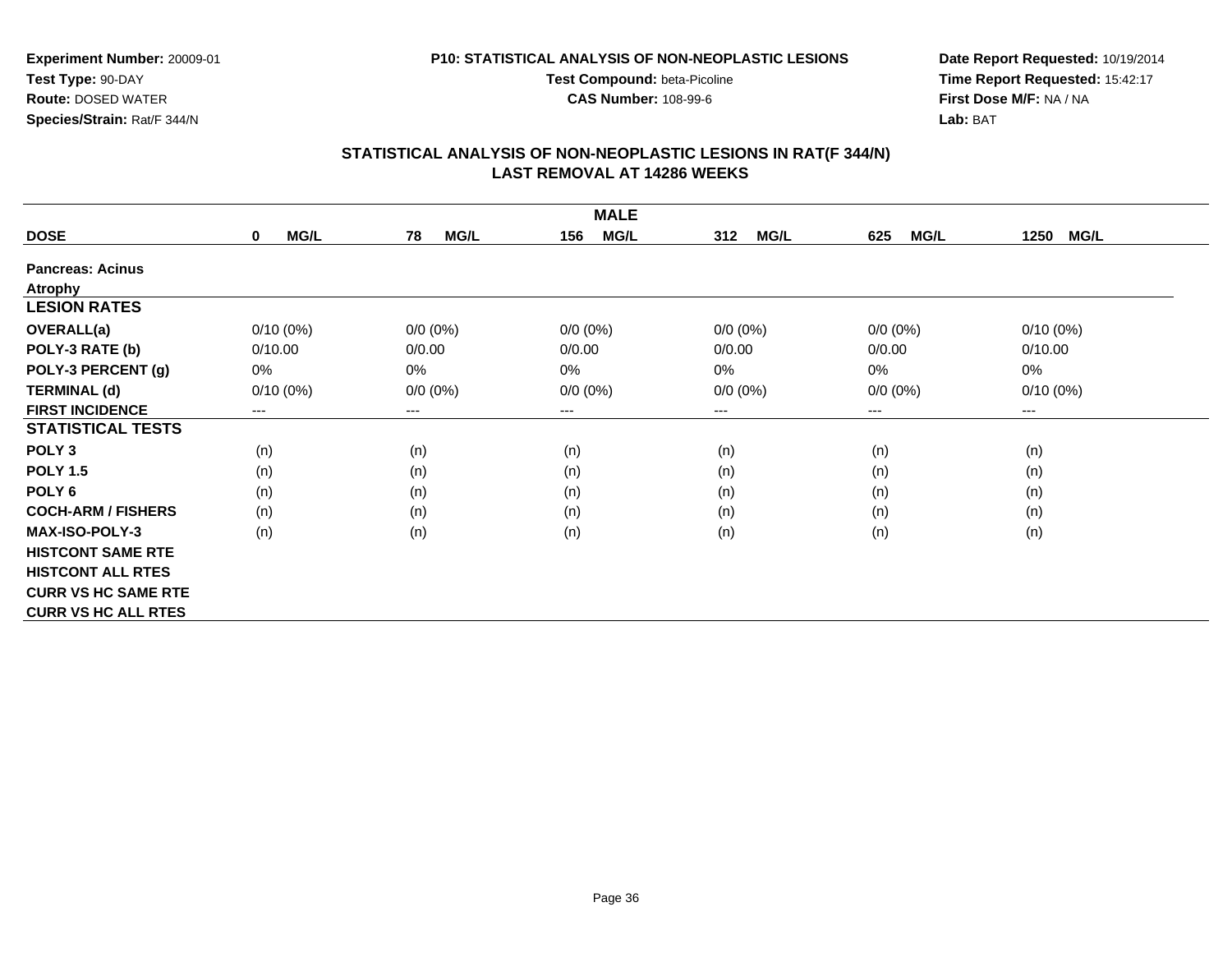**CAS Number:** 108-99-6

**Experiment Number:** 20009-01**Test Type:** 90-DAY **Route:** DOSED WATER**Species/Strain:** Rat/F 344/N

**Date Report Requested:** 10/19/2014 **Time Report Requested:** 15:42:17**First Dose M/F:** NA / NA**Lab:** BAT

| <b>MALE</b>                 |                            |                        |                    |                    |                    |                     |  |
|-----------------------------|----------------------------|------------------------|--------------------|--------------------|--------------------|---------------------|--|
| <b>DOSE</b>                 | <b>MG/L</b><br>$\mathbf 0$ | <b>MG/L</b><br>78      | <b>MG/L</b><br>156 | <b>MG/L</b><br>312 | <b>MG/L</b><br>625 | 1250<br><b>MG/L</b> |  |
| <b>Preputial Gland</b>      |                            |                        |                    |                    |                    |                     |  |
| <b>Inflammation Chronic</b> |                            |                        |                    |                    |                    |                     |  |
| <b>LESION RATES</b>         |                            |                        |                    |                    |                    |                     |  |
| OVERALL(a)                  | 8/10 (80%)                 | $0/1$ (0%)             | $0/0 (0\%)$        | $0/0 (0\%)$        | $0/0 (0\%)$        | 10/10 (100%)        |  |
| POLY-3 RATE (b)             | 8/10.00                    | 0/1.00                 | 0/0.00             | 0/0.00             | 0/0.00             | 10/10.00            |  |
| POLY-3 PERCENT (g)          | 80%                        | 0%                     | 0%                 | 0%                 | 0%                 | 100%                |  |
| <b>TERMINAL (d)</b>         | 8/10 (80%)                 | $0/1$ (0%)             | $0/0 (0\%)$        | $0/0 (0\%)$        | $0/0 (0\%)$        | 10/10 (100%)        |  |
| <b>FIRST INCIDENCE</b>      | 93(T)                      | $\qquad \qquad \cdots$ | $--$               | ---                | ---                | 93(T)               |  |
| <b>STATISTICAL TESTS</b>    |                            |                        |                    |                    |                    |                     |  |
| POLY <sub>3</sub>           | (e)                        | P=0.286N               | (e)                | (e)                | (e)                | $P=0.227$           |  |
| <b>POLY 1.5</b>             | (e)                        | P=0.286N               | (e)                | (e)                | (e)                | $P=0.227$           |  |
| POLY 6                      | (e)                        | P=0.286N               | (e)                | (e)                | (e)                | $P=0.227$           |  |
| <b>COCH-ARM / FISHERS</b>   | $P=0.079$                  | $P = 0.273N$           | (e)                | (e)                | (e)                | $P=0.237$           |  |
| <b>MAX-ISO-POLY-3</b>       | (e)                        | $P = 0.090N$           | (e)                | (e)                | (e)                | $P=0.067$           |  |
| <b>HISTCONT SAME RTE</b>    |                            |                        |                    |                    |                    |                     |  |
| <b>HISTCONT ALL RTES</b>    |                            |                        |                    |                    |                    |                     |  |
| <b>CURR VS HC SAME RTE</b>  |                            |                        |                    |                    |                    |                     |  |
| <b>CURR VS HC ALL RTES</b>  |                            |                        |                    |                    |                    |                     |  |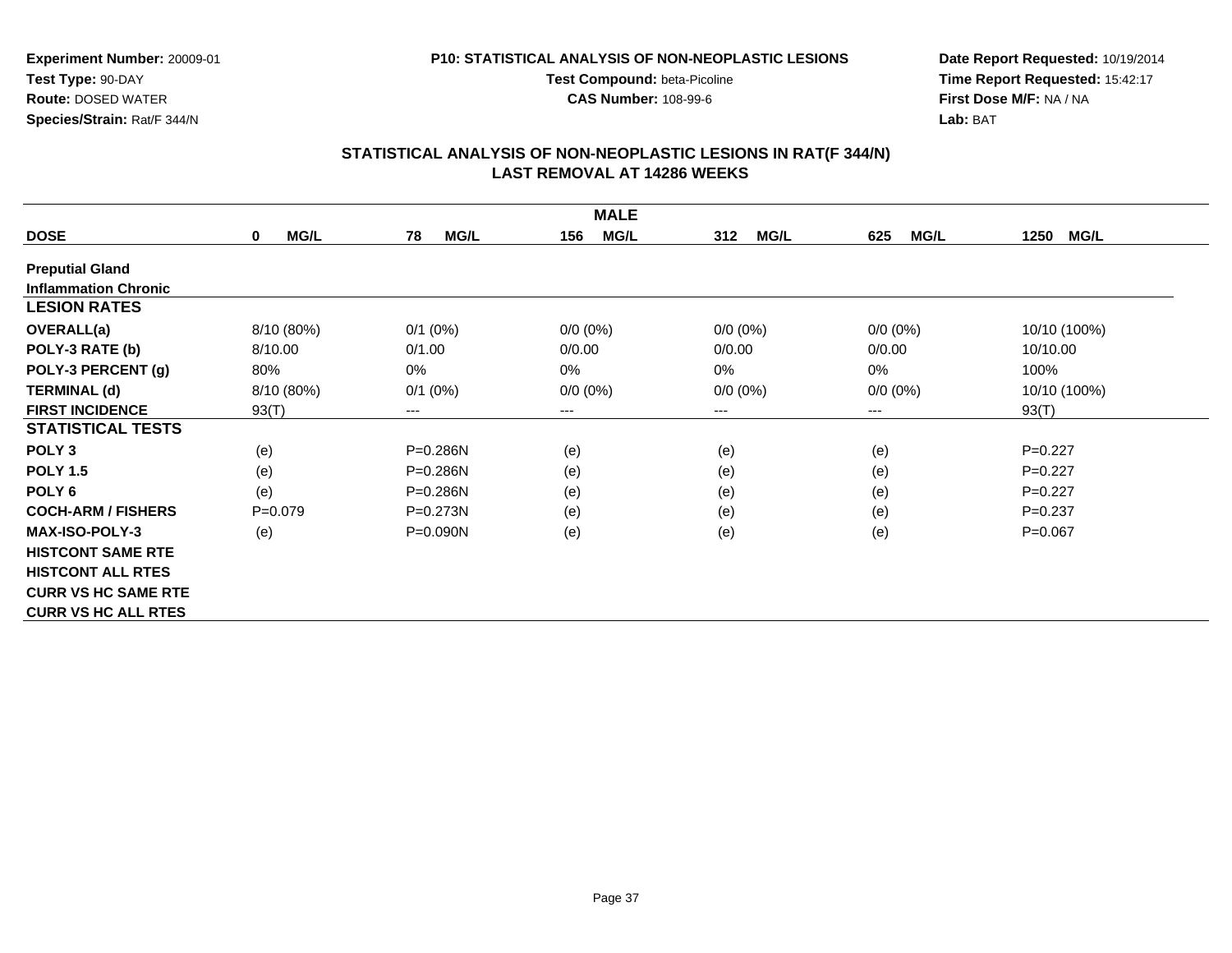**CAS Number:** 108-99-6

**Experiment Number:** 20009-01**Test Type:** 90-DAY **Route:** DOSED WATER**Species/Strain:** Rat/F 344/N

### **Date Report Requested:** 10/19/2014 **Time Report Requested:** 15:42:17**First Dose M/F:** NA / NA**Lab:** BAT

| <b>MALE</b>                       |                         |                        |                    |                    |                    |                     |  |
|-----------------------------------|-------------------------|------------------------|--------------------|--------------------|--------------------|---------------------|--|
| <b>DOSE</b>                       | <b>MG/L</b><br>$\bf{0}$ | 78<br><b>MG/L</b>      | 156<br><b>MG/L</b> | <b>MG/L</b><br>312 | <b>MG/L</b><br>625 | <b>MG/L</b><br>1250 |  |
| <b>Preputial Gland</b>            |                         |                        |                    |                    |                    |                     |  |
| <b>Inflammation Granulomatous</b> |                         |                        |                    |                    |                    |                     |  |
| <b>LESION RATES</b>               |                         |                        |                    |                    |                    |                     |  |
| <b>OVERALL(a)</b>                 | 1/10 (10%)              | $0/1$ (0%)             | $0/0 (0\%)$        | $0/0 (0\%)$        | $0/0(0\%)$         | $0/10(0\%)$         |  |
| POLY-3 RATE (b)                   | 1/10.00                 | 0/1.00                 | 0/0.00             | 0/0.00             | 0/0.00             | 0/10.00             |  |
| POLY-3 PERCENT (g)                | 10%                     | 0%                     | 0%                 | 0%                 | 0%                 | 0%                  |  |
| <b>TERMINAL (d)</b>               | 1/10 (10%)              | $0/1$ (0%)             | $0/0 (0\%)$        | $0/0 (0\%)$        | $0/0 (0\%)$        | $0/10(0\%)$         |  |
| <b>FIRST INCIDENCE</b>            | 93(T)                   | $\qquad \qquad \cdots$ | $---$              | ---                | $---$              | $---$               |  |
| <b>STATISTICAL TESTS</b>          |                         |                        |                    |                    |                    |                     |  |
| POLY <sub>3</sub>                 | (e)                     | P=0.913N               | (e)                | (e)                | (e)                | P=0.500N            |  |
| <b>POLY 1.5</b>                   | (e)                     | $P = 0.913N$           | (e)                | (e)                | (e)                | P=0.500N            |  |
| POLY <sub>6</sub>                 | (e)                     | P=0.913N               | (e)                | (e)                | (e)                | P=0.500N            |  |
| <b>COCH-ARM / FISHERS</b>         | P=0.318N                | $P = 0.909N$           | (e)                | (e)                | (e)                | P=0.500N            |  |
| <b>MAX-ISO-POLY-3</b>             | (e)                     | $P = 0.411N$           | (e)                | (e)                | (e)                | $P = 0.159N$        |  |
| <b>HISTCONT SAME RTE</b>          |                         |                        |                    |                    |                    |                     |  |
| <b>HISTCONT ALL RTES</b>          |                         |                        |                    |                    |                    |                     |  |
| <b>CURR VS HC SAME RTE</b>        |                         |                        |                    |                    |                    |                     |  |
| <b>CURR VS HC ALL RTES</b>        |                         |                        |                    |                    |                    |                     |  |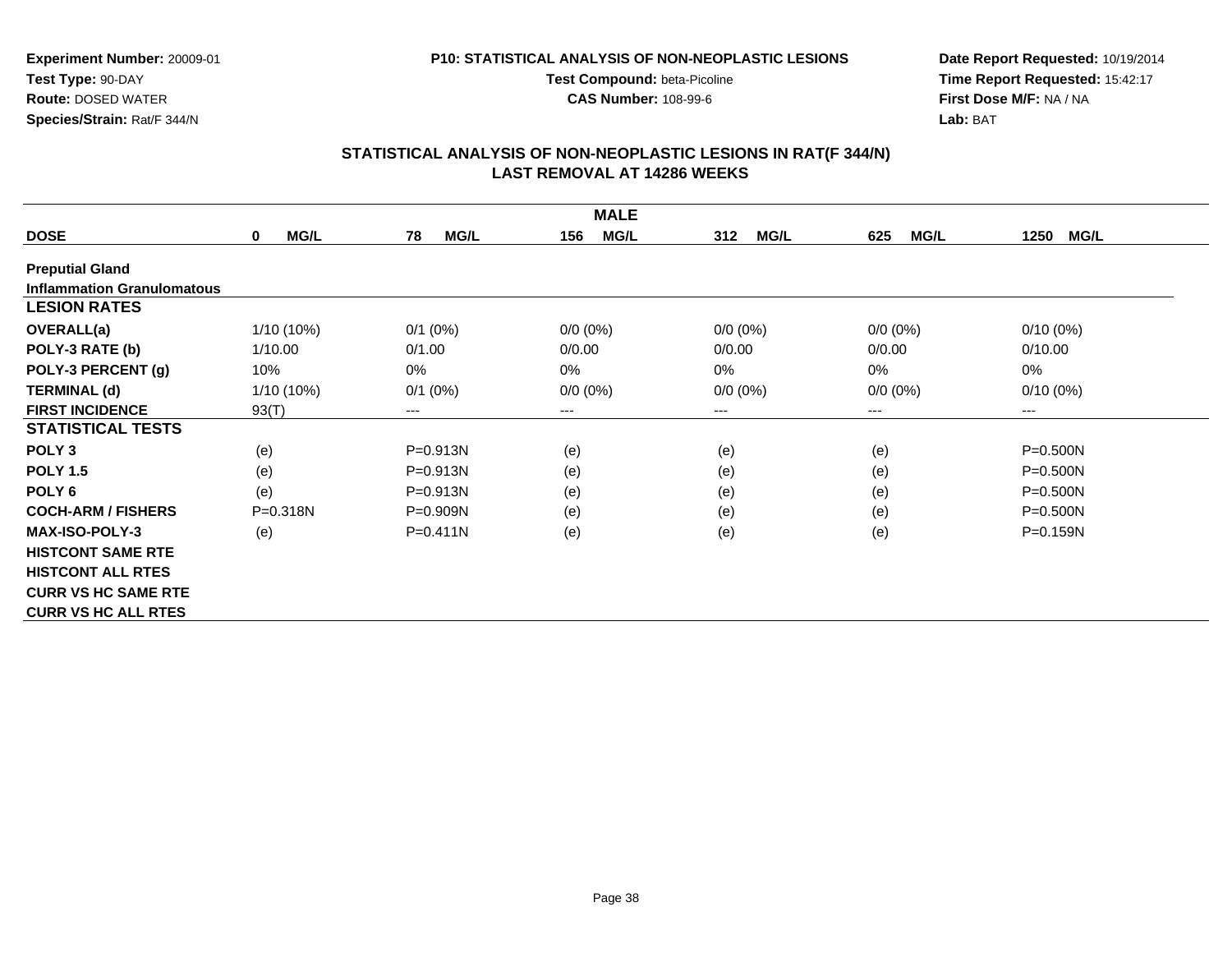**CAS Number:** 108-99-6

**Experiment Number:** 20009-01**Test Type:** 90-DAY **Route:** DOSED WATER**Species/Strain:** Rat/F 344/N

**Date Report Requested:** 10/19/2014 **Time Report Requested:** 15:42:17**First Dose M/F:** NA / NA**Lab:** BAT

| <b>MALE</b>                 |                            |                        |                    |                    |                        |                        |  |
|-----------------------------|----------------------------|------------------------|--------------------|--------------------|------------------------|------------------------|--|
| <b>DOSE</b>                 | <b>MG/L</b><br>$\mathbf 0$ | 78<br><b>MG/L</b>      | <b>MG/L</b><br>156 | 312<br><b>MG/L</b> | <b>MG/L</b><br>625     | 1250<br><b>MG/L</b>    |  |
| <b>Prostate</b>             |                            |                        |                    |                    |                        |                        |  |
| <b>Inflammation Chronic</b> |                            |                        |                    |                    |                        |                        |  |
| <b>LESION RATES</b>         |                            |                        |                    |                    |                        |                        |  |
| <b>OVERALL(a)</b>           | $1/10(10\%)$               | $0/0 (0\%)$            | $0/0 (0\%)$        | $0/0 (0\%)$        | $0/0(0\%)$             | $0/10(0\%)$            |  |
| POLY-3 RATE (b)             | 1/10.00                    | 0/0.00                 | 0/0.00             | 0/0.00             | 0/0.00                 | 0/10.00                |  |
| POLY-3 PERCENT (g)          | 10%                        | 0%                     | 0%                 | 0%                 | 0%                     | 0%                     |  |
| <b>TERMINAL (d)</b>         | $1/10(10\%)$               | $0/0 (0\%)$            | $0/0 (0\%)$        | $0/0 (0\%)$        | $0/0 (0\%)$            | $0/10(0\%)$            |  |
| <b>FIRST INCIDENCE</b>      | 93(T)                      | $\qquad \qquad \cdots$ | $---$              | ---                | $\qquad \qquad \cdots$ | $\qquad \qquad \cdots$ |  |
| <b>STATISTICAL TESTS</b>    |                            |                        |                    |                    |                        |                        |  |
| POLY <sub>3</sub>           | (e)                        | (e)                    | (e)                | (e)                | (e)                    | $P = 0.500N$           |  |
| <b>POLY 1.5</b>             | (e)                        | (e)                    | (e)                | (e)                | (e)                    | $P = 0.500N$           |  |
| POLY <sub>6</sub>           | (e)                        | (e)                    | (e)                | (e)                | (e)                    | $P = 0.500N$           |  |
| <b>COCH-ARM / FISHERS</b>   | $P = 0.304N$               | (e)                    | (e)                | (e)                | (e)                    | $P = 0.500N$           |  |
| <b>MAX-ISO-POLY-3</b>       | (e)                        | (e)                    | (e)                | (e)                | (e)                    | P=0.159N               |  |
| <b>HISTCONT SAME RTE</b>    |                            |                        |                    |                    |                        |                        |  |
| <b>HISTCONT ALL RTES</b>    |                            |                        |                    |                    |                        |                        |  |
| <b>CURR VS HC SAME RTE</b>  |                            |                        |                    |                    |                        |                        |  |
| <b>CURR VS HC ALL RTES</b>  |                            |                        |                    |                    |                        |                        |  |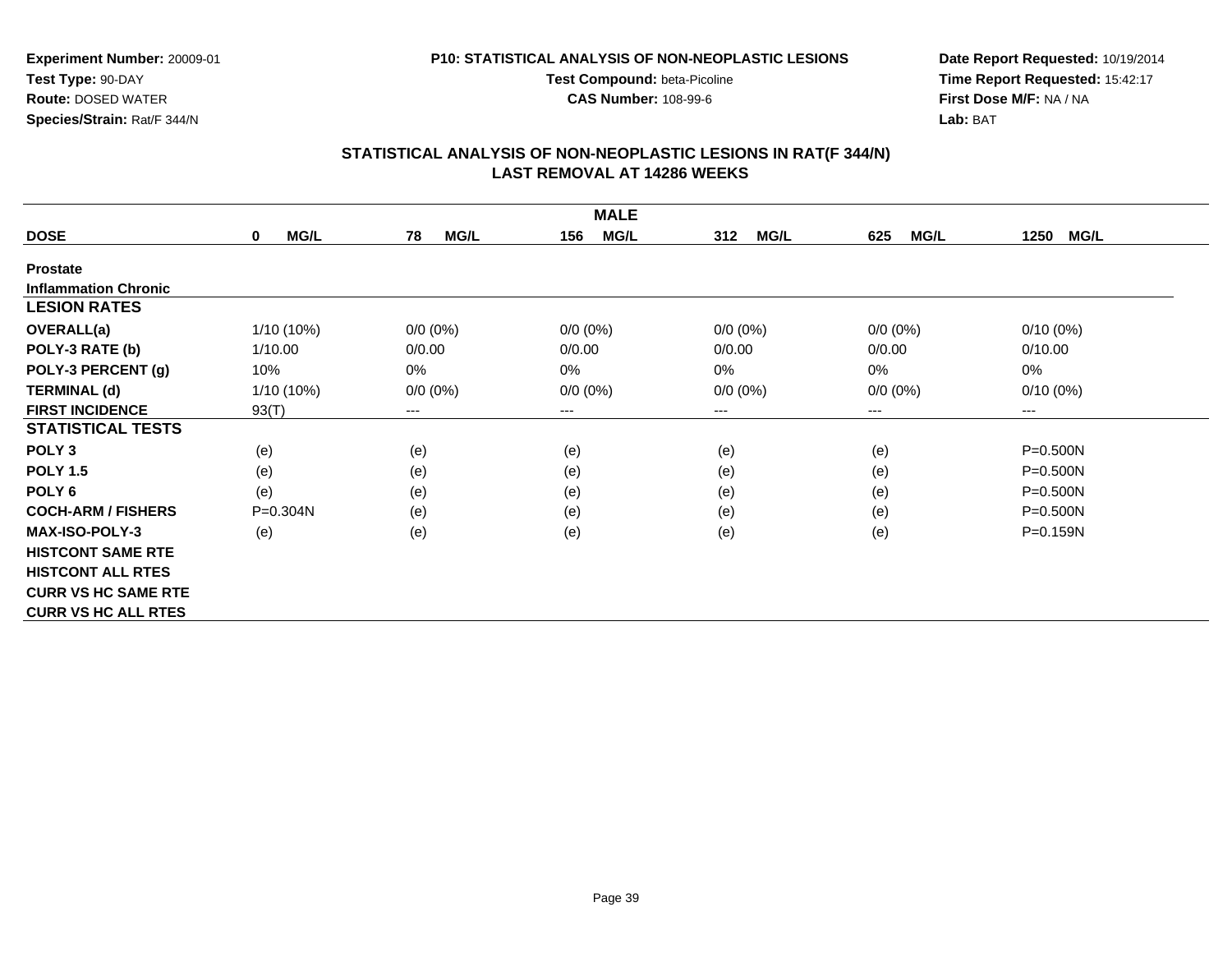**CAS Number:** 108-99-6

**Experiment Number:** 20009-01**Test Type:** 90-DAY **Route:** DOSED WATER**Species/Strain:** Rat/F 344/N

**Date Report Requested:** 10/19/2014 **Time Report Requested:** 15:42:17**First Dose M/F:** NA / NA**Lab:** BAT

| <b>MALE</b>                 |             |             |                    |                    |                    |                     |  |  |
|-----------------------------|-------------|-------------|--------------------|--------------------|--------------------|---------------------|--|--|
| <b>DOSE</b>                 | MG/L<br>0   | MG/L<br>78  | <b>MG/L</b><br>156 | 312<br><b>MG/L</b> | <b>MG/L</b><br>625 | <b>MG/L</b><br>1250 |  |  |
| <b>Skin</b>                 |             |             |                    |                    |                    |                     |  |  |
| <b>Inflammation Chronic</b> |             |             |                    |                    |                    |                     |  |  |
| <b>LESION RATES</b>         |             |             |                    |                    |                    |                     |  |  |
| OVERALL(a)                  | $0/10(0\%)$ | $0/0 (0\%)$ | $0/0 (0\%)$        | $0/0 (0\%)$        | $0/0 (0\%)$        | $0/10(0\%)$         |  |  |
| POLY-3 RATE (b)             | 0/10.00     | 0/0.00      | 0/0.00             | 0/0.00             | 0/0.00             | 0/10.00             |  |  |
| POLY-3 PERCENT (g)          | 0%          | 0%          | 0%                 | 0%                 | $0\%$              | $0\%$               |  |  |
| <b>TERMINAL (d)</b>         | $0/10(0\%)$ | $0/0 (0\%)$ | $0/0 (0\%)$        | $0/0 (0\%)$        | $0/0 (0\%)$        | $0/10(0\%)$         |  |  |
| <b>FIRST INCIDENCE</b>      | $---$       | $--$        | ---                | ---                | ---                | $--$                |  |  |
| <b>STATISTICAL TESTS</b>    |             |             |                    |                    |                    |                     |  |  |
| POLY <sub>3</sub>           | (n)         | (n)         | (n)                | (n)                | (n)                | (n)                 |  |  |
| <b>POLY 1.5</b>             | (n)         | (n)         | (n)                | (n)                | (n)                | (n)                 |  |  |
| POLY <sub>6</sub>           | (n)         | (n)         | (n)                | (n)                | (n)                | (n)                 |  |  |
| <b>COCH-ARM / FISHERS</b>   | (n)         | (n)         | (n)                | (n)                | (n)                | (n)                 |  |  |
| <b>MAX-ISO-POLY-3</b>       | (n)         | (n)         | (n)                | (n)                | (n)                | (n)                 |  |  |
| <b>HISTCONT SAME RTE</b>    |             |             |                    |                    |                    |                     |  |  |
| <b>HISTCONT ALL RTES</b>    |             |             |                    |                    |                    |                     |  |  |
| <b>CURR VS HC SAME RTE</b>  |             |             |                    |                    |                    |                     |  |  |
| <b>CURR VS HC ALL RTES</b>  |             |             |                    |                    |                    |                     |  |  |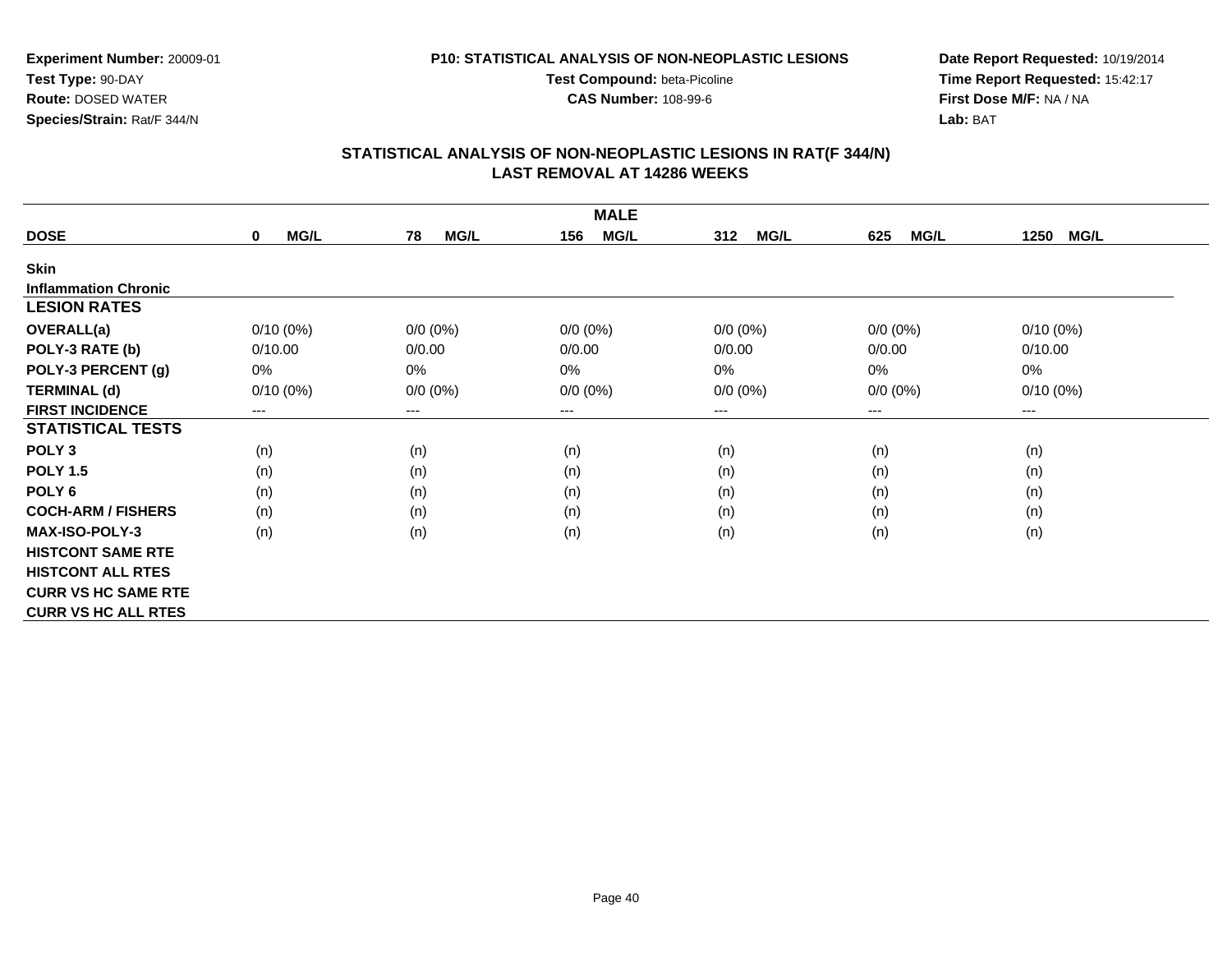**CAS Number:** 108-99-6

**Experiment Number:** 20009-01**Test Type:** 90-DAY **Route:** DOSED WATER**Species/Strain:** Rat/F 344/N

**Date Report Requested:** 10/19/2014 **Time Report Requested:** 15:42:17**First Dose M/F:** NA / NA**Lab:** BAT

| <b>MALE</b>                 |                            |                        |                    |                    |                    |                     |  |
|-----------------------------|----------------------------|------------------------|--------------------|--------------------|--------------------|---------------------|--|
| <b>DOSE</b>                 | <b>MG/L</b><br>$\mathbf 0$ | 78<br><b>MG/L</b>      | <b>MG/L</b><br>156 | <b>MG/L</b><br>312 | <b>MG/L</b><br>625 | 1250<br><b>MG/L</b> |  |
| Stomach, Glandular          |                            |                        |                    |                    |                    |                     |  |
| <b>Inflammation Chronic</b> |                            |                        |                    |                    |                    |                     |  |
| <b>LESION RATES</b>         |                            |                        |                    |                    |                    |                     |  |
| <b>OVERALL(a)</b>           | $0/10(0\%)$                | $0/0 (0\%)$            | $0/0 (0\%)$        | $0/0 (0\%)$        | $0/0 (0\%)$        | 1/10 (10%)          |  |
| POLY-3 RATE (b)             | 0/10.00                    | 0/0.00                 | 0/0.00             | 0/0.00             | 0/0.00             | 1/10.00             |  |
| POLY-3 PERCENT (g)          | 0%                         | 0%                     | 0%                 | 0%                 | $0\%$              | 10%                 |  |
| <b>TERMINAL (d)</b>         | $0/10(0\%)$                | $0/0 (0\%)$            | $0/0 (0\%)$        | $0/0 (0\%)$        | $0/0 (0\%)$        | $1/10(10\%)$        |  |
| <b>FIRST INCIDENCE</b>      | ---                        | $\qquad \qquad \cdots$ | $---$              | ---                | $---$              | 93(T)               |  |
| <b>STATISTICAL TESTS</b>    |                            |                        |                    |                    |                    |                     |  |
| POLY <sub>3</sub>           | (e)                        | (e)                    | (e)                | (e)                | (e)                | $P = 0.500$         |  |
| <b>POLY 1.5</b>             | (e)                        | (e)                    | (e)                | (e)                | (e)                | $P = 0.500$         |  |
| POLY <sub>6</sub>           | (e)                        | (e)                    | (e)                | (e)                | (e)                | $P = 0.500$         |  |
| <b>COCH-ARM / FISHERS</b>   | $P = 0.304$                | (e)                    | (e)                | (e)                | (e)                | $P = 0.500$         |  |
| <b>MAX-ISO-POLY-3</b>       | (e)                        | (e)                    | (e)                | (e)                | (e)                | $P = 0.159$         |  |
| <b>HISTCONT SAME RTE</b>    |                            |                        |                    |                    |                    |                     |  |
| <b>HISTCONT ALL RTES</b>    |                            |                        |                    |                    |                    |                     |  |
| <b>CURR VS HC SAME RTE</b>  |                            |                        |                    |                    |                    |                     |  |
| <b>CURR VS HC ALL RTES</b>  |                            |                        |                    |                    |                    |                     |  |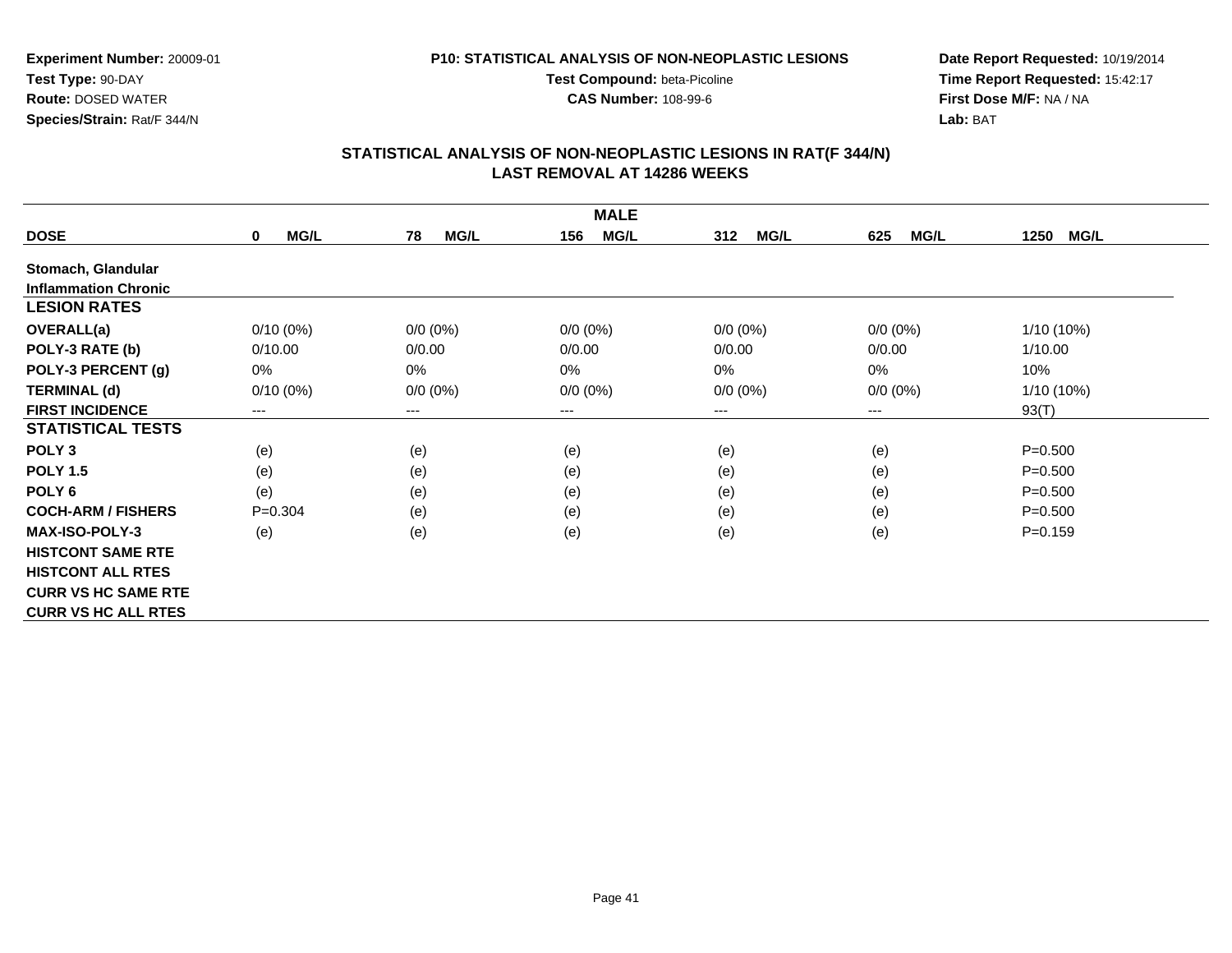**CAS Number:** 108-99-6

**Experiment Number:** 20009-01**Test Type:** 90-DAY **Route:** DOSED WATER**Species/Strain:** Rat/F 344/N

**Date Report Requested:** 10/19/2014 **Time Report Requested:** 15:42:17**First Dose M/F:** NA / NA**Lab:** BAT

|                            |                            |                   | <b>MALE</b>        |                    |                    |                     |
|----------------------------|----------------------------|-------------------|--------------------|--------------------|--------------------|---------------------|
| <b>DOSE</b>                | <b>MG/L</b><br>$\mathbf 0$ | 78<br><b>MG/L</b> | <b>MG/L</b><br>156 | <b>MG/L</b><br>312 | <b>MG/L</b><br>625 | 1250<br><b>MG/L</b> |
| Stomach, Glandular: Glands |                            |                   |                    |                    |                    |                     |
| Ectasia                    |                            |                   |                    |                    |                    |                     |
| <b>LESION RATES</b>        |                            |                   |                    |                    |                    |                     |
| <b>OVERALL(a)</b>          | $0/10(0\%)$                | $0/0 (0\%)$       | $0/0 (0\%)$        | $0/0 (0\%)$        | $0/0 (0\%)$        | 1/10 (10%)          |
| POLY-3 RATE (b)            | 0/10.00                    | 0/0.00            | 0/0.00             | 0/0.00             | 0/0.00             | 1/10.00             |
| POLY-3 PERCENT (g)         | 0%                         | 0%                | 0%                 | 0%                 | 0%                 | 10%                 |
| <b>TERMINAL (d)</b>        | $0/10(0\%)$                | $0/0 (0\%)$       | $0/0 (0\%)$        | $0/0 (0\%)$        | $0/0 (0\%)$        | 1/10 (10%)          |
| <b>FIRST INCIDENCE</b>     | $---$                      | $\cdots$          | ---                | ---                | $---$              | 93(T)               |
| <b>STATISTICAL TESTS</b>   |                            |                   |                    |                    |                    |                     |
| POLY <sub>3</sub>          | (e)                        | (e)               | (e)                | (e)                | (e)                | $P = 0.500$         |
| <b>POLY 1.5</b>            | (e)                        | (e)               | (e)                | (e)                | (e)                | $P = 0.500$         |
| POLY <sub>6</sub>          | (e)                        | (e)               | (e)                | (e)                | (e)                | $P = 0.500$         |
| <b>COCH-ARM / FISHERS</b>  | $P=0.304$                  | (e)               | (e)                | (e)                | (e)                | $P = 0.500$         |
| <b>MAX-ISO-POLY-3</b>      | (e)                        | (e)               | (e)                | (e)                | (e)                | $P = 0.159$         |
| <b>HISTCONT SAME RTE</b>   |                            |                   |                    |                    |                    |                     |
| <b>HISTCONT ALL RTES</b>   |                            |                   |                    |                    |                    |                     |
| <b>CURR VS HC SAME RTE</b> |                            |                   |                    |                    |                    |                     |
| <b>CURR VS HC ALL RTES</b> |                            |                   |                    |                    |                    |                     |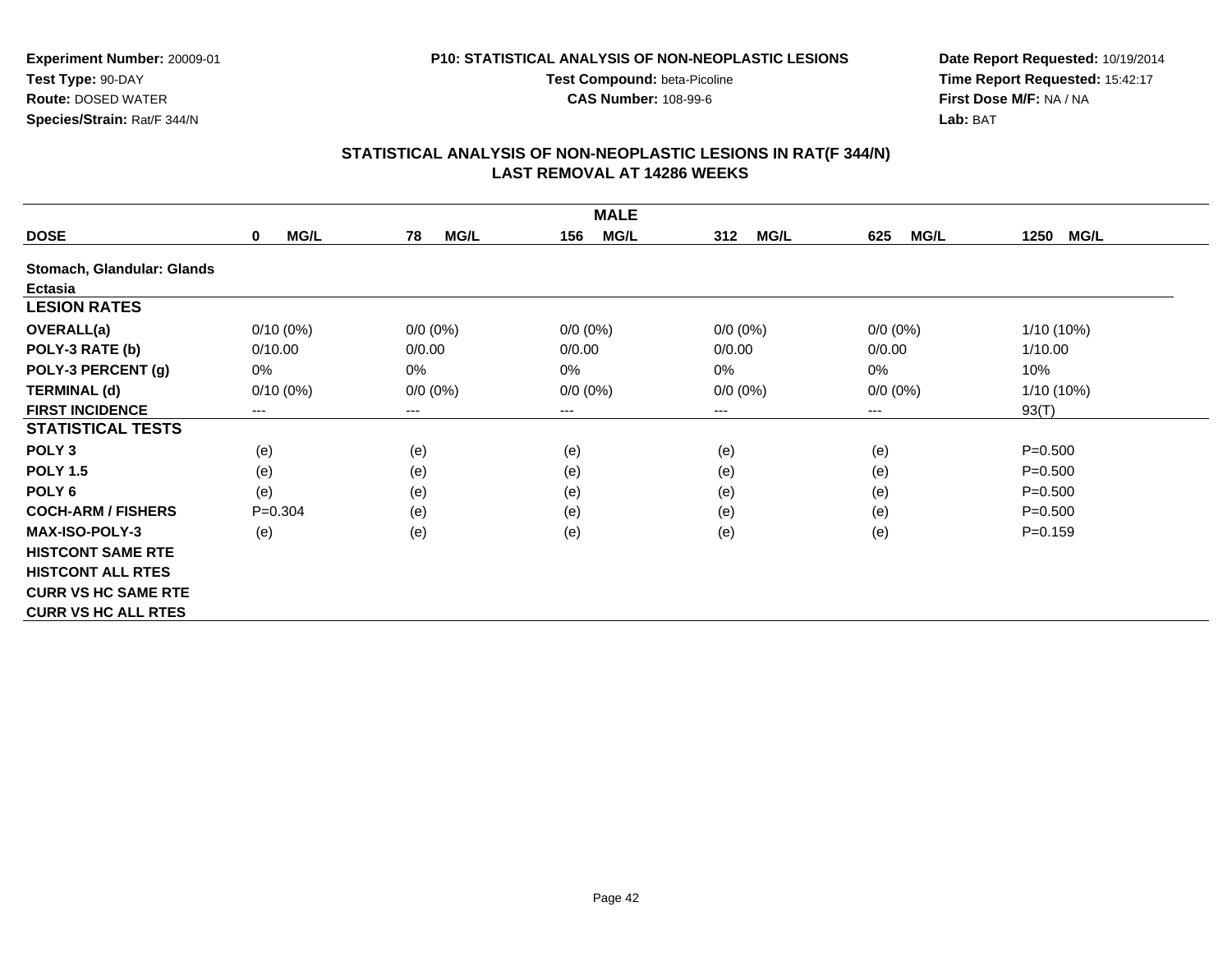**CAS Number:** 108-99-6

**Experiment Number:** 20009-01**Test Type:** 90-DAY **Route:** DOSED WATER**Species/Strain:** Rat/F 344/N

**Date Report Requested:** 10/19/2014 **Time Report Requested:** 15:42:17**First Dose M/F:** NA / NA**Lab:** BAT

| <b>MALE</b>                 |                            |                        |                    |                    |                    |                     |  |
|-----------------------------|----------------------------|------------------------|--------------------|--------------------|--------------------|---------------------|--|
| <b>DOSE</b>                 | <b>MG/L</b><br>$\mathbf 0$ | 78<br><b>MG/L</b>      | <b>MG/L</b><br>156 | <b>MG/L</b><br>312 | 625<br><b>MG/L</b> | 1250<br><b>MG/L</b> |  |
| <b>Testes: Tunic</b>        |                            |                        |                    |                    |                    |                     |  |
| <b>Inflammation Chronic</b> |                            |                        |                    |                    |                    |                     |  |
| <b>LESION RATES</b>         |                            |                        |                    |                    |                    |                     |  |
| OVERALL(a)                  | $0/10(0\%)$                | $0/0 (0\%)$            | $0/0 (0\%)$        | $0/0 (0\%)$        | $0/0 (0\%)$        | 1/10 (10%)          |  |
| POLY-3 RATE (b)             | 0/10.00                    | 0/0.00                 | 0/0.00             | 0/0.00             | 0/0.00             | 1/10.00             |  |
| POLY-3 PERCENT (g)          | 0%                         | 0%                     | $0\%$              | 0%                 | 0%                 | 10%                 |  |
| <b>TERMINAL (d)</b>         | $0/10(0\%)$                | $0/0 (0\%)$            | $0/0 (0\%)$        | $0/0 (0\%)$        | $0/0 (0\%)$        | 1/10 (10%)          |  |
| <b>FIRST INCIDENCE</b>      | ---                        | $\qquad \qquad \cdots$ | ---                | ---                | ---                | 93(T)               |  |
| <b>STATISTICAL TESTS</b>    |                            |                        |                    |                    |                    |                     |  |
| POLY <sub>3</sub>           | (e)                        | (e)                    | (e)                | (e)                | (e)                | $P = 0.500$         |  |
| <b>POLY 1.5</b>             | (e)                        | (e)                    | (e)                | (e)                | (e)                | $P = 0.500$         |  |
| POLY <sub>6</sub>           | (e)                        | (e)                    | (e)                | (e)                | (e)                | $P = 0.500$         |  |
| <b>COCH-ARM / FISHERS</b>   | $P = 0.304$                | (e)                    | (e)                | (e)                | (e)                | $P = 0.500$         |  |
| <b>MAX-ISO-POLY-3</b>       | (e)                        | (e)                    | (e)                | (e)                | (e)                | $P = 0.159$         |  |
| <b>HISTCONT SAME RTE</b>    |                            |                        |                    |                    |                    |                     |  |
| <b>HISTCONT ALL RTES</b>    |                            |                        |                    |                    |                    |                     |  |
| <b>CURR VS HC SAME RTE</b>  |                            |                        |                    |                    |                    |                     |  |
| <b>CURR VS HC ALL RTES</b>  |                            |                        |                    |                    |                    |                     |  |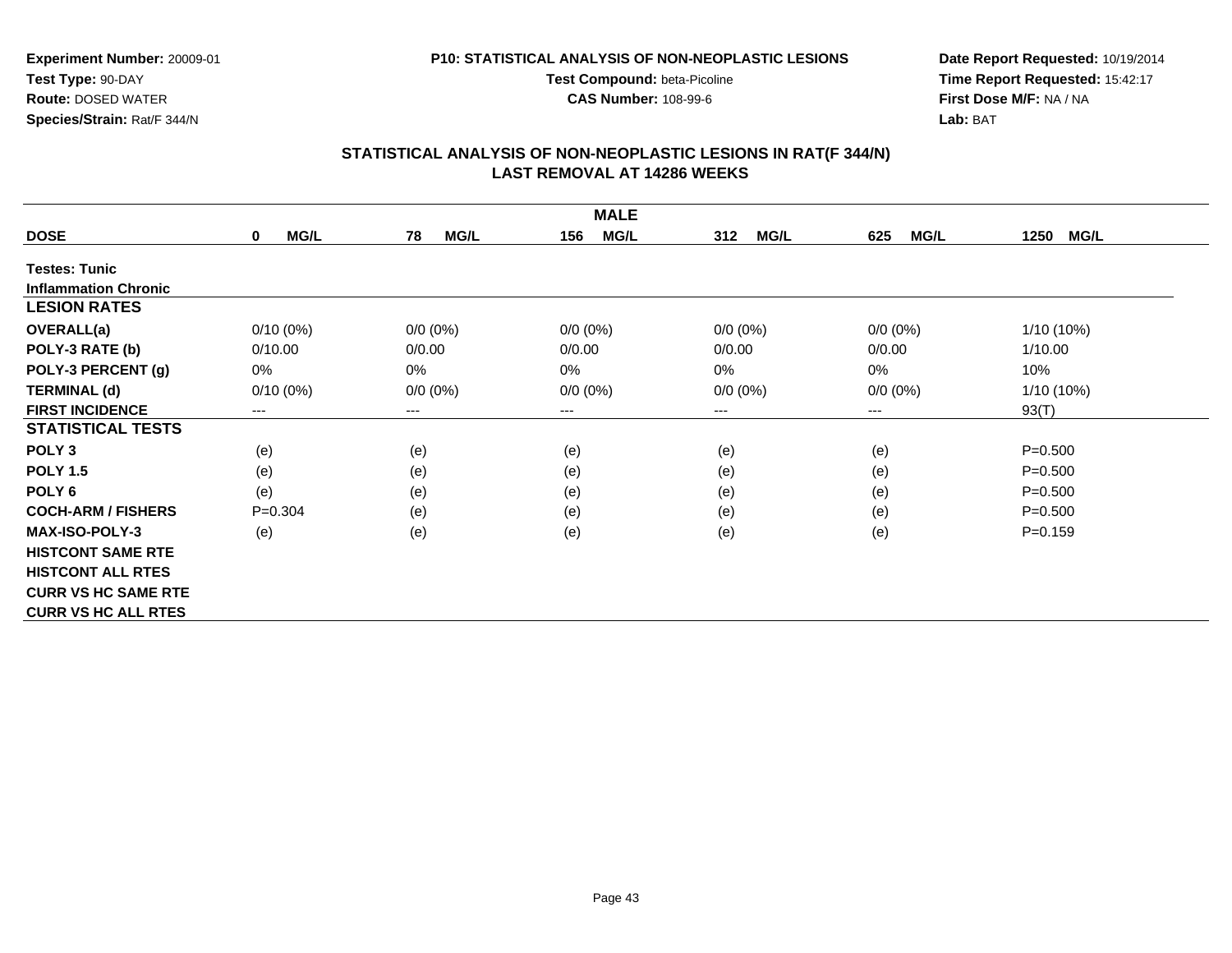**CAS Number:** 108-99-6

**Experiment Number:** 20009-01**Test Type:** 90-DAY **Route:** DOSED WATER**Species/Strain:** Rat/F 344/N

**Date Report Requested:** 10/19/2014 **Time Report Requested:** 15:42:17**First Dose M/F:** NA / NA**Lab:** BAT

|                                             | <b>MALE</b>                |                   |                    |                    |                    |                     |  |  |
|---------------------------------------------|----------------------------|-------------------|--------------------|--------------------|--------------------|---------------------|--|--|
| <b>DOSE</b>                                 | <b>MG/L</b><br>$\mathbf 0$ | 78<br><b>MG/L</b> | <b>MG/L</b><br>156 | <b>MG/L</b><br>312 | <b>MG/L</b><br>625 | <b>MG/L</b><br>1250 |  |  |
| <b>Thyroid Gland</b>                        |                            |                   |                    |                    |                    |                     |  |  |
| <b>Infiltration Cellular Mononuclear CI</b> |                            |                   |                    |                    |                    |                     |  |  |
| <b>LESION RATES</b>                         |                            |                   |                    |                    |                    |                     |  |  |
| OVERALL(a)                                  | $0/10(0\%)$                | $0/0 (0\%)$       | $0/0 (0\%)$        | $0/0 (0\%)$        | $0/0 (0\%)$        | 1/10 (10%)          |  |  |
| POLY-3 RATE (b)                             | 0/10.00                    | 0/0.00            | 0/0.00             | 0/0.00             | 0/0.00             | 1/10.00             |  |  |
| POLY-3 PERCENT (g)                          | 0%                         | 0%                | 0%                 | $0\%$              | 0%                 | 10%                 |  |  |
| <b>TERMINAL (d)</b>                         | $0/10(0\%)$                | $0/0 (0\%)$       | $0/0 (0\%)$        | $0/0 (0\%)$        | $0/0 (0\%)$        | 1/10 (10%)          |  |  |
| <b>FIRST INCIDENCE</b>                      | $---$                      | $---$             | ---                | ---                | ---                | 93(T)               |  |  |
| <b>STATISTICAL TESTS</b>                    |                            |                   |                    |                    |                    |                     |  |  |
| POLY <sub>3</sub>                           | (e)                        | (e)               | (e)                | (e)                | (e)                | $P = 0.500$         |  |  |
| <b>POLY 1.5</b>                             | (e)                        | (e)               | (e)                | (e)                | (e)                | $P = 0.500$         |  |  |
| POLY <sub>6</sub>                           | (e)                        | (e)               | (e)                | (e)                | (e)                | $P = 0.500$         |  |  |
| <b>COCH-ARM / FISHERS</b>                   | $P=0.304$                  | (e)               | (e)                | (e)                | (e)                | $P = 0.500$         |  |  |
| <b>MAX-ISO-POLY-3</b>                       | (e)                        | (e)               | (e)                | (e)                | (e)                | $P = 0.159$         |  |  |
| <b>HISTCONT SAME RTE</b>                    |                            |                   |                    |                    |                    |                     |  |  |
| <b>HISTCONT ALL RTES</b>                    |                            |                   |                    |                    |                    |                     |  |  |
| <b>CURR VS HC SAME RTE</b>                  |                            |                   |                    |                    |                    |                     |  |  |
| <b>CURR VS HC ALL RTES</b>                  |                            |                   |                    |                    |                    |                     |  |  |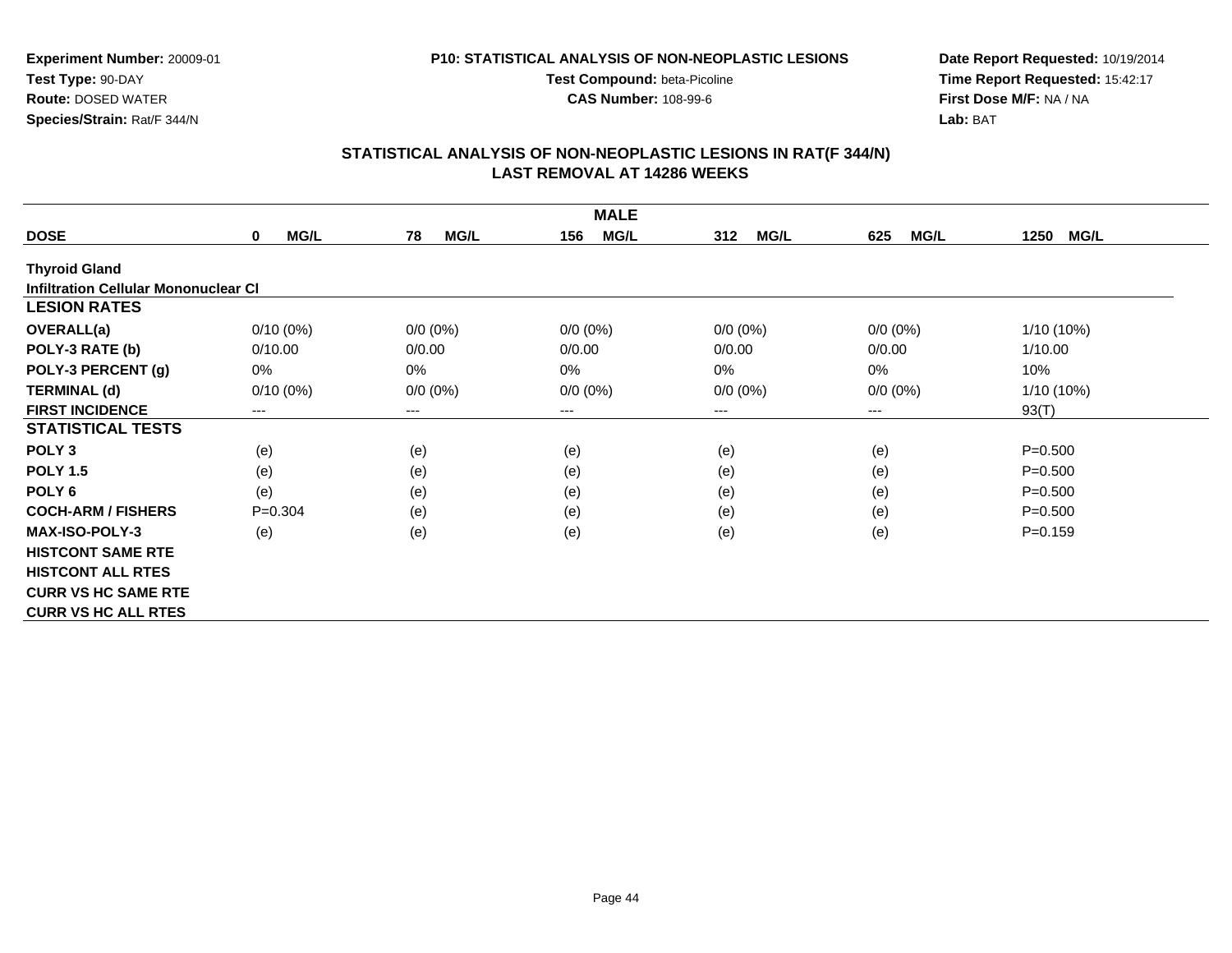**CAS Number:** 108-99-6

**Experiment Number:** 20009-01**Test Type:** 90-DAY **Route:** DOSED WATER**Species/Strain:** Rat/F 344/N

**Date Report Requested:** 10/19/2014 **Time Report Requested:** 15:42:17**First Dose M/F:** NA / NA**Lab:** BAT

| <b>MALE</b>                 |                     |                        |                    |                    |                    |                     |  |
|-----------------------------|---------------------|------------------------|--------------------|--------------------|--------------------|---------------------|--|
| <b>DOSE</b>                 | MG/L<br>$\mathbf 0$ | <b>MG/L</b><br>78      | <b>MG/L</b><br>156 | 312<br><b>MG/L</b> | <b>MG/L</b><br>625 | 1250<br><b>MG/L</b> |  |
| <b>Trachea</b>              |                     |                        |                    |                    |                    |                     |  |
| <b>Inflammation Chronic</b> |                     |                        |                    |                    |                    |                     |  |
| <b>LESION RATES</b>         |                     |                        |                    |                    |                    |                     |  |
| <b>OVERALL(a)</b>           | $0/10(0\%)$         | $0/0 (0\%)$            | $0/0 (0\%)$        | $0/0 (0\%)$        | $0/0 (0\%)$        | $0/10(0\%)$         |  |
| POLY-3 RATE (b)             | 0/10.00             | 0/0.00                 | 0/0.00             | 0/0.00             | 0/0.00             | 0/10.00             |  |
| POLY-3 PERCENT (g)          | 0%                  | 0%                     | 0%                 | 0%                 | 0%                 | 0%                  |  |
| <b>TERMINAL (d)</b>         | $0/10(0\%)$         | $0/0 (0\%)$            | $0/0 (0\%)$        | $0/0 (0\%)$        | $0/0 (0\%)$        | $0/10(0\%)$         |  |
| <b>FIRST INCIDENCE</b>      | ---                 | $\qquad \qquad \cdots$ | ---                | ---                | ---                | $--$                |  |
| <b>STATISTICAL TESTS</b>    |                     |                        |                    |                    |                    |                     |  |
| POLY <sub>3</sub>           | (n)                 | (n)                    | (n)                | (n)                | (n)                | (n)                 |  |
| <b>POLY 1.5</b>             | (n)                 | (n)                    | (n)                | (n)                | (n)                | (n)                 |  |
| POLY <sub>6</sub>           | (n)                 | (n)                    | (n)                | (n)                | (n)                | (n)                 |  |
| <b>COCH-ARM / FISHERS</b>   | (n)                 | (n)                    | (n)                | (n)                | (n)                | (n)                 |  |
| <b>MAX-ISO-POLY-3</b>       | (n)                 | (n)                    | (n)                | (n)                | (n)                | (n)                 |  |
| <b>HISTCONT SAME RTE</b>    |                     |                        |                    |                    |                    |                     |  |
| <b>HISTCONT ALL RTES</b>    |                     |                        |                    |                    |                    |                     |  |
| <b>CURR VS HC SAME RTE</b>  |                     |                        |                    |                    |                    |                     |  |
| <b>CURR VS HC ALL RTES</b>  |                     |                        |                    |                    |                    |                     |  |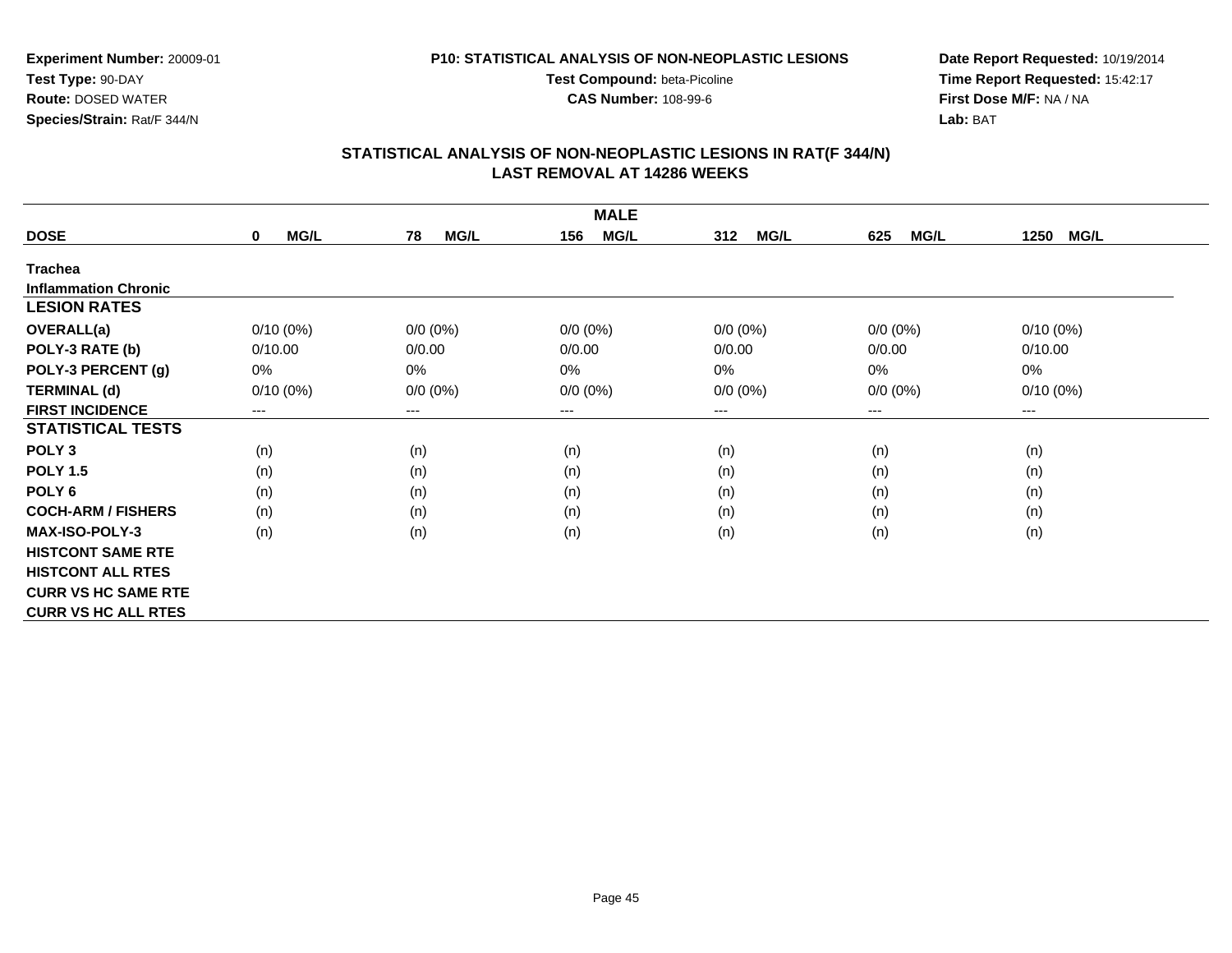**CAS Number:** 108-99-6

**Experiment Number:** 20009-01**Test Type:** 90-DAY **Route:** DOSED WATER**Species/Strain:** Rat/F 344/N

**Date Report Requested:** 10/19/2014 **Time Report Requested:** 15:42:17**First Dose M/F:** NA / NA**Lab:** BAT

| <b>MALE</b>                                 |                            |                   |                    |                    |                    |                     |  |
|---------------------------------------------|----------------------------|-------------------|--------------------|--------------------|--------------------|---------------------|--|
| <b>DOSE</b>                                 | <b>MG/L</b><br>$\mathbf 0$ | 78<br><b>MG/L</b> | <b>MG/L</b><br>156 | <b>MG/L</b><br>312 | <b>MG/L</b><br>625 | 1250<br><b>MG/L</b> |  |
| <b>Urinary Bladder</b>                      |                            |                   |                    |                    |                    |                     |  |
| <b>Infiltration Cellular Mononuclear CI</b> |                            |                   |                    |                    |                    |                     |  |
| <b>LESION RATES</b>                         |                            |                   |                    |                    |                    |                     |  |
| <b>OVERALL(a)</b>                           | $0/10(0\%)$                | $0/0 (0\%)$       | $0/0 (0\%)$        | $0/0 (0\%)$        | $0/0 (0\%)$        | 2/10(20%)           |  |
| POLY-3 RATE (b)                             | 0/10.00                    | 0/0.00            | 0/0.00             | 0/0.00             | 0/0.00             | 2/10.00             |  |
| POLY-3 PERCENT (g)                          | 0%                         | 0%                | 0%                 | 0%                 | 0%                 | 20%                 |  |
| <b>TERMINAL (d)</b>                         | $0/10(0\%)$                | $0/0 (0\%)$       | $0/0 (0\%)$        | $0/0 (0\%)$        | $0/0 (0\%)$        | 2/10(20%)           |  |
| <b>FIRST INCIDENCE</b>                      | $---$                      | $---$             | ---                | ---                | ---                | 93(T)               |  |
| <b>STATISTICAL TESTS</b>                    |                            |                   |                    |                    |                    |                     |  |
| POLY <sub>3</sub>                           | (e)                        | (e)               | (e)                | (e)                | (e)                | $P=0.227$           |  |
| <b>POLY 1.5</b>                             | (e)                        | (e)               | (e)                | (e)                | (e)                | $P=0.227$           |  |
| POLY <sub>6</sub>                           | (e)                        | (e)               | (e)                | (e)                | (e)                | $P=0.227$           |  |
| <b>COCH-ARM / FISHERS</b>                   | $P=0.132$                  | (e)               | (e)                | (e)                | (e)                | $P=0.237$           |  |
| <b>MAX-ISO-POLY-3</b>                       | (e)                        | (e)               | (e)                | (e)                | (e)                | $P=0.067$           |  |
| <b>HISTCONT SAME RTE</b>                    |                            |                   |                    |                    |                    |                     |  |
| <b>HISTCONT ALL RTES</b>                    |                            |                   |                    |                    |                    |                     |  |
| <b>CURR VS HC SAME RTE</b>                  |                            |                   |                    |                    |                    |                     |  |
| <b>CURR VS HC ALL RTES</b>                  |                            |                   |                    |                    |                    |                     |  |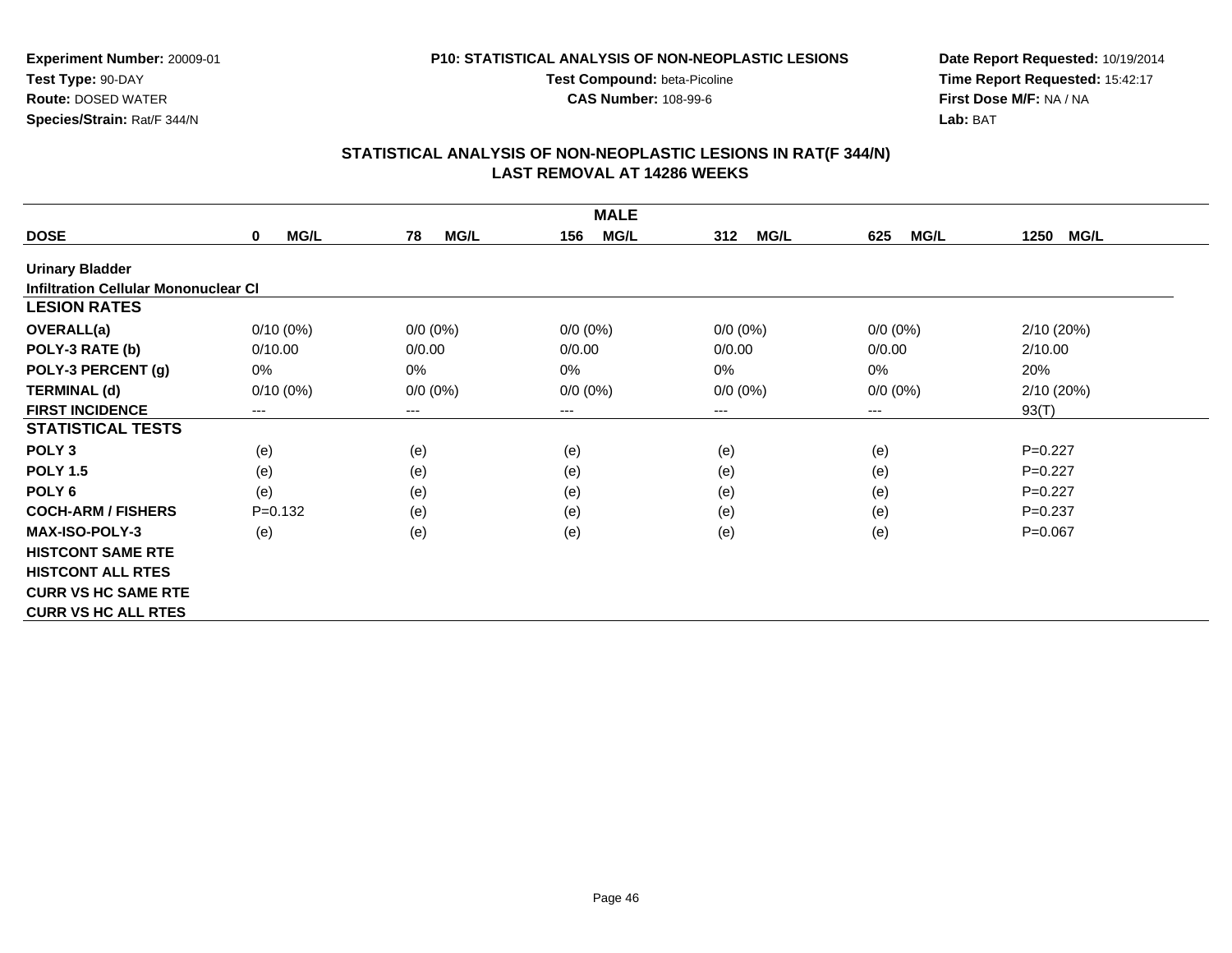**CAS Number:** 108-99-6

**Experiment Number:** 20009-01**Test Type:** 90-DAY **Route:** DOSED WATER**Species/Strain:** Rat/F 344/N

**Date Report Requested:** 10/19/2014 **Time Report Requested:** 15:42:17**First Dose M/F:** NA / NA**Lab:** BAT

| <b>MALE</b>                 |                            |                        |                    |                    |                    |                     |  |
|-----------------------------|----------------------------|------------------------|--------------------|--------------------|--------------------|---------------------|--|
| <b>DOSE</b>                 | <b>MG/L</b><br>$\mathbf 0$ | 78<br><b>MG/L</b>      | <b>MG/L</b><br>156 | 312<br><b>MG/L</b> | <b>MG/L</b><br>625 | 1250<br><b>MG/L</b> |  |
| <b>Urinary Bladder</b>      |                            |                        |                    |                    |                    |                     |  |
| <b>Inflammation Chronic</b> |                            |                        |                    |                    |                    |                     |  |
| <b>LESION RATES</b>         |                            |                        |                    |                    |                    |                     |  |
| <b>OVERALL(a)</b>           | $0/10(0\%)$                | $0/0 (0\%)$            | $0/0 (0\%)$        | $0/0 (0\%)$        | $0/0 (0\%)$        | $0/10(0\%)$         |  |
| POLY-3 RATE (b)             | 0/10.00                    | 0/0.00                 | 0/0.00             | 0/0.00             | 0/0.00             | 0/10.00             |  |
| POLY-3 PERCENT (g)          | 0%                         | 0%                     | 0%                 | 0%                 | 0%                 | 0%                  |  |
| <b>TERMINAL (d)</b>         | $0/10(0\%)$                | $0/0 (0\%)$            | $0/0 (0\%)$        | $0/0 (0\%)$        | $0/0 (0\%)$        | $0/10(0\%)$         |  |
| <b>FIRST INCIDENCE</b>      | ---                        | $\qquad \qquad \cdots$ | ---                | ---                | ---                | $--$                |  |
| <b>STATISTICAL TESTS</b>    |                            |                        |                    |                    |                    |                     |  |
| POLY <sub>3</sub>           | (n)                        | (n)                    | (n)                | (n)                | (n)                | (n)                 |  |
| <b>POLY 1.5</b>             | (n)                        | (n)                    | (n)                | (n)                | (n)                | (n)                 |  |
| POLY <sub>6</sub>           | (n)                        | (n)                    | (n)                | (n)                | (n)                | (n)                 |  |
| <b>COCH-ARM / FISHERS</b>   | (n)                        | (n)                    | (n)                | (n)                | (n)                | (n)                 |  |
| MAX-ISO-POLY-3              | (n)                        | (n)                    | (n)                | (n)                | (n)                | (n)                 |  |
| <b>HISTCONT SAME RTE</b>    |                            |                        |                    |                    |                    |                     |  |
| <b>HISTCONT ALL RTES</b>    |                            |                        |                    |                    |                    |                     |  |
| <b>CURR VS HC SAME RTE</b>  |                            |                        |                    |                    |                    |                     |  |
| <b>CURR VS HC ALL RTES</b>  |                            |                        |                    |                    |                    |                     |  |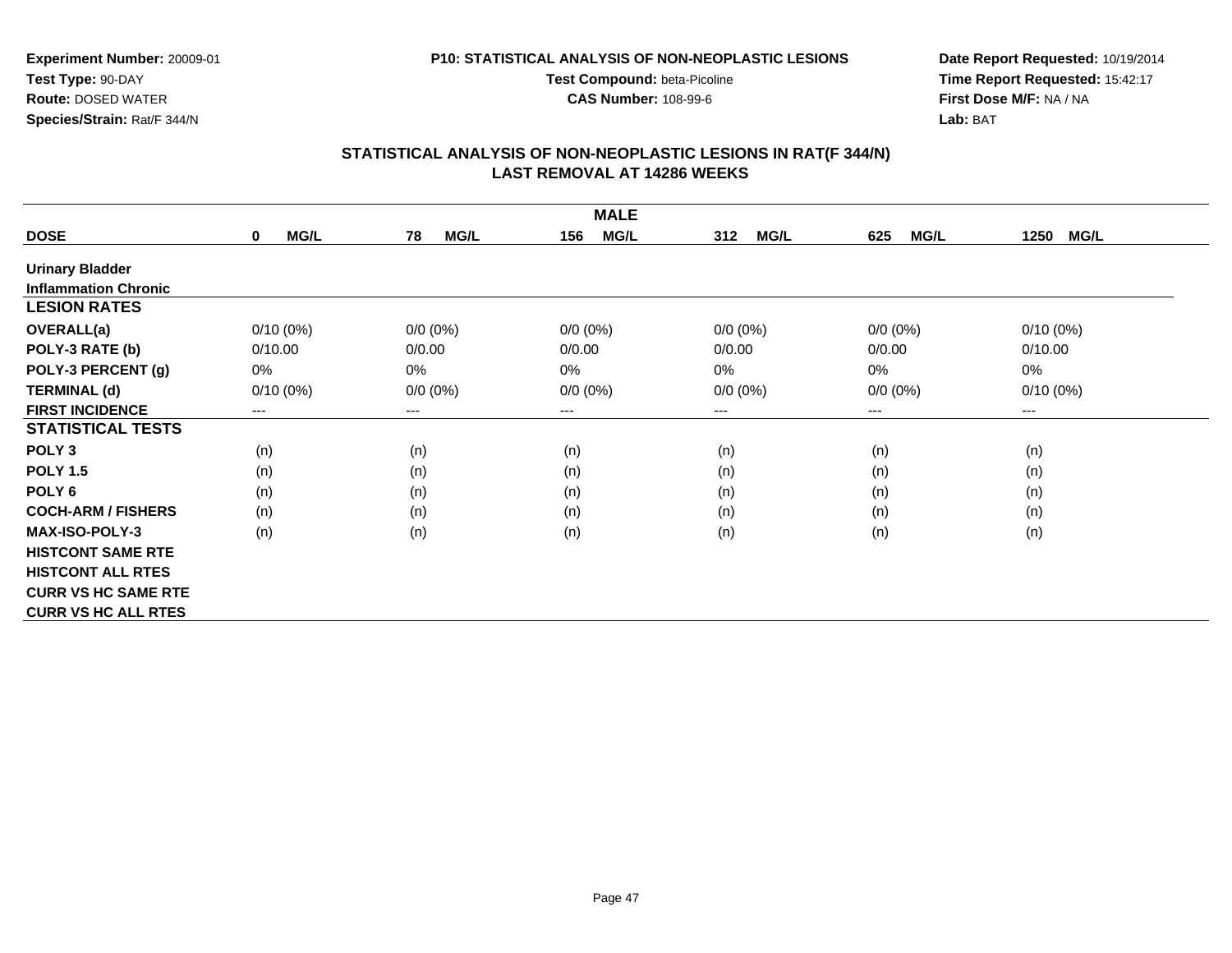**P10: STATISTICAL ANALYSIS OF NON-NEOPLASTIC LESIONS**

**Test Compound:** beta-Picoline**CAS Number:** 108-99-6

**Experiment Number:** 20009-01**Test Type:** 90-DAY **Route:** DOSED WATER**Species/Strain:** Rat/F 344/N

### **Date Report Requested:** 10/19/2014 **Time Report Requested:** 15:42:17**First Dose M/F:** NA / NA**Lab:** BAT

| <b>FEMALE</b>              |                  |                            |                    |             |                    |                     |  |
|----------------------------|------------------|----------------------------|--------------------|-------------|--------------------|---------------------|--|
| <b>DOSE</b>                | MG/L<br>$\bf{0}$ | <b>MG/L</b><br>78          | <b>MG/L</b><br>156 | MG/L<br>312 | <b>MG/L</b><br>625 | <b>MG/L</b><br>1250 |  |
| <b>Bone: Cartilage</b>     |                  |                            |                    |             |                    |                     |  |
| <b>Atypia Cellular</b>     |                  |                            |                    |             |                    |                     |  |
| <b>LESION RATES</b>        |                  |                            |                    |             |                    |                     |  |
| <b>OVERALL(a)</b>          | $0/10(0\%)$      | $0/0 (0\%)$                | $0/0 (0\%)$        | $0/0 (0\%)$ | $0/0 (0\%)$        | $0/10(0\%)$         |  |
| POLY-3 RATE (b)            | 0/10.00          | 0/0.00                     | 0/0.00             | 0/0.00      | 0/0.00             | 0/10.00             |  |
| POLY-3 PERCENT (g)         | $0\%$            | 0%                         | 0%                 | 0%          | 0%                 | 0%                  |  |
| <b>TERMINAL (d)</b>        | $0/10(0\%)$      | $0/0 (0\%)$                | $0/0 (0\%)$        | $0/0 (0\%)$ | $0/0 (0\%)$        | $0/10(0\%)$         |  |
| <b>FIRST INCIDENCE</b>     | ---              | $\qquad \qquad - \qquad -$ | $---$              | ---         | ---                | $---$               |  |
| <b>STATISTICAL TESTS</b>   |                  |                            |                    |             |                    |                     |  |
| POLY <sub>3</sub>          | (n)              | (n)                        | (n)                | (n)         | (n)                | (n)                 |  |
| <b>POLY 1.5</b>            | (n)              | (n)                        | (n)                | (n)         | (n)                | (n)                 |  |
| POLY <sub>6</sub>          | (n)              | (n)                        | (n)                | (n)         | (n)                | (n)                 |  |
| <b>COCH-ARM / FISHERS</b>  | (n)              | (n)                        | (n)                | (n)         | (n)                | (n)                 |  |
| <b>MAX-ISO-POLY-3</b>      | (n)              | (n)                        | (n)                | (n)         | (n)                | (n)                 |  |
| <b>HISTCONT SAME RTE</b>   |                  |                            |                    |             |                    |                     |  |
| <b>HISTCONT ALL RTES</b>   |                  |                            |                    |             |                    |                     |  |
| <b>CURR VS HC SAME RTE</b> |                  |                            |                    |             |                    |                     |  |
| <b>CURR VS HC ALL RTES</b> |                  |                            |                    |             |                    |                     |  |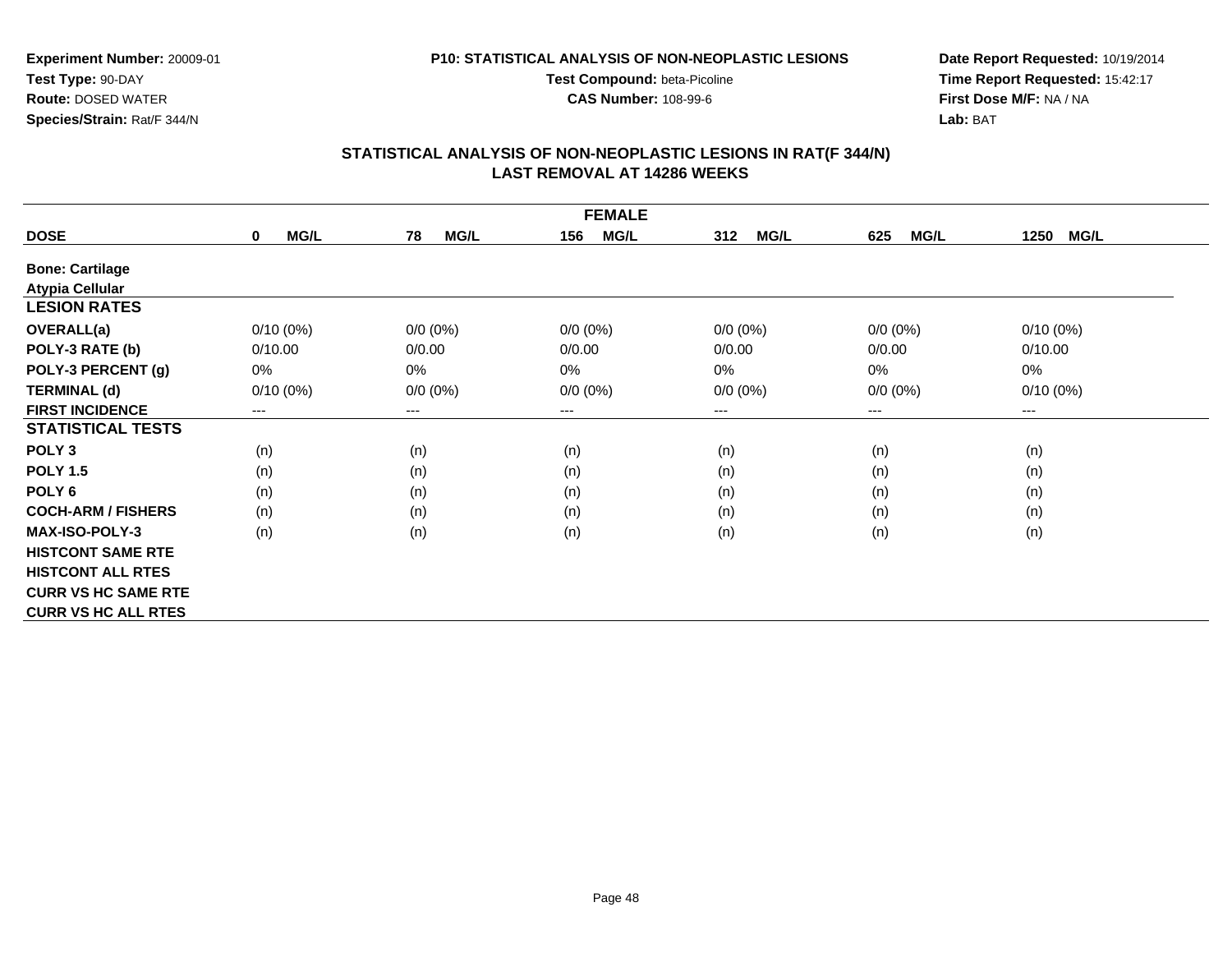**Experiment Number:** 20009-01**Test Type:** 90-DAY**Route:** DOSED WATER

#### **Species/Strain:** Rat/F 344/N

#### **P10: STATISTICAL ANALYSIS OF NON-NEOPLASTIC LESIONS**

**Test Compound:** beta-Picoline**CAS Number:** 108-99-6

**Date Report Requested:** 10/19/2014 **Time Report Requested:** 15:42:17**First Dose M/F:** NA / NA**Lab:** BAT

| <b>FEMALE</b>               |                      |                        |                    |                    |             |                     |  |  |
|-----------------------------|----------------------|------------------------|--------------------|--------------------|-------------|---------------------|--|--|
| <b>DOSE</b>                 | MG/L<br>$\mathbf{0}$ | 78<br><b>MG/L</b>      | <b>MG/L</b><br>156 | <b>MG/L</b><br>312 | MG/L<br>625 | <b>MG/L</b><br>1250 |  |  |
| <b>Clitoral Gland</b>       |                      |                        |                    |                    |             |                     |  |  |
| <b>Inflammation Chronic</b> |                      |                        |                    |                    |             |                     |  |  |
| <b>LESION RATES</b>         |                      |                        |                    |                    |             |                     |  |  |
| <b>OVERALL(a)</b>           | 6/10(60%)            | $0/0 (0\%)$            | $0/0 (0\%)$        | $0/0 (0\%)$        | $0/0 (0\%)$ | 8/10 (80%)          |  |  |
| POLY-3 RATE (b)             | 6/10.00              | 0/0.00                 | 0/0.00             | 0/0.00             | 0/0.00      | 8/10.00             |  |  |
| POLY-3 PERCENT (g)          | 60%                  | $0\%$                  | $0\%$              | $0\%$              | 0%          | 80%                 |  |  |
| <b>TERMINAL (d)</b>         | 6/10(60%)            | $0/0 (0\%)$            | $0/0 (0\%)$        | $0/0 (0\%)$        | $0/0 (0\%)$ | 8/10 (80%)          |  |  |
| <b>FIRST INCIDENCE</b>      | 93(T)                | $\qquad \qquad \cdots$ | $--$               | ---                | ---         | 93(T)               |  |  |
| <b>STATISTICAL TESTS</b>    |                      |                        |                    |                    |             |                     |  |  |
| POLY <sub>3</sub>           | (e)                  | (e)                    | (e)                | (e)                | (e)         | $P = 0.318$         |  |  |
| <b>POLY 1.5</b>             | (e)                  | (e)                    | (e)                | (e)                | (e)         | $P = 0.318$         |  |  |
| POLY <sub>6</sub>           | (e)                  | (e)                    | (e)                | (e)                | (e)         | $P = 0.318$         |  |  |
| <b>COCH-ARM / FISHERS</b>   | $P=0.232$            | (e)                    | (e)                | (e)                | (e)         | $P = 0.314$         |  |  |
| <b>MAX-ISO-POLY-3</b>       | (e)                  | (e)                    | (e)                | (e)                | (e)         | $P=0.172$           |  |  |
| <b>HISTCONT SAME RTE</b>    |                      |                        |                    |                    |             |                     |  |  |
| <b>HISTCONT ALL RTES</b>    |                      |                        |                    |                    |             |                     |  |  |
| <b>CURR VS HC SAME RTE</b>  |                      |                        |                    |                    |             |                     |  |  |
| <b>CURR VS HC ALL RTES</b>  |                      |                        |                    |                    |             |                     |  |  |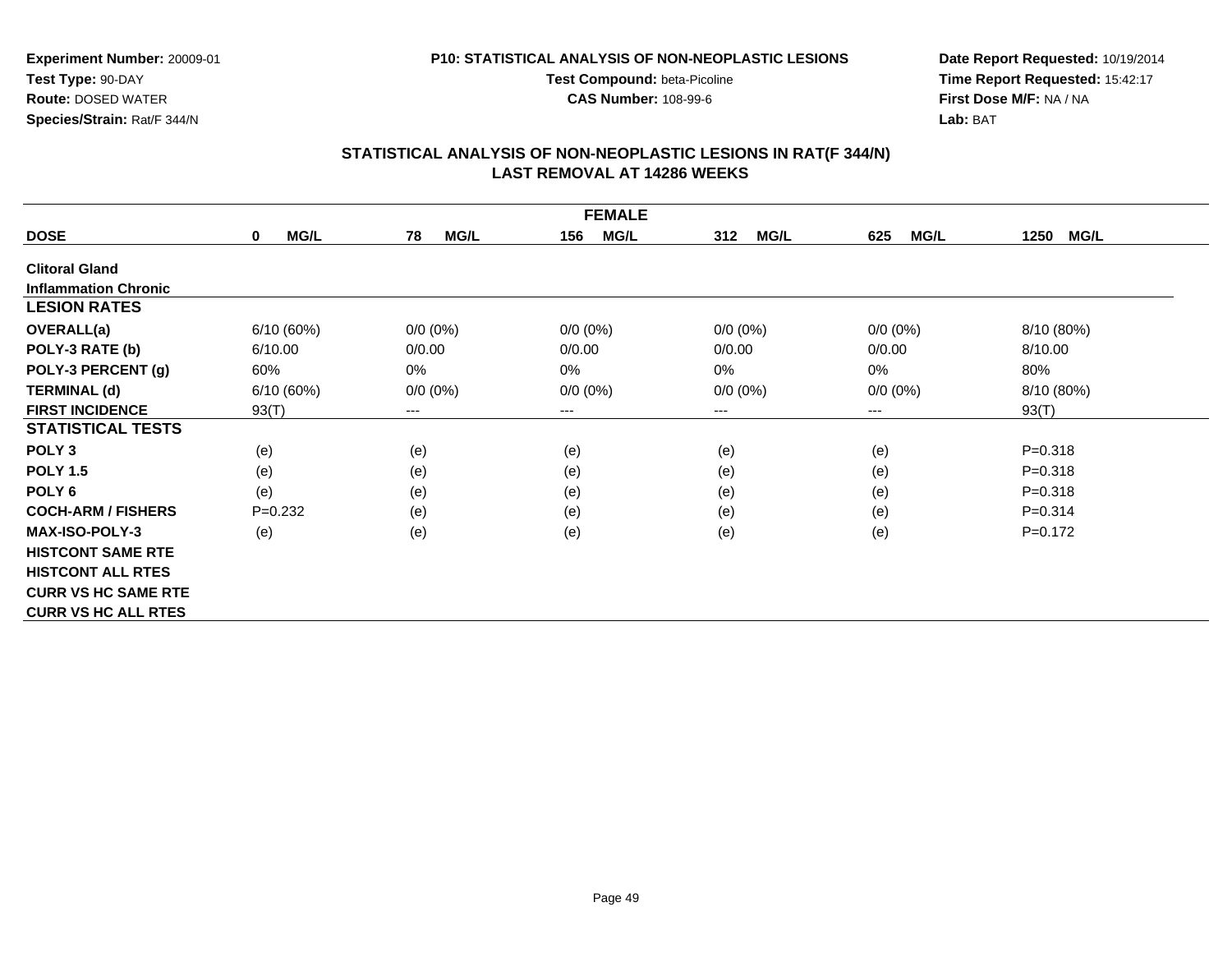#### **P10: STATISTICAL ANALYSIS OF NON-NEOPLASTIC LESIONS**

**Test Compound:** beta-Picoline**CAS Number:** 108-99-6

**Date Report Requested:** 10/19/2014 **Time Report Requested:** 15:42:17**First Dose M/F:** NA / NA**Lab:** BAT

| <b>FEMALE</b>               |                     |                   |                    |                    |                    |                     |  |  |
|-----------------------------|---------------------|-------------------|--------------------|--------------------|--------------------|---------------------|--|--|
| <b>DOSE</b>                 | MG/L<br>$\mathbf 0$ | <b>MG/L</b><br>78 | <b>MG/L</b><br>156 | 312<br><b>MG/L</b> | 625<br><b>MG/L</b> | <b>MG/L</b><br>1250 |  |  |
| <b>Coagulating Gland</b>    |                     |                   |                    |                    |                    |                     |  |  |
| <b>Inflammation Chronic</b> |                     |                   |                    |                    |                    |                     |  |  |
| <b>LESION RATES</b>         |                     |                   |                    |                    |                    |                     |  |  |
| <b>OVERALL(a)</b>           | $0/0 (0\%)$         | $0/0 (0\%)$       | $0/0 (0\%)$        | $0/0 (0\%)$        | $0/0 (0\%)$        | $0/0 (0\%)$         |  |  |
| POLY-3 RATE (b)             | 0/0.00              | 0/0.00            | 0/0.00             | 0/0.00             | 0/0.00             | 0/0.00              |  |  |
| POLY-3 PERCENT (g)          | 0%                  | 0%                | 0%                 | 0%                 | 0%                 | 0%                  |  |  |
| <b>TERMINAL (d)</b>         | $0/0 (0\%)$         | $0/0 (0\%)$       | $0/0 (0\%)$        | $0/0 (0\%)$        | $0/0 (0\%)$        | $0/0 (0\%)$         |  |  |
| <b>FIRST INCIDENCE</b>      | ---                 | ---               | $--$               | ---                | ---                | $--$                |  |  |
| <b>STATISTICAL TESTS</b>    |                     |                   |                    |                    |                    |                     |  |  |
| POLY <sub>3</sub>           | (n)                 | (n)               | (n)                | (n)                | (n)                | (n)                 |  |  |
| <b>POLY 1.5</b>             | (n)                 | (n)               | (n)                | (n)                | (n)                | (n)                 |  |  |
| POLY <sub>6</sub>           | (n)                 | (n)               | (n)                | (n)                | (n)                | (n)                 |  |  |
| <b>COCH-ARM / FISHERS</b>   | (n)                 | (n)               | (n)                | (n)                | (n)                | (n)                 |  |  |
| <b>MAX-ISO-POLY-3</b>       | (n)                 | (n)               | (n)                | (n)                | (n)                | (n)                 |  |  |
| <b>HISTCONT SAME RTE</b>    |                     |                   |                    |                    |                    |                     |  |  |
| <b>HISTCONT ALL RTES</b>    |                     |                   |                    |                    |                    |                     |  |  |
| <b>CURR VS HC SAME RTE</b>  |                     |                   |                    |                    |                    |                     |  |  |
| <b>CURR VS HC ALL RTES</b>  |                     |                   |                    |                    |                    |                     |  |  |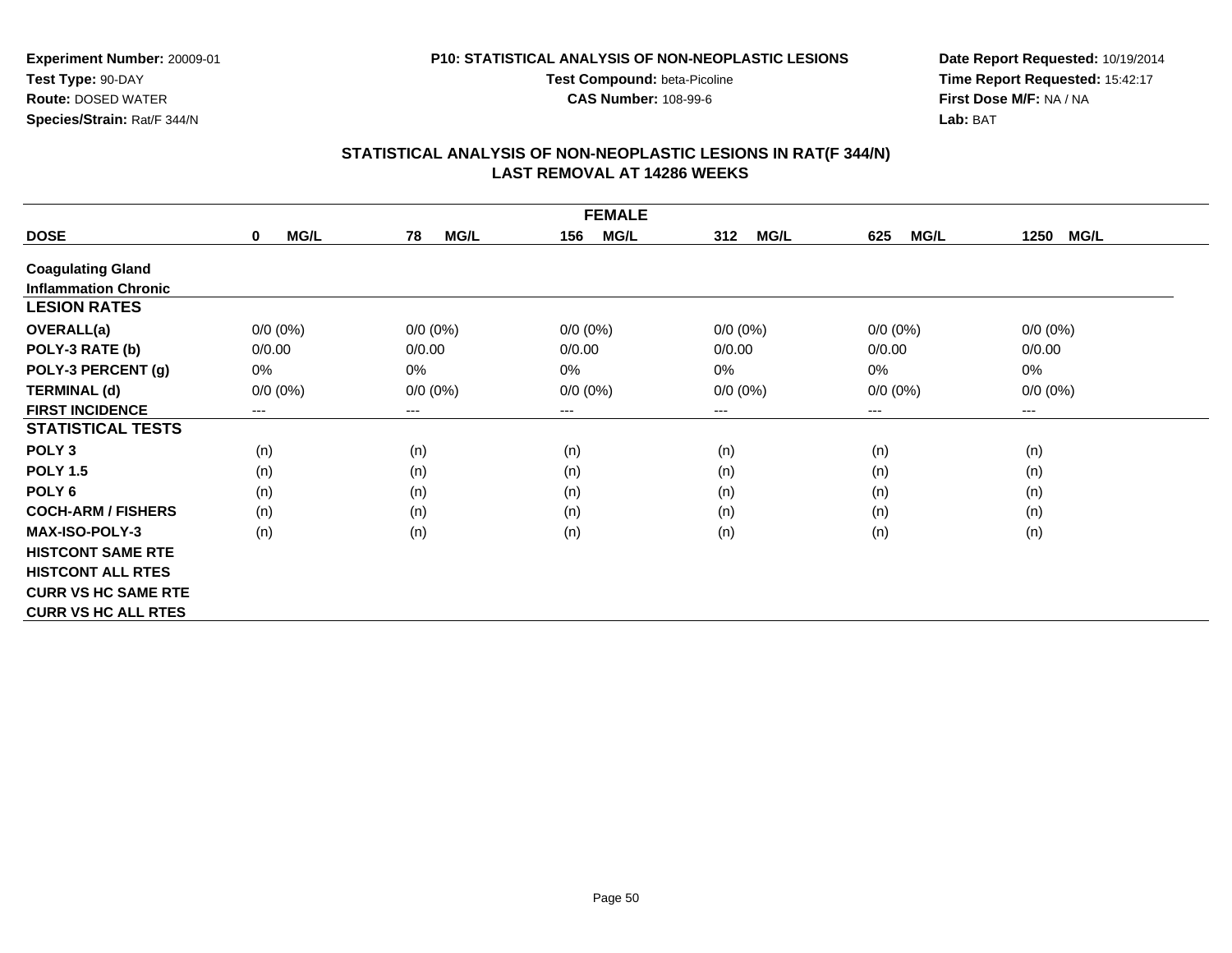#### **P10: STATISTICAL ANALYSIS OF NON-NEOPLASTIC LESIONS**

**Test Compound:** beta-Picoline**CAS Number:** 108-99-6

**Date Report Requested:** 10/19/2014 **Time Report Requested:** 15:42:17**First Dose M/F:** NA / NA**Lab:** BAT

|                                      |                            |                   | <b>FEMALE</b>      |                    |                    |                     |
|--------------------------------------|----------------------------|-------------------|--------------------|--------------------|--------------------|---------------------|
| <b>DOSE</b>                          | <b>MG/L</b><br>$\mathbf 0$ | 78<br><b>MG/L</b> | 156<br><b>MG/L</b> | <b>MG/L</b><br>312 | <b>MG/L</b><br>625 | <b>MG/L</b><br>1250 |
| <b>Harderian Gland</b>               |                            |                   |                    |                    |                    |                     |
| Infiltration Cellular Mononuclear CI |                            |                   |                    |                    |                    |                     |
| <b>LESION RATES</b>                  |                            |                   |                    |                    |                    |                     |
| <b>OVERALL(a)</b>                    | 1/10 (10%)                 | $0/0 (0\%)$       | $0/0 (0\%)$        | $0/0 (0\%)$        | $0/0 (0\%)$        | $0/10(0\%)$         |
| POLY-3 RATE (b)                      | 1/10.00                    | 0/0.00            | 0/0.00             | 0/0.00             | 0/0.00             | 0/10.00             |
| POLY-3 PERCENT (g)                   | 10%                        | 0%                | 0%                 | 0%                 | $0\%$              | 0%                  |
| <b>TERMINAL (d)</b>                  | 1/10 (10%)                 | $0/0 (0\%)$       | $0/0 (0\%)$        | $0/0 (0\%)$        | $0/0 (0\%)$        | $0/10(0\%)$         |
| <b>FIRST INCIDENCE</b>               | 93(T)                      | $---$             | $---$              | ---                | $---$              | ---                 |
| <b>STATISTICAL TESTS</b>             |                            |                   |                    |                    |                    |                     |
| POLY <sub>3</sub>                    | (e)                        | (e)               | (e)                | (e)                | (e)                | P=0.500N            |
| <b>POLY 1.5</b>                      | (e)                        | (e)               | (e)                | (e)                | (e)                | P=0.500N            |
| POLY <sub>6</sub>                    | (e)                        | (e)               | (e)                | (e)                | (e)                | P=0.500N            |
| <b>COCH-ARM / FISHERS</b>            | $P = 0.304N$               | (e)               | (e)                | (e)                | (e)                | $P = 0.500N$        |
| <b>MAX-ISO-POLY-3</b>                | (e)                        | (e)               | (e)                | (e)                | (e)                | P=0.159N            |
| <b>HISTCONT SAME RTE</b>             |                            |                   |                    |                    |                    |                     |
| <b>HISTCONT ALL RTES</b>             |                            |                   |                    |                    |                    |                     |
| <b>CURR VS HC SAME RTE</b>           |                            |                   |                    |                    |                    |                     |
| <b>CURR VS HC ALL RTES</b>           |                            |                   |                    |                    |                    |                     |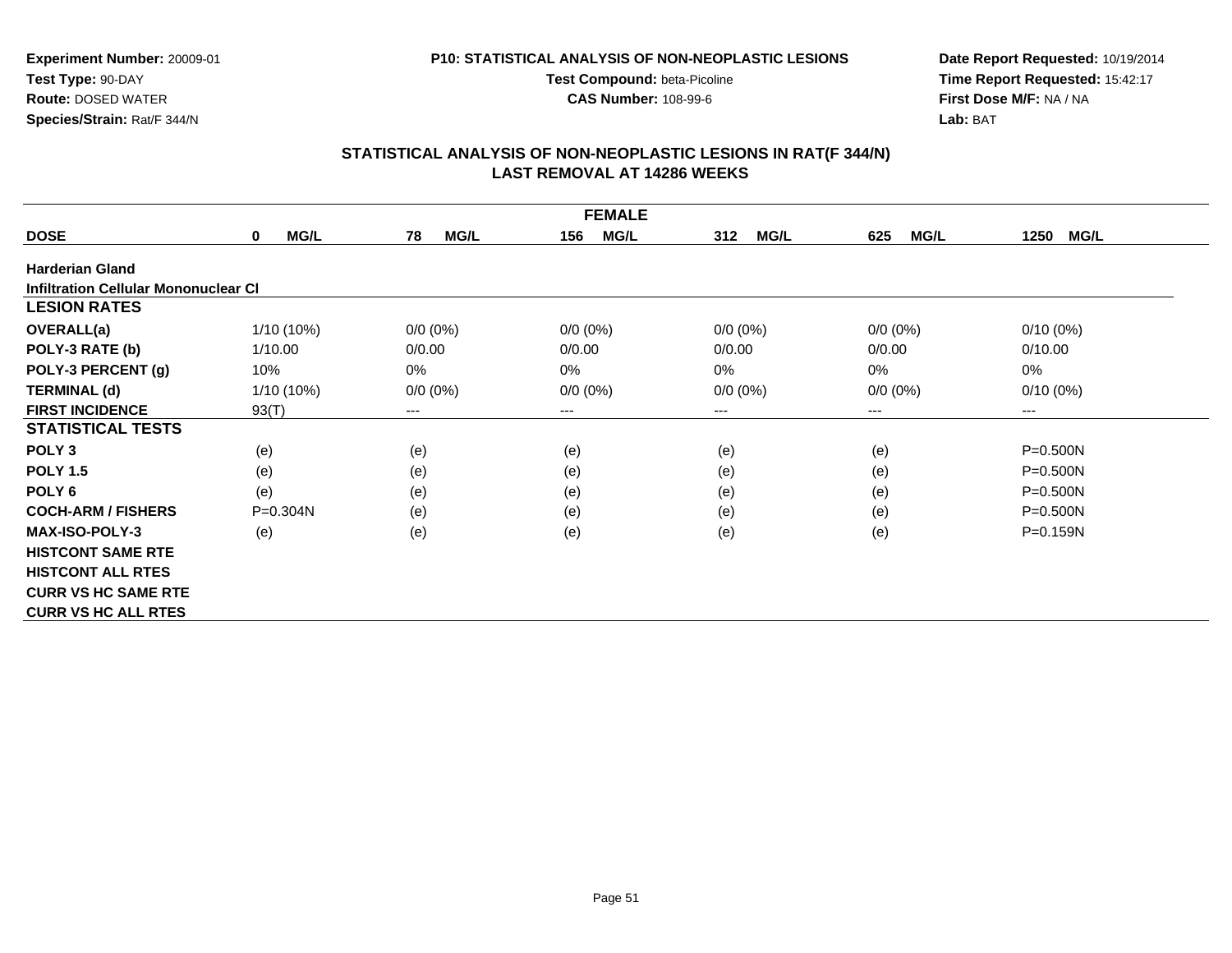#### **P10: STATISTICAL ANALYSIS OF NON-NEOPLASTIC LESIONS**

**Test Compound:** beta-Picoline**CAS Number:** 108-99-6

**Date Report Requested:** 10/19/2014 **Time Report Requested:** 15:42:17**First Dose M/F:** NA / NA**Lab:** BAT

|                             | <b>FEMALE</b>       |                            |                    |                    |                    |                     |  |  |  |
|-----------------------------|---------------------|----------------------------|--------------------|--------------------|--------------------|---------------------|--|--|--|
| <b>DOSE</b>                 | MG/L<br>$\mathbf 0$ | 78<br><b>MG/L</b>          | <b>MG/L</b><br>156 | 312<br><b>MG/L</b> | 625<br><b>MG/L</b> | <b>MG/L</b><br>1250 |  |  |  |
| <b>Harderian Gland</b>      |                     |                            |                    |                    |                    |                     |  |  |  |
| <b>Inflammation Chronic</b> |                     |                            |                    |                    |                    |                     |  |  |  |
| <b>LESION RATES</b>         |                     |                            |                    |                    |                    |                     |  |  |  |
| <b>OVERALL(a)</b>           | 2/10 (20%)          | $0/0 (0\%)$                | $0/0 (0\%)$        | $0/0 (0\%)$        | $0/0 (0\%)$        | 1/10 (10%)          |  |  |  |
| POLY-3 RATE (b)             | 2/10.00             | 0/0.00                     | 0/0.00             | 0/0.00             | 0/0.00             | 1/10.00             |  |  |  |
| POLY-3 PERCENT (g)          | 20%                 | $0\%$                      | $0\%$              | $0\%$              | 0%                 | 10%                 |  |  |  |
| <b>TERMINAL (d)</b>         | 2/10 (20%)          | $0/0 (0\%)$                | $0/0 (0\%)$        | $0/0 (0\%)$        | $0/0 (0\%)$        | 1/10 (10%)          |  |  |  |
| <b>FIRST INCIDENCE</b>      | 93(T)               | $\qquad \qquad - \qquad -$ | $---$              | ---                | ---                | 93(T)               |  |  |  |
| <b>STATISTICAL TESTS</b>    |                     |                            |                    |                    |                    |                     |  |  |  |
| POLY <sub>3</sub>           | (e)                 | (e)                        | (e)                | (e)                | (e)                | $P = 0.500N$        |  |  |  |
| <b>POLY 1.5</b>             | (e)                 | (e)                        | (e)                | (e)                | (e)                | $P = 0.500N$        |  |  |  |
| POLY <sub>6</sub>           | (e)                 | (e)                        | (e)                | (e)                | (e)                | $P = 0.500N$        |  |  |  |
| <b>COCH-ARM / FISHERS</b>   | $P=0.377N$          | (e)                        | (e)                | (e)                | (e)                | $P = 0.500N$        |  |  |  |
| <b>MAX-ISO-POLY-3</b>       | (e)                 | (e)                        | (e)                | (e)                | (e)                | P=0.274N            |  |  |  |
| <b>HISTCONT SAME RTE</b>    |                     |                            |                    |                    |                    |                     |  |  |  |
| <b>HISTCONT ALL RTES</b>    |                     |                            |                    |                    |                    |                     |  |  |  |
| <b>CURR VS HC SAME RTE</b>  |                     |                            |                    |                    |                    |                     |  |  |  |
| <b>CURR VS HC ALL RTES</b>  |                     |                            |                    |                    |                    |                     |  |  |  |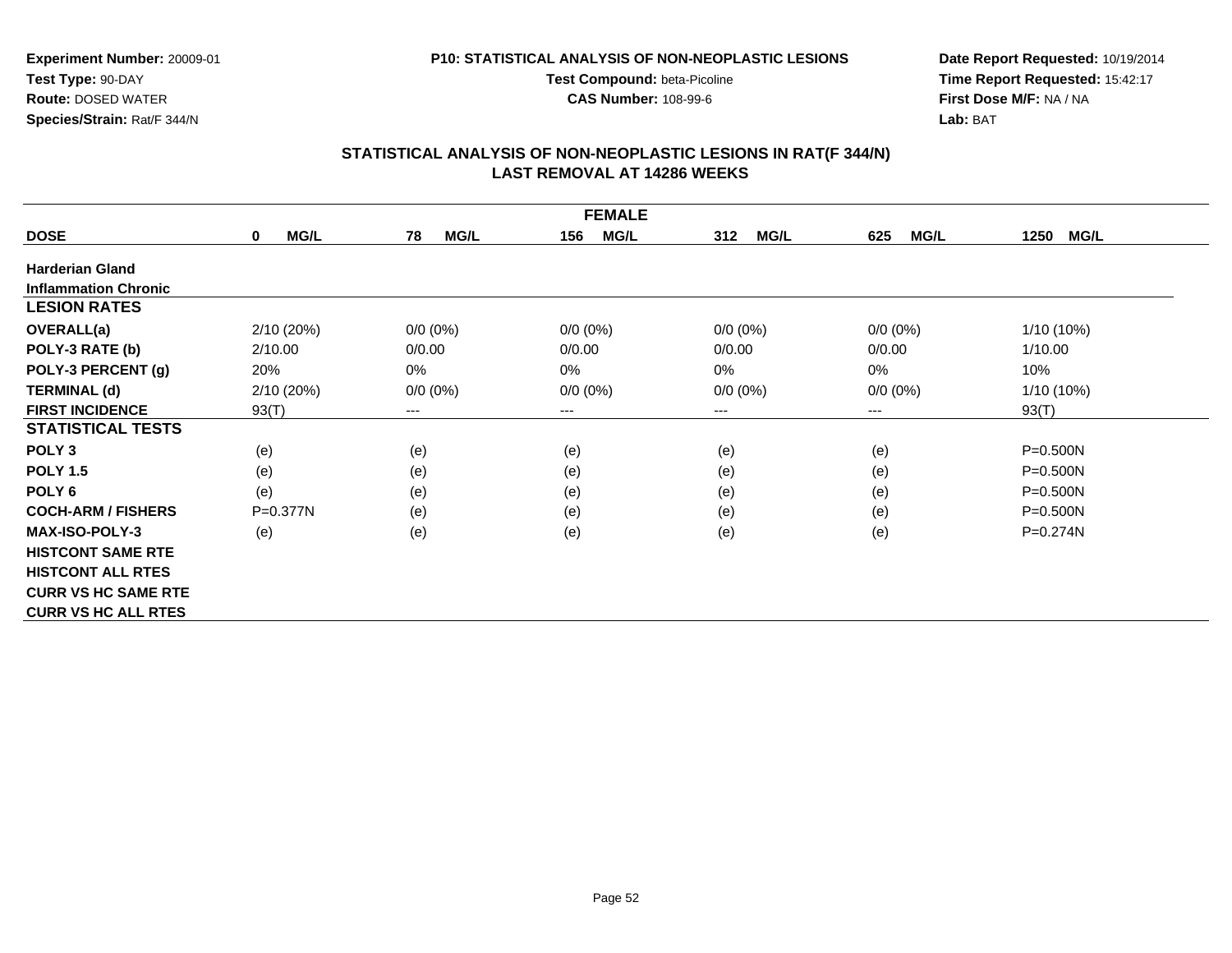**P10: STATISTICAL ANALYSIS OF NON-NEOPLASTIC LESIONS**

**Test Compound:** beta-Picoline**CAS Number:** 108-99-6

**Experiment Number:** 20009-01**Test Type:** 90-DAY **Route:** DOSED WATER**Species/Strain:** Rat/F 344/N

**Date Report Requested:** 10/19/2014 **Time Report Requested:** 15:42:17**First Dose M/F:** NA / NA**Lab:** BAT

| <b>FEMALE</b>              |                     |                   |                        |                    |                    |                     |  |  |
|----------------------------|---------------------|-------------------|------------------------|--------------------|--------------------|---------------------|--|--|
| <b>DOSE</b>                | MG/L<br>$\mathbf 0$ | 78<br><b>MG/L</b> | <b>MG/L</b><br>156     | 312<br><b>MG/L</b> | 625<br><b>MG/L</b> | <b>MG/L</b><br>1250 |  |  |
| <b>Harderian Gland</b>     |                     |                   |                        |                    |                    |                     |  |  |
| <b>Metaplasia</b>          |                     |                   |                        |                    |                    |                     |  |  |
| <b>LESION RATES</b>        |                     |                   |                        |                    |                    |                     |  |  |
| <b>OVERALL(a)</b>          | 2/10 (20%)          | $0/0 (0\%)$       | $0/0 (0\%)$            | $0/0 (0\%)$        | $0/0 (0\%)$        | $0/10(0\%)$         |  |  |
| POLY-3 RATE (b)            | 2/10.00             | 0/0.00            | 0/0.00                 | 0/0.00             | 0/0.00             | 0/10.00             |  |  |
| POLY-3 PERCENT (g)         | 20%                 | 0%                | 0%                     | 0%                 | 0%                 | 0%                  |  |  |
| <b>TERMINAL (d)</b>        | 2/10 (20%)          | $0/0 (0\%)$       | $0/0 (0\%)$            | $0/0 (0\%)$        | $0/0 (0\%)$        | $0/10(0\%)$         |  |  |
| <b>FIRST INCIDENCE</b>     | 93(T)               | ---               | $\qquad \qquad \cdots$ | ---                | ---                | $--$                |  |  |
| <b>STATISTICAL TESTS</b>   |                     |                   |                        |                    |                    |                     |  |  |
| POLY <sub>3</sub>          | (e)                 | (e)               | (e)                    | (e)                | (e)                | P=0.227N            |  |  |
| <b>POLY 1.5</b>            | (e)                 | (e)               | (e)                    | (e)                | (e)                | $P=0.227N$          |  |  |
| POLY <sub>6</sub>          | (e)                 | (e)               | (e)                    | (e)                | (e)                | $P=0.227N$          |  |  |
| <b>COCH-ARM / FISHERS</b>  | P=0.132N            | (e)               | (e)                    | (e)                | (e)                | $P = 0.237N$        |  |  |
| <b>MAX-ISO-POLY-3</b>      | (e)                 | (e)               | (e)                    | (e)                | (e)                | P=0.067N            |  |  |
| <b>HISTCONT SAME RTE</b>   |                     |                   |                        |                    |                    |                     |  |  |
| <b>HISTCONT ALL RTES</b>   |                     |                   |                        |                    |                    |                     |  |  |
| <b>CURR VS HC SAME RTE</b> |                     |                   |                        |                    |                    |                     |  |  |
| <b>CURR VS HC ALL RTES</b> |                     |                   |                        |                    |                    |                     |  |  |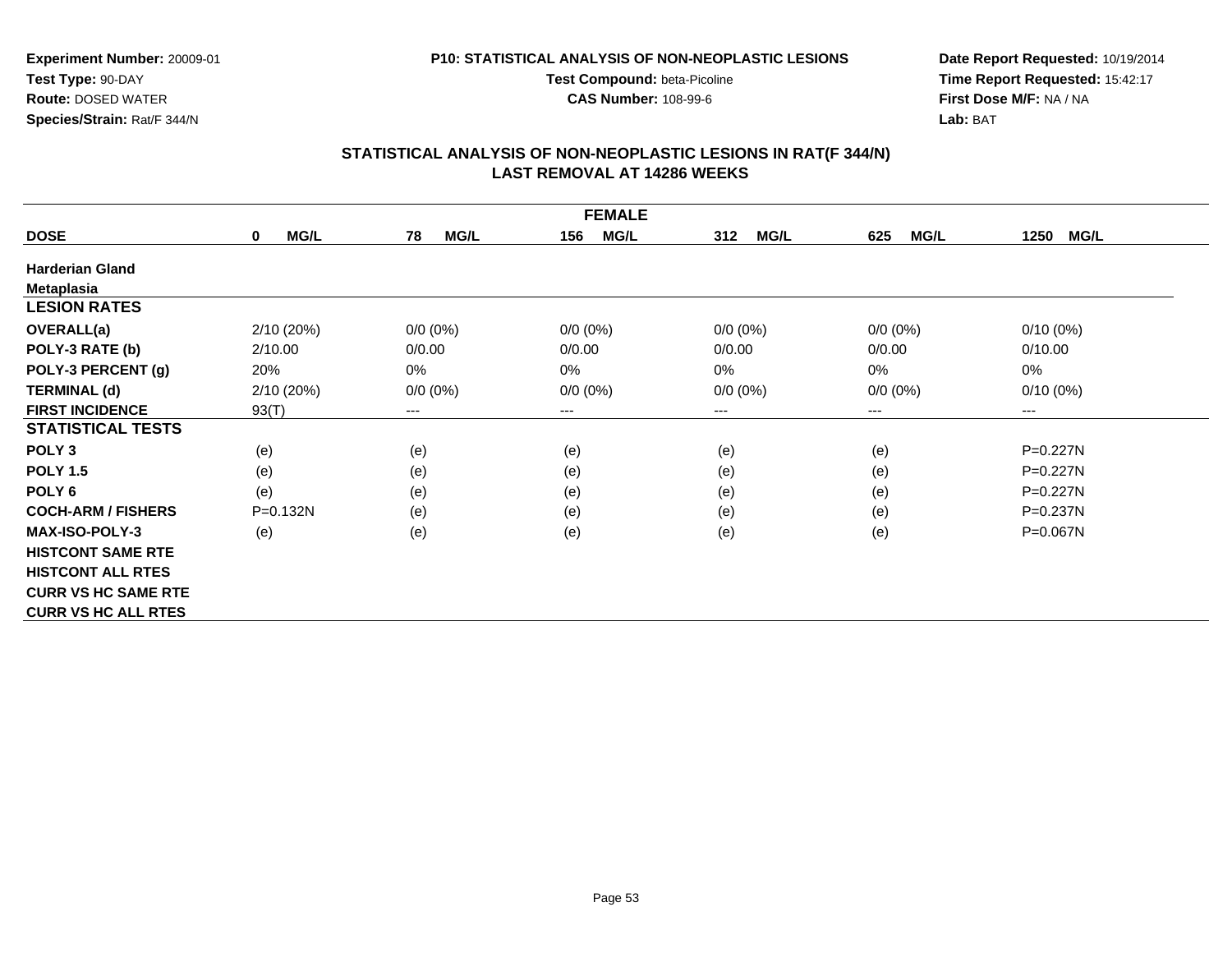**CAS Number:** 108-99-6

**Experiment Number:** 20009-01**Test Type:** 90-DAY **Route:** DOSED WATER**Species/Strain:** Rat/F 344/N

**Date Report Requested:** 10/19/2014 **Time Report Requested:** 15:42:17**First Dose M/F:** NA / NA**Lab:** BAT

| <b>FEMALE</b>              |                     |                        |                    |                    |                    |                     |  |  |
|----------------------------|---------------------|------------------------|--------------------|--------------------|--------------------|---------------------|--|--|
| <b>DOSE</b>                | MG/L<br>$\mathbf 0$ | 78<br><b>MG/L</b>      | <b>MG/L</b><br>156 | 312<br><b>MG/L</b> | <b>MG/L</b><br>625 | 1250<br><b>MG/L</b> |  |  |
| Heart                      |                     |                        |                    |                    |                    |                     |  |  |
| Cardiomyopathy             |                     |                        |                    |                    |                    |                     |  |  |
| <b>LESION RATES</b>        |                     |                        |                    |                    |                    |                     |  |  |
| <b>OVERALL(a)</b>          | 9/10 (90%)          | $0/0 (0\%)$            | $0/0 (0\%)$        | $0/0 (0\%)$        | $0/0 (0\%)$        | 9/10 (90%)          |  |  |
| POLY-3 RATE (b)            | 9/10.00             | 0/0.00                 | 0/0.00             | 0/0.00             | 0/0.00             | 9/10.00             |  |  |
| POLY-3 PERCENT (g)         | 90%                 | 0%                     | 0%                 | 0%                 | 0%                 | 90%                 |  |  |
| <b>TERMINAL (d)</b>        | 9/10 (90%)          | $0/0 (0\%)$            | $0/0 (0\%)$        | $0/0 (0\%)$        | $0/0 (0\%)$        | 9/10 (90%)          |  |  |
| <b>FIRST INCIDENCE</b>     | 93(T)               | $\qquad \qquad \cdots$ | $--$               | ---                | ---                | 93(T)               |  |  |
| <b>STATISTICAL TESTS</b>   |                     |                        |                    |                    |                    |                     |  |  |
| POLY <sub>3</sub>          | (e)                 | (e)                    | (e)                | (e)                | (e)                | $P = 0.760$         |  |  |
| <b>POLY 1.5</b>            | (e)                 | (e)                    | (e)                | (e)                | (e)                | $P = 0.760$         |  |  |
| POLY <sub>6</sub>          | (e)                 | (e)                    | (e)                | (e)                | (e)                | $P = 0.760$         |  |  |
| <b>COCH-ARM / FISHERS</b>  | $P = 0.645$         | (e)                    | (e)                | (e)                | (e)                | $P = 0.763N$        |  |  |
| <b>MAX-ISO-POLY-3</b>      | (e)                 | (e)                    | (e)                | (e)                | (e)                | $P = 1.000$         |  |  |
| <b>HISTCONT SAME RTE</b>   |                     |                        |                    |                    |                    |                     |  |  |
| <b>HISTCONT ALL RTES</b>   |                     |                        |                    |                    |                    |                     |  |  |
| <b>CURR VS HC SAME RTE</b> |                     |                        |                    |                    |                    |                     |  |  |
| <b>CURR VS HC ALL RTES</b> |                     |                        |                    |                    |                    |                     |  |  |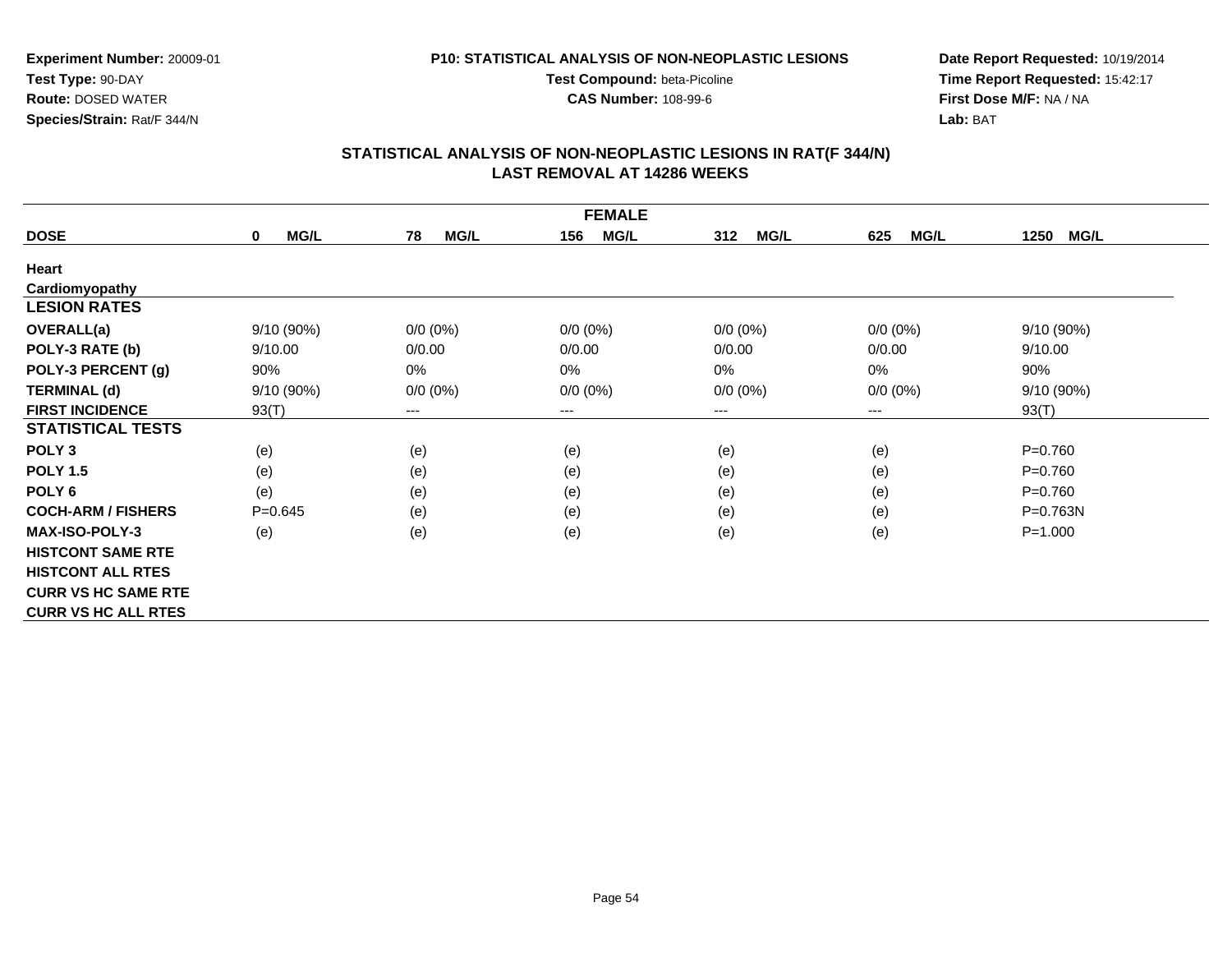#### **P10: STATISTICAL ANALYSIS OF NON-NEOPLASTIC LESIONS**

**Test Compound:** beta-Picoline**CAS Number:** 108-99-6

**Date Report Requested:** 10/19/2014 **Time Report Requested:** 15:42:17**First Dose M/F:** NA / NA**Lab:** BAT

| <b>FEMALE</b>                  |                     |                   |                    |                    |                    |                     |  |  |
|--------------------------------|---------------------|-------------------|--------------------|--------------------|--------------------|---------------------|--|--|
| <b>DOSE</b>                    | MG/L<br>$\mathbf 0$ | <b>MG/L</b><br>78 | 156<br><b>MG/L</b> | <b>MG/L</b><br>312 | <b>MG/L</b><br>625 | <b>MG/L</b><br>1250 |  |  |
| <b>Intestine Large, Rectum</b> |                     |                   |                    |                    |                    |                     |  |  |
| <b>Inflammation Chronic</b>    |                     |                   |                    |                    |                    |                     |  |  |
| <b>LESION RATES</b>            |                     |                   |                    |                    |                    |                     |  |  |
| <b>OVERALL(a)</b>              | $0/10(0\%)$         | $0/0 (0\%)$       | $0/0 (0\%)$        | $0/0 (0\%)$        | $0/0 (0\%)$        | $0/10(0\%)$         |  |  |
| POLY-3 RATE (b)                | 0/10.00             | 0/0.00            | 0/0.00             | 0/0.00             | 0/0.00             | 0/10.00             |  |  |
| POLY-3 PERCENT (g)             | 0%                  | 0%                | 0%                 | 0%                 | $0\%$              | $0\%$               |  |  |
| <b>TERMINAL (d)</b>            | $0/10(0\%)$         | $0/0 (0\%)$       | $0/0 (0\%)$        | $0/0 (0\%)$        | $0/0 (0\%)$        | $0/10(0\%)$         |  |  |
| <b>FIRST INCIDENCE</b>         | $---$               | ---               | $--$               | ---                | ---                | ---                 |  |  |
| <b>STATISTICAL TESTS</b>       |                     |                   |                    |                    |                    |                     |  |  |
| POLY <sub>3</sub>              | (n)                 | (n)               | (n)                | (n)                | (n)                | (n)                 |  |  |
| <b>POLY 1.5</b>                | (n)                 | (n)               | (n)                | (n)                | (n)                | (n)                 |  |  |
| POLY 6                         | (n)                 | (n)               | (n)                | (n)                | (n)                | (n)                 |  |  |
| <b>COCH-ARM / FISHERS</b>      | (n)                 | (n)               | (n)                | (n)                | (n)                | (n)                 |  |  |
| <b>MAX-ISO-POLY-3</b>          | (n)                 | (n)               | (n)                | (n)                | (n)                | (n)                 |  |  |
| <b>HISTCONT SAME RTE</b>       |                     |                   |                    |                    |                    |                     |  |  |
| <b>HISTCONT ALL RTES</b>       |                     |                   |                    |                    |                    |                     |  |  |
| <b>CURR VS HC SAME RTE</b>     |                     |                   |                    |                    |                    |                     |  |  |
| <b>CURR VS HC ALL RTES</b>     |                     |                   |                    |                    |                    |                     |  |  |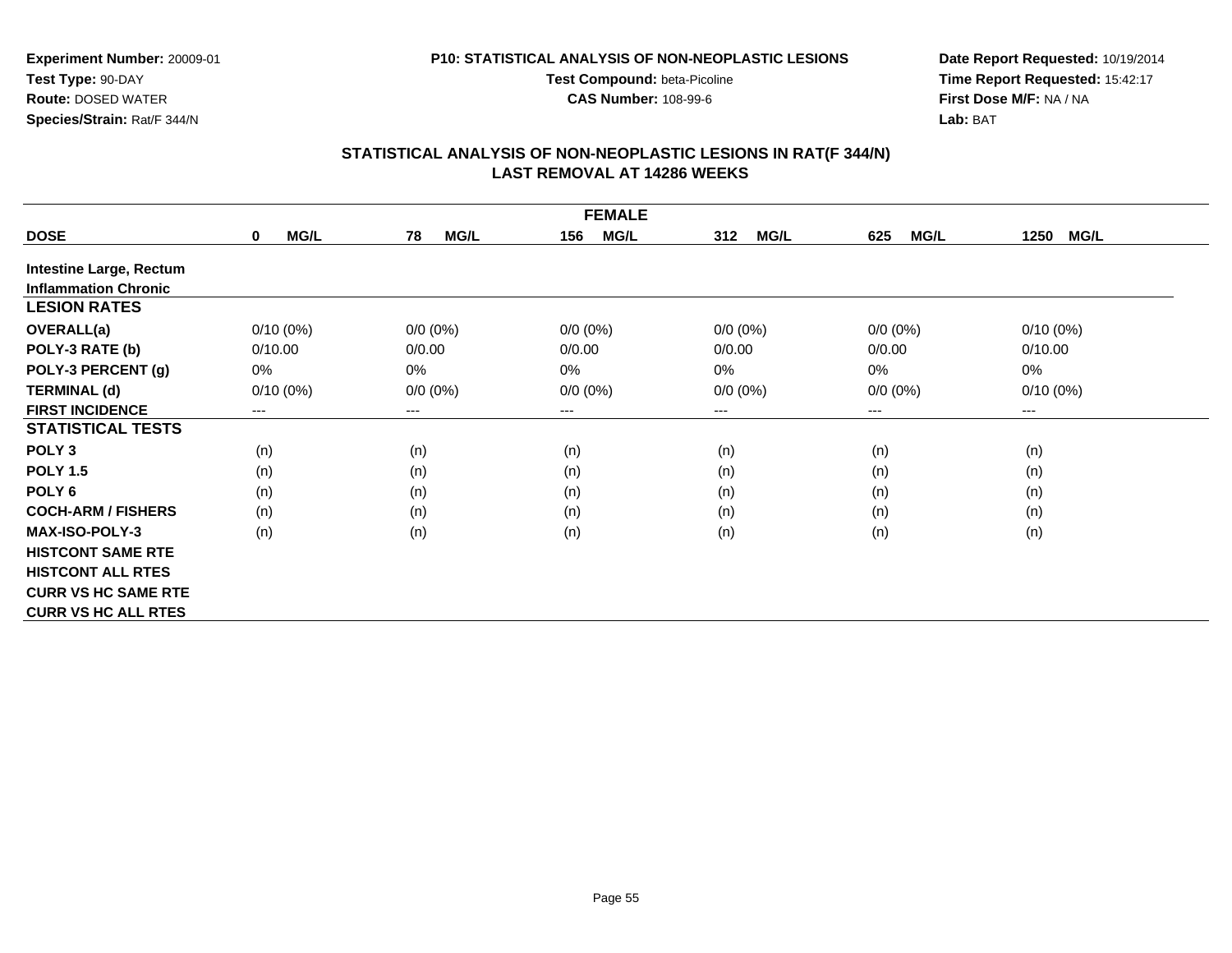#### **P10: STATISTICAL ANALYSIS OF NON-NEOPLASTIC LESIONS**

**Test Compound:** beta-Picoline**CAS Number:** 108-99-6

**Date Report Requested:** 10/19/2014 **Time Report Requested:** 15:42:17**First Dose M/F:** NA / NA**Lab:** BAT

|                                | <b>FEMALE</b>       |                   |                    |                    |                    |                     |  |  |  |
|--------------------------------|---------------------|-------------------|--------------------|--------------------|--------------------|---------------------|--|--|--|
| <b>DOSE</b>                    | MG/L<br>$\mathbf 0$ | <b>MG/L</b><br>78 | 156<br><b>MG/L</b> | <b>MG/L</b><br>312 | <b>MG/L</b><br>625 | <b>MG/L</b><br>1250 |  |  |  |
| <b>Intestine Large, Rectum</b> |                     |                   |                    |                    |                    |                     |  |  |  |
| <b>Parasite Metazoan</b>       |                     |                   |                    |                    |                    |                     |  |  |  |
| <b>LESION RATES</b>            |                     |                   |                    |                    |                    |                     |  |  |  |
| <b>OVERALL(a)</b>              | $0/10(0\%)$         | $0/0 (0\%)$       | $0/0 (0\%)$        | $0/0 (0\%)$        | $0/0 (0\%)$        | 1/10 (10%)          |  |  |  |
| POLY-3 RATE (b)                | 0/10.00             | 0/0.00            | 0/0.00             | 0/0.00             | 0/0.00             | 1/10.00             |  |  |  |
| POLY-3 PERCENT (g)             | 0%                  | 0%                | 0%                 | 0%                 | 0%                 | 10%                 |  |  |  |
| <b>TERMINAL (d)</b>            | $0/10(0\%)$         | $0/0 (0\%)$       | $0/0 (0\%)$        | $0/0 (0\%)$        | $0/0 (0\%)$        | 1/10 (10%)          |  |  |  |
| <b>FIRST INCIDENCE</b>         | $---$               | ---               | $--$               | ---                | ---                | 93(T)               |  |  |  |
| <b>STATISTICAL TESTS</b>       |                     |                   |                    |                    |                    |                     |  |  |  |
| POLY <sub>3</sub>              | (e)                 | (e)               | (e)                | (e)                | (e)                | $P = 0.500$         |  |  |  |
| <b>POLY 1.5</b>                | (e)                 | (e)               | (e)                | (e)                | (e)                | $P = 0.500$         |  |  |  |
| POLY <sub>6</sub>              | (e)                 | (e)               | (e)                | (e)                | (e)                | $P = 0.500$         |  |  |  |
| <b>COCH-ARM / FISHERS</b>      | $P=0.304$           | (e)               | (e)                | (e)                | (e)                | $P = 0.500$         |  |  |  |
| <b>MAX-ISO-POLY-3</b>          | (e)                 | (e)               | (e)                | (e)                | (e)                | $P = 0.159$         |  |  |  |
| <b>HISTCONT SAME RTE</b>       |                     |                   |                    |                    |                    |                     |  |  |  |
| <b>HISTCONT ALL RTES</b>       |                     |                   |                    |                    |                    |                     |  |  |  |
| <b>CURR VS HC SAME RTE</b>     |                     |                   |                    |                    |                    |                     |  |  |  |
| <b>CURR VS HC ALL RTES</b>     |                     |                   |                    |                    |                    |                     |  |  |  |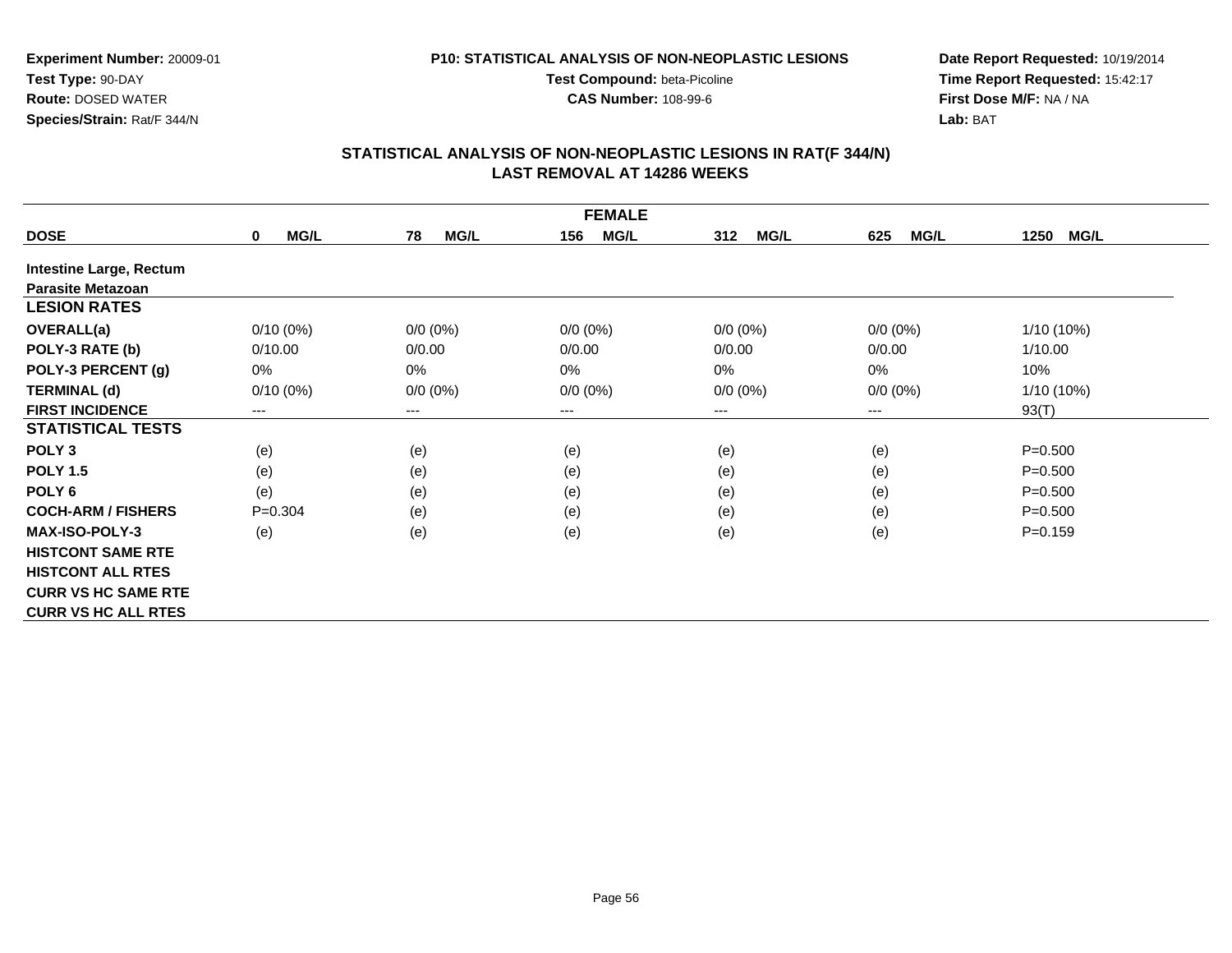**P10: STATISTICAL ANALYSIS OF NON-NEOPLASTIC LESIONS**

**Test Compound:** beta-Picoline**CAS Number:** 108-99-6

**Experiment Number:** 20009-01**Test Type:** 90-DAY **Route:** DOSED WATER**Species/Strain:** Rat/F 344/N

**Date Report Requested:** 10/19/2014 **Time Report Requested:** 15:42:17**First Dose M/F:** NA / NA**Lab:** BAT

| <b>FEMALE</b>              |                            |                   |                    |                    |                    |                     |  |  |
|----------------------------|----------------------------|-------------------|--------------------|--------------------|--------------------|---------------------|--|--|
| <b>DOSE</b>                | <b>MG/L</b><br>$\mathbf 0$ | <b>MG/L</b><br>78 | <b>MG/L</b><br>156 | <b>MG/L</b><br>312 | <b>MG/L</b><br>625 | <b>MG/L</b><br>1250 |  |  |
| Kidney                     |                            |                   |                    |                    |                    |                     |  |  |
| <b>Nephropathy</b>         |                            |                   |                    |                    |                    |                     |  |  |
| <b>LESION RATES</b>        |                            |                   |                    |                    |                    |                     |  |  |
| <b>OVERALL(a)</b>          | 7/10 (70%)                 | 10/10 (100%)      | 7/10 (70%)         | 8/10 (80%)         | 9/10 (90%)         | 10/10 (100%)        |  |  |
| POLY-3 RATE (b)            | 7/10.00                    | 10/10.00          | 7/10.00            | 8/10.00            | 9/10.00            | 10/10.00            |  |  |
| POLY-3 PERCENT (g)         | 70%                        | 100%              | 70%                | 80%                | 90%                | 100%                |  |  |
| <b>TERMINAL (d)</b>        | 7/10 (70%)                 | 10/10 (100%)      | 7/10 (70%)         | 8/10 (80%)         | $9/10(90\%)$       | 10/10 (100%)        |  |  |
| <b>FIRST INCIDENCE</b>     | 93(T)                      | 93(T)             | 93(T)              | 93(T)              | 93(T)              | 93(T)               |  |  |
| <b>STATISTICAL TESTS</b>   |                            |                   |                    |                    |                    |                     |  |  |
| POLY <sub>3</sub>          | $P = 0.086$                | $P = 0.095$       | $P = 0.678$        | $P = 0.500$        | $P=0.292$          | $P = 0.095$         |  |  |
| <b>POLY 1.5</b>            | $P = 0.086$                | $P=0.095$         | $P = 0.678$        | $P = 0.500$        | $P=0.292$          | $P = 0.095$         |  |  |
| POLY 6                     | $P = 0.086$                | $P = 0.095$       | $P = 0.678$        | $P = 0.500$        | $P=0.292$          | $P = 0.095$         |  |  |
| <b>COCH-ARM / FISHERS</b>  | $P = 0.088$                | $P=0.105$         | $P = 0.686N$       | $P = 0.500$        | $P=0.291$          | $P = 0.105$         |  |  |
| <b>MAX-ISO-POLY-3</b>      | $P = 0.051$                | $P=0.025*$        | $P = 1.000$        | $P = 0.311$        | $P = 0.138$        | $P=0.025*$          |  |  |
| <b>HISTCONT SAME RTE</b>   |                            |                   |                    |                    |                    |                     |  |  |
| <b>HISTCONT ALL RTES</b>   |                            |                   |                    |                    |                    |                     |  |  |
| <b>CURR VS HC SAME RTE</b> |                            |                   |                    |                    |                    |                     |  |  |
| <b>CURR VS HC ALL RTES</b> |                            |                   |                    |                    |                    |                     |  |  |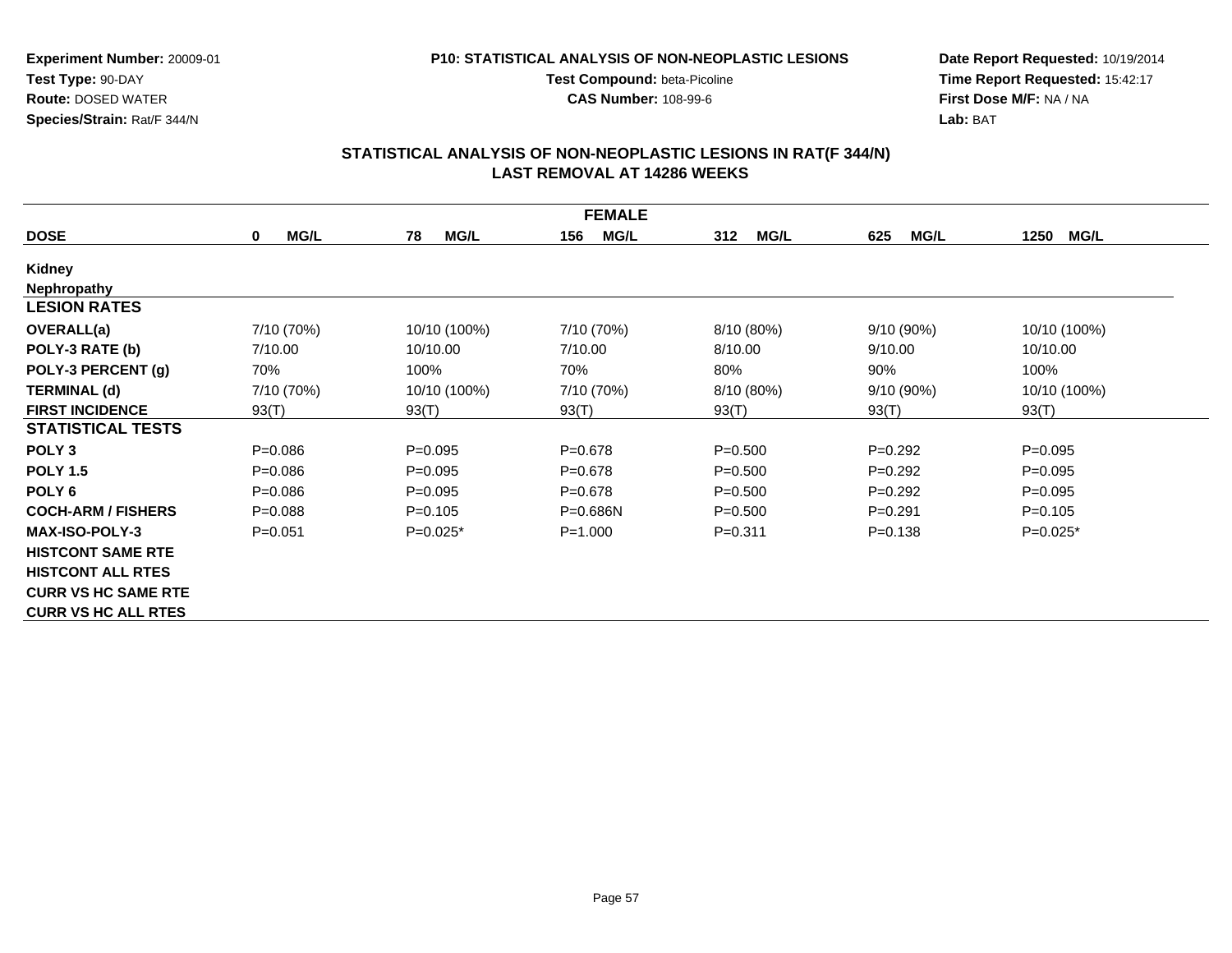#### **P10: STATISTICAL ANALYSIS OF NON-NEOPLASTIC LESIONS**

**Test Compound:** beta-Picoline**CAS Number:** 108-99-6

**Date Report Requested:** 10/19/2014 **Time Report Requested:** 15:42:17**First Dose M/F:** NA / NA**Lab:** BAT

| <b>FEMALE</b>               |                            |                   |                    |                    |                    |                     |  |  |
|-----------------------------|----------------------------|-------------------|--------------------|--------------------|--------------------|---------------------|--|--|
| <b>DOSE</b>                 | <b>MG/L</b><br>$\mathbf 0$ | <b>MG/L</b><br>78 | <b>MG/L</b><br>156 | 312<br><b>MG/L</b> | <b>MG/L</b><br>625 | <b>MG/L</b><br>1250 |  |  |
| Kidney: Capsule             |                            |                   |                    |                    |                    |                     |  |  |
| <b>Inflammation Chronic</b> |                            |                   |                    |                    |                    |                     |  |  |
| <b>LESION RATES</b>         |                            |                   |                    |                    |                    |                     |  |  |
| <b>OVERALL(a)</b>           | $1/10(10\%)$               | $0/10(0\%)$       | $0/10(0\%)$        | $0/10(0\%)$        | $0/10(0\%)$        | $0/10(0\%)$         |  |  |
| POLY-3 RATE (b)             | 1/10.00                    | 0/10.00           | 0/10.00            | 0/10.00            | 0/10.00            | 0/10.00             |  |  |
| POLY-3 PERCENT (g)          | 10%                        | 0%                | $0\%$              | $0\%$              | 0%                 | 0%                  |  |  |
| <b>TERMINAL (d)</b>         | $1/10(10\%)$               | $0/10(0\%)$       | $0/10(0\%)$        | $0/10(0\%)$        | $0/10(0\%)$        | $0/10(0\%)$         |  |  |
| <b>FIRST INCIDENCE</b>      | 93(T)                      | $---$             | ---                | ---                | ---                | $---$               |  |  |
| <b>STATISTICAL TESTS</b>    |                            |                   |                    |                    |                    |                     |  |  |
| POLY <sub>3</sub>           | $P = 0.416N$               | $P = 0.500N$      | $P = 0.500N$       | $P = 0.500N$       | $P = 0.500N$       | P=0.500N            |  |  |
| <b>POLY 1.5</b>             | $P = 0.416N$               | $P = 0.500N$      | $P = 0.500N$       | $P = 0.500N$       | $P = 0.500N$       | P=0.500N            |  |  |
| POLY <sub>6</sub>           | $P = 0.416N$               | $P = 0.500N$      | $P = 0.500N$       | $P = 0.500N$       | $P = 0.500N$       | $P = 0.500N$        |  |  |
| <b>COCH-ARM / FISHERS</b>   | $P = 0.415N$               | $P = 0.500N$      | $P = 0.500N$       | $P = 0.500N$       | $P = 0.500N$       | $P = 0.500N$        |  |  |
| <b>MAX-ISO-POLY-3</b>       | $P = 0.075N$               | $P = 0.159N$      | $P = 0.159N$       | $P=0.159N$         | $P = 0.159N$       | $P = 0.159N$        |  |  |
| <b>HISTCONT SAME RTE</b>    |                            |                   |                    |                    |                    |                     |  |  |
| <b>HISTCONT ALL RTES</b>    |                            |                   |                    |                    |                    |                     |  |  |
| <b>CURR VS HC SAME RTE</b>  |                            |                   |                    |                    |                    |                     |  |  |
| <b>CURR VS HC ALL RTES</b>  |                            |                   |                    |                    |                    |                     |  |  |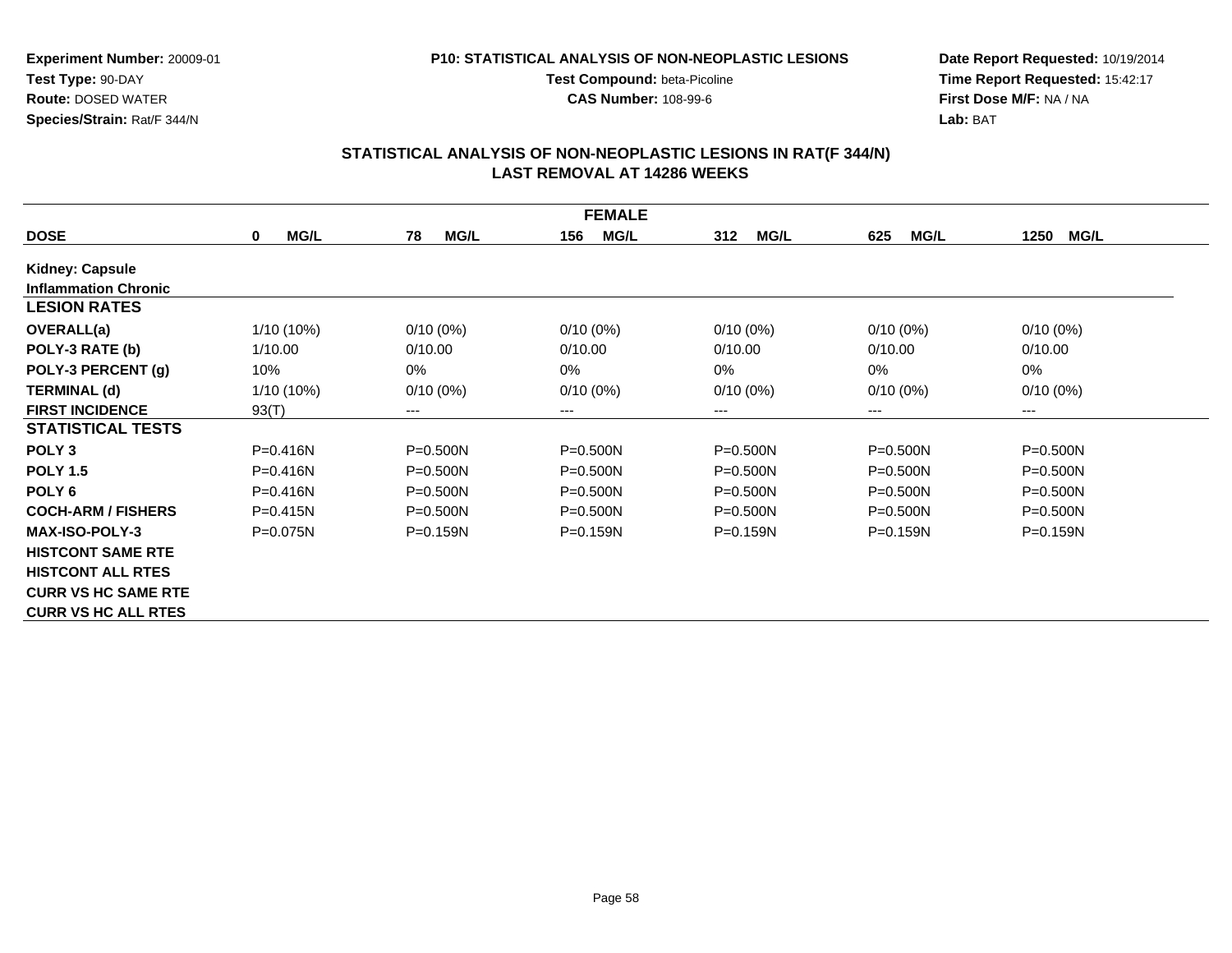#### **P10: STATISTICAL ANALYSIS OF NON-NEOPLASTIC LESIONS**

**Test Compound:** beta-Picoline**CAS Number:** 108-99-6

**Date Report Requested:** 10/19/2014 **Time Report Requested:** 15:42:17**First Dose M/F:** NA / NA**Lab:** BAT

| <b>FEMALE</b>              |                            |                   |                    |                    |                    |                        |  |  |
|----------------------------|----------------------------|-------------------|--------------------|--------------------|--------------------|------------------------|--|--|
| <b>DOSE</b>                | <b>MG/L</b><br>$\mathbf 0$ | <b>MG/L</b><br>78 | <b>MG/L</b><br>156 | <b>MG/L</b><br>312 | <b>MG/L</b><br>625 | <b>MG/L</b><br>1250    |  |  |
| <b>Kidney: Cortex</b>      |                            |                   |                    |                    |                    |                        |  |  |
| Angiectasis                |                            |                   |                    |                    |                    |                        |  |  |
| <b>LESION RATES</b>        |                            |                   |                    |                    |                    |                        |  |  |
| <b>OVERALL(a)</b>          | $0/10(0\%)$                | $0/10(0\%)$       | $0/10(0\%)$        | $0/10(0\%)$        | $1/10(10\%)$       | $0/10(0\%)$            |  |  |
| POLY-3 RATE (b)            | 0/10.00                    | 0/10.00           | 0/10.00            | 0/10.00            | 1/10.00            | 0/10.00                |  |  |
| POLY-3 PERCENT (g)         | 0%                         | 0%                | 0%                 | 0%                 | 10%                | 0%                     |  |  |
| <b>TERMINAL (d)</b>        | $0/10(0\%)$                | $0/10(0\%)$       | $0/10(0\%)$        | $0/10(0\%)$        | $1/10(10\%)$       | $0/10(0\%)$            |  |  |
| <b>FIRST INCIDENCE</b>     | ---                        | ---               | $--$               | ---                | 93(T)              | $\qquad \qquad \cdots$ |  |  |
| <b>STATISTICAL TESTS</b>   |                            |                   |                    |                    |                    |                        |  |  |
| POLY <sub>3</sub>          | $P = 0.584$                | (e)               | (e)                | (e)                | $P = 0.500$        | (e)                    |  |  |
| <b>POLY 1.5</b>            | $P = 0.584$                | (e)               | (e)                | (e)                | $P = 0.500$        | (e)                    |  |  |
| POLY <sub>6</sub>          | $P = 0.584$                | (e)               | (e)                | (e)                | $P = 0.500$        | (e)                    |  |  |
| <b>COCH-ARM / FISHERS</b>  | $P = 0.585$                | (e)               | (e)                | (e)                | $P = 0.500$        | (e)                    |  |  |
| <b>MAX-ISO-POLY-3</b>      | $P = 0.356$                | (e)               | (e)                | (e)                | $P=0.159$          | (e)                    |  |  |
| <b>HISTCONT SAME RTE</b>   |                            |                   |                    |                    |                    |                        |  |  |
| <b>HISTCONT ALL RTES</b>   |                            |                   |                    |                    |                    |                        |  |  |
| <b>CURR VS HC SAME RTE</b> |                            |                   |                    |                    |                    |                        |  |  |
| <b>CURR VS HC ALL RTES</b> |                            |                   |                    |                    |                    |                        |  |  |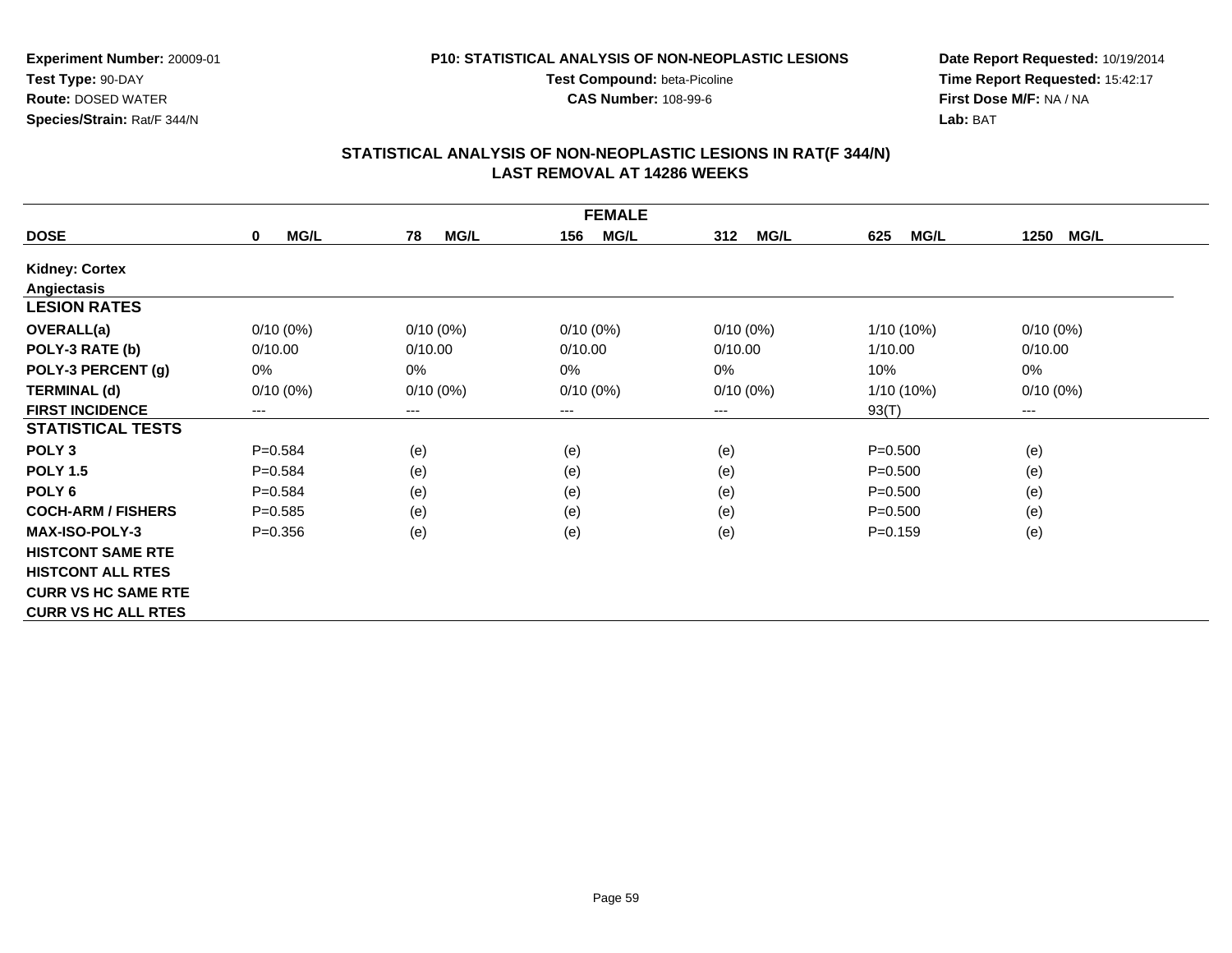#### **P10: STATISTICAL ANALYSIS OF NON-NEOPLASTIC LESIONS**

**Test Compound:** beta-Picoline**CAS Number:** 108-99-6

**Date Report Requested:** 10/19/2014 **Time Report Requested:** 15:42:17**First Dose M/F:** NA / NA**Lab:** BAT

| <b>FEMALE</b>              |                  |                   |                    |                    |                    |                     |  |  |
|----------------------------|------------------|-------------------|--------------------|--------------------|--------------------|---------------------|--|--|
| <b>DOSE</b>                | MG/L<br>$\bf{0}$ | <b>MG/L</b><br>78 | 156<br><b>MG/L</b> | <b>MG/L</b><br>312 | <b>MG/L</b><br>625 | <b>MG/L</b><br>1250 |  |  |
| Kidney: Medulla            |                  |                   |                    |                    |                    |                     |  |  |
| <b>Mineralization</b>      |                  |                   |                    |                    |                    |                     |  |  |
| <b>LESION RATES</b>        |                  |                   |                    |                    |                    |                     |  |  |
| <b>OVERALL(a)</b>          | 5/10 (50%)       | 6/10(60%)         | 5/10 (50%)         | $3/10(30\%)$       | 4/10 (40%)         | $9/10(90\%)$        |  |  |
| POLY-3 RATE (b)            | 5/10.00          | 6/10.00           | 5/10.00            | 3/10.00            | 4/10.00            | 9/10.00             |  |  |
| POLY-3 PERCENT (g)         | 50%              | 60%               | 50%                | 30%                | 40%                | 90%                 |  |  |
| <b>TERMINAL (d)</b>        | 5/10 (50%)       | 6/10(60%)         | 5/10 (50%)         | 3/10 (30%)         | 4/10 (40%)         | 9/10 (90%)          |  |  |
| <b>FIRST INCIDENCE</b>     | 93(T)            | 93(T)             | 93(T)              | 93(T)              | 93(T)              | 93(T)               |  |  |
| <b>STATISTICAL TESTS</b>   |                  |                   |                    |                    |                    |                     |  |  |
| POLY <sub>3</sub>          | $P=0.047*$       | $P = 0.500$       | $P = 0.664$        | $P = 0.329N$       | $P = 0.500N$       | $P = 0.061$         |  |  |
| <b>POLY 1.5</b>            | $P=0.047*$       | $P = 0.500$       | $P = 0.664$        | $P=0.329N$         | $P = 0.500N$       | $P = 0.061$         |  |  |
| POLY <sub>6</sub>          | $P=0.047*$       | $P = 0.500$       | $P = 0.664$        | P=0.329N           | P=0.500N           | $P = 0.061$         |  |  |
| <b>COCH-ARM / FISHERS</b>  | $P = 0.051$      | $P = 0.500$       | $P = 0.672N$       | $P = 0.325N$       | $P = 0.500N$       | $P=0.070$           |  |  |
| <b>MAX-ISO-POLY-3</b>      | $P=0.039*$       | $P = 0.334$       | $P = 1.000$        | $P = 0.189N$       | $P = 0.334N$       | $P=0.020*$          |  |  |
| <b>HISTCONT SAME RTE</b>   |                  |                   |                    |                    |                    |                     |  |  |
| <b>HISTCONT ALL RTES</b>   |                  |                   |                    |                    |                    |                     |  |  |
| <b>CURR VS HC SAME RTE</b> |                  |                   |                    |                    |                    |                     |  |  |
| <b>CURR VS HC ALL RTES</b> |                  |                   |                    |                    |                    |                     |  |  |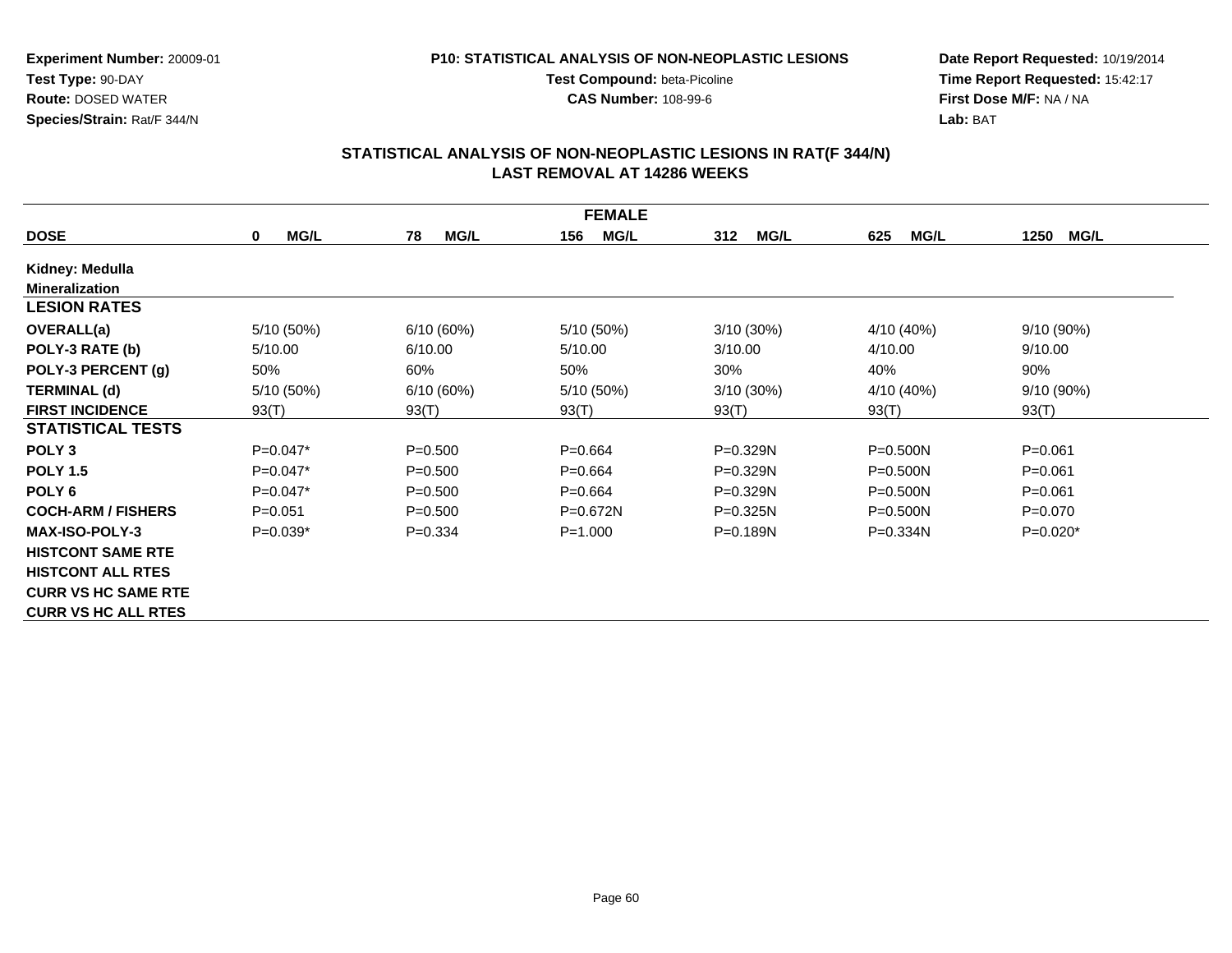#### **P10: STATISTICAL ANALYSIS OF NON-NEOPLASTIC LESIONS**

**Test Compound:** beta-Picoline**CAS Number:** 108-99-6

**Date Report Requested:** 10/19/2014 **Time Report Requested:** 15:42:17**First Dose M/F:** NA / NA**Lab:** BAT

| <b>FEMALE</b>              |                            |                   |                    |                    |                        |                     |  |
|----------------------------|----------------------------|-------------------|--------------------|--------------------|------------------------|---------------------|--|
| <b>DOSE</b>                | <b>MG/L</b><br>$\mathbf 0$ | <b>MG/L</b><br>78 | <b>MG/L</b><br>156 | <b>MG/L</b><br>312 | <b>MG/L</b><br>625     | <b>MG/L</b><br>1250 |  |
| Kidney: Papilla            |                            |                   |                    |                    |                        |                     |  |
| <b>Casts Granular</b>      |                            |                   |                    |                    |                        |                     |  |
| <b>LESION RATES</b>        |                            |                   |                    |                    |                        |                     |  |
| <b>OVERALL(a)</b>          | $0/10(0\%)$                | $0/10(0\%)$       | $0/10(0\%)$        | $0/10(0\%)$        | 0/10(0%)               | $1/10(10\%)$        |  |
| POLY-3 RATE (b)            | 0/10.00                    | 0/10.00           | 0/10.00            | 0/10.00            | 0/10.00                | 1/10.00             |  |
| POLY-3 PERCENT (g)         | 0%                         | 0%                | 0%                 | 0%                 | 0%                     | 10%                 |  |
| <b>TERMINAL (d)</b>        | $0/10(0\%)$                | $0/10(0\%)$       | $0/10(0\%)$        | $0/10(0\%)$        | $0/10(0\%)$            | 1/10 (10%)          |  |
| <b>FIRST INCIDENCE</b>     | ---                        | ---               | $--$               | ---                | $\qquad \qquad \cdots$ | 93(T)               |  |
| <b>STATISTICAL TESTS</b>   |                            |                   |                    |                    |                        |                     |  |
| POLY <sub>3</sub>          | $P=0.107$                  | (e)               | (e)                | (e)                | (e)                    | $P = 0.500$         |  |
| <b>POLY 1.5</b>            | $P=0.107$                  | (e)               | (e)                | (e)                | (e)                    | $P = 0.500$         |  |
| POLY <sub>6</sub>          | $P = 0.107$                | (e)               | (e)                | (e)                | (e)                    | $P = 0.500$         |  |
| <b>COCH-ARM / FISHERS</b>  | $P=0.105$                  | (e)               | (e)                | (e)                | (e)                    | $P = 0.500$         |  |
| <b>MAX-ISO-POLY-3</b>      | $P=0.075$                  | (e)               | (e)                | (e)                | (e)                    | $P = 0.159$         |  |
| <b>HISTCONT SAME RTE</b>   |                            |                   |                    |                    |                        |                     |  |
| <b>HISTCONT ALL RTES</b>   |                            |                   |                    |                    |                        |                     |  |
| <b>CURR VS HC SAME RTE</b> |                            |                   |                    |                    |                        |                     |  |
| <b>CURR VS HC ALL RTES</b> |                            |                   |                    |                    |                        |                     |  |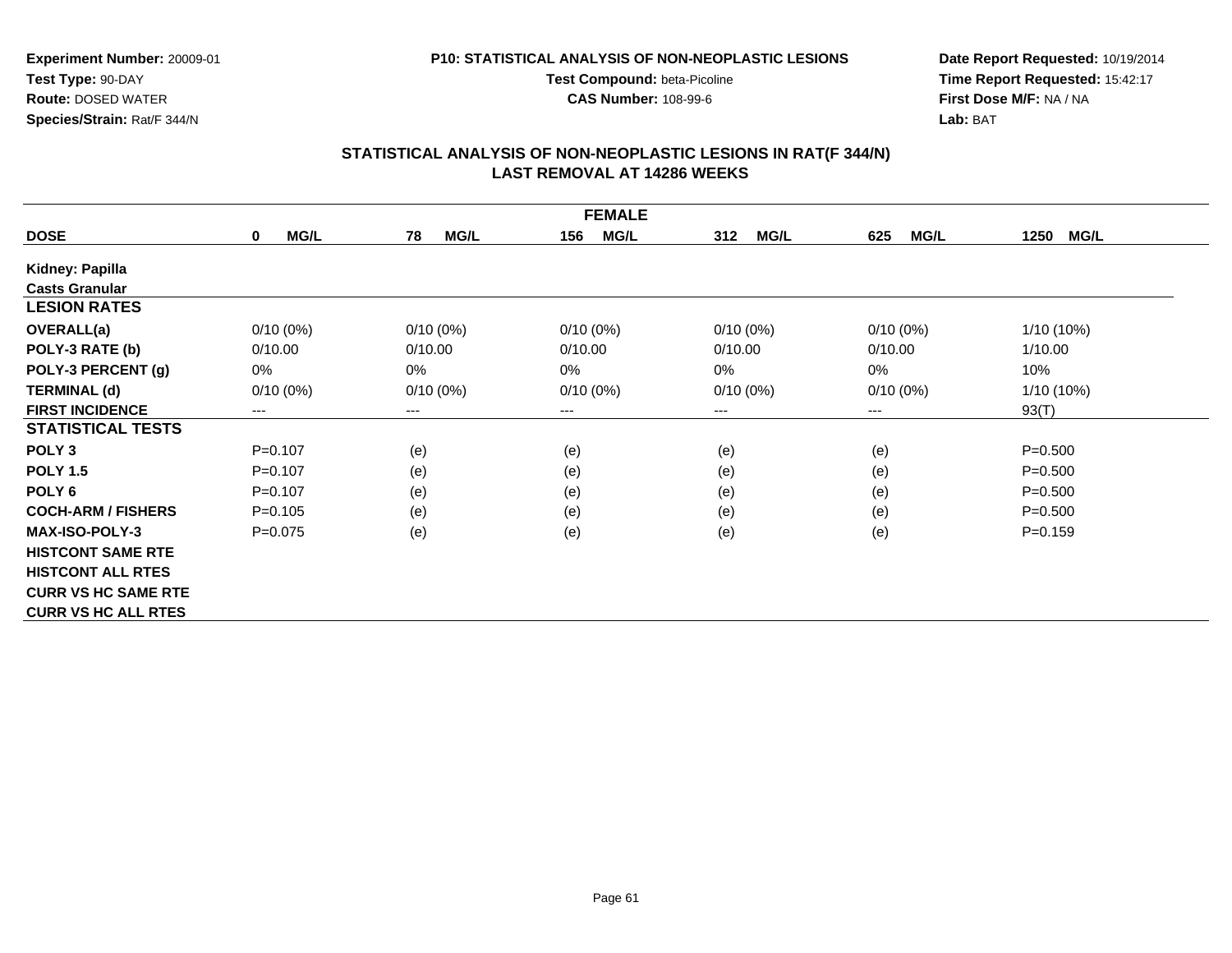#### **P10: STATISTICAL ANALYSIS OF NON-NEOPLASTIC LESIONS**

**Test Compound:** beta-Picoline**CAS Number:** 108-99-6

**Date Report Requested:** 10/19/2014 **Time Report Requested:** 15:42:17**First Dose M/F:** NA / NA**Lab:** BAT

|                                     | <b>FEMALE</b>              |                        |                    |                    |                    |                     |  |  |  |
|-------------------------------------|----------------------------|------------------------|--------------------|--------------------|--------------------|---------------------|--|--|--|
| <b>DOSE</b>                         | <b>MG/L</b><br>$\mathbf 0$ | 78<br><b>MG/L</b>      | 156<br><b>MG/L</b> | <b>MG/L</b><br>312 | <b>MG/L</b><br>625 | <b>MG/L</b><br>1250 |  |  |  |
| Kidney: Renal Tubule                |                            |                        |                    |                    |                    |                     |  |  |  |
| <b>Accumulation Hyaline Droplet</b> |                            |                        |                    |                    |                    |                     |  |  |  |
| <b>LESION RATES</b>                 |                            |                        |                    |                    |                    |                     |  |  |  |
| <b>OVERALL(a)</b>                   | $0/10(0\%)$                | $0/10(0\%)$            | $0/10(0\%)$        | $0/10(0\%)$        | $0/10(0\%)$        | $0/10(0\%)$         |  |  |  |
| POLY-3 RATE (b)                     | 0/10.00                    | 0/10.00                | 0/10.00            | 0/10.00            | 0/10.00            | 0/10.00             |  |  |  |
| POLY-3 PERCENT (g)                  | 0%                         | 0%                     | 0%                 | 0%                 | 0%                 | 0%                  |  |  |  |
| <b>TERMINAL (d)</b>                 | $0/10(0\%)$                | $0/10(0\%)$            | $0/10(0\%)$        | $0/10(0\%)$        | $0/10(0\%)$        | $0/10(0\%)$         |  |  |  |
| <b>FIRST INCIDENCE</b>              | ---                        | $\qquad \qquad \cdots$ | $--$               | $---$              | ---                | ---                 |  |  |  |
| <b>STATISTICAL TESTS</b>            |                            |                        |                    |                    |                    |                     |  |  |  |
| POLY <sub>3</sub>                   | (n)                        | (n)                    | (n)                | (n)                | (n)                | (n)                 |  |  |  |
| <b>POLY 1.5</b>                     | (n)                        | (n)                    | (n)                | (n)                | (n)                | (n)                 |  |  |  |
| POLY <sub>6</sub>                   | (n)                        | (n)                    | (n)                | (n)                | (n)                | (n)                 |  |  |  |
| <b>COCH-ARM / FISHERS</b>           | (n)                        | (n)                    | (n)                | (n)                | (n)                | (n)                 |  |  |  |
| <b>MAX-ISO-POLY-3</b>               | (n)                        | (n)                    | (n)                | (n)                | (n)                | (n)                 |  |  |  |
| <b>HISTCONT SAME RTE</b>            |                            |                        |                    |                    |                    |                     |  |  |  |
| <b>HISTCONT ALL RTES</b>            |                            |                        |                    |                    |                    |                     |  |  |  |
| <b>CURR VS HC SAME RTE</b>          |                            |                        |                    |                    |                    |                     |  |  |  |
| <b>CURR VS HC ALL RTES</b>          |                            |                        |                    |                    |                    |                     |  |  |  |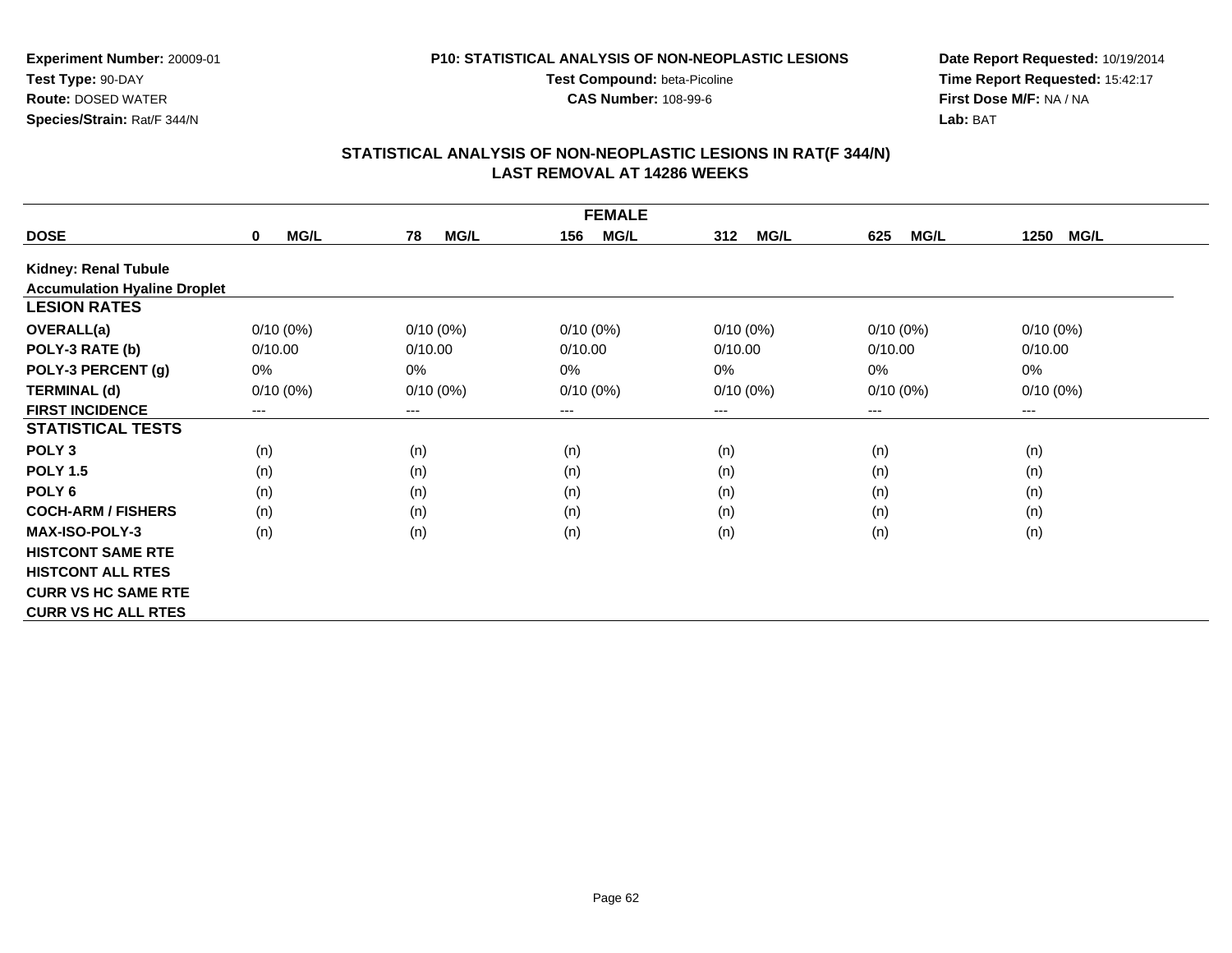#### **P10: STATISTICAL ANALYSIS OF NON-NEOPLASTIC LESIONS**

**Test Compound:** beta-Picoline**CAS Number:** 108-99-6

**Date Report Requested:** 10/19/2014 **Time Report Requested:** 15:42:17**First Dose M/F:** NA / NA**Lab:** BAT

|                             |                            |                        | <b>FEMALE</b>      |                    |                    |                     |
|-----------------------------|----------------------------|------------------------|--------------------|--------------------|--------------------|---------------------|
| <b>DOSE</b>                 | <b>MG/L</b><br>$\mathbf 0$ | <b>MG/L</b><br>78      | <b>MG/L</b><br>156 | <b>MG/L</b><br>312 | <b>MG/L</b><br>625 | <b>MG/L</b><br>1250 |
| <b>Kidney: Renal Tubule</b> |                            |                        |                    |                    |                    |                     |
| <b>Crystals</b>             |                            |                        |                    |                    |                    |                     |
| <b>LESION RATES</b>         |                            |                        |                    |                    |                    |                     |
| OVERALL(a)                  | $1/10(10\%)$               | $0/10(0\%)$            | $0/10(0\%)$        | $0/10(0\%)$        | $0/10(0\%)$        | $0/10(0\%)$         |
| POLY-3 RATE (b)             | 1/10.00                    | 0/10.00                | 0/10.00            | 0/10.00            | 0/10.00            | 0/10.00             |
| POLY-3 PERCENT (g)          | 10%                        | 0%                     | 0%                 | $0\%$              | 0%                 | 0%                  |
| <b>TERMINAL (d)</b>         | $1/10(10\%)$               | $0/10(0\%)$            | $0/10(0\%)$        | $0/10(0\%)$        | $0/10(0\%)$        | $0/10(0\%)$         |
| <b>FIRST INCIDENCE</b>      | 93(T)                      | $\qquad \qquad \cdots$ | $--$               | ---                | $---$              | ---                 |
| <b>STATISTICAL TESTS</b>    |                            |                        |                    |                    |                    |                     |
| POLY <sub>3</sub>           | $P = 0.416N$               | $P = 0.500N$           | P=0.500N           | $P = 0.500N$       | $P = 0.500N$       | $P = 0.500N$        |
| <b>POLY 1.5</b>             | $P = 0.416N$               | $P = 0.500N$           | $P = 0.500N$       | $P = 0.500N$       | $P = 0.500N$       | P=0.500N            |
| POLY <sub>6</sub>           | P=0.416N                   | $P = 0.500N$           | $P = 0.500N$       | $P = 0.500N$       | $P = 0.500N$       | $P = 0.500N$        |
| <b>COCH-ARM / FISHERS</b>   | $P = 0.415N$               | $P = 0.500N$           | $P = 0.500N$       | $P = 0.500N$       | $P = 0.500N$       | $P = 0.500N$        |
| <b>MAX-ISO-POLY-3</b>       | $P = 0.075N$               | $P = 0.159N$           | $P = 0.159N$       | $P=0.159N$         | $P = 0.159N$       | $P = 0.159N$        |
| <b>HISTCONT SAME RTE</b>    |                            |                        |                    |                    |                    |                     |
| <b>HISTCONT ALL RTES</b>    |                            |                        |                    |                    |                    |                     |
| <b>CURR VS HC SAME RTE</b>  |                            |                        |                    |                    |                    |                     |
| <b>CURR VS HC ALL RTES</b>  |                            |                        |                    |                    |                    |                     |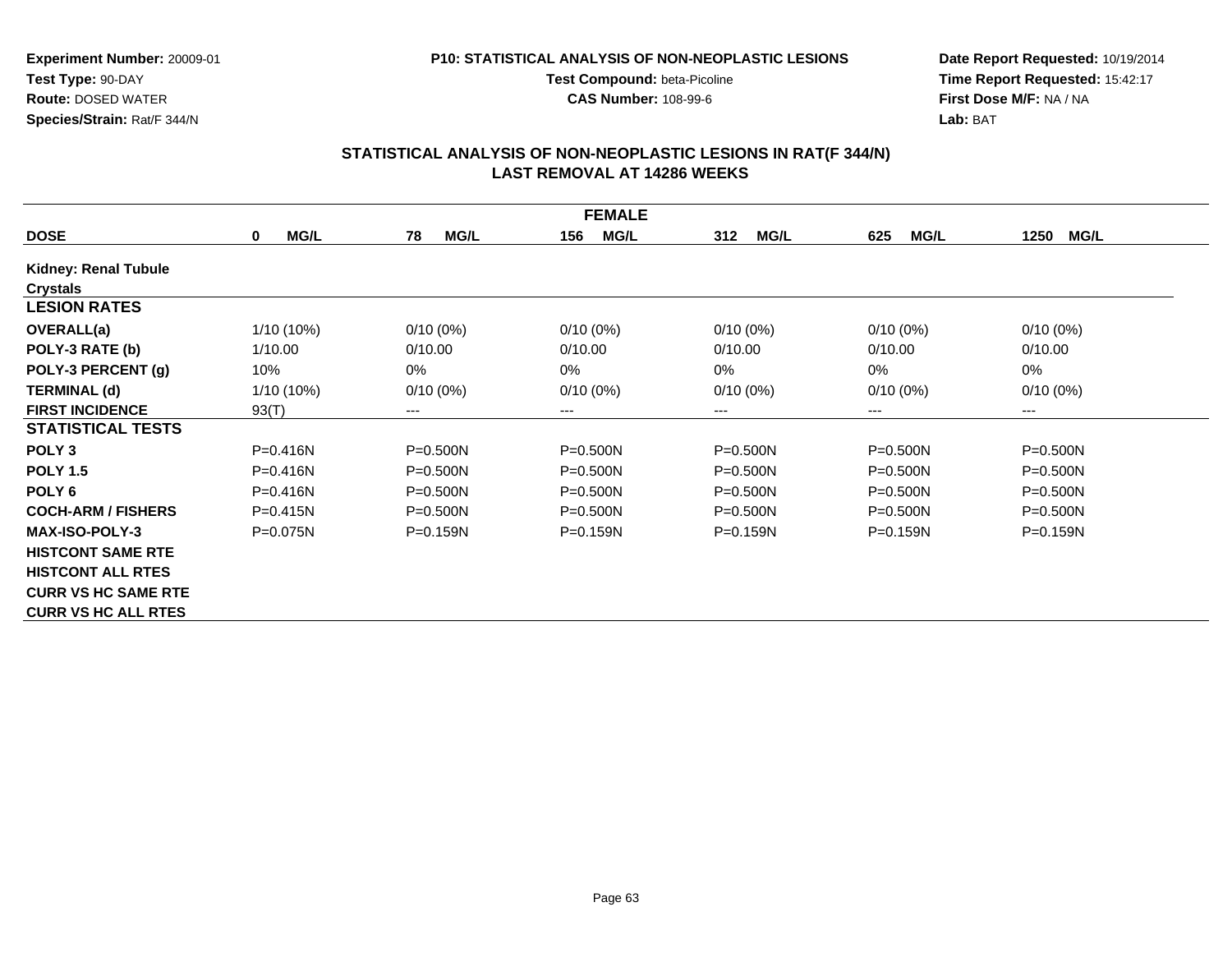#### **P10: STATISTICAL ANALYSIS OF NON-NEOPLASTIC LESIONS**

**Test Compound:** beta-Picoline**CAS Number:** 108-99-6

**Date Report Requested:** 10/19/2014 **Time Report Requested:** 15:42:17**First Dose M/F:** NA / NA**Lab:** BAT

|                            | <b>FEMALE</b>              |                   |                    |                    |                    |                     |  |  |
|----------------------------|----------------------------|-------------------|--------------------|--------------------|--------------------|---------------------|--|--|
| <b>DOSE</b>                | <b>MG/L</b><br>$\mathbf 0$ | <b>MG/L</b><br>78 | 156<br><b>MG/L</b> | <b>MG/L</b><br>312 | <b>MG/L</b><br>625 | <b>MG/L</b><br>1250 |  |  |
| Kidney: Renal Tubule       |                            |                   |                    |                    |                    |                     |  |  |
| Pigmentation               |                            |                   |                    |                    |                    |                     |  |  |
| <b>LESION RATES</b>        |                            |                   |                    |                    |                    |                     |  |  |
| <b>OVERALL(a)</b>          | $0/10(0\%)$                | $0/10(0\%)$       | $0/10(0\%)$        | $0/10(0\%)$        | $0/10(0\%)$        | $0/10(0\%)$         |  |  |
| POLY-3 RATE (b)            | 0/10.00                    | 0/10.00           | 0/10.00            | 0/10.00            | 0/10.00            | 0/10.00             |  |  |
| POLY-3 PERCENT (g)         | 0%                         | 0%                | $0\%$              | 0%                 | 0%                 | 0%                  |  |  |
| <b>TERMINAL (d)</b>        | $0/10(0\%)$                | $0/10(0\%)$       | $0/10(0\%)$        | $0/10(0\%)$        | $0/10(0\%)$        | $0/10(0\%)$         |  |  |
| <b>FIRST INCIDENCE</b>     | $---$                      | $--$              | ---                | ---                | $---$              | ---                 |  |  |
| <b>STATISTICAL TESTS</b>   |                            |                   |                    |                    |                    |                     |  |  |
| POLY <sub>3</sub>          | (n)                        | (n)               | (n)                | (n)                | (n)                | (n)                 |  |  |
| <b>POLY 1.5</b>            | (n)                        | (n)               | (n)                | (n)                | (n)                | (n)                 |  |  |
| POLY <sub>6</sub>          | (n)                        | (n)               | (n)                | (n)                | (n)                | (n)                 |  |  |
| <b>COCH-ARM / FISHERS</b>  | (n)                        | (n)               | (n)                | (n)                | (n)                | (n)                 |  |  |
| <b>MAX-ISO-POLY-3</b>      | (n)                        | (n)               | (n)                | (n)                | (n)                | (n)                 |  |  |
| <b>HISTCONT SAME RTE</b>   |                            |                   |                    |                    |                    |                     |  |  |
| <b>HISTCONT ALL RTES</b>   |                            |                   |                    |                    |                    |                     |  |  |
| <b>CURR VS HC SAME RTE</b> |                            |                   |                    |                    |                    |                     |  |  |
| <b>CURR VS HC ALL RTES</b> |                            |                   |                    |                    |                    |                     |  |  |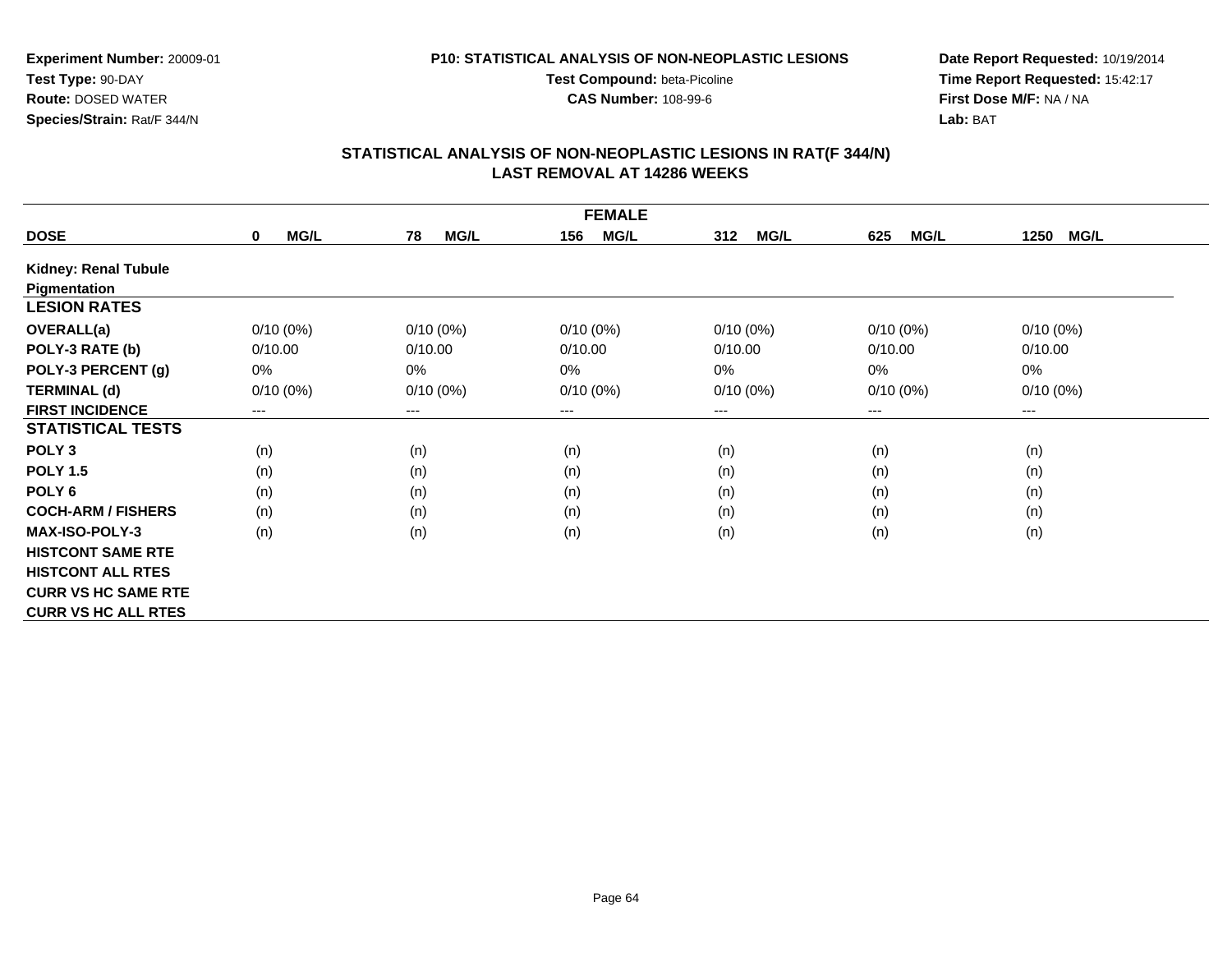#### **P10: STATISTICAL ANALYSIS OF NON-NEOPLASTIC LESIONS**

**Test Compound:** beta-Picoline**CAS Number:** 108-99-6

**Date Report Requested:** 10/19/2014 **Time Report Requested:** 15:42:17**First Dose M/F:** NA / NA**Lab:** BAT

|                                         |                         |                   | <b>FEMALE</b>      |                    |                    |                     |
|-----------------------------------------|-------------------------|-------------------|--------------------|--------------------|--------------------|---------------------|
| <b>DOSE</b>                             | <b>MG/L</b><br>$\bf{0}$ | 78<br><b>MG/L</b> | <b>MG/L</b><br>156 | 312<br><b>MG/L</b> | <b>MG/L</b><br>625 | <b>MG/L</b><br>1250 |
| Liver                                   |                         |                   |                    |                    |                    |                     |
| <b>Hematopoietic Cell Proliferation</b> |                         |                   |                    |                    |                    |                     |
| <b>LESION RATES</b>                     |                         |                   |                    |                    |                    |                     |
| OVERALL(a)                              | 3/10(30%)               | $0/10(0\%)$       | $0/10(0\%)$        | $0/10(0\%)$        | 1/10 (10%)         | 1/10 (10%)          |
| POLY-3 RATE (b)                         | 3/10.00                 | 0/10.00           | 0/10.00            | 0/10.00            | 1/10.00            | 1/10.00             |
| POLY-3 PERCENT (g)                      | 30%                     | 0%                | 0%                 | 0%                 | 10%                | 10%                 |
| <b>TERMINAL (d)</b>                     | 3/10(30%)               | $0/10(0\%)$       | $0/10(0\%)$        | $0/10(0\%)$        | $1/10(10\%)$       | $1/10(10\%)$        |
| <b>FIRST INCIDENCE</b>                  | 93(T)                   | ---               | ---                | ---                | 93(T)              | 93(T)               |
| <b>STATISTICAL TESTS</b>                |                         |                   |                    |                    |                    |                     |
| POLY <sub>3</sub>                       | $P = 0.575N$            | P=0.095N          | $P = 0.095N$       | $P = 0.095N$       | P=0.292N           | $P=0.292N$          |
| <b>POLY 1.5</b>                         | $P = 0.575N$            | $P = 0.095N$      | $P = 0.095N$       | $P = 0.095N$       | $P=0.292N$         | $P=0.292N$          |
| POLY <sub>6</sub>                       | $P=0.575N$              | $P = 0.095N$      | $P = 0.095N$       | $P = 0.095N$       | $P=0.292N$         | $P = 0.292N$        |
| <b>COCH-ARM / FISHERS</b>               | $P = 0.573N$            | $P = 0.105N$      | $P=0.105N$         | $P = 0.105N$       | $P=0.291N$         | $P = 0.291N$        |
| <b>MAX-ISO-POLY-3</b>                   | $P=0.027N^*$            | $P=0.025N^*$      | $P=0.025N^*$       | $P=0.025N^*$       | $P = 0.138N$       | $P = 0.138N$        |
| <b>HISTCONT SAME RTE</b>                |                         |                   |                    |                    |                    |                     |
| <b>HISTCONT ALL RTES</b>                |                         |                   |                    |                    |                    |                     |
| <b>CURR VS HC SAME RTE</b>              |                         |                   |                    |                    |                    |                     |
| <b>CURR VS HC ALL RTES</b>              |                         |                   |                    |                    |                    |                     |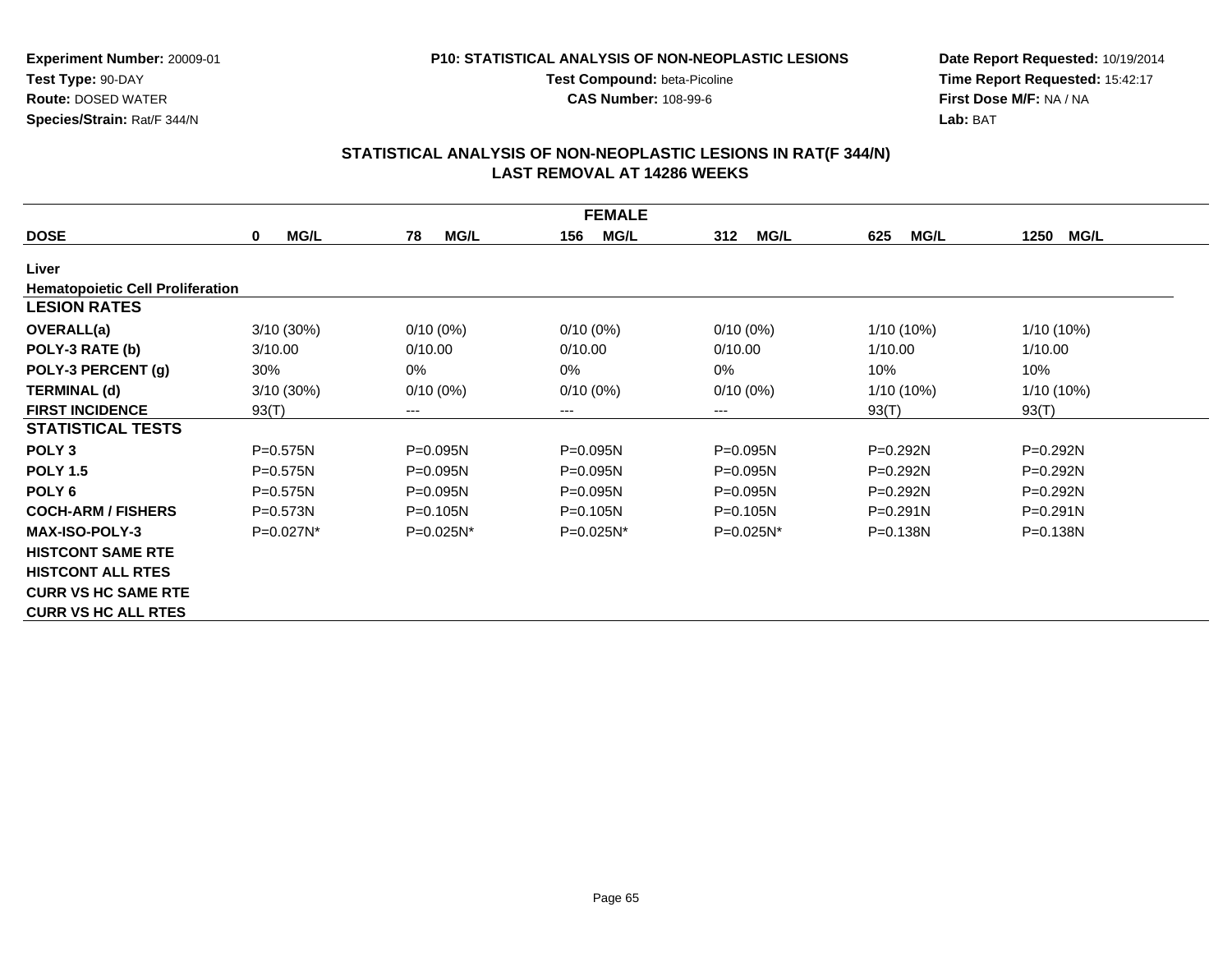#### **P10: STATISTICAL ANALYSIS OF NON-NEOPLASTIC LESIONS**

**Test Compound:** beta-Picoline**CAS Number:** 108-99-6

**Date Report Requested:** 10/19/2014 **Time Report Requested:** 15:42:17**First Dose M/F:** NA / NA**Lab:** BAT

|                                   | <b>FEMALE</b>       |                   |                    |                    |                    |                     |  |  |
|-----------------------------------|---------------------|-------------------|--------------------|--------------------|--------------------|---------------------|--|--|
| <b>DOSE</b>                       | MG/L<br>$\mathbf 0$ | 78<br><b>MG/L</b> | <b>MG/L</b><br>156 | <b>MG/L</b><br>312 | <b>MG/L</b><br>625 | 1250<br><b>MG/L</b> |  |  |
| Liver                             |                     |                   |                    |                    |                    |                     |  |  |
| <b>Hepatodiaphragmatic Nodule</b> |                     |                   |                    |                    |                    |                     |  |  |
| <b>LESION RATES</b>               |                     |                   |                    |                    |                    |                     |  |  |
| <b>OVERALL(a)</b>                 | 2/10(20%)           | 1/10 (10%)        | $0/10(0\%)$        | $0/10(0\%)$        | $1/10(10\%)$       | 1/10 (10%)          |  |  |
| POLY-3 RATE (b)                   | 2/10.00             | 1/10.00           | 0/10.00            | 0/10.00            | 1/10.00            | 1/10.00             |  |  |
| POLY-3 PERCENT (g)                | 20%                 | 10%               | $0\%$              | 0%                 | 10%                | 10%                 |  |  |
| <b>TERMINAL (d)</b>               | 2/10(20%)           | 1/10 (10%)        | $0/10(0\%)$        | $0/10(0\%)$        | $1/10(10\%)$       | 1/10 (10%)          |  |  |
| <b>FIRST INCIDENCE</b>            | 93(T)               | 93(T)             | ---                | ---                | 93(T)              | 93(T)               |  |  |
| <b>STATISTICAL TESTS</b>          |                     |                   |                    |                    |                    |                     |  |  |
| POLY <sub>3</sub>                 | P=0.604N            | $P = 0.500N$      | P=0.227N           | P=0.227N           | $P = 0.500N$       | $P = 0.500N$        |  |  |
| <b>POLY 1.5</b>                   | $P = 0.604N$        | $P = 0.500N$      | $P=0.227N$         | $P=0.227N$         | $P = 0.500N$       | $P = 0.500N$        |  |  |
| POLY <sub>6</sub>                 | P=0.604N            | $P = 0.500N$      | $P=0.227N$         | $P=0.227N$         | $P = 0.500N$       | $P = 0.500N$        |  |  |
| <b>COCH-ARM / FISHERS</b>         | $P = 0.606N$        | $P = 0.500N$      | $P=0.237N$         | $P=0.237N$         | $P = 0.500N$       | $P = 0.500N$        |  |  |
| <b>MAX-ISO-POLY-3</b>             | $P = 0.215N$        | $P=0.274N$        | $P = 0.067N$       | $P = 0.067N$       | $P=0.274N$         | $P=0.274N$          |  |  |
| <b>HISTCONT SAME RTE</b>          |                     |                   |                    |                    |                    |                     |  |  |
| <b>HISTCONT ALL RTES</b>          |                     |                   |                    |                    |                    |                     |  |  |
| <b>CURR VS HC SAME RTE</b>        |                     |                   |                    |                    |                    |                     |  |  |
| <b>CURR VS HC ALL RTES</b>        |                     |                   |                    |                    |                    |                     |  |  |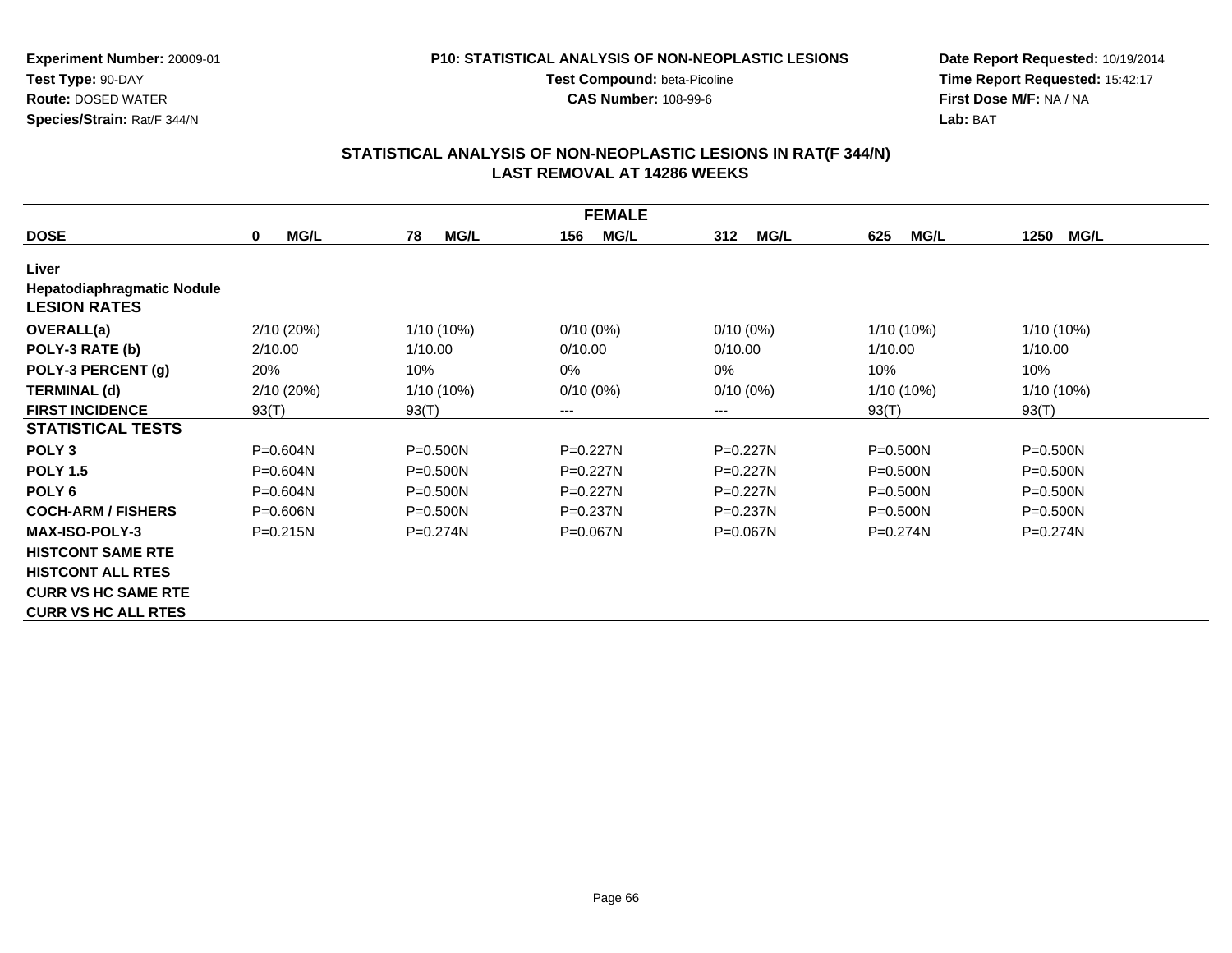#### **P10: STATISTICAL ANALYSIS OF NON-NEOPLASTIC LESIONS**

**Test Compound:** beta-Picoline**CAS Number:** 108-99-6

**Date Report Requested:** 10/19/2014 **Time Report Requested:** 15:42:17**First Dose M/F:** NA / NA**Lab:** BAT

|                             |                            |                   | <b>FEMALE</b>      |                    |                    |                     |
|-----------------------------|----------------------------|-------------------|--------------------|--------------------|--------------------|---------------------|
| <b>DOSE</b>                 | <b>MG/L</b><br>$\mathbf 0$ | <b>MG/L</b><br>78 | <b>MG/L</b><br>156 | 312<br><b>MG/L</b> | <b>MG/L</b><br>625 | <b>MG/L</b><br>1250 |
| Liver                       |                            |                   |                    |                    |                    |                     |
| <b>Inflammation Chronic</b> |                            |                   |                    |                    |                    |                     |
| <b>LESION RATES</b>         |                            |                   |                    |                    |                    |                     |
| OVERALL(a)                  | 10/10 (100%)               | 9/10(90%)         | 10/10 (100%)       | $9/10(90\%)$       | 7/10 (70%)         | 10/10 (100%)        |
| POLY-3 RATE (b)             | 10/10.00                   | 9/10.00           | 10/10.00           | 9/10.00            | 7/10.00            | 10/10.00            |
| POLY-3 PERCENT (g)          | 100%                       | 90%               | 100%               | 90%                | 70%                | 100%                |
| <b>TERMINAL (d)</b>         | 10/10 (100%)               | 9/10(90%)         | 10/10 (100%)       | 9/10 (90%)         | 7/10 (70%)         | 10/10 (100%)        |
| <b>FIRST INCIDENCE</b>      | 93(T)                      | 93(T)             | 93(T)              | 93(T)              | 93(T)              | 93(T)               |
| <b>STATISTICAL TESTS</b>    |                            |                   |                    |                    |                    |                     |
| POLY <sub>3</sub>           | P=0.529N                   | $P = 0.500N$      | (e)                | $P = 0.500N$       | $P = 0.095N$       | (e)                 |
| <b>POLY 1.5</b>             | P=0.529N                   | $P = 0.500N$      | (e)                | $P = 0.500N$       | P=0.095N           | (e)                 |
| POLY <sub>6</sub>           | $P = 0.529N$               | $P = 0.500N$      | (e)                | $P = 0.500N$       | $P = 0.095N$       | (e)                 |
| <b>COCH-ARM / FISHERS</b>   | $P = 0.528N$               | $P = 0.500N$      | (e)                | $P = 0.500N$       | $P = 0.105N$       | (e)                 |
| <b>MAX-ISO-POLY-3</b>       | $P=0.194N$                 | $P = 0.159N$      | (e)                | $P = 0.159N$       | P=0.025N*          | (e)                 |
| <b>HISTCONT SAME RTE</b>    |                            |                   |                    |                    |                    |                     |
| <b>HISTCONT ALL RTES</b>    |                            |                   |                    |                    |                    |                     |
| <b>CURR VS HC SAME RTE</b>  |                            |                   |                    |                    |                    |                     |
| <b>CURR VS HC ALL RTES</b>  |                            |                   |                    |                    |                    |                     |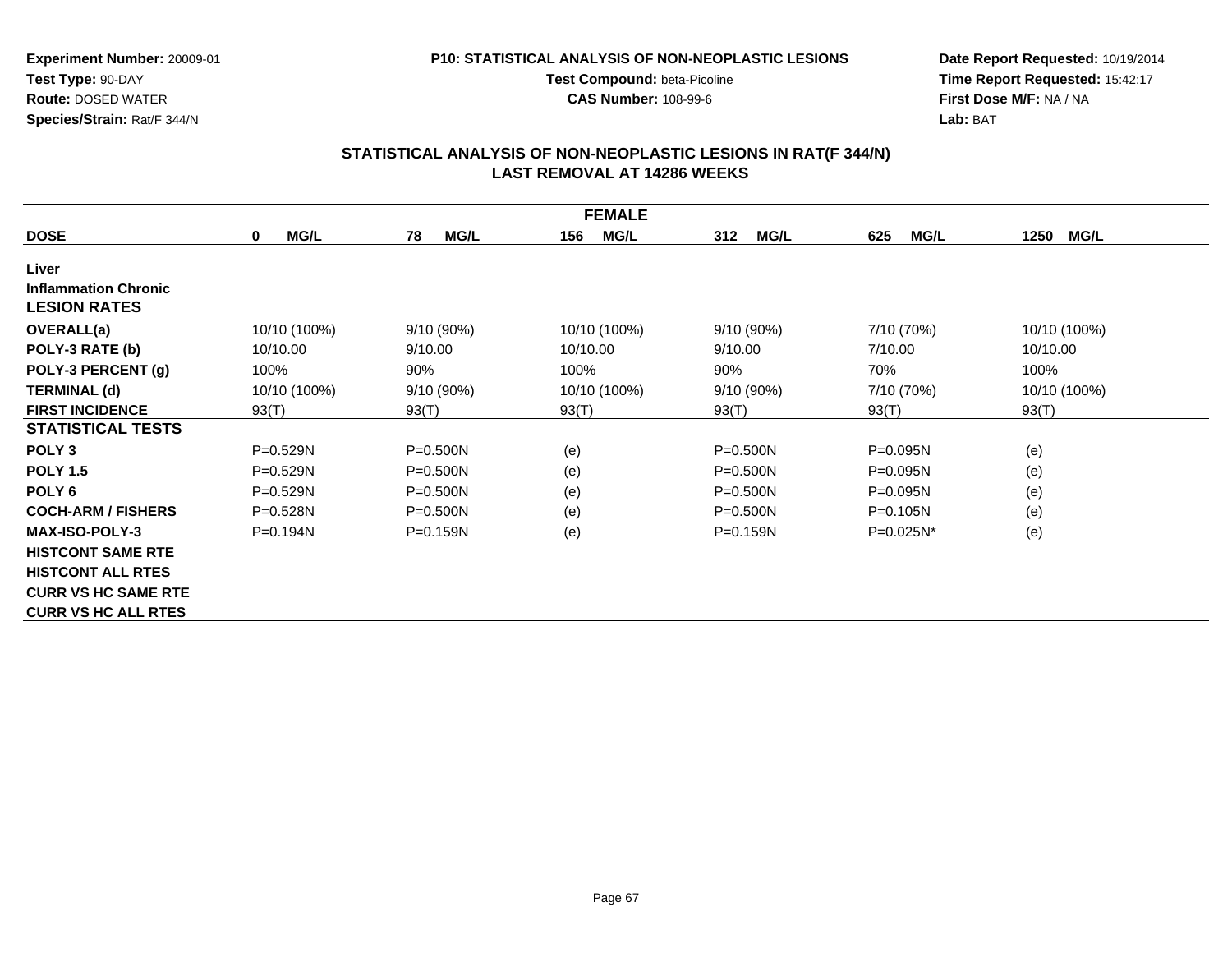**P10: STATISTICAL ANALYSIS OF NON-NEOPLASTIC LESIONS**

**Test Compound:** beta-Picoline**CAS Number:** 108-99-6

**Experiment Number:** 20009-01**Test Type:** 90-DAY **Route:** DOSED WATER**Species/Strain:** Rat/F 344/N

**Date Report Requested:** 10/19/2014 **Time Report Requested:** 15:42:17**First Dose M/F:** NA / NA**Lab:** BAT

| <b>FEMALE</b>               |                            |                            |                    |                    |                    |              |  |  |
|-----------------------------|----------------------------|----------------------------|--------------------|--------------------|--------------------|--------------|--|--|
| <b>DOSE</b>                 | <b>MG/L</b><br>$\mathbf 0$ | 78<br><b>MG/L</b>          | <b>MG/L</b><br>156 | 312<br><b>MG/L</b> | <b>MG/L</b><br>625 | MG/L<br>1250 |  |  |
| Lung                        |                            |                            |                    |                    |                    |              |  |  |
| <b>Inflammation Chronic</b> |                            |                            |                    |                    |                    |              |  |  |
| <b>LESION RATES</b>         |                            |                            |                    |                    |                    |              |  |  |
| OVERALL(a)                  | 3/10(30%)                  | $0/0 (0\%)$                | $0/0 (0\%)$        | $0/0 (0\%)$        | $0/0 (0\%)$        | 7/10 (70%)   |  |  |
| POLY-3 RATE (b)             | 3/10.00                    | 0/0.00                     | 0/0.00             | 0/0.00             | 0/0.00             | 7/10.00      |  |  |
| POLY-3 PERCENT (g)          | 30%                        | 0%                         | 0%                 | 0%                 | 0%                 | 70%          |  |  |
| <b>TERMINAL (d)</b>         | 3/10(30%)                  | $0/0 (0\%)$                | $0/0 (0\%)$        | $0/0 (0\%)$        | $0/0 (0\%)$        | 7/10 (70%)   |  |  |
| <b>FIRST INCIDENCE</b>      | 93(T)                      | $\qquad \qquad - \qquad -$ | $--$               | ---                | ---                | 93(T)        |  |  |
| <b>STATISTICAL TESTS</b>    |                            |                            |                    |                    |                    |              |  |  |
| POLY <sub>3</sub>           | (e)                        | (e)                        | (e)                | (e)                | (e)                | $P = 0.082$  |  |  |
| <b>POLY 1.5</b>             | (e)                        | (e)                        | (e)                | (e)                | (e)                | $P = 0.082$  |  |  |
| POLY <sub>6</sub>           | (e)                        | (e)                        | (e)                | (e)                | (e)                | $P = 0.082$  |  |  |
| <b>COCH-ARM / FISHERS</b>   | $P = 0.059$                | (e)                        | (e)                | (e)                | (e)                | $P = 0.089$  |  |  |
| <b>MAX-ISO-POLY-3</b>       | (e)                        | (e)                        | (e)                | (e)                | (e)                | $P=0.032*$   |  |  |
| <b>HISTCONT SAME RTE</b>    |                            |                            |                    |                    |                    |              |  |  |
| <b>HISTCONT ALL RTES</b>    |                            |                            |                    |                    |                    |              |  |  |
| <b>CURR VS HC SAME RTE</b>  |                            |                            |                    |                    |                    |              |  |  |
| <b>CURR VS HC ALL RTES</b>  |                            |                            |                    |                    |                    |              |  |  |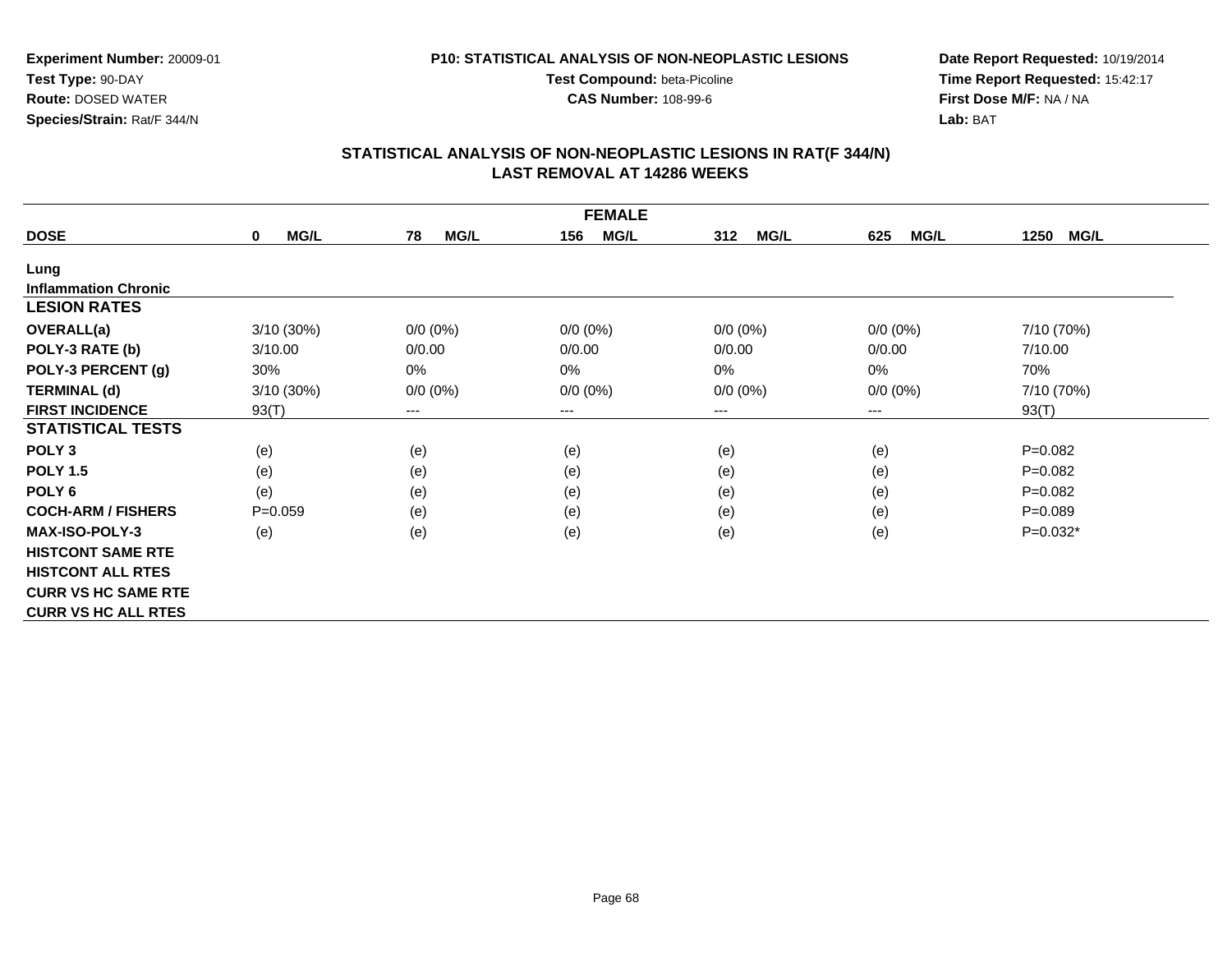**CAS Number:** 108-99-6

**Experiment Number:** 20009-01**Test Type:** 90-DAY **Route:** DOSED WATER**Species/Strain:** Rat/F 344/N

**Date Report Requested:** 10/19/2014 **Time Report Requested:** 15:42:17**First Dose M/F:** NA / NA**Lab:** BAT

| <b>FEMALE</b>              |                        |                   |                    |                    |                    |                        |  |  |
|----------------------------|------------------------|-------------------|--------------------|--------------------|--------------------|------------------------|--|--|
| <b>DOSE</b>                | MG/L<br>$\mathbf 0$    | <b>MG/L</b><br>78 | <b>MG/L</b><br>156 | 312<br><b>MG/L</b> | <b>MG/L</b><br>625 | <b>MG/L</b><br>1250    |  |  |
| Lung                       |                        |                   |                    |                    |                    |                        |  |  |
| <b>Metaplasia</b>          |                        |                   |                    |                    |                    |                        |  |  |
| <b>LESION RATES</b>        |                        |                   |                    |                    |                    |                        |  |  |
| <b>OVERALL(a)</b>          | $0/10(0\%)$            | $0/0 (0\%)$       | $0/0 (0\%)$        | $0/0 (0\%)$        | $0/0 (0\%)$        | $0/10(0\%)$            |  |  |
| POLY-3 RATE (b)            | 0/10.00                | 0/0.00            | 0/0.00             | 0/0.00             | 0/0.00             | 0/10.00                |  |  |
| POLY-3 PERCENT (g)         | 0%                     | 0%                | 0%                 | 0%                 | 0%                 | 0%                     |  |  |
| <b>TERMINAL (d)</b>        | $0/10(0\%)$            | $0/0 (0\%)$       | $0/0 (0\%)$        | $0/0 (0\%)$        | $0/0 (0\%)$        | $0/10(0\%)$            |  |  |
| <b>FIRST INCIDENCE</b>     | $\qquad \qquad \cdots$ | ---               | $--$               | ---                | ---                | $\qquad \qquad \cdots$ |  |  |
| <b>STATISTICAL TESTS</b>   |                        |                   |                    |                    |                    |                        |  |  |
| POLY <sub>3</sub>          | (n)                    | (n)               | (n)                | (n)                | (n)                | (n)                    |  |  |
| <b>POLY 1.5</b>            | (n)                    | (n)               | (n)                | (n)                | (n)                | (n)                    |  |  |
| POLY <sub>6</sub>          | (n)                    | (n)               | (n)                | (n)                | (n)                | (n)                    |  |  |
| <b>COCH-ARM / FISHERS</b>  | (n)                    | (n)               | (n)                | (n)                | (n)                | (n)                    |  |  |
| <b>MAX-ISO-POLY-3</b>      | (n)                    | (n)               | (n)                | (n)                | (n)                | (n)                    |  |  |
| <b>HISTCONT SAME RTE</b>   |                        |                   |                    |                    |                    |                        |  |  |
| <b>HISTCONT ALL RTES</b>   |                        |                   |                    |                    |                    |                        |  |  |
| <b>CURR VS HC SAME RTE</b> |                        |                   |                    |                    |                    |                        |  |  |
| <b>CURR VS HC ALL RTES</b> |                        |                   |                    |                    |                    |                        |  |  |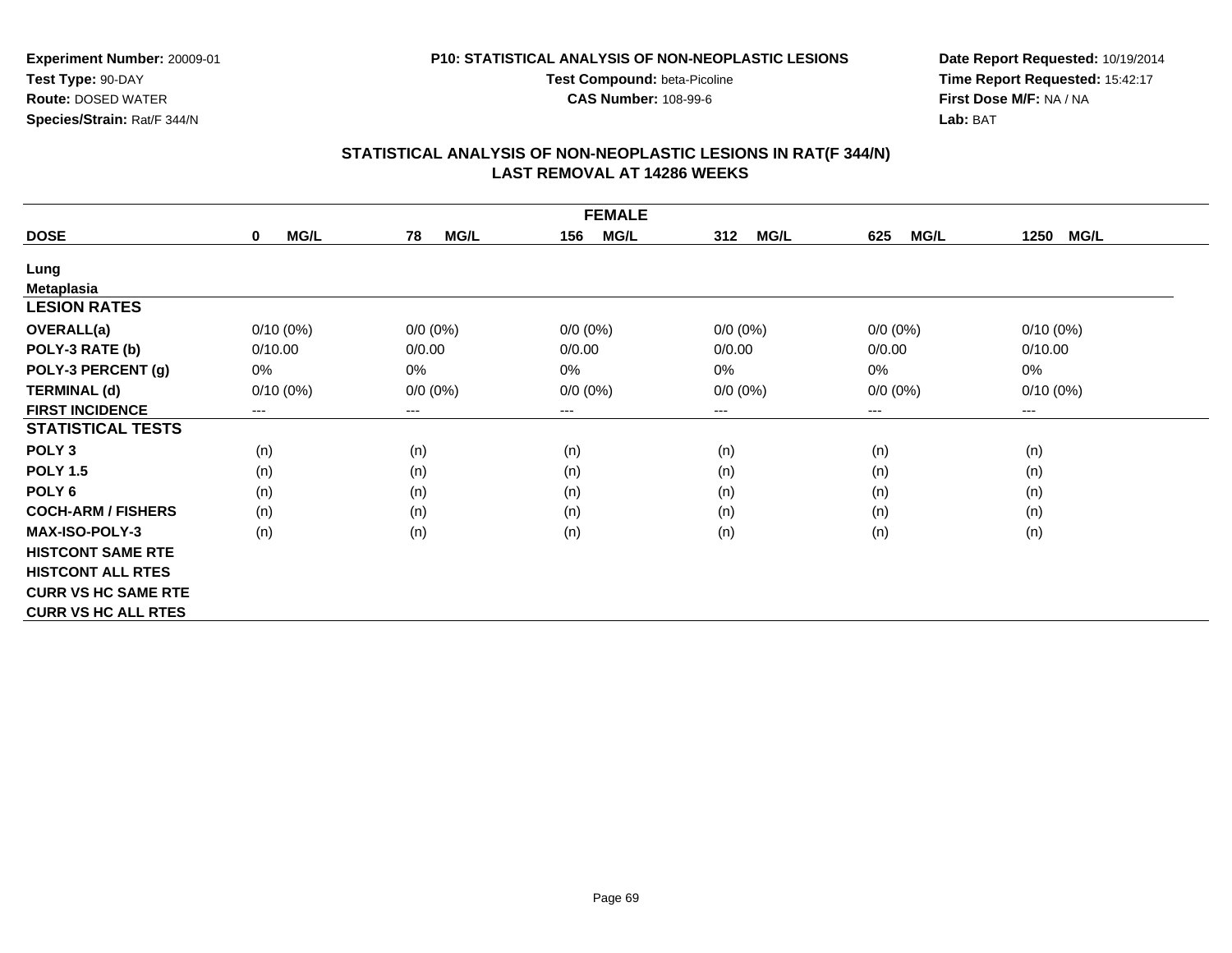**P10: STATISTICAL ANALYSIS OF NON-NEOPLASTIC LESIONS**

**Test Compound:** beta-Picoline**CAS Number:** 108-99-6

**Experiment Number:** 20009-01**Test Type:** 90-DAY **Route:** DOSED WATER**Species/Strain:** Rat/F 344/N

**Date Report Requested:** 10/19/2014 **Time Report Requested:** 15:42:18**First Dose M/F:** NA / NA**Lab:** BAT

| <b>FEMALE</b>              |                            |                        |                    |                    |                            |                        |  |
|----------------------------|----------------------------|------------------------|--------------------|--------------------|----------------------------|------------------------|--|
| <b>DOSE</b>                | <b>MG/L</b><br>$\mathbf 0$ | 78<br><b>MG/L</b>      | <b>MG/L</b><br>156 | 312<br><b>MG/L</b> | <b>MG/L</b><br>625         | 1250<br><b>MG/L</b>    |  |
| Lung                       |                            |                        |                    |                    |                            |                        |  |
| <b>Metaplasia Osseous</b>  |                            |                        |                    |                    |                            |                        |  |
| <b>LESION RATES</b>        |                            |                        |                    |                    |                            |                        |  |
| <b>OVERALL(a)</b>          | 2/10(20%)                  | $0/0 (0\%)$            | $0/0 (0\%)$        | $0/0 (0\%)$        | $0/0(0\%)$                 | $0/10(0\%)$            |  |
| POLY-3 RATE (b)            | 2/10.00                    | 0/0.00                 | 0/0.00             | 0/0.00             | 0/0.00                     | 0/10.00                |  |
| POLY-3 PERCENT (g)         | 20%                        | 0%                     | 0%                 | 0%                 | 0%                         | 0%                     |  |
| <b>TERMINAL (d)</b>        | 2/10(20%)                  | $0/0 (0\%)$            | $0/0 (0\%)$        | $0/0 (0\%)$        | $0/0 (0\%)$                | $0/10(0\%)$            |  |
| <b>FIRST INCIDENCE</b>     | 93(T)                      | $\qquad \qquad \cdots$ | $---$              | ---                | $\qquad \qquad - \qquad -$ | $\qquad \qquad \cdots$ |  |
| <b>STATISTICAL TESTS</b>   |                            |                        |                    |                    |                            |                        |  |
| POLY <sub>3</sub>          | (e)                        | (e)                    | (e)                | (e)                | (e)                        | P=0.227N               |  |
| <b>POLY 1.5</b>            | (e)                        | (e)                    | (e)                | (e)                | (e)                        | $P=0.227N$             |  |
| POLY <sub>6</sub>          | (e)                        | (e)                    | (e)                | (e)                | (e)                        | $P=0.227N$             |  |
| <b>COCH-ARM / FISHERS</b>  | $P = 0.132N$               | (e)                    | (e)                | (e)                | (e)                        | $P = 0.237N$           |  |
| <b>MAX-ISO-POLY-3</b>      | (e)                        | (e)                    | (e)                | (e)                | (e)                        | P=0.067N               |  |
| <b>HISTCONT SAME RTE</b>   |                            |                        |                    |                    |                            |                        |  |
| <b>HISTCONT ALL RTES</b>   |                            |                        |                    |                    |                            |                        |  |
| <b>CURR VS HC SAME RTE</b> |                            |                        |                    |                    |                            |                        |  |
| <b>CURR VS HC ALL RTES</b> |                            |                        |                    |                    |                            |                        |  |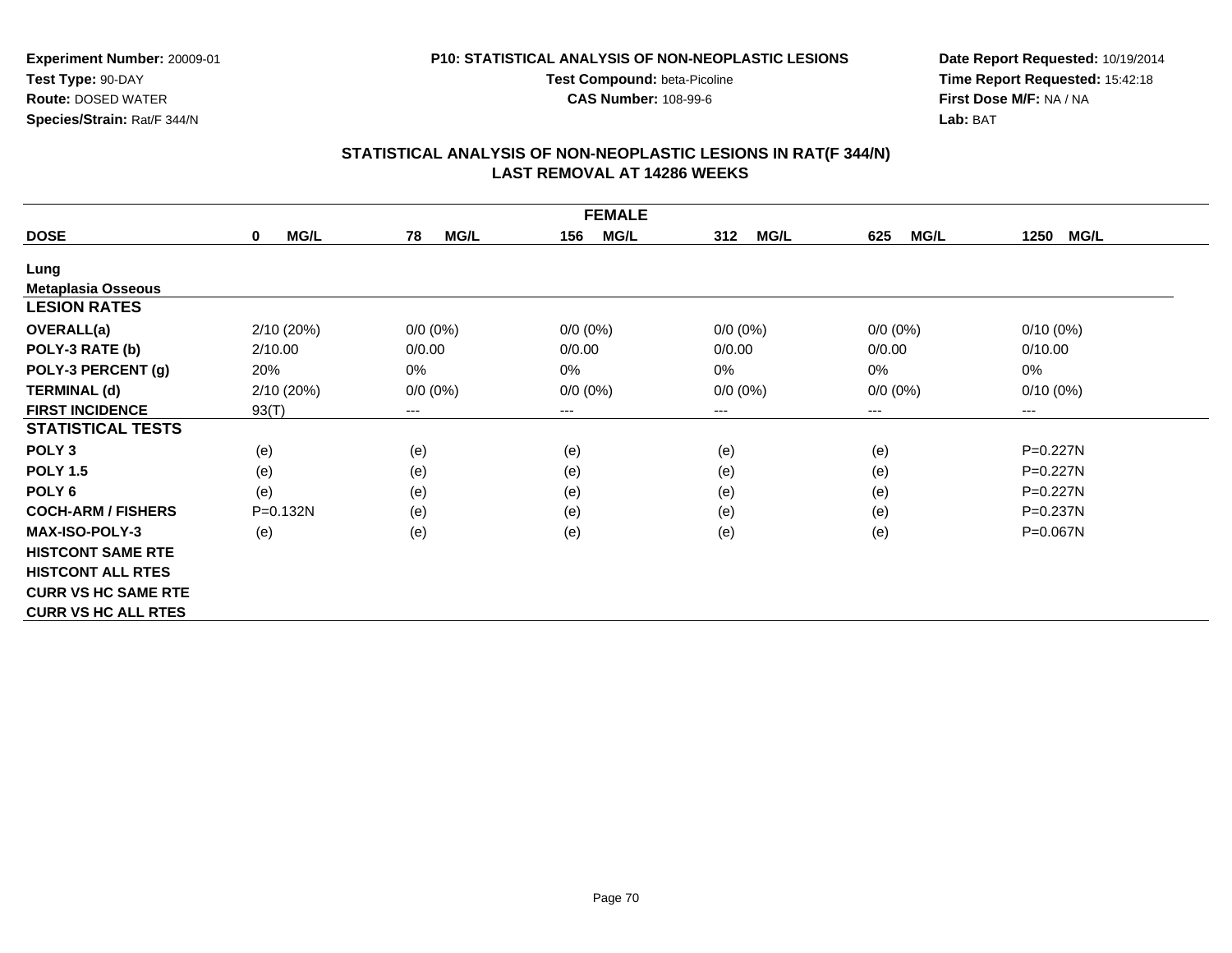#### **P10: STATISTICAL ANALYSIS OF NON-NEOPLASTIC LESIONS**

**Test Compound:** beta-Picoline**CAS Number:** 108-99-6

**Date Report Requested:** 10/19/2014 **Time Report Requested:** 15:42:18**First Dose M/F:** NA / NA**Lab:** BAT

|                                             |                            |                        | <b>FEMALE</b>      |                    |                    |                     |
|---------------------------------------------|----------------------------|------------------------|--------------------|--------------------|--------------------|---------------------|
| <b>DOSE</b>                                 | <b>MG/L</b><br>$\mathbf 0$ | 78<br><b>MG/L</b>      | <b>MG/L</b><br>156 | <b>MG/L</b><br>312 | <b>MG/L</b><br>625 | <b>MG/L</b><br>1250 |
| Lung: Interstitium                          |                            |                        |                    |                    |                    |                     |
| <b>Infiltration Cellular Mononuclear CI</b> |                            |                        |                    |                    |                    |                     |
| <b>LESION RATES</b>                         |                            |                        |                    |                    |                    |                     |
| OVERALL(a)                                  | 1/10 (10%)                 | $0/0 (0\%)$            | $0/0 (0\%)$        | $0/0 (0\%)$        | $0/0(0\%)$         | $0/10(0\%)$         |
| POLY-3 RATE (b)                             | 1/10.00                    | 0/0.00                 | 0/0.00             | 0/0.00             | 0/0.00             | 0/10.00             |
| POLY-3 PERCENT (g)                          | 10%                        | 0%                     | 0%                 | 0%                 | 0%                 | 0%                  |
| <b>TERMINAL (d)</b>                         | 1/10 (10%)                 | $0/0 (0\%)$            | $0/0 (0\%)$        | $0/0 (0\%)$        | $0/0 (0\%)$        | $0/10(0\%)$         |
| <b>FIRST INCIDENCE</b>                      | 93(T)                      | $\qquad \qquad \cdots$ | $---$              | ---                | ---                | ---                 |
| <b>STATISTICAL TESTS</b>                    |                            |                        |                    |                    |                    |                     |
| POLY <sub>3</sub>                           | (e)                        | (e)                    | (e)                | (e)                | (e)                | P=0.500N            |
| <b>POLY 1.5</b>                             | (e)                        | (e)                    | (e)                | (e)                | (e)                | $P = 0.500N$        |
| POLY <sub>6</sub>                           | (e)                        | (e)                    | (e)                | (e)                | (e)                | P=0.500N            |
| <b>COCH-ARM / FISHERS</b>                   | $P = 0.304N$               | (e)                    | (e)                | (e)                | (e)                | P=0.500N            |
| <b>MAX-ISO-POLY-3</b>                       | (e)                        | (e)                    | (e)                | (e)                | (e)                | P=0.159N            |
| <b>HISTCONT SAME RTE</b>                    |                            |                        |                    |                    |                    |                     |
| <b>HISTCONT ALL RTES</b>                    |                            |                        |                    |                    |                    |                     |
| <b>CURR VS HC SAME RTE</b>                  |                            |                        |                    |                    |                    |                     |
| <b>CURR VS HC ALL RTES</b>                  |                            |                        |                    |                    |                    |                     |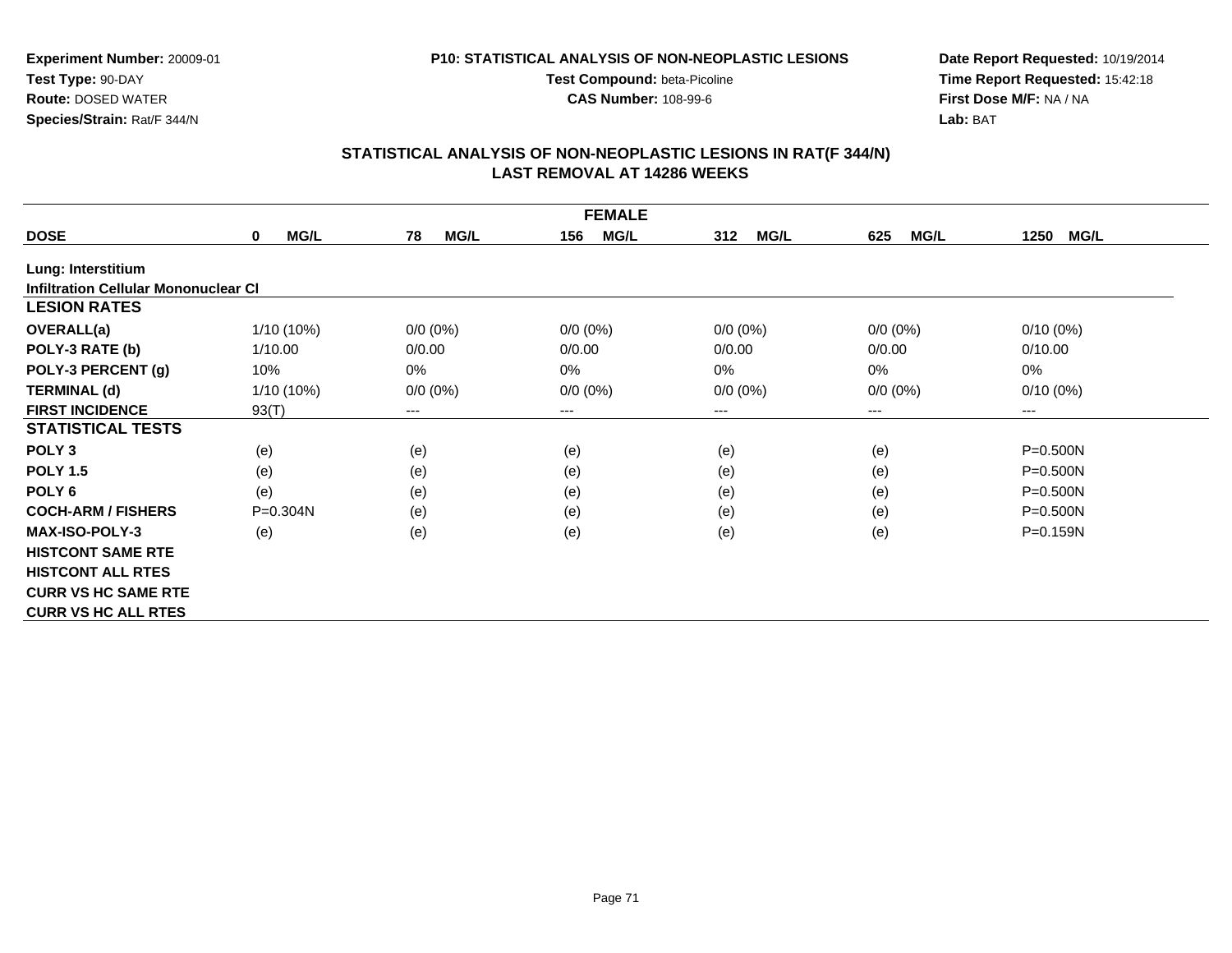#### **P10: STATISTICAL ANALYSIS OF NON-NEOPLASTIC LESIONS**

**Test Compound:** beta-Picoline**CAS Number:** 108-99-6

**Date Report Requested:** 10/19/2014 **Time Report Requested:** 15:42:18**First Dose M/F:** NA / NA**Lab:** BAT

|                                         | <b>FEMALE</b>              |                   |                    |                    |                    |                        |  |  |  |
|-----------------------------------------|----------------------------|-------------------|--------------------|--------------------|--------------------|------------------------|--|--|--|
| <b>DOSE</b>                             | <b>MG/L</b><br>$\mathbf 0$ | 78<br><b>MG/L</b> | <b>MG/L</b><br>156 | 312<br><b>MG/L</b> | 625<br><b>MG/L</b> | <b>MG/L</b><br>1250    |  |  |  |
| <b>Mammary Gland</b>                    |                            |                   |                    |                    |                    |                        |  |  |  |
| <b>Infiltration Cellular Mixed Cell</b> |                            |                   |                    |                    |                    |                        |  |  |  |
| <b>LESION RATES</b>                     |                            |                   |                    |                    |                    |                        |  |  |  |
| <b>OVERALL(a)</b>                       | 1/10 (10%)                 | $0/0 (0\%)$       | $0/0 (0\%)$        | $0/0 (0\%)$        | $0/0 (0\%)$        | $0/10(0\%)$            |  |  |  |
| POLY-3 RATE (b)                         | 1/10.00                    | 0/0.00            | 0/0.00             | 0/0.00             | 0/0.00             | 0/10.00                |  |  |  |
| POLY-3 PERCENT (g)                      | 10%                        | 0%                | 0%                 | 0%                 | 0%                 | $0\%$                  |  |  |  |
| <b>TERMINAL (d)</b>                     | 1/10 (10%)                 | $0/0 (0\%)$       | $0/0 (0\%)$        | $0/0 (0\%)$        | $0/0 (0\%)$        | $0/10(0\%)$            |  |  |  |
| <b>FIRST INCIDENCE</b>                  | 93(T)                      | $---$             | $---$              | ---                | $---$              | $\qquad \qquad \cdots$ |  |  |  |
| <b>STATISTICAL TESTS</b>                |                            |                   |                    |                    |                    |                        |  |  |  |
| POLY <sub>3</sub>                       | (e)                        | (e)               | (e)                | (e)                | (e)                | $P = 0.500N$           |  |  |  |
| <b>POLY 1.5</b>                         | (e)                        | (e)               | (e)                | (e)                | (e)                | $P = 0.500N$           |  |  |  |
| POLY <sub>6</sub>                       | (e)                        | (e)               | (e)                | (e)                | (e)                | $P = 0.500N$           |  |  |  |
| <b>COCH-ARM / FISHERS</b>               | $P = 0.304N$               | (e)               | (e)                | (e)                | (e)                | $P = 0.500N$           |  |  |  |
| <b>MAX-ISO-POLY-3</b>                   | (e)                        | (e)               | (e)                | (e)                | (e)                | P=0.159N               |  |  |  |
| <b>HISTCONT SAME RTE</b>                |                            |                   |                    |                    |                    |                        |  |  |  |
| <b>HISTCONT ALL RTES</b>                |                            |                   |                    |                    |                    |                        |  |  |  |
| <b>CURR VS HC SAME RTE</b>              |                            |                   |                    |                    |                    |                        |  |  |  |
| <b>CURR VS HC ALL RTES</b>              |                            |                   |                    |                    |                    |                        |  |  |  |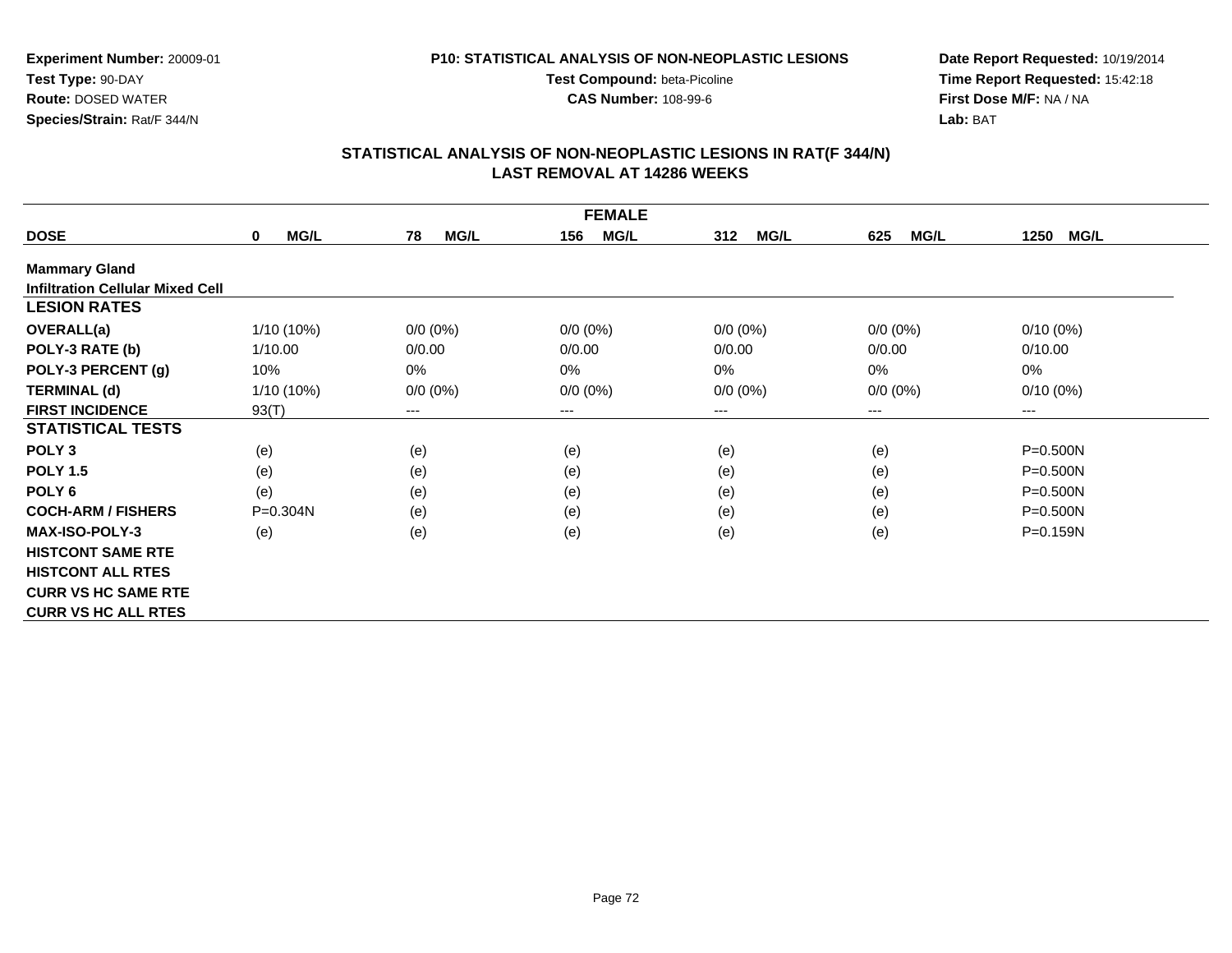**Experiment Number:** 20009-01**Test Type:** 90-DAY**Route:** DOSED WATER

**Species/Strain:** Rat/F 344/N

#### **P10: STATISTICAL ANALYSIS OF NON-NEOPLASTIC LESIONS**

**Test Compound:** beta-Picoline

**CAS Number:** 108-99-6

**Date Report Requested:** 10/19/2014 **Time Report Requested:** 15:42:18**First Dose M/F:** NA / NA**Lab:** BAT

| <b>FEMALE</b>               |                            |                   |                    |                    |                        |                        |  |  |
|-----------------------------|----------------------------|-------------------|--------------------|--------------------|------------------------|------------------------|--|--|
| <b>DOSE</b>                 | <b>MG/L</b><br>$\mathbf 0$ | 78<br><b>MG/L</b> | <b>MG/L</b><br>156 | 312<br><b>MG/L</b> | 625<br><b>MG/L</b>     | <b>MG/L</b><br>1250    |  |  |
| <b>Mesentery</b>            |                            |                   |                    |                    |                        |                        |  |  |
| <b>Inflammation Chronic</b> |                            |                   |                    |                    |                        |                        |  |  |
| <b>LESION RATES</b>         |                            |                   |                    |                    |                        |                        |  |  |
| <b>OVERALL(a)</b>           | $0/0 (0\%)$                | $0/0 (0\%)$       | $0/0 (0\%)$        | $0/0 (0\%)$        | $0/1$ (0%)             | $0/0 (0\%)$            |  |  |
| POLY-3 RATE (b)             | 0/0.00                     | 0/0.00            | 0/0.00             | 0/0.00             | 0/1.00                 | 0/0.00                 |  |  |
| POLY-3 PERCENT (g)          | 0%                         | 0%                | 0%                 | 0%                 | 0%                     | $0\%$                  |  |  |
| <b>TERMINAL (d)</b>         | $0/0 (0\%)$                | $0/0 (0\%)$       | $0/0 (0\%)$        | $0/0 (0\%)$        | $0/1$ $(0%)$           | $0/0 (0\%)$            |  |  |
| <b>FIRST INCIDENCE</b>      | ---                        | ---               | $---$              | ---                | $\qquad \qquad \cdots$ | $\qquad \qquad \cdots$ |  |  |
| <b>STATISTICAL TESTS</b>    |                            |                   |                    |                    |                        |                        |  |  |
| POLY <sub>3</sub>           | (n)                        | (n)               | (n)                | (n)                | (n)                    | (n)                    |  |  |
| <b>POLY 1.5</b>             | (n)                        | (n)               | (n)                | (n)                | (n)                    | (n)                    |  |  |
| POLY <sub>6</sub>           | (n)                        | (n)               | (n)                | (n)                | (n)                    | (n)                    |  |  |
| <b>COCH-ARM / FISHERS</b>   | (n)                        | (n)               | (n)                | (n)                | (n)                    | (n)                    |  |  |
| <b>MAX-ISO-POLY-3</b>       | (n)                        | (n)               | (n)                | (n)                | (n)                    | (n)                    |  |  |
| <b>HISTCONT SAME RTE</b>    |                            |                   |                    |                    |                        |                        |  |  |
| <b>HISTCONT ALL RTES</b>    |                            |                   |                    |                    |                        |                        |  |  |
| <b>CURR VS HC SAME RTE</b>  |                            |                   |                    |                    |                        |                        |  |  |
| <b>CURR VS HC ALL RTES</b>  |                            |                   |                    |                    |                        |                        |  |  |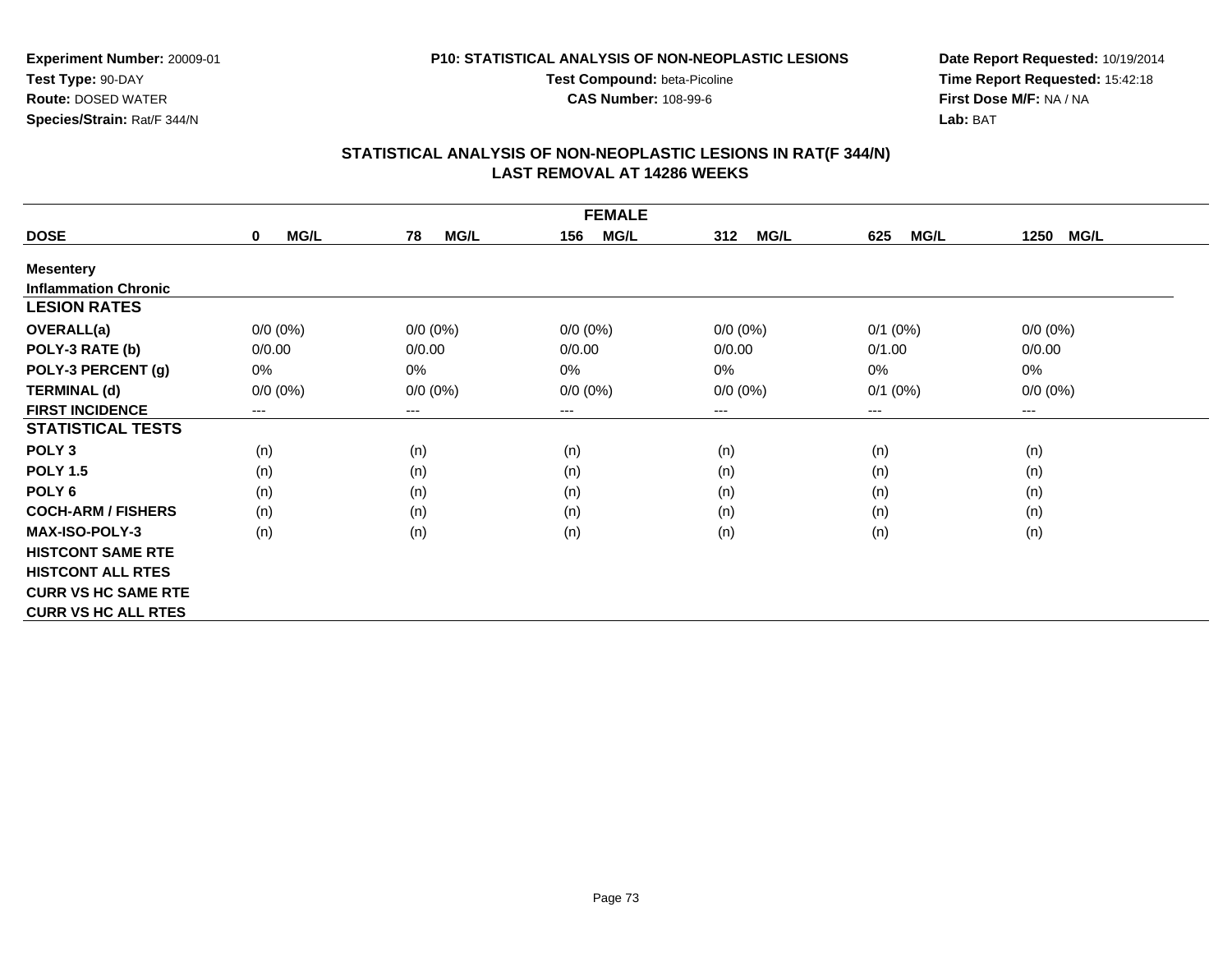**Experiment Number:** 20009-01**Test Type:** 90-DAY**Route:** DOSED WATER

**Species/Strain:** Rat/F 344/N

#### **P10: STATISTICAL ANALYSIS OF NON-NEOPLASTIC LESIONS**

**Test Compound:** beta-Picoline

**CAS Number:** 108-99-6

**Date Report Requested:** 10/19/2014 **Time Report Requested:** 15:42:18**First Dose M/F:** NA / NA**Lab:** BAT

| <b>FEMALE</b>               |                     |                        |                    |                    |                    |                     |  |  |
|-----------------------------|---------------------|------------------------|--------------------|--------------------|--------------------|---------------------|--|--|
| <b>DOSE</b>                 | MG/L<br>$\mathbf 0$ | <b>MG/L</b><br>78      | <b>MG/L</b><br>156 | 312<br><b>MG/L</b> | <b>MG/L</b><br>625 | <b>MG/L</b><br>1250 |  |  |
| <b>Mesentery: Fat</b>       |                     |                        |                    |                    |                    |                     |  |  |
| <b>Inflammation Chronic</b> |                     |                        |                    |                    |                    |                     |  |  |
| <b>LESION RATES</b>         |                     |                        |                    |                    |                    |                     |  |  |
| <b>OVERALL(a)</b>           | $0/0 (0\%)$         | $0/0 (0\%)$            | $0/0 (0\%)$        | $0/0 (0\%)$        | $1/1(100\%)$       | $0/0 (0\%)$         |  |  |
| POLY-3 RATE (b)             | 0/0.00              | 0/0.00                 | 0/0.00             | 0/0.00             | 1/1.00             | 0/0.00              |  |  |
| POLY-3 PERCENT (g)          | 0%                  | 0%                     | 0%                 | 0%                 | 100%               | 0%                  |  |  |
| <b>TERMINAL (d)</b>         | $0/0 (0\%)$         | $0/0 (0\%)$            | $0/0 (0\%)$        | $0/0 (0\%)$        | $1/1$ (100%)       | $0/0 (0\%)$         |  |  |
| <b>FIRST INCIDENCE</b>      | ---                 | $\qquad \qquad \cdots$ | $--$               | ---                | 93(T)              | ---                 |  |  |
| <b>STATISTICAL TESTS</b>    |                     |                        |                    |                    |                    |                     |  |  |
| POLY <sub>3</sub>           | (e)                 | (e)                    | (e)                | (e)                | (e)                | (e)                 |  |  |
| <b>POLY 1.5</b>             | (e)                 | (e)                    | (e)                | (e)                | (e)                | (e)                 |  |  |
| POLY 6                      | (e)                 | (e)                    | (e)                | (e)                | (e)                | (e)                 |  |  |
| <b>COCH-ARM / FISHERS</b>   | (e)                 | (e)                    | (e)                | (e)                | (e)                | (e)                 |  |  |
| <b>MAX-ISO-POLY-3</b>       | (e)                 | (e)                    | (e)                | (e)                | (e)                | (e)                 |  |  |
| <b>HISTCONT SAME RTE</b>    |                     |                        |                    |                    |                    |                     |  |  |
| <b>HISTCONT ALL RTES</b>    |                     |                        |                    |                    |                    |                     |  |  |
| <b>CURR VS HC SAME RTE</b>  |                     |                        |                    |                    |                    |                     |  |  |
| <b>CURR VS HC ALL RTES</b>  |                     |                        |                    |                    |                    |                     |  |  |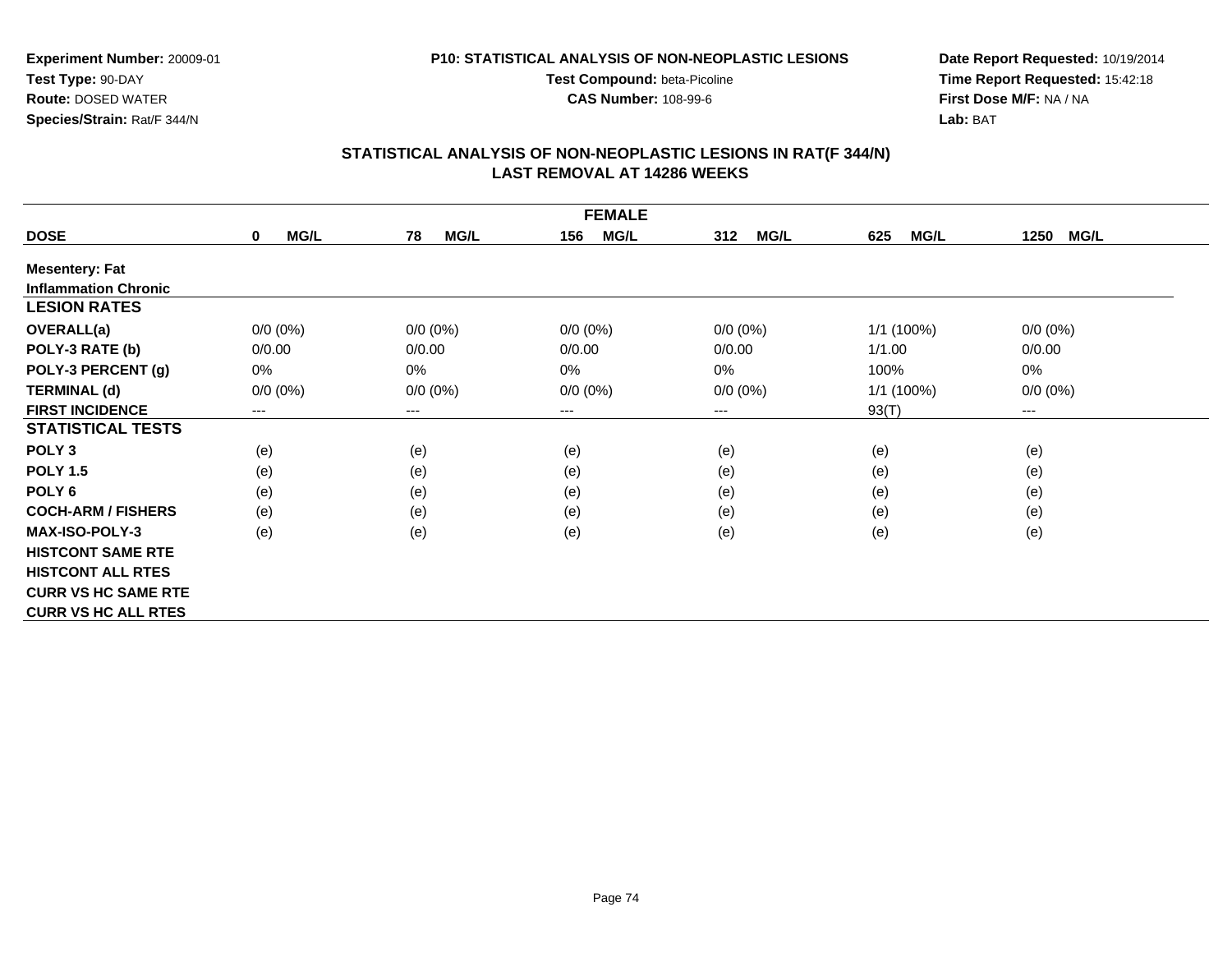**P10: STATISTICAL ANALYSIS OF NON-NEOPLASTIC LESIONSTest Compound:** beta-Picoline

**CAS Number:** 108-99-6

**Experiment Number:** 20009-01**Test Type:** 90-DAY **Route:** DOSED WATER**Species/Strain:** Rat/F 344/N

**Date Report Requested:** 10/19/2014 **Time Report Requested:** 15:42:18**First Dose M/F:** NA / NA**Lab:** BAT

| <b>FEMALE</b>              |                            |                   |                    |                    |                    |                      |  |  |
|----------------------------|----------------------------|-------------------|--------------------|--------------------|--------------------|----------------------|--|--|
| <b>DOSE</b>                | <b>MG/L</b><br>$\mathbf 0$ | <b>MG/L</b><br>78 | <b>MG/L</b><br>156 | <b>MG/L</b><br>312 | <b>MG/L</b><br>625 | <b>MG/L</b><br>1250  |  |  |
| <b>Nose</b>                |                            |                   |                    |                    |                    |                      |  |  |
| <b>Inflammation</b>        |                            |                   |                    |                    |                    |                      |  |  |
| <b>LESION RATES</b>        |                            |                   |                    |                    |                    |                      |  |  |
| <b>OVERALL(a)</b>          | $0/10(0\%)$                | $0/0 (0\%)$       | $0/0 (0\%)$        | $0/0 (0\%)$        | $0/0 (0\%)$        | $0/10(0\%)$          |  |  |
| POLY-3 RATE (b)            | 0/10.00                    | 0/0.00            | 0/0.00             | 0/0.00             | 0/0.00             | 0/10.00              |  |  |
| POLY-3 PERCENT (g)         | 0%                         | 0%                | 0%                 | 0%                 | 0%                 | 0%                   |  |  |
| <b>TERMINAL (d)</b>        | $0/10(0\%)$                | $0/0 (0\%)$       | $0/0 (0\%)$        | $0/0 (0\%)$        | $0/0 (0\%)$        | $0/10(0\%)$          |  |  |
| <b>FIRST INCIDENCE</b>     | $---$                      | ---               | $--$               | ---                | ---                | $\scriptstyle\cdots$ |  |  |
| <b>STATISTICAL TESTS</b>   |                            |                   |                    |                    |                    |                      |  |  |
| POLY <sub>3</sub>          | (n)                        | (n)               | (n)                | (n)                | (n)                | (n)                  |  |  |
| <b>POLY 1.5</b>            | (n)                        | (n)               | (n)                | (n)                | (n)                | (n)                  |  |  |
| POLY <sub>6</sub>          | (n)                        | (n)               | (n)                | (n)                | (n)                | (n)                  |  |  |
| <b>COCH-ARM / FISHERS</b>  | (n)                        | (n)               | (n)                | (n)                | (n)                | (n)                  |  |  |
| <b>MAX-ISO-POLY-3</b>      | (n)                        | (n)               | (n)                | (n)                | (n)                | (n)                  |  |  |
| <b>HISTCONT SAME RTE</b>   |                            |                   |                    |                    |                    |                      |  |  |
| <b>HISTCONT ALL RTES</b>   |                            |                   |                    |                    |                    |                      |  |  |
| <b>CURR VS HC SAME RTE</b> |                            |                   |                    |                    |                    |                      |  |  |
| <b>CURR VS HC ALL RTES</b> |                            |                   |                    |                    |                    |                      |  |  |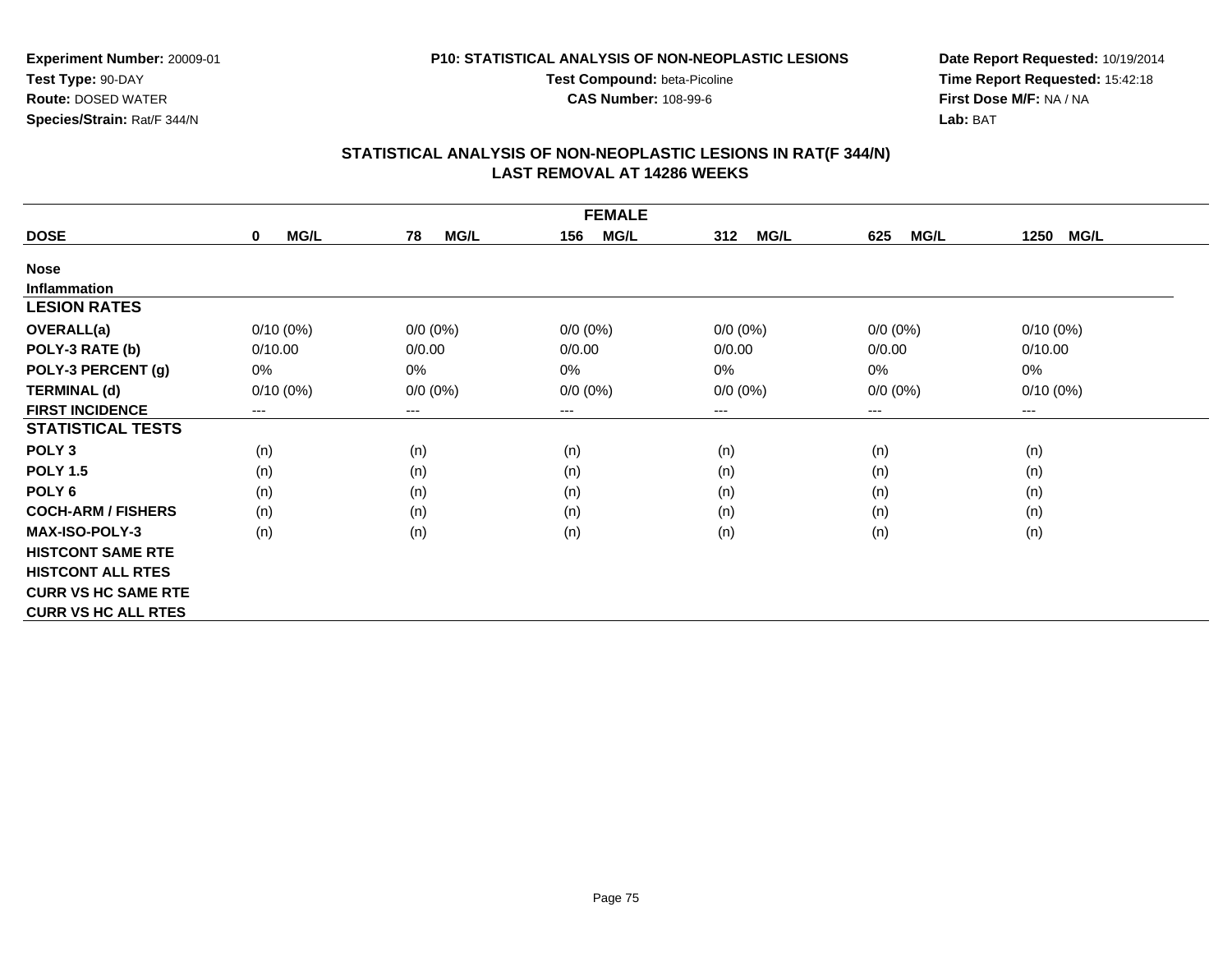**Test Compound:** beta-Picoline**CAS Number:** 108-99-6

**Experiment Number:** 20009-01**Test Type:** 90-DAY **Route:** DOSED WATER**Species/Strain:** Rat/F 344/N

**Date Report Requested:** 10/19/2014 **Time Report Requested:** 15:42:18**First Dose M/F:** NA / NA**Lab:** BAT

|                            | <b>FEMALE</b>       |                   |                    |                    |                    |                        |  |  |
|----------------------------|---------------------|-------------------|--------------------|--------------------|--------------------|------------------------|--|--|
| <b>DOSE</b>                | MG/L<br>$\mathbf 0$ | 78<br><b>MG/L</b> | 156<br><b>MG/L</b> | <b>MG/L</b><br>312 | <b>MG/L</b><br>625 | MG/L<br>1250           |  |  |
| <b>Nose: Olfactory Epi</b> |                     |                   |                    |                    |                    |                        |  |  |
| <b>Foreign Body</b>        |                     |                   |                    |                    |                    |                        |  |  |
| <b>LESION RATES</b>        |                     |                   |                    |                    |                    |                        |  |  |
| <b>OVERALL(a)</b>          | 1/10 (10%)          | $0/0 (0\%)$       | $0/0 (0\%)$        | $0/0 (0\%)$        | $0/0 (0\%)$        | $0/10(0\%)$            |  |  |
| POLY-3 RATE (b)            | 1/10.00             | 0/0.00            | 0/0.00             | 0/0.00             | 0/0.00             | 0/10.00                |  |  |
| POLY-3 PERCENT (g)         | 10%                 | 0%                | 0%                 | 0%                 | 0%                 | 0%                     |  |  |
| <b>TERMINAL (d)</b>        | 1/10 (10%)          | $0/0 (0\%)$       | $0/0 (0\%)$        | $0/0 (0\%)$        | $0/0 (0\%)$        | $0/10(0\%)$            |  |  |
| <b>FIRST INCIDENCE</b>     | 93(T)               | ---               | $--$               | ---                | ---                | $\qquad \qquad \cdots$ |  |  |
| <b>STATISTICAL TESTS</b>   |                     |                   |                    |                    |                    |                        |  |  |
| POLY <sub>3</sub>          | (e)                 | (e)               | (e)                | (e)                | (e)                | $P = 0.500N$           |  |  |
| <b>POLY 1.5</b>            | (e)                 | (e)               | (e)                | (e)                | (e)                | $P = 0.500N$           |  |  |
| POLY <sub>6</sub>          | (e)                 | (e)               | (e)                | (e)                | (e)                | $P = 0.500N$           |  |  |
| <b>COCH-ARM / FISHERS</b>  | $P = 0.304N$        | (e)               | (e)                | (e)                | (e)                | $P = 0.500N$           |  |  |
| <b>MAX-ISO-POLY-3</b>      | (e)                 | (e)               | (e)                | (e)                | (e)                | P=0.159N               |  |  |
| <b>HISTCONT SAME RTE</b>   |                     |                   |                    |                    |                    |                        |  |  |
| <b>HISTCONT ALL RTES</b>   |                     |                   |                    |                    |                    |                        |  |  |
| <b>CURR VS HC SAME RTE</b> |                     |                   |                    |                    |                    |                        |  |  |
| <b>CURR VS HC ALL RTES</b> |                     |                   |                    |                    |                    |                        |  |  |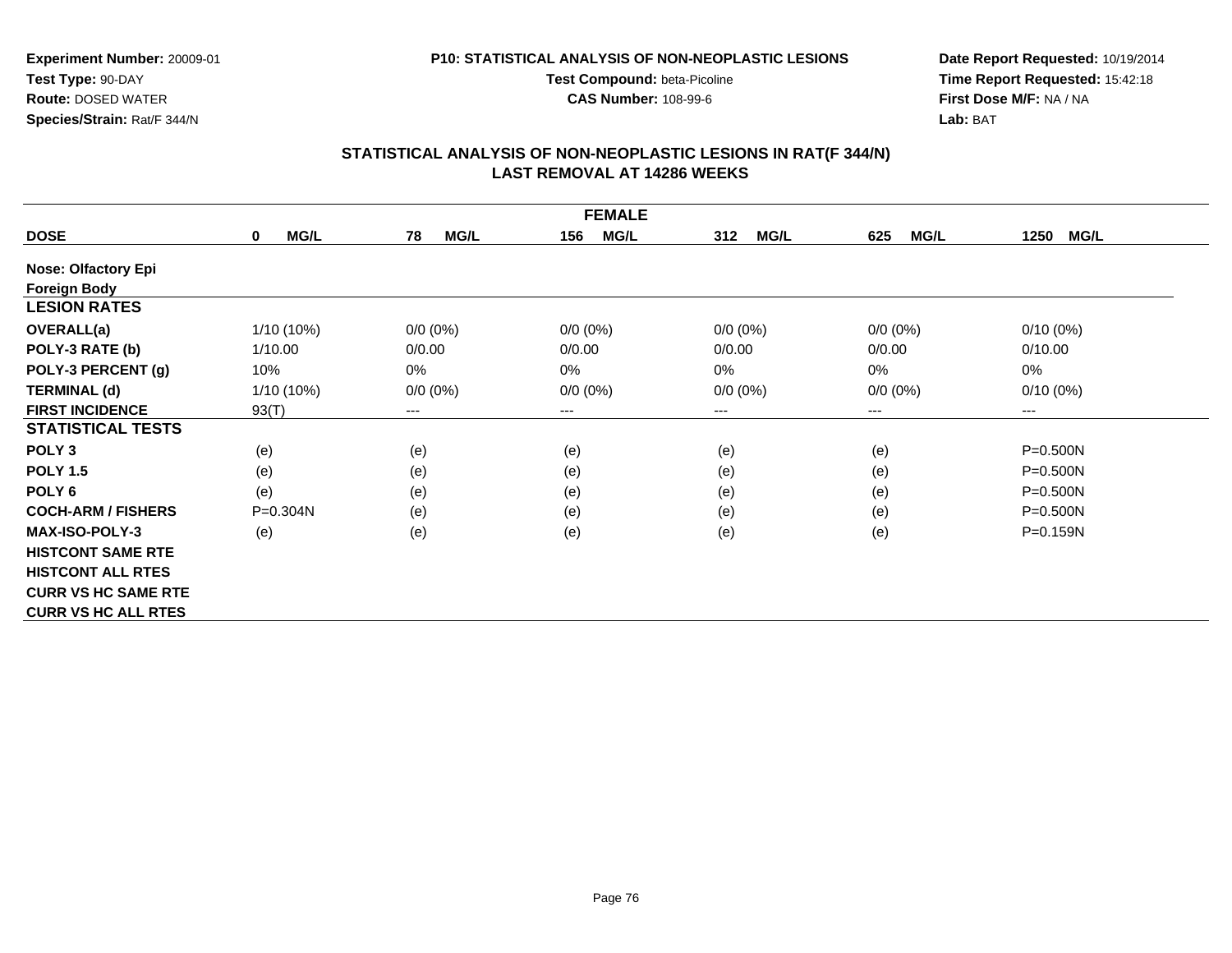**Experiment Number:** 20009-01

**Test Type:** 90-DAY**Route:** DOSED WATER

**Species/Strain:** Rat/F 344/N

#### **P10: STATISTICAL ANALYSIS OF NON-NEOPLASTIC LESIONS**

**Test Compound:** beta-Picoline

**CAS Number:** 108-99-6

**Date Report Requested:** 10/19/2014 **Time Report Requested:** 15:42:18**First Dose M/F:** NA / NA**Lab:** BAT

| <b>FEMALE</b>                           |                            |                   |                    |                    |                    |                     |  |
|-----------------------------------------|----------------------------|-------------------|--------------------|--------------------|--------------------|---------------------|--|
| <b>DOSE</b>                             | <b>MG/L</b><br>$\mathbf 0$ | 78<br><b>MG/L</b> | <b>MG/L</b><br>156 | <b>MG/L</b><br>312 | <b>MG/L</b><br>625 | <b>MG/L</b><br>1250 |  |
| Oviduct                                 |                            |                   |                    |                    |                    |                     |  |
| <b>Infiltration Cellular Mixed Cell</b> |                            |                   |                    |                    |                    |                     |  |
| <b>LESION RATES</b>                     |                            |                   |                    |                    |                    |                     |  |
| <b>OVERALL(a)</b>                       | 1/1 (100%)                 | $0/0 (0\%)$       | $0/0 (0\%)$        | $0/0 (0\%)$        | $0/0 (0\%)$        | $0/0(0\%)$          |  |
| POLY-3 RATE (b)                         | 1/1.00                     | 0/0.00            | 0/0.00             | 0/0.00             | 0/0.00             | 0/0.00              |  |
| POLY-3 PERCENT (g)                      | 100%                       | $0\%$             | 0%                 | 0%                 | 0%                 | 0%                  |  |
| <b>TERMINAL (d)</b>                     | 1/1(100%)                  | $0/0 (0\%)$       | $0/0 (0\%)$        | $0/0 (0\%)$        | $0/0 (0\%)$        | $0/0 (0\%)$         |  |
| <b>FIRST INCIDENCE</b>                  | 93(T)                      | $--$              | ---                | ---                | ---                | ---                 |  |
| <b>STATISTICAL TESTS</b>                |                            |                   |                    |                    |                    |                     |  |
| POLY <sub>3</sub>                       | (e)                        | (e)               | (e)                | (e)                | (e)                | (e)                 |  |
| <b>POLY 1.5</b>                         | (e)                        | (e)               | (e)                | (e)                | (e)                | (e)                 |  |
| POLY <sub>6</sub>                       | (e)                        | (e)               | (e)                | (e)                | (e)                | (e)                 |  |
| <b>COCH-ARM / FISHERS</b>               | (e)                        | (e)               | (e)                | (e)                | (e)                | (e)                 |  |
| <b>MAX-ISO-POLY-3</b>                   | (e)                        | (e)               | (e)                | (e)                | (e)                | (e)                 |  |
| <b>HISTCONT SAME RTE</b>                |                            |                   |                    |                    |                    |                     |  |
| <b>HISTCONT ALL RTES</b>                |                            |                   |                    |                    |                    |                     |  |
| <b>CURR VS HC SAME RTE</b>              |                            |                   |                    |                    |                    |                     |  |
| <b>CURR VS HC ALL RTES</b>              |                            |                   |                    |                    |                    |                     |  |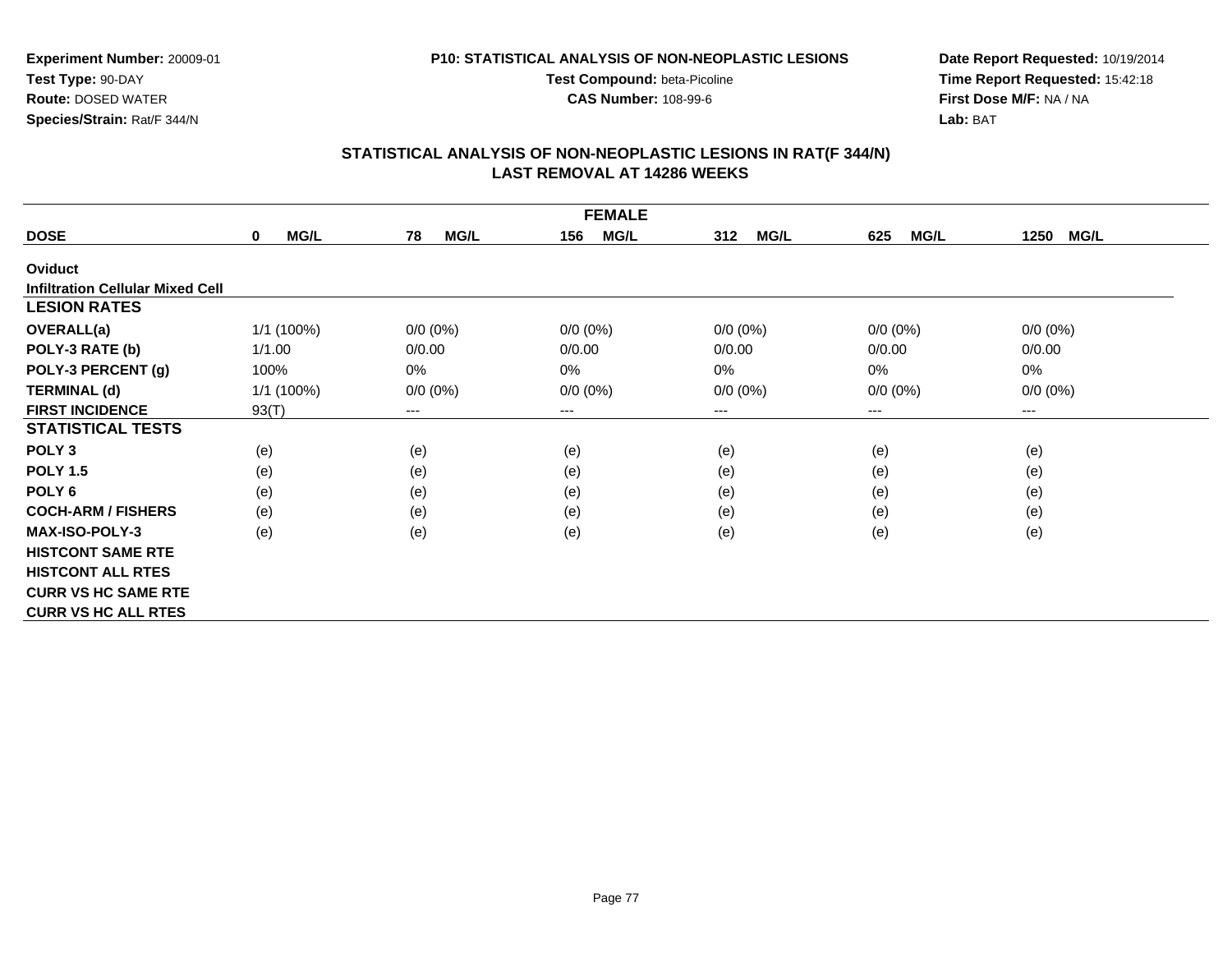**Test Compound:** beta-Picoline**CAS Number:** 108-99-6

**Experiment Number:** 20009-01**Test Type:** 90-DAY **Route:** DOSED WATER**Species/Strain:** Rat/F 344/N

**Date Report Requested:** 10/19/2014 **Time Report Requested:** 15:42:18**First Dose M/F:** NA / NA**Lab:** BAT

| <b>FEMALE</b>                           |                            |                   |                    |                    |                    |                     |  |  |
|-----------------------------------------|----------------------------|-------------------|--------------------|--------------------|--------------------|---------------------|--|--|
| <b>DOSE</b>                             | <b>MG/L</b><br>$\mathbf 0$ | 78<br><b>MG/L</b> | <b>MG/L</b><br>156 | <b>MG/L</b><br>312 | <b>MG/L</b><br>625 | 1250<br><b>MG/L</b> |  |  |
| <b>Pancreas</b>                         |                            |                   |                    |                    |                    |                     |  |  |
| <b>Infiltration Cellular Lymphocyte</b> |                            |                   |                    |                    |                    |                     |  |  |
| <b>LESION RATES</b>                     |                            |                   |                    |                    |                    |                     |  |  |
| OVERALL(a)                              | 6/10(60%)                  | $0/0 (0\%)$       | $0/0 (0\%)$        | $0/0 (0\%)$        | $0/0(0\%)$         | 6/10(60%)           |  |  |
| POLY-3 RATE (b)                         | 6/10.00                    | 0/0.00            | 0/0.00             | 0/0.00             | 0/0.00             | 6/10.00             |  |  |
| POLY-3 PERCENT (g)                      | 60%                        | 0%                | 0%                 | 0%                 | 0%                 | 60%                 |  |  |
| <b>TERMINAL (d)</b>                     | 6/10(60%)                  | $0/0 (0\%)$       | $0/0 (0\%)$        | $0/0 (0\%)$        | $0/0 (0\%)$        | 6/10(60%)           |  |  |
| <b>FIRST INCIDENCE</b>                  | 93(T)                      | $---$             | ---                | ---                | ---                | 93(T)               |  |  |
| <b>STATISTICAL TESTS</b>                |                            |                   |                    |                    |                    |                     |  |  |
| POLY <sub>3</sub>                       | (e)                        | (e)               | (e)                | (e)                | (e)                | $P = 0.667$         |  |  |
| <b>POLY 1.5</b>                         | (e)                        | (e)               | (e)                | (e)                | (e)                | $P = 0.667$         |  |  |
| POLY <sub>6</sub>                       | (e)                        | (e)               | (e)                | (e)                | (e)                | $P = 0.667$         |  |  |
| <b>COCH-ARM / FISHERS</b>               | $P = 0.590$                | (e)               | (e)                | (e)                | (e)                | $P = 0.675N$        |  |  |
| <b>MAX-ISO-POLY-3</b>                   | (e)                        | (e)               | (e)                | (e)                | (e)                | $P = 1.000$         |  |  |
| <b>HISTCONT SAME RTE</b>                |                            |                   |                    |                    |                    |                     |  |  |
| <b>HISTCONT ALL RTES</b>                |                            |                   |                    |                    |                    |                     |  |  |
| <b>CURR VS HC SAME RTE</b>              |                            |                   |                    |                    |                    |                     |  |  |
| <b>CURR VS HC ALL RTES</b>              |                            |                   |                    |                    |                    |                     |  |  |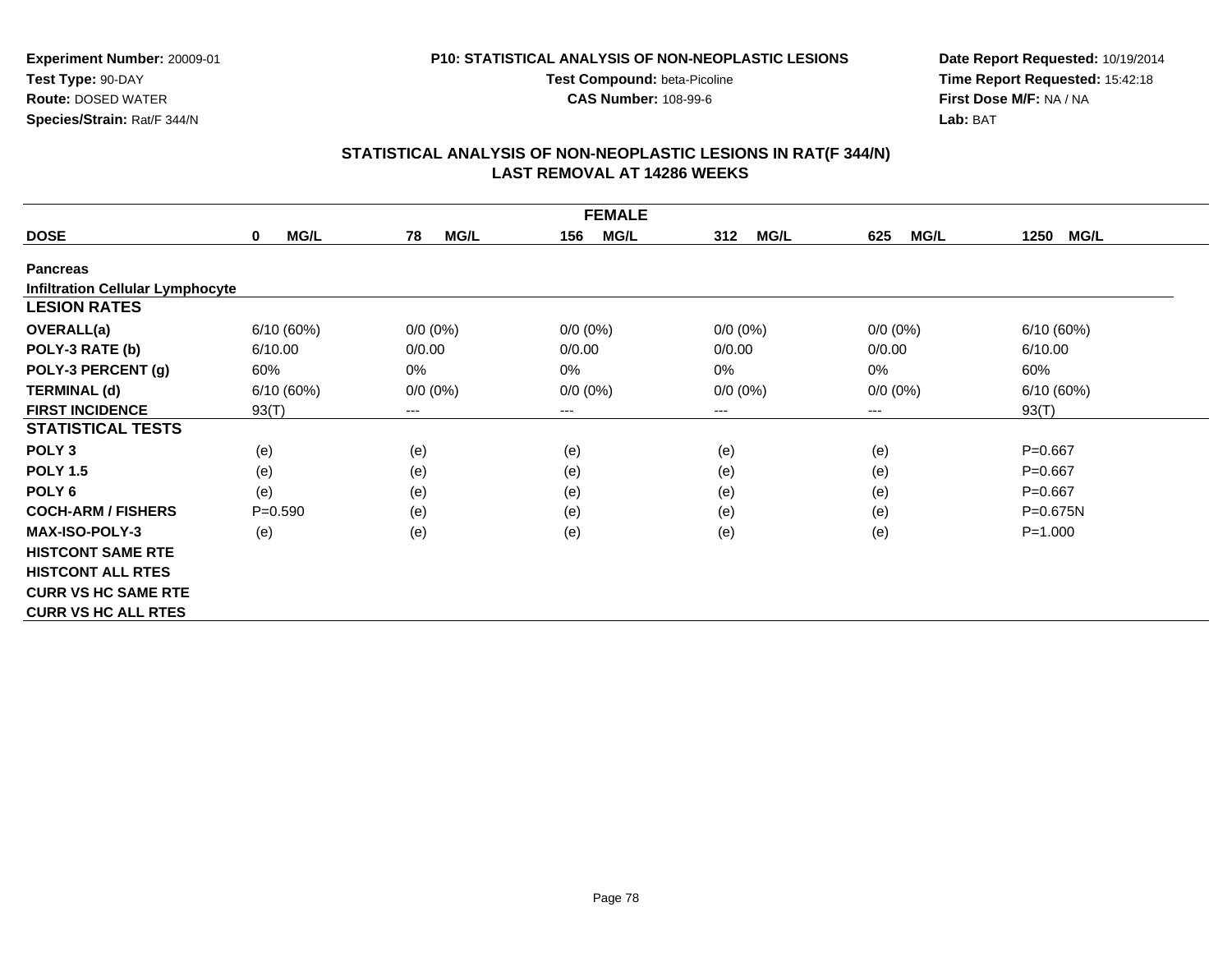**P10: STATISTICAL ANALYSIS OF NON-NEOPLASTIC LESIONSTest Compound:** beta-Picoline

**Experiment Number:** 20009-01**Test Type:** 90-DAY **Route:** DOSED WATER**Species/Strain:** Rat/F 344/N

**Date Report Requested:** 10/19/2014 **Time Report Requested:** 15:42:18**First Dose M/F:** NA / NA**Lab:** BAT

# **STATISTICAL ANALYSIS OF NON-NEOPLASTIC LESIONS IN RAT(F 344/N) LAST REMOVAL AT 14286 WEEKS**

**CAS Number:** 108-99-6

|                             | <b>FEMALE</b>              |                        |                    |                    |                    |                     |  |  |  |
|-----------------------------|----------------------------|------------------------|--------------------|--------------------|--------------------|---------------------|--|--|--|
| <b>DOSE</b>                 | <b>MG/L</b><br>$\mathbf 0$ | <b>MG/L</b><br>78      | 156<br><b>MG/L</b> | <b>MG/L</b><br>312 | <b>MG/L</b><br>625 | <b>MG/L</b><br>1250 |  |  |  |
| <b>Pancreas</b>             |                            |                        |                    |                    |                    |                     |  |  |  |
| <b>Inflammation Chronic</b> |                            |                        |                    |                    |                    |                     |  |  |  |
| <b>LESION RATES</b>         |                            |                        |                    |                    |                    |                     |  |  |  |
| <b>OVERALL(a)</b>           | $0/10(0\%)$                | $0/0 (0\%)$            | $0/0 (0\%)$        | $0/0 (0\%)$        | $0/0 (0\%)$        | 1/10 (10%)          |  |  |  |
| POLY-3 RATE (b)             | 0/10.00                    | 0/0.00                 | 0/0.00             | 0/0.00             | 0/0.00             | 1/10.00             |  |  |  |
| POLY-3 PERCENT (g)          | 0%                         | 0%                     | 0%                 | 0%                 | 0%                 | 10%                 |  |  |  |
| <b>TERMINAL (d)</b>         | $0/10(0\%)$                | $0/0 (0\%)$            | $0/0 (0\%)$        | $0/0 (0\%)$        | $0/0 (0\%)$        | 1/10 (10%)          |  |  |  |
| <b>FIRST INCIDENCE</b>      | ---                        | $\qquad \qquad \cdots$ | ---                | ---                | ---                | 93(T)               |  |  |  |
| <b>STATISTICAL TESTS</b>    |                            |                        |                    |                    |                    |                     |  |  |  |
| POLY <sub>3</sub>           | (e)                        | (e)                    | (e)                | (e)                | (e)                | $P = 0.500$         |  |  |  |
| <b>POLY 1.5</b>             | (e)                        | (e)                    | (e)                | (e)                | (e)                | $P = 0.500$         |  |  |  |
| POLY 6                      | (e)                        | (e)                    | (e)                | (e)                | (e)                | $P = 0.500$         |  |  |  |
| <b>COCH-ARM / FISHERS</b>   | $P = 0.304$                | (e)                    | (e)                | (e)                | (e)                | $P = 0.500$         |  |  |  |
| <b>MAX-ISO-POLY-3</b>       | (e)                        | (e)                    | (e)                | (e)                | (e)                | $P = 0.159$         |  |  |  |
| <b>HISTCONT SAME RTE</b>    |                            |                        |                    |                    |                    |                     |  |  |  |
| <b>HISTCONT ALL RTES</b>    |                            |                        |                    |                    |                    |                     |  |  |  |
| <b>CURR VS HC SAME RTE</b>  |                            |                        |                    |                    |                    |                     |  |  |  |
| <b>CURR VS HC ALL RTES</b>  |                            |                        |                    |                    |                    |                     |  |  |  |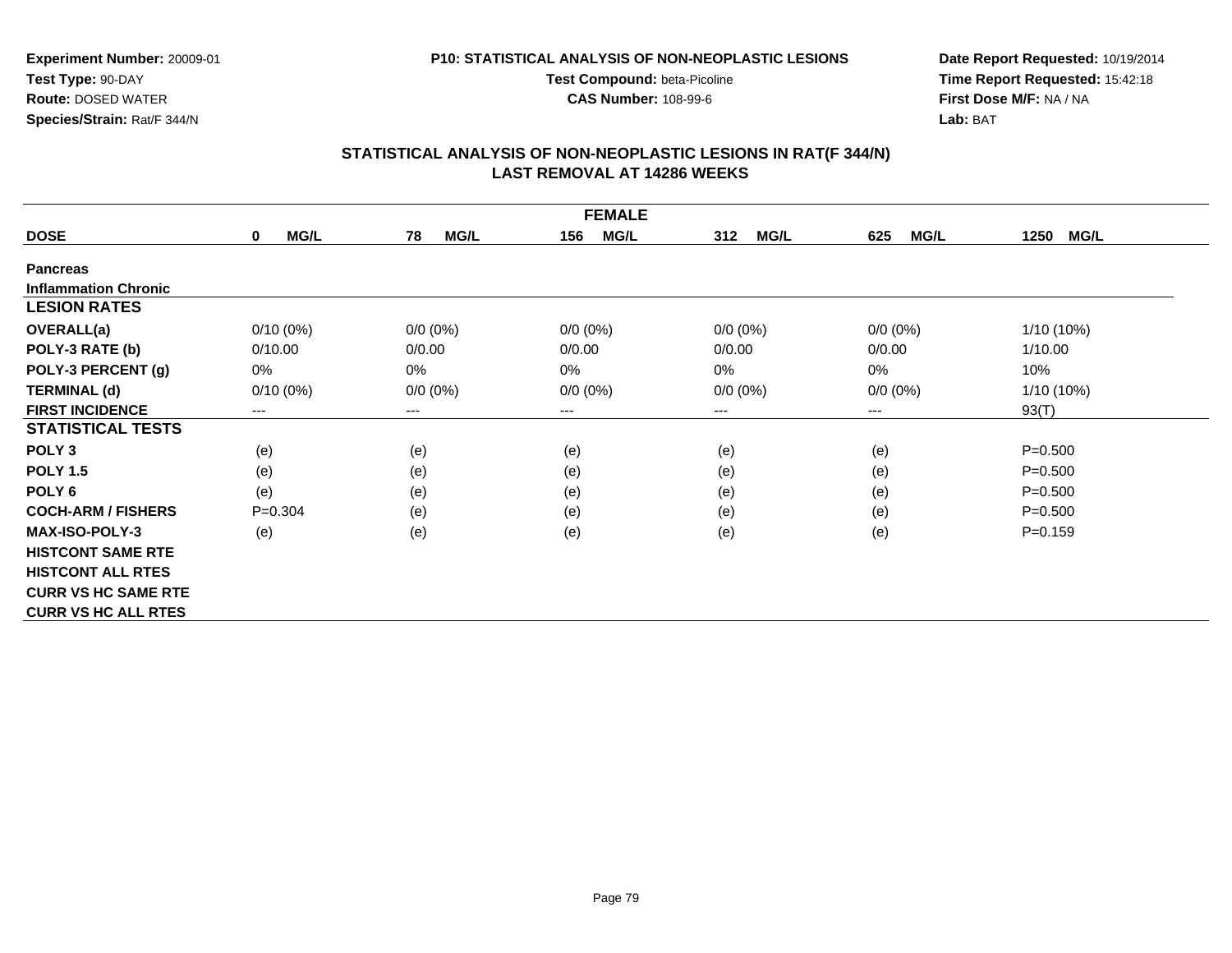**Test Compound:** beta-Picoline**CAS Number:** 108-99-6

**Experiment Number:** 20009-01**Test Type:** 90-DAY **Route:** DOSED WATER**Species/Strain:** Rat/F 344/N

**Date Report Requested:** 10/19/2014**Time Report Requested:** 15:42:18**First Dose M/F:** NA / NA**Lab:** BAT

|                            | <b>FEMALE</b>       |                   |                    |                    |                    |                     |  |  |  |
|----------------------------|---------------------|-------------------|--------------------|--------------------|--------------------|---------------------|--|--|--|
| <b>DOSE</b>                | MG/L<br>$\mathbf 0$ | 78<br><b>MG/L</b> | <b>MG/L</b><br>156 | 312<br><b>MG/L</b> | <b>MG/L</b><br>625 | 1250<br><b>MG/L</b> |  |  |  |
| <b>Pancreas: Acinus</b>    |                     |                   |                    |                    |                    |                     |  |  |  |
| <b>Atrophy</b>             |                     |                   |                    |                    |                    |                     |  |  |  |
| <b>LESION RATES</b>        |                     |                   |                    |                    |                    |                     |  |  |  |
| <b>OVERALL(a)</b>          | $0/10(0\%)$         | $0/0 (0\%)$       | $0/0 (0\%)$        | $0/0 (0\%)$        | $0/0 (0\%)$        | $1/10(10\%)$        |  |  |  |
| POLY-3 RATE (b)            | 0/10.00             | 0/0.00            | 0/0.00             | 0/0.00             | 0/0.00             | 1/10.00             |  |  |  |
| POLY-3 PERCENT (g)         | 0%                  | 0%                | 0%                 | 0%                 | 0%                 | 10%                 |  |  |  |
| <b>TERMINAL (d)</b>        | $0/10(0\%)$         | $0/0 (0\%)$       | $0/0 (0\%)$        | $0/0 (0\%)$        | $0/0 (0\%)$        | $1/10(10\%)$        |  |  |  |
| <b>FIRST INCIDENCE</b>     | ---                 | ---               | $--$               | ---                | ---                | 93(T)               |  |  |  |
| <b>STATISTICAL TESTS</b>   |                     |                   |                    |                    |                    |                     |  |  |  |
| POLY <sub>3</sub>          | (e)                 | (e)               | (e)                | (e)                | (e)                | $P = 0.500$         |  |  |  |
| <b>POLY 1.5</b>            | (e)                 | (e)               | (e)                | (e)                | (e)                | $P = 0.500$         |  |  |  |
| POLY <sub>6</sub>          | (e)                 | (e)               | (e)                | (e)                | (e)                | $P = 0.500$         |  |  |  |
| <b>COCH-ARM / FISHERS</b>  | $P=0.304$           | (e)               | (e)                | (e)                | (e)                | $P = 0.500$         |  |  |  |
| <b>MAX-ISO-POLY-3</b>      | (e)                 | (e)               | (e)                | (e)                | (e)                | $P = 0.159$         |  |  |  |
| <b>HISTCONT SAME RTE</b>   |                     |                   |                    |                    |                    |                     |  |  |  |
| <b>HISTCONT ALL RTES</b>   |                     |                   |                    |                    |                    |                     |  |  |  |
| <b>CURR VS HC SAME RTE</b> |                     |                   |                    |                    |                    |                     |  |  |  |
| <b>CURR VS HC ALL RTES</b> |                     |                   |                    |                    |                    |                     |  |  |  |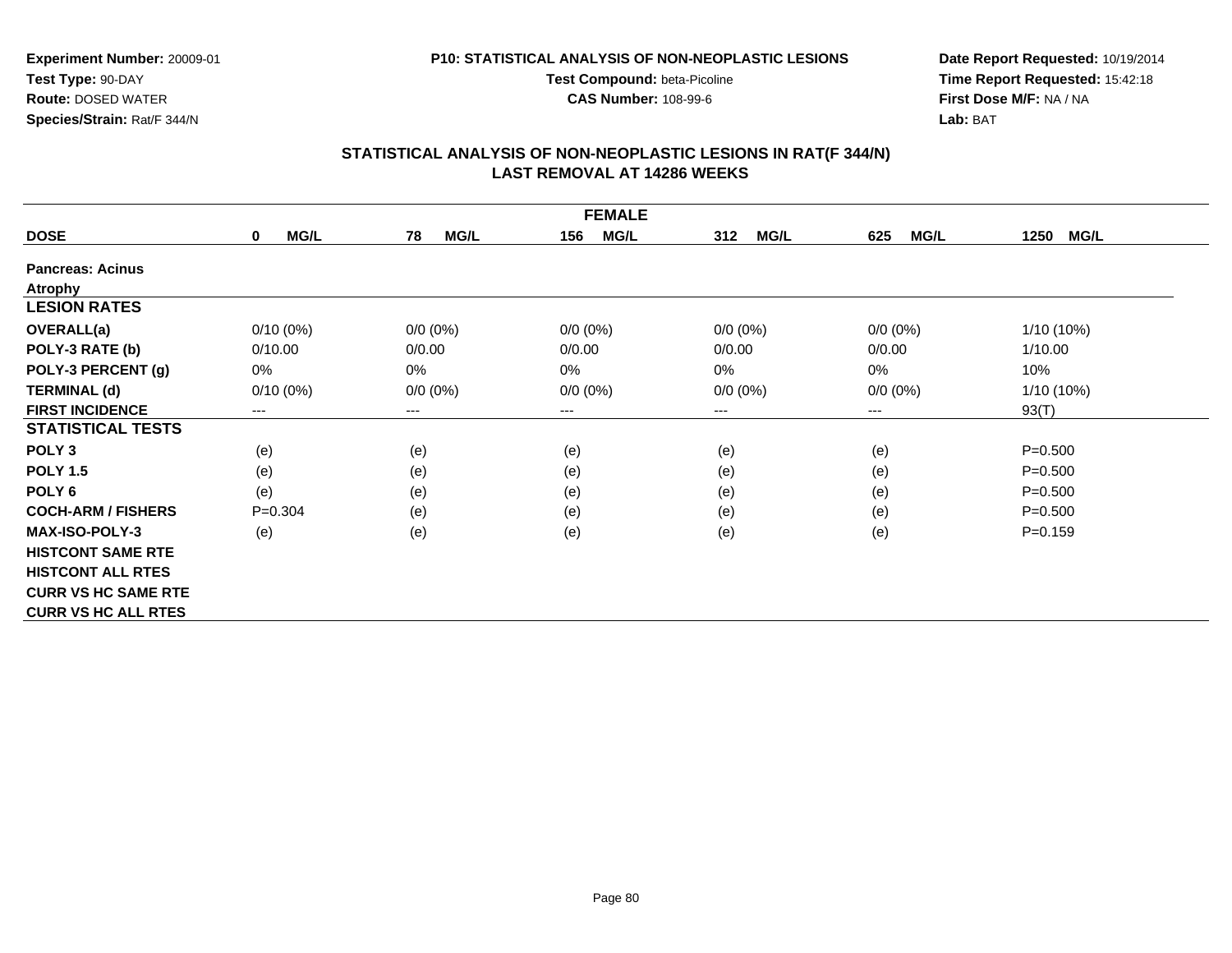**Test Compound:** beta-Picoline**CAS Number:** 108-99-6

**Experiment Number:** 20009-01**Test Type:** 90-DAY **Route:** DOSED WATER**Species/Strain:** Rat/F 344/N

**Date Report Requested:** 10/19/2014**Time Report Requested:** 15:42:18**First Dose M/F:** NA / NA**Lab:** BAT

|                             | <b>FEMALE</b>              |                        |                    |                    |                    |                     |  |  |
|-----------------------------|----------------------------|------------------------|--------------------|--------------------|--------------------|---------------------|--|--|
| <b>DOSE</b>                 | <b>MG/L</b><br>$\mathbf 0$ | <b>MG/L</b><br>78      | 156<br><b>MG/L</b> | <b>MG/L</b><br>312 | <b>MG/L</b><br>625 | <b>MG/L</b><br>1250 |  |  |
| <b>Skin</b>                 |                            |                        |                    |                    |                    |                     |  |  |
| <b>Inflammation Chronic</b> |                            |                        |                    |                    |                    |                     |  |  |
| <b>LESION RATES</b>         |                            |                        |                    |                    |                    |                     |  |  |
| <b>OVERALL(a)</b>           | $0/10(0\%)$                | $0/0 (0\%)$            | $0/0 (0\%)$        | $0/0 (0\%)$        | $0/0 (0\%)$        | 1/10 (10%)          |  |  |
| POLY-3 RATE (b)             | 0/10.00                    | 0/0.00                 | 0/0.00             | 0/0.00             | 0/0.00             | 1/10.00             |  |  |
| POLY-3 PERCENT (g)          | 0%                         | 0%                     | 0%                 | 0%                 | 0%                 | 10%                 |  |  |
| <b>TERMINAL (d)</b>         | $0/10(0\%)$                | $0/0 (0\%)$            | $0/0 (0\%)$        | $0/0 (0\%)$        | $0/0 (0\%)$        | 1/10 (10%)          |  |  |
| <b>FIRST INCIDENCE</b>      | ---                        | $\qquad \qquad \cdots$ | ---                | ---                | ---                | 93(T)               |  |  |
| <b>STATISTICAL TESTS</b>    |                            |                        |                    |                    |                    |                     |  |  |
| POLY <sub>3</sub>           | (e)                        | (e)                    | (e)                | (e)                | (e)                | $P = 0.500$         |  |  |
| <b>POLY 1.5</b>             | (e)                        | (e)                    | (e)                | (e)                | (e)                | $P = 0.500$         |  |  |
| POLY 6                      | (e)                        | (e)                    | (e)                | (e)                | (e)                | $P = 0.500$         |  |  |
| <b>COCH-ARM / FISHERS</b>   | $P = 0.304$                | (e)                    | (e)                | (e)                | (e)                | $P = 0.500$         |  |  |
| <b>MAX-ISO-POLY-3</b>       | (e)                        | (e)                    | (e)                | (e)                | (e)                | $P = 0.159$         |  |  |
| <b>HISTCONT SAME RTE</b>    |                            |                        |                    |                    |                    |                     |  |  |
| <b>HISTCONT ALL RTES</b>    |                            |                        |                    |                    |                    |                     |  |  |
| <b>CURR VS HC SAME RTE</b>  |                            |                        |                    |                    |                    |                     |  |  |
| <b>CURR VS HC ALL RTES</b>  |                            |                        |                    |                    |                    |                     |  |  |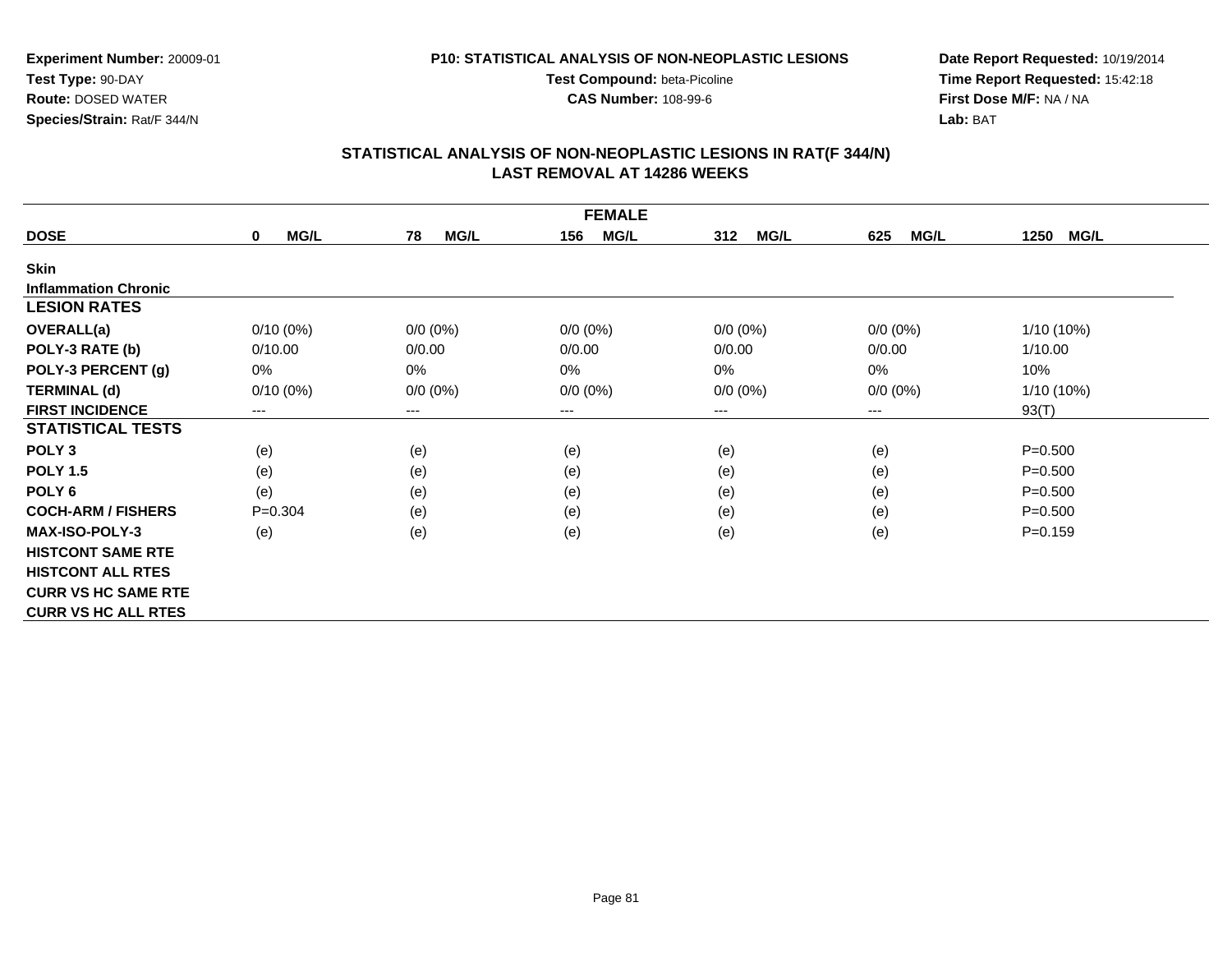#### **P10: STATISTICAL ANALYSIS OF NON-NEOPLASTIC LESIONS**

**Test Compound:** beta-Picoline**CAS Number:** 108-99-6

**Date Report Requested:** 10/19/2014**Time Report Requested:** 15:42:18**First Dose M/F:** NA / NA**Lab:** BAT

| <b>FEMALE</b>               |                     |                   |                    |                    |                    |                     |  |  |
|-----------------------------|---------------------|-------------------|--------------------|--------------------|--------------------|---------------------|--|--|
| <b>DOSE</b>                 | MG/L<br>$\mathbf 0$ | <b>MG/L</b><br>78 | 156<br><b>MG/L</b> | <b>MG/L</b><br>312 | <b>MG/L</b><br>625 | <b>MG/L</b><br>1250 |  |  |
| Stomach, Glandular          |                     |                   |                    |                    |                    |                     |  |  |
| <b>Inflammation Chronic</b> |                     |                   |                    |                    |                    |                     |  |  |
| <b>LESION RATES</b>         |                     |                   |                    |                    |                    |                     |  |  |
| <b>OVERALL(a)</b>           | $0/10(0\%)$         | $0/0 (0\%)$       | $0/0 (0\%)$        | $0/0 (0\%)$        | $0/0 (0\%)$        | $0/10(0\%)$         |  |  |
| POLY-3 RATE (b)             | 0/10.00             | 0/0.00            | 0/0.00             | 0/0.00             | 0/0.00             | 0/10.00             |  |  |
| POLY-3 PERCENT (g)          | 0%                  | 0%                | 0%                 | 0%                 | $0\%$              | $0\%$               |  |  |
| <b>TERMINAL (d)</b>         | $0/10(0\%)$         | $0/0 (0\%)$       | $0/0 (0\%)$        | $0/0 (0\%)$        | $0/0 (0\%)$        | $0/10(0\%)$         |  |  |
| <b>FIRST INCIDENCE</b>      | $---$               | ---               | $--$               | ---                | ---                | ---                 |  |  |
| <b>STATISTICAL TESTS</b>    |                     |                   |                    |                    |                    |                     |  |  |
| POLY <sub>3</sub>           | (n)                 | (n)               | (n)                | (n)                | (n)                | (n)                 |  |  |
| <b>POLY 1.5</b>             | (n)                 | (n)               | (n)                | (n)                | (n)                | (n)                 |  |  |
| POLY 6                      | (n)                 | (n)               | (n)                | (n)                | (n)                | (n)                 |  |  |
| <b>COCH-ARM / FISHERS</b>   | (n)                 | (n)               | (n)                | (n)                | (n)                | (n)                 |  |  |
| <b>MAX-ISO-POLY-3</b>       | (n)                 | (n)               | (n)                | (n)                | (n)                | (n)                 |  |  |
| <b>HISTCONT SAME RTE</b>    |                     |                   |                    |                    |                    |                     |  |  |
| <b>HISTCONT ALL RTES</b>    |                     |                   |                    |                    |                    |                     |  |  |
| <b>CURR VS HC SAME RTE</b>  |                     |                   |                    |                    |                    |                     |  |  |
| <b>CURR VS HC ALL RTES</b>  |                     |                   |                    |                    |                    |                     |  |  |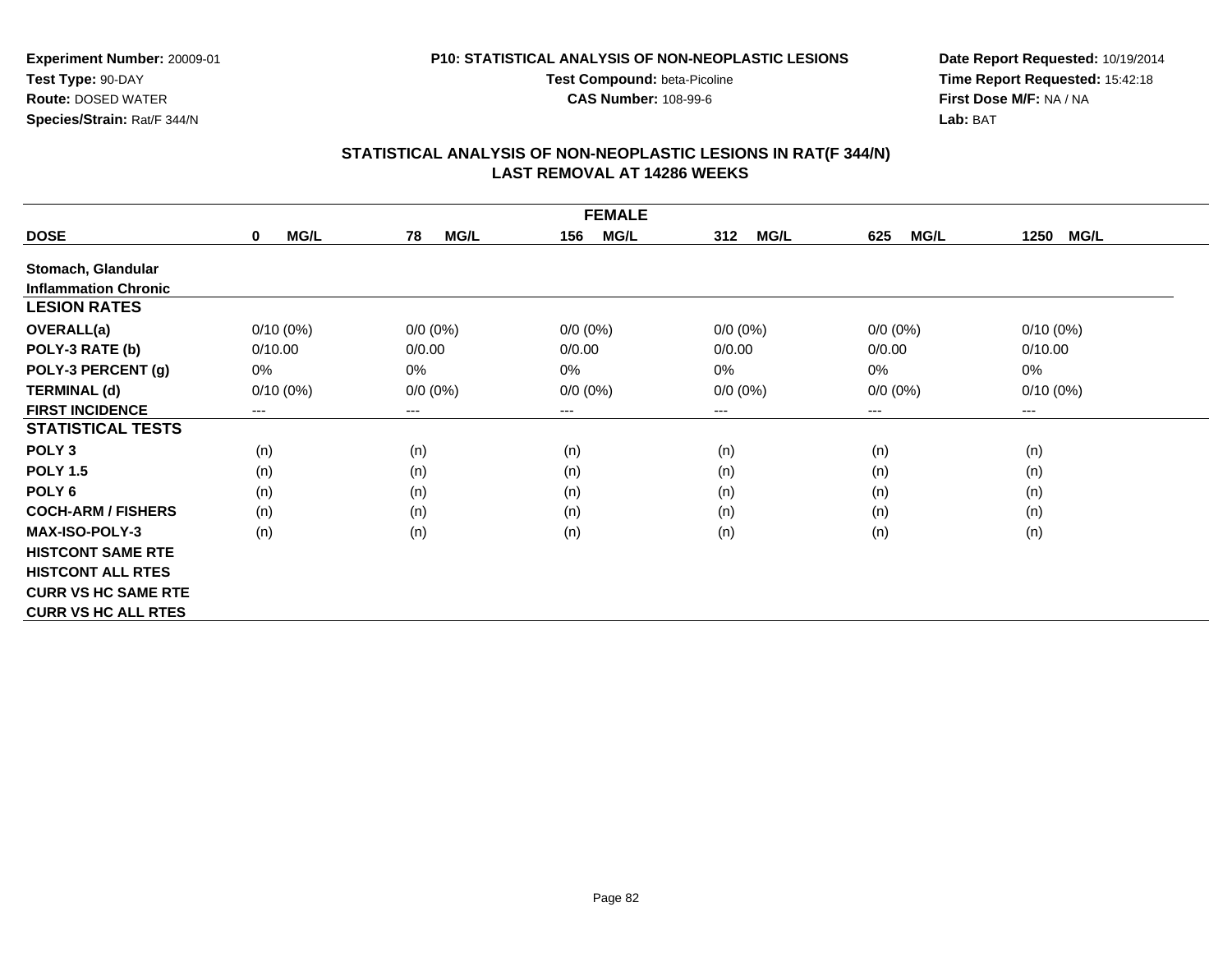#### **P10: STATISTICAL ANALYSIS OF NON-NEOPLASTIC LESIONS**

**Test Compound:** beta-Picoline**CAS Number:** 108-99-6

**Date Report Requested:** 10/19/2014**Time Report Requested:** 15:42:18**First Dose M/F:** NA / NA**Lab:** BAT

|                            |                            |                        | <b>FEMALE</b>      |                    |                    |                        |
|----------------------------|----------------------------|------------------------|--------------------|--------------------|--------------------|------------------------|
| <b>DOSE</b>                | <b>MG/L</b><br>$\mathbf 0$ | 78<br><b>MG/L</b>      | <b>MG/L</b><br>156 | 312<br><b>MG/L</b> | 625<br><b>MG/L</b> | <b>MG/L</b><br>1250    |
| Stomach, Glandular: Glands |                            |                        |                    |                    |                    |                        |
| Ectasia                    |                            |                        |                    |                    |                    |                        |
| <b>LESION RATES</b>        |                            |                        |                    |                    |                    |                        |
| <b>OVERALL(a)</b>          | $0/10(0\%)$                | $0/0 (0\%)$            | $0/0 (0\%)$        | $0/0 (0\%)$        | $0/0(0\%)$         | $0/10(0\%)$            |
| POLY-3 RATE (b)            | 0/10.00                    | 0/0.00                 | 0/0.00             | 0/0.00             | 0/0.00             | 0/10.00                |
| POLY-3 PERCENT (g)         | 0%                         | 0%                     | 0%                 | 0%                 | 0%                 | $0\%$                  |
| <b>TERMINAL (d)</b>        | $0/10(0\%)$                | $0/0 (0\%)$            | $0/0 (0\%)$        | $0/0 (0\%)$        | $0/0 (0\%)$        | $0/10(0\%)$            |
| <b>FIRST INCIDENCE</b>     | ---                        | $\qquad \qquad \cdots$ | ---                | ---                | ---                | $\qquad \qquad \cdots$ |
| <b>STATISTICAL TESTS</b>   |                            |                        |                    |                    |                    |                        |
| POLY <sub>3</sub>          | (n)                        | (n)                    | (n)                | (n)                | (n)                | (n)                    |
| <b>POLY 1.5</b>            | (n)                        | (n)                    | (n)                | (n)                | (n)                | (n)                    |
| POLY <sub>6</sub>          | (n)                        | (n)                    | (n)                | (n)                | (n)                | (n)                    |
| <b>COCH-ARM / FISHERS</b>  | (n)                        | (n)                    | (n)                | (n)                | (n)                | (n)                    |
| <b>MAX-ISO-POLY-3</b>      | (n)                        | (n)                    | (n)                | (n)                | (n)                | (n)                    |
| <b>HISTCONT SAME RTE</b>   |                            |                        |                    |                    |                    |                        |
| <b>HISTCONT ALL RTES</b>   |                            |                        |                    |                    |                    |                        |
| <b>CURR VS HC SAME RTE</b> |                            |                        |                    |                    |                    |                        |
| <b>CURR VS HC ALL RTES</b> |                            |                        |                    |                    |                    |                        |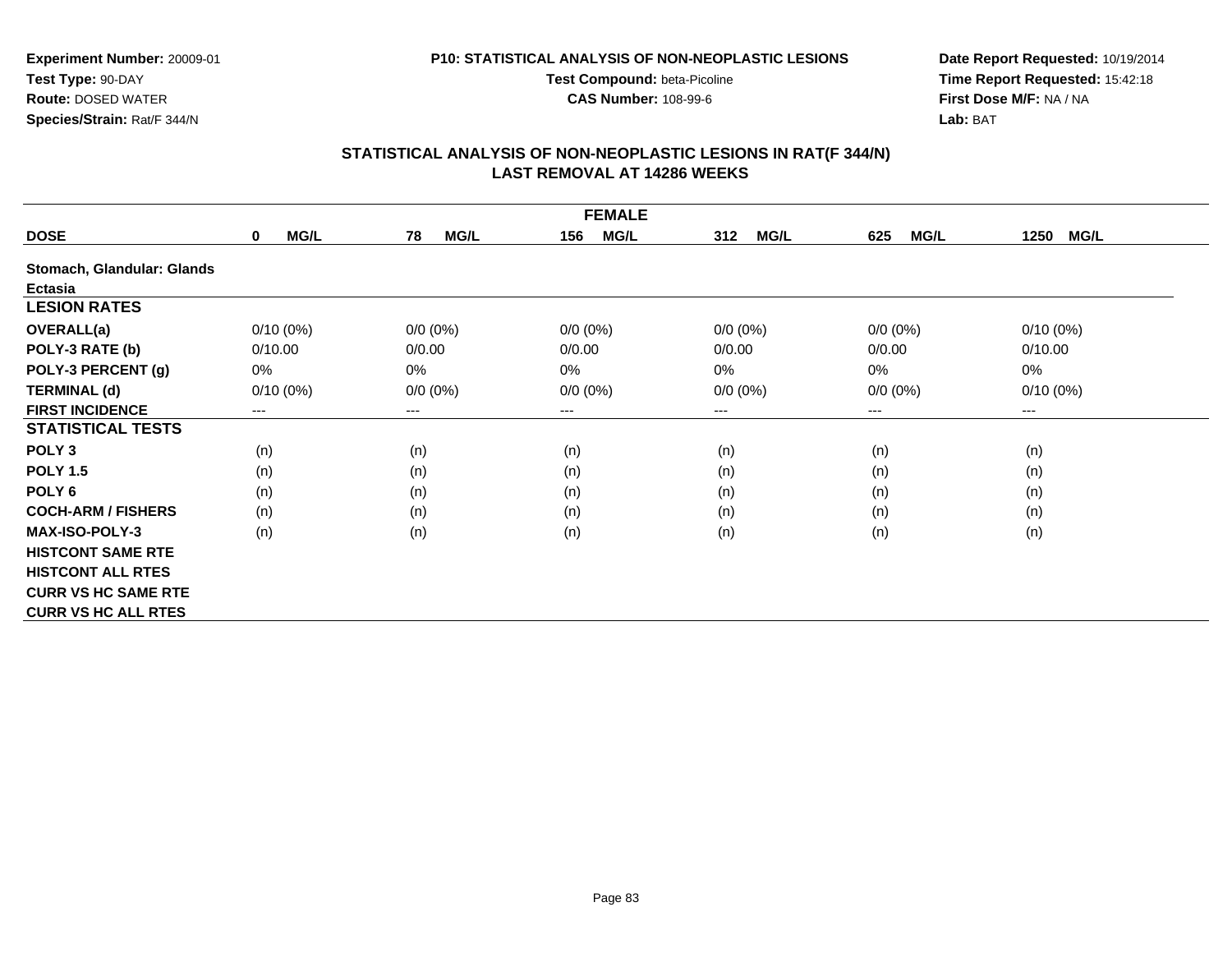#### **P10: STATISTICAL ANALYSIS OF NON-NEOPLASTIC LESIONS**

**Test Compound:** beta-Picoline**CAS Number:** 108-99-6

**Date Report Requested:** 10/19/2014**Time Report Requested:** 15:42:18**First Dose M/F:** NA / NA**Lab:** BAT

| <b>FEMALE</b>                               |                            |                   |                    |                    |                    |                     |  |
|---------------------------------------------|----------------------------|-------------------|--------------------|--------------------|--------------------|---------------------|--|
| <b>DOSE</b>                                 | <b>MG/L</b><br>$\mathbf 0$ | <b>MG/L</b><br>78 | 156<br><b>MG/L</b> | <b>MG/L</b><br>312 | <b>MG/L</b><br>625 | <b>MG/L</b><br>1250 |  |
| <b>Thyroid Gland</b>                        |                            |                   |                    |                    |                    |                     |  |
| <b>Infiltration Cellular Mononuclear CI</b> |                            |                   |                    |                    |                    |                     |  |
| <b>LESION RATES</b>                         |                            |                   |                    |                    |                    |                     |  |
| <b>OVERALL(a)</b>                           | $0/10(0\%)$                | $0/0 (0\%)$       | $0/0 (0\%)$        | $0/0 (0\%)$        | $0/0 (0\%)$        | $0/10(0\%)$         |  |
| POLY-3 RATE (b)                             | 0/10.00                    | 0/0.00            | 0/0.00             | 0/0.00             | 0/0.00             | 0/10.00             |  |
| POLY-3 PERCENT (g)                          | 0%                         | 0%                | 0%                 | 0%                 | $0\%$              | 0%                  |  |
| <b>TERMINAL (d)</b>                         | $0/10(0\%)$                | $0/0 (0\%)$       | $0/0 (0\%)$        | $0/0 (0\%)$        | $0/0 (0\%)$        | $0/10(0\%)$         |  |
| <b>FIRST INCIDENCE</b>                      | $---$                      | $---$             | $---$              | ---                | $---$              | ---                 |  |
| <b>STATISTICAL TESTS</b>                    |                            |                   |                    |                    |                    |                     |  |
| POLY <sub>3</sub>                           | (n)                        | (n)               | (n)                | (n)                | (n)                | (n)                 |  |
| <b>POLY 1.5</b>                             | (n)                        | (n)               | (n)                | (n)                | (n)                | (n)                 |  |
| POLY <sub>6</sub>                           | (n)                        | (n)               | (n)                | (n)                | (n)                | (n)                 |  |
| <b>COCH-ARM / FISHERS</b>                   | (n)                        | (n)               | (n)                | (n)                | (n)                | (n)                 |  |
| <b>MAX-ISO-POLY-3</b>                       | (n)                        | (n)               | (n)                | (n)                | (n)                | (n)                 |  |
| <b>HISTCONT SAME RTE</b>                    |                            |                   |                    |                    |                    |                     |  |
| <b>HISTCONT ALL RTES</b>                    |                            |                   |                    |                    |                    |                     |  |
| <b>CURR VS HC SAME RTE</b>                  |                            |                   |                    |                    |                    |                     |  |
| <b>CURR VS HC ALL RTES</b>                  |                            |                   |                    |                    |                    |                     |  |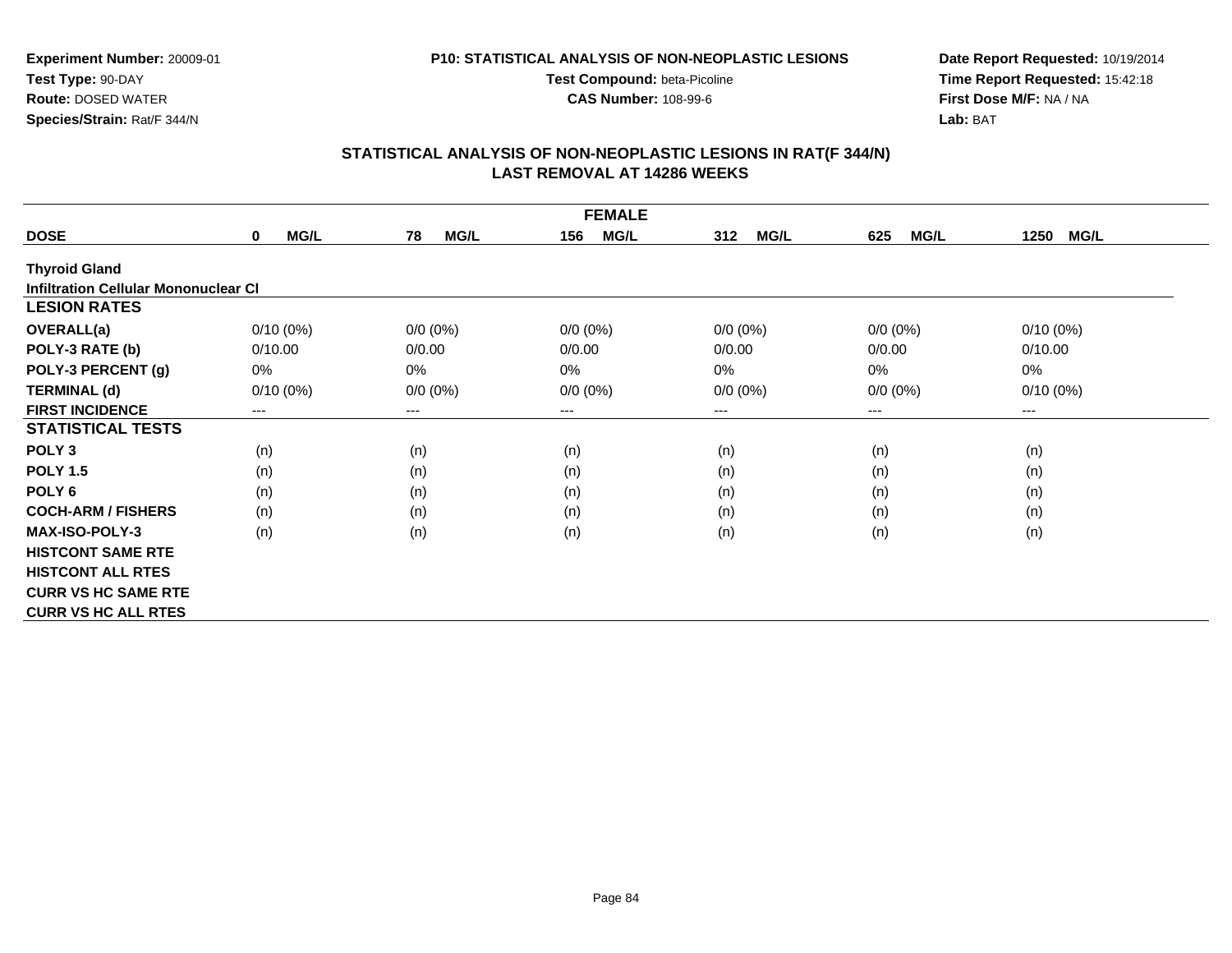**Test Compound:** beta-Picoline**CAS Number:** 108-99-6

**Experiment Number:** 20009-01**Test Type:** 90-DAY **Route:** DOSED WATER**Species/Strain:** Rat/F 344/N

**Date Report Requested:** 10/19/2014**Time Report Requested:** 15:42:18**First Dose M/F:** NA / NA**Lab:** BAT

| <b>FEMALE</b>               |                            |                        |                    |                    |                    |                     |
|-----------------------------|----------------------------|------------------------|--------------------|--------------------|--------------------|---------------------|
| <b>DOSE</b>                 | <b>MG/L</b><br>$\mathbf 0$ | <b>MG/L</b><br>78      | 156<br><b>MG/L</b> | <b>MG/L</b><br>312 | <b>MG/L</b><br>625 | <b>MG/L</b><br>1250 |
| <b>Trachea</b>              |                            |                        |                    |                    |                    |                     |
| <b>Inflammation Chronic</b> |                            |                        |                    |                    |                    |                     |
| <b>LESION RATES</b>         |                            |                        |                    |                    |                    |                     |
| <b>OVERALL(a)</b>           | $0/9(0\%)$                 | $0/0 (0\%)$            | $0/0 (0\%)$        | $0/0 (0\%)$        | $0/0 (0\%)$        | 1/10 (10%)          |
| POLY-3 RATE (b)             | 0/9.00                     | 0/0.00                 | 0/0.00             | 0/0.00             | 0/0.00             | 1/10.00             |
| POLY-3 PERCENT (g)          | 0%                         | 0%                     | 0%                 | 0%                 | 0%                 | 10%                 |
| <b>TERMINAL (d)</b>         | $0/9(0\%)$                 | $0/0 (0\%)$            | $0/0 (0\%)$        | $0/0 (0\%)$        | $0/0 (0\%)$        | 1/10 (10%)          |
| <b>FIRST INCIDENCE</b>      | ---                        | $\qquad \qquad \cdots$ | ---                | ---                | ---                | 93(T)               |
| <b>STATISTICAL TESTS</b>    |                            |                        |                    |                    |                    |                     |
| POLY <sub>3</sub>           | (e)                        | (e)                    | (e)                | (e)                | (e)                | $P = 0.521$         |
| <b>POLY 1.5</b>             | (e)                        | (e)                    | (e)                | (e)                | (e)                | $P = 0.521$         |
| POLY 6                      | (e)                        | (e)                    | (e)                | (e)                | (e)                | $P = 0.521$         |
| <b>COCH-ARM / FISHERS</b>   | $P = 0.323$                | (e)                    | (e)                | (e)                | (e)                | $P=0.526$           |
| <b>MAX-ISO-POLY-3</b>       | (e)                        | (e)                    | (e)                | (e)                | (e)                | $P = 0.179$         |
| <b>HISTCONT SAME RTE</b>    |                            |                        |                    |                    |                    |                     |
| <b>HISTCONT ALL RTES</b>    |                            |                        |                    |                    |                    |                     |
| <b>CURR VS HC SAME RTE</b>  |                            |                        |                    |                    |                    |                     |
| <b>CURR VS HC ALL RTES</b>  |                            |                        |                    |                    |                    |                     |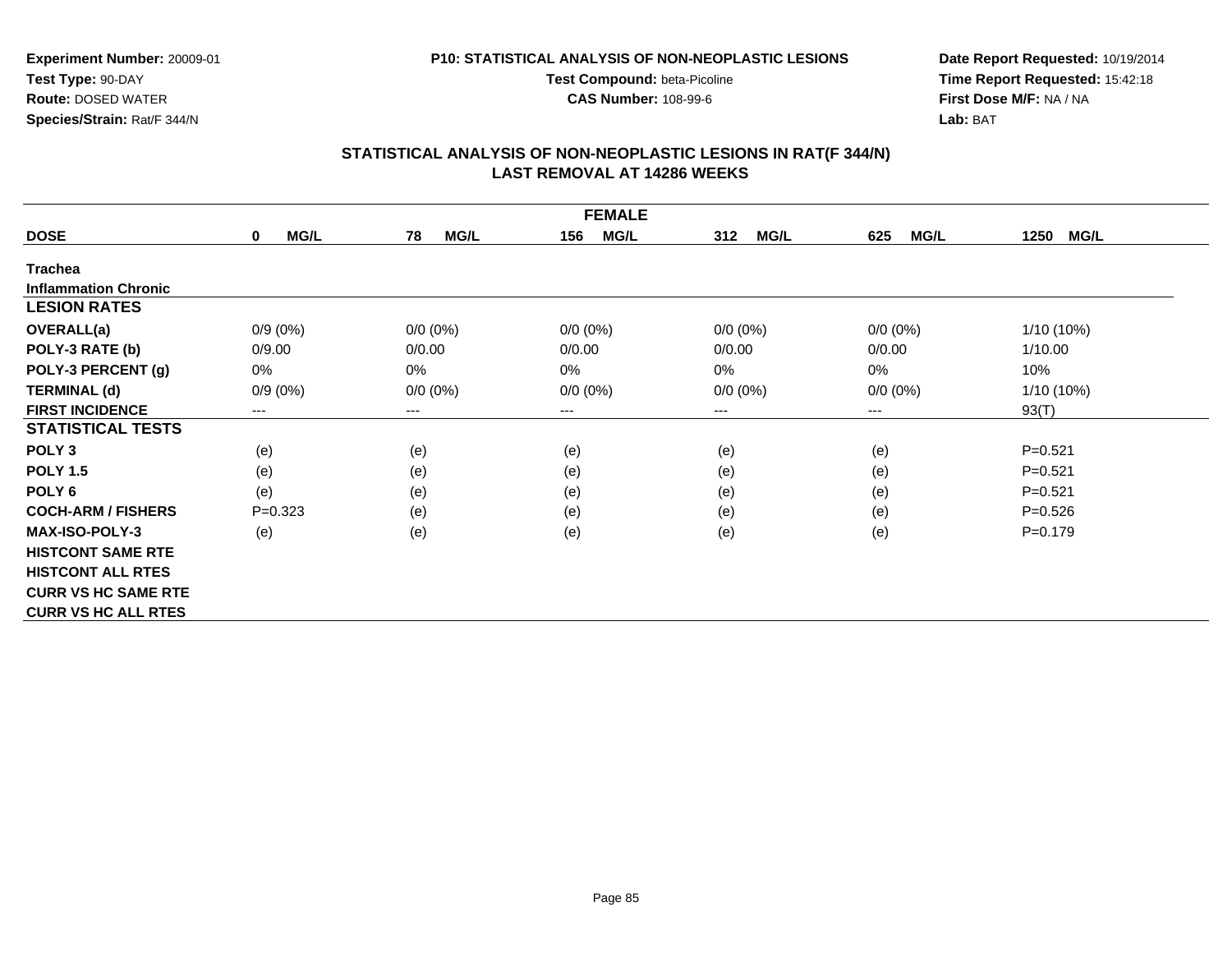#### **P10: STATISTICAL ANALYSIS OF NON-NEOPLASTIC LESIONS**

**Test Compound:** beta-Picoline

**CAS Number:** 108-99-6

**Date Report Requested:** 10/19/2014**Time Report Requested:** 15:42:18**First Dose M/F:** NA / NA**Lab:** BAT

| <b>FEMALE</b>                        |                            |                   |                    |                    |                    |                     |
|--------------------------------------|----------------------------|-------------------|--------------------|--------------------|--------------------|---------------------|
| <b>DOSE</b>                          | <b>MG/L</b><br>$\mathbf 0$ | <b>MG/L</b><br>78 | 156<br><b>MG/L</b> | <b>MG/L</b><br>312 | <b>MG/L</b><br>625 | <b>MG/L</b><br>1250 |
| <b>Urinary Bladder</b>               |                            |                   |                    |                    |                    |                     |
| Infiltration Cellular Mononuclear CI |                            |                   |                    |                    |                    |                     |
| <b>LESION RATES</b>                  |                            |                   |                    |                    |                    |                     |
| <b>OVERALL(a)</b>                    | $0/10(0\%)$                | $0/0 (0\%)$       | $0/0 (0\%)$        | $0/0 (0\%)$        | $0/0 (0\%)$        | $0/10(0\%)$         |
| POLY-3 RATE (b)                      | 0/10.00                    | 0/0.00            | 0/0.00             | 0/0.00             | 0/0.00             | 0/10.00             |
| POLY-3 PERCENT (g)                   | 0%                         | 0%                | 0%                 | 0%                 | $0\%$              | 0%                  |
| <b>TERMINAL (d)</b>                  | $0/10(0\%)$                | $0/0 (0\%)$       | $0/0 (0\%)$        | $0/0 (0\%)$        | $0/0 (0\%)$        | $0/10(0\%)$         |
| <b>FIRST INCIDENCE</b>               | $\qquad \qquad - \qquad -$ | $---$             | $---$              | ---                | $---$              | ---                 |
| <b>STATISTICAL TESTS</b>             |                            |                   |                    |                    |                    |                     |
| POLY <sub>3</sub>                    | (n)                        | (n)               | (n)                | (n)                | (n)                | (n)                 |
| <b>POLY 1.5</b>                      | (n)                        | (n)               | (n)                | (n)                | (n)                | (n)                 |
| POLY <sub>6</sub>                    | (n)                        | (n)               | (n)                | (n)                | (n)                | (n)                 |
| <b>COCH-ARM / FISHERS</b>            | (n)                        | (n)               | (n)                | (n)                | (n)                | (n)                 |
| <b>MAX-ISO-POLY-3</b>                | (n)                        | (n)               | (n)                | (n)                | (n)                | (n)                 |
| <b>HISTCONT SAME RTE</b>             |                            |                   |                    |                    |                    |                     |
| <b>HISTCONT ALL RTES</b>             |                            |                   |                    |                    |                    |                     |
| <b>CURR VS HC SAME RTE</b>           |                            |                   |                    |                    |                    |                     |
| <b>CURR VS HC ALL RTES</b>           |                            |                   |                    |                    |                    |                     |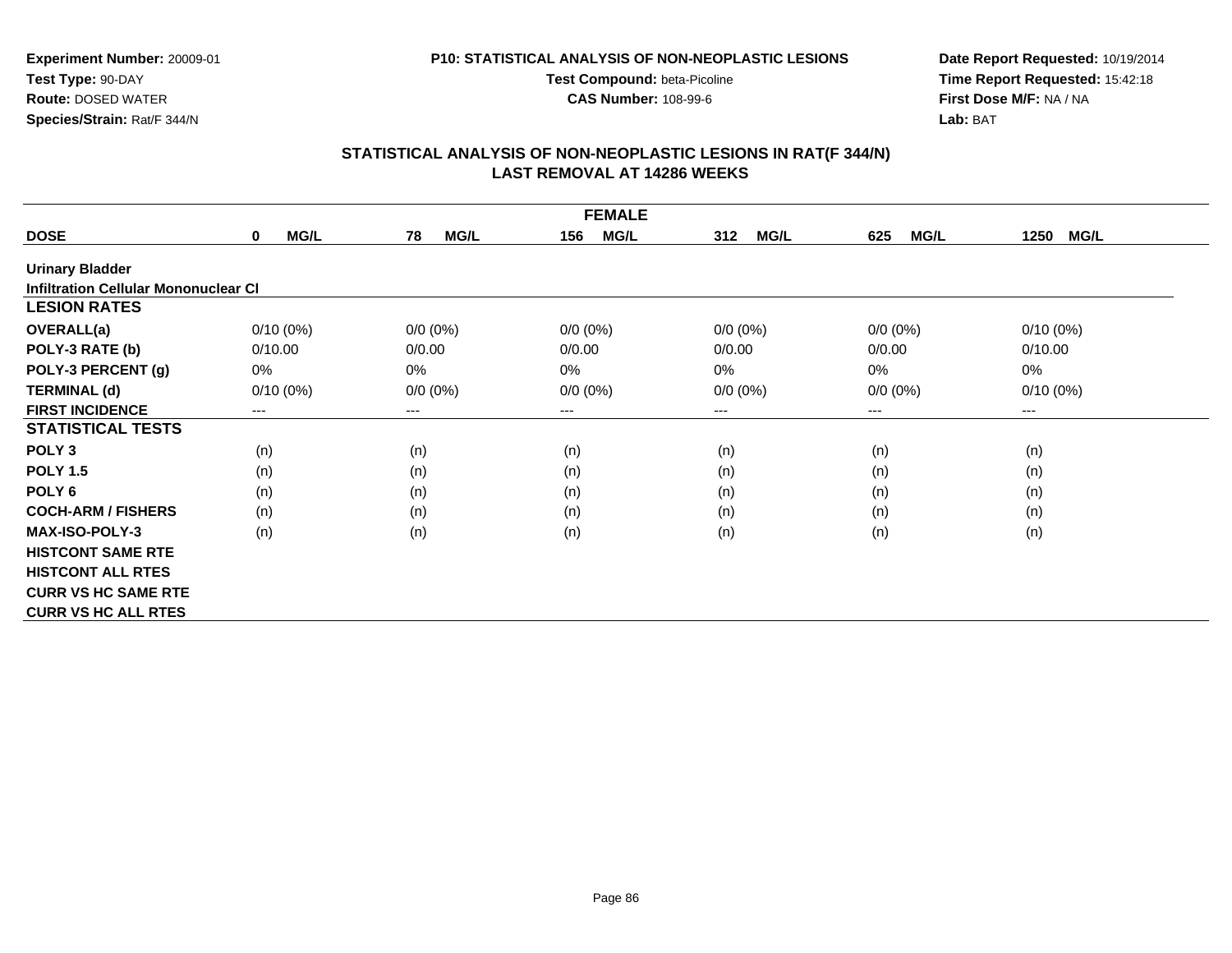#### **P10: STATISTICAL ANALYSIS OF NON-NEOPLASTIC LESIONS**

**Test Compound:** beta-Picoline**CAS Number:** 108-99-6

**Date Report Requested:** 10/19/2014 **Time Report Requested:** 15:42:18**First Dose M/F:** NA / NA**Lab:** BAT

| <b>FEMALE</b>               |                     |                        |                    |                    |                    |                     |
|-----------------------------|---------------------|------------------------|--------------------|--------------------|--------------------|---------------------|
| <b>DOSE</b>                 | MG/L<br>$\mathbf 0$ | 78<br><b>MG/L</b>      | <b>MG/L</b><br>156 | 312<br><b>MG/L</b> | <b>MG/L</b><br>625 | <b>MG/L</b><br>1250 |
| <b>Urinary Bladder</b>      |                     |                        |                    |                    |                    |                     |
| <b>Inflammation Chronic</b> |                     |                        |                    |                    |                    |                     |
| <b>LESION RATES</b>         |                     |                        |                    |                    |                    |                     |
| <b>OVERALL(a)</b>           | 1/10 (10%)          | $0/0 (0\%)$            | $0/0 (0\%)$        | $0/0 (0\%)$        | $0/0 (0\%)$        | 1/10 (10%)          |
| POLY-3 RATE (b)             | 1/10.00             | 0/0.00                 | 0/0.00             | 0/0.00             | 0/0.00             | 1/10.00             |
| POLY-3 PERCENT (g)          | 10%                 | 0%                     | 0%                 | 0%                 | $0\%$              | 10%                 |
| <b>TERMINAL (d)</b>         | 1/10 (10%)          | $0/0 (0\%)$            | $0/0 (0\%)$        | $0/0 (0\%)$        | $0/0 (0\%)$        | 1/10 (10%)          |
| <b>FIRST INCIDENCE</b>      | 93(T)               | $\qquad \qquad \cdots$ | $---$              | ---                | ---                | 93(T)               |
| <b>STATISTICAL TESTS</b>    |                     |                        |                    |                    |                    |                     |
| POLY <sub>3</sub>           | (e)                 | (e)                    | (e)                | (e)                | (e)                | $P = 0.760$         |
| <b>POLY 1.5</b>             | (e)                 | (e)                    | (e)                | (e)                | (e)                | $P = 0.760$         |
| POLY <sub>6</sub>           | (e)                 | (e)                    | (e)                | (e)                | (e)                | $P = 0.760$         |
| <b>COCH-ARM / FISHERS</b>   | $P = 0.645$         | (e)                    | (e)                | (e)                | (e)                | $P = 0.763N$        |
| <b>MAX-ISO-POLY-3</b>       | (e)                 | (e)                    | (e)                | (e)                | (e)                | $P = 1.000$         |
| <b>HISTCONT SAME RTE</b>    |                     |                        |                    |                    |                    |                     |
| <b>HISTCONT ALL RTES</b>    |                     |                        |                    |                    |                    |                     |
| <b>CURR VS HC SAME RTE</b>  |                     |                        |                    |                    |                    |                     |
| <b>CURR VS HC ALL RTES</b>  |                     |                        |                    |                    |                    |                     |